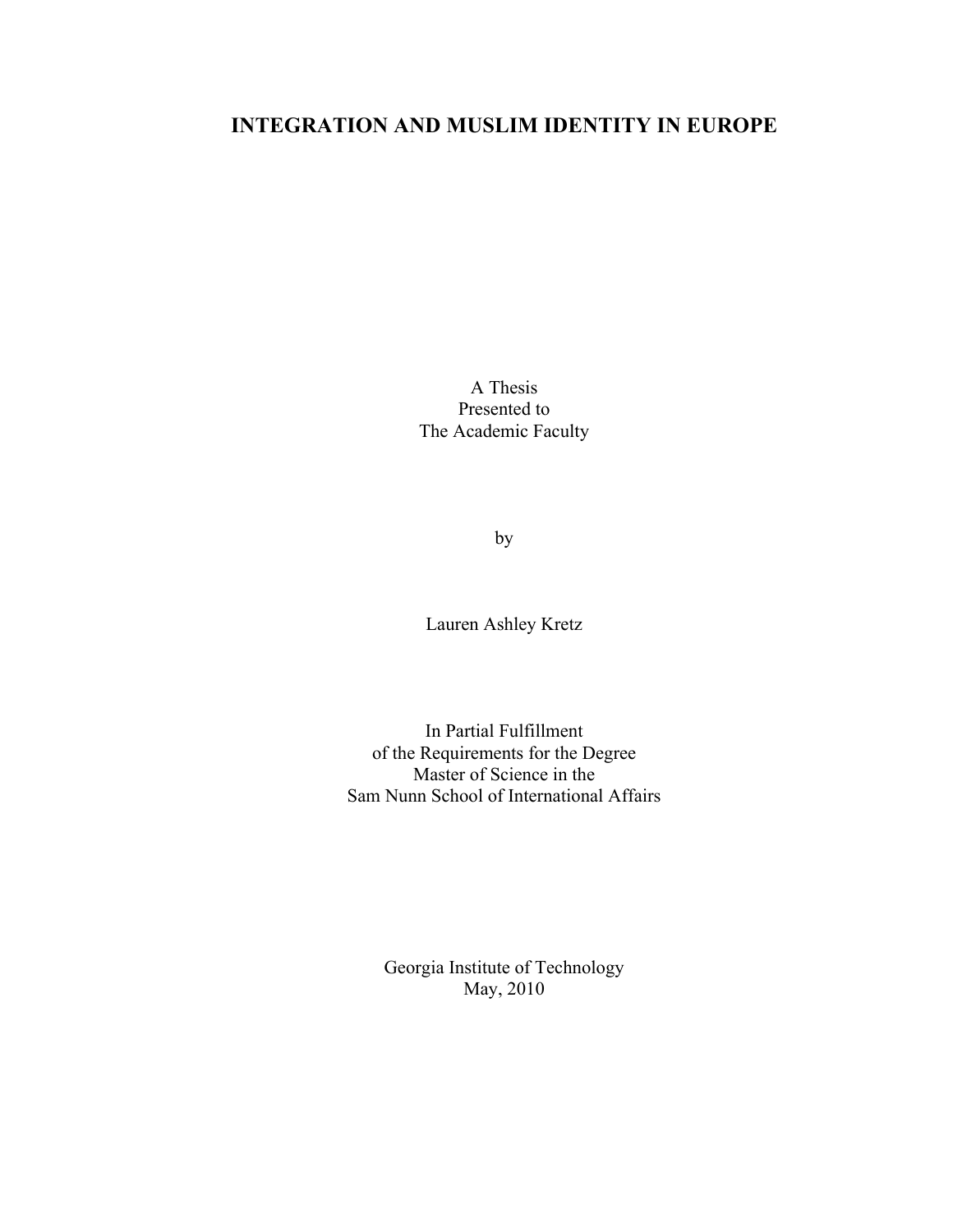# **INTEGRATION AND MUSLIM IDENTITY IN EUROPE**

Approved by:

Dr. Vicki Birchfield, Advisor School of International Affairs *Georgia Institute of Technology*

Dr. Nora Cotille-Foley School of Modern Languages *Georgia Institute of Technology*

Dr. Katja Weber School of International Affairs *Georgia Institute of Technology*

Date Approved: April 5, 2010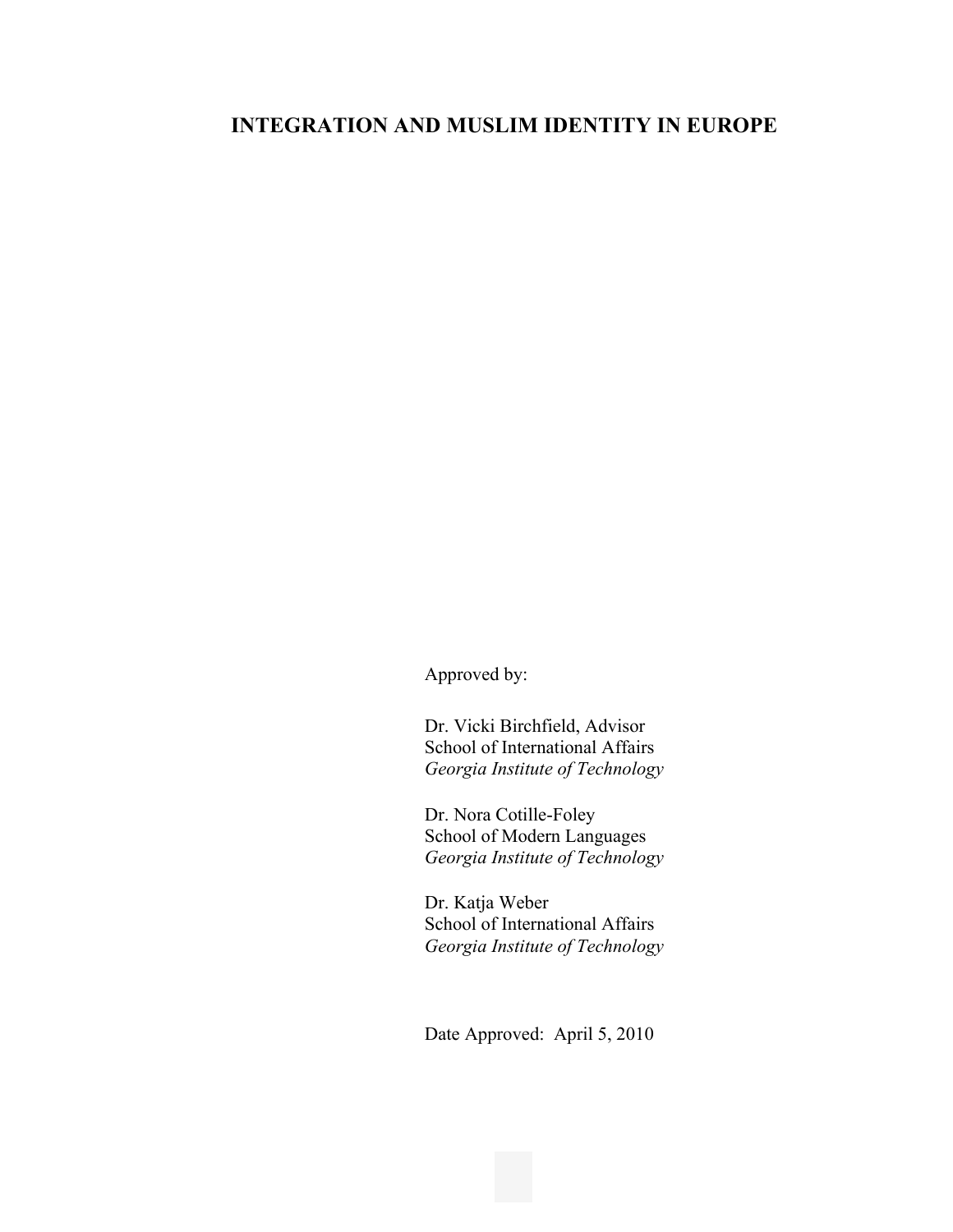# **TABLE OF CONTENTS**

|                                                                        | Page            |
|------------------------------------------------------------------------|-----------------|
| <b>LIST OF TABLES</b>                                                  | V               |
| <b>LIST OF ABBREVIATIONS</b>                                           | $\overline{vi}$ |
| <b>SUMMARY</b>                                                         | vii             |
| <b>CHAPTERS</b>                                                        |                 |
| Introduction<br>$\mathbf{1}$                                           | $\mathbf{1}$    |
| Sources of Political Identity                                          | $\overline{2}$  |
| Nationalism                                                            | 2               |
| Ethnicity                                                              | 3               |
| <b>Challenging National Identity</b>                                   | $\overline{4}$  |
| Clash of Civilizations and Singular Identity                           | 6               |
| Beyond the Clash of Civilizations                                      | 7               |
| Applying Theories of Identity: Muslims in Europe                       | 9               |
| Overview                                                               | 14              |
| Islam in Europe: A Review of the Literature<br>$\overline{2}$          | 16              |
| Clashes of Islam and Christianity (or Secularism) in Europe            | 16              |
| <b>Exceptionalism of Muslim Immigrants</b>                             | 18              |
| Race, Religion, Ethnicity, or Immigration - What is the Salient Issue? | 19              |
| Integration Policy: Assimilation vs. Multi-Culturalism                 | 21              |
| Socioeconomic Factors                                                  | 22              |
| Middle East Spillover and the Role of Terrorism                        | 24              |
| Identity                                                               | 25              |
| Muslim Identity in France: Implications of Portrayed Similarity<br>3   | 27              |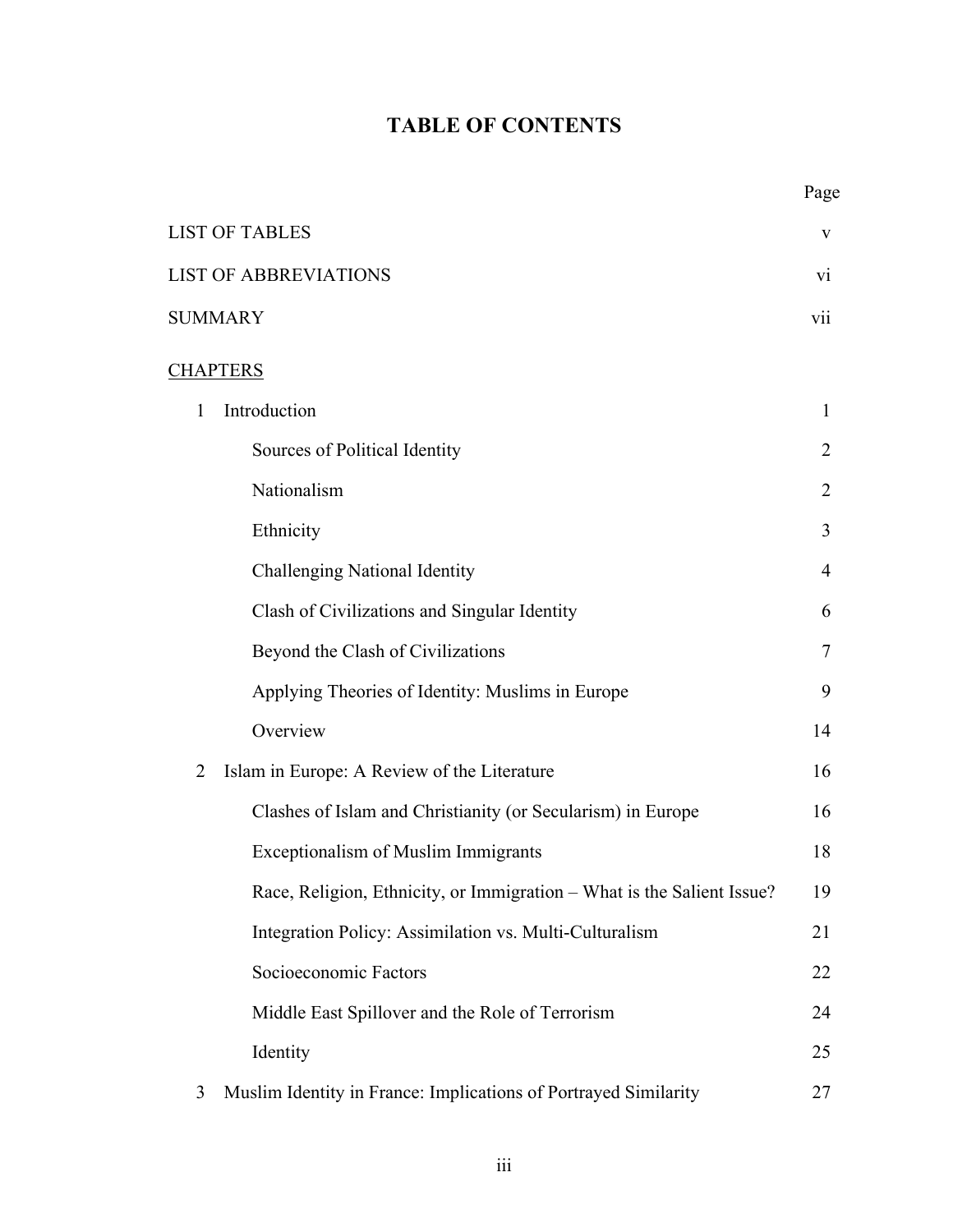|   | French Universalism                                                | 29  |
|---|--------------------------------------------------------------------|-----|
|   | Muslims in France                                                  | 35  |
|   | History                                                            | 36  |
|   | Demographics                                                       | 37  |
|   | Religion                                                           | 40  |
|   | Politics                                                           | 42  |
|   | Common Trends and Experiences                                      | 43  |
|   | Examples                                                           | 45  |
|   | The Role of the Paris Mosque                                       | 45  |
|   | The Headscarf Affair: Rights or Repression                         | 50  |
|   | 2005 Riots: Emerging of a Common Identity?                         | 60  |
|   | Lessons from these Examples: Is there a Muslim Identity in France? | 63  |
| 4 | Muslim Identity in Europe                                          | 71  |
|   | <b>Great Britain</b>                                               | 73  |
|   | Germany                                                            | 82  |
|   | Implications                                                       | 88  |
| 5 | Conclusion                                                         | 96  |
|   | Debating French National Identity                                  | 96  |
|   | Implications of the Debate: Moving towards Complex Identity?       | 100 |
|   | Conclusions                                                        | 102 |
|   | References                                                         | 104 |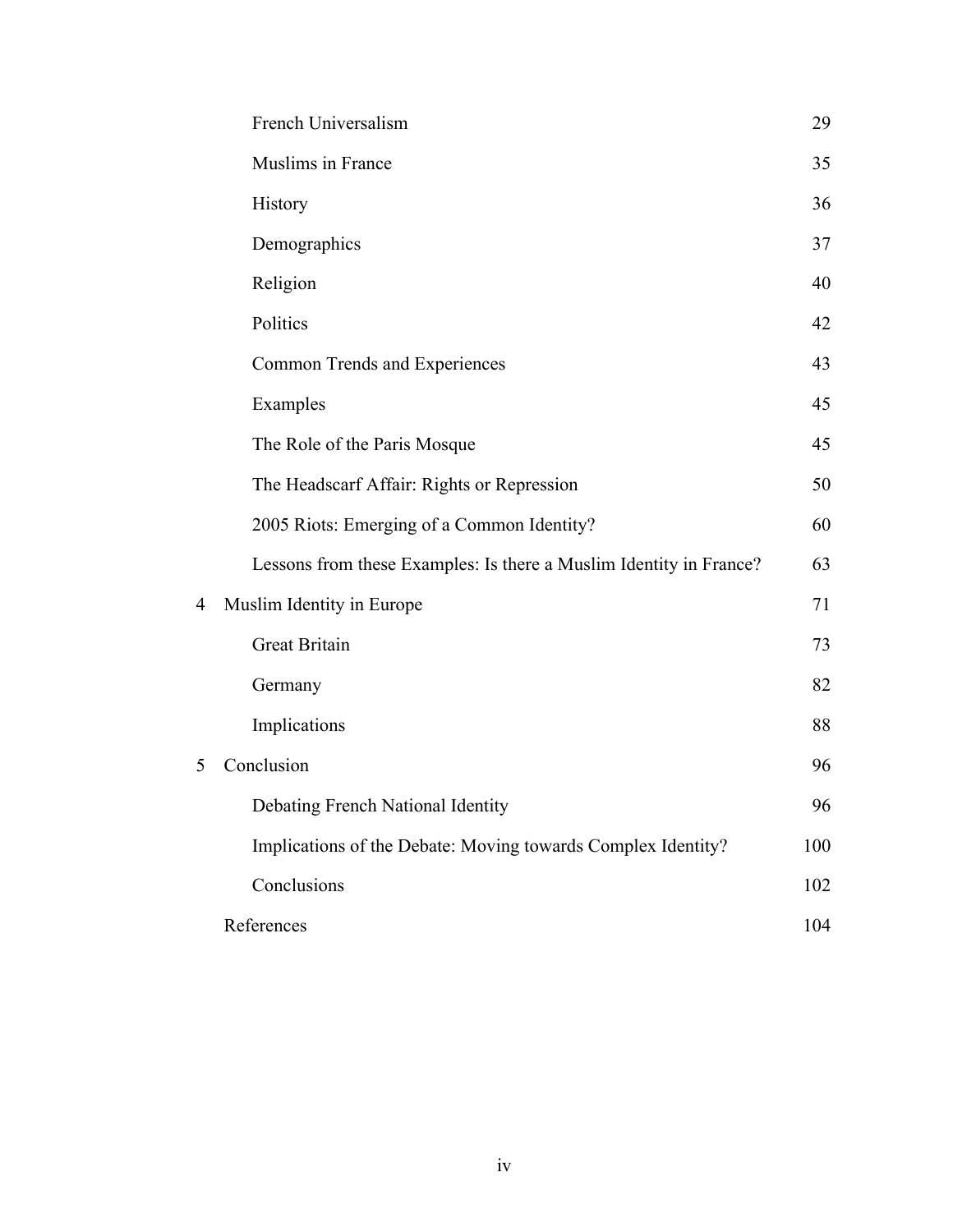# **LIST OF TABLES**

|                                                        | Page |
|--------------------------------------------------------|------|
| Table 1: National Origins of Muslims in Britain        | 75   |
| Table 2: National Origins of Muslims in Germany        | 84   |
| Table 3: Muslims in France, Great Britain, and Germany | 90   |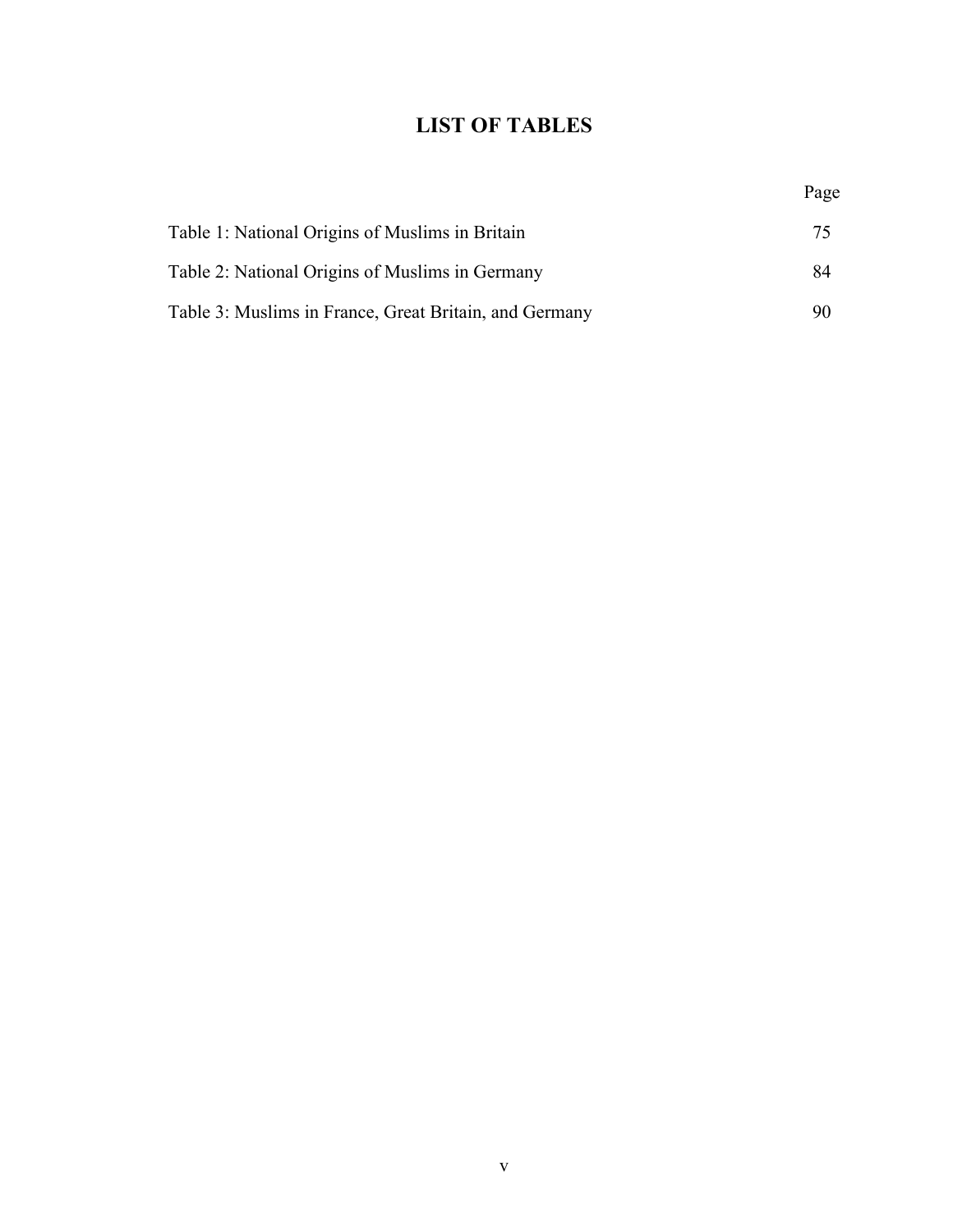# **LIST OF ABBREVIATIONS**

| Coordinating Committee of French Turkish Muslims                                |
|---------------------------------------------------------------------------------|
| French Council of the Muslim Faith                                              |
| European Union                                                                  |
| French Federation of Islamic Association of Africa,<br>Comoro, and the Antilles |
| Islamic Salvation Front                                                         |
| National Federation of French Muslims                                           |
| Armed Islamic Group                                                             |
| Union for a Popular Movement                                                    |
| Union of Islamic Organizations                                                  |
|                                                                                 |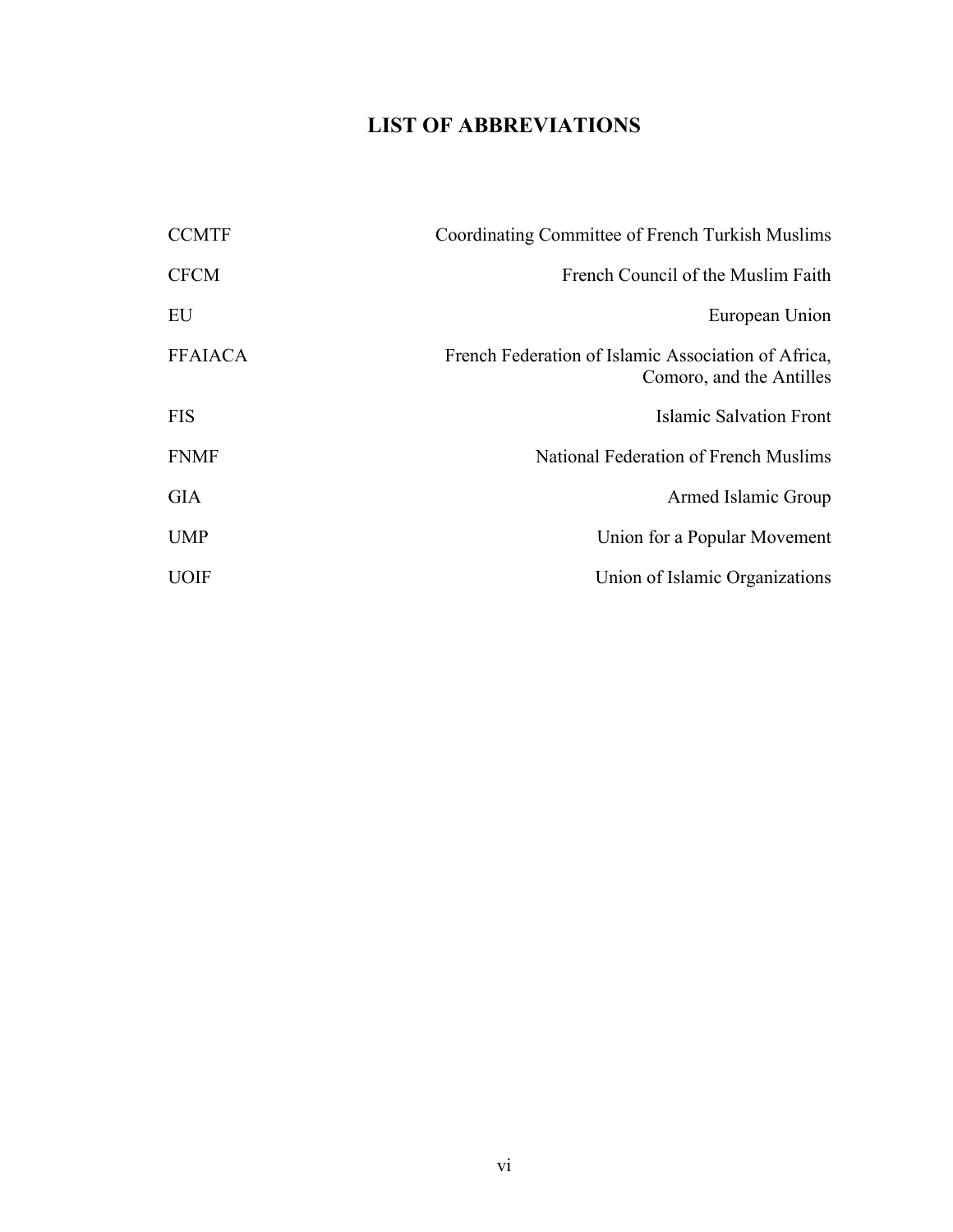# **SUMMARY**

 The portrayal of collective identity of Muslim populations in Europe presents an increasingly important issue within identity politics. While European Muslims represent a diverse population that has experienced longstanding socio-political concerns, they are also increasingly portrayed in light of wider global perceptions of Islam in a post-9/11 era. Consequently, there is growing concern over a confusing of such pre-existing domestic issues and larger international problems of radical fundamentalism and Islamic terrorism. The misrepresentation of European Muslims as linked to such issues in turn often exacerbates domestic problems and contributes to an evolving sense of oppositional Muslim identity in Europe. In light of these concerns over inaccurate depictions of Muslims and their harmful effects, many of which will be expounded upon below, a more critical and deliberate approach is necessary in scholarly assessments of Muslim populations.

This thesis examines the situation of European Muslims amidst such portrayals of commonality and international influence. After discussing some facets of political identities and critiquing other approaches to this issue, the study focuses on the case of Muslims in France. Using the lens of universalism, I examine the context of Muslims in France and evaluate the accuracy of assertions of common identity. After illustrating the diversity of French Muslims, the study then turns to the situation of Muslims in Europe, comparing the French case with those of Great Britain and Germany. Finally, it returns to the recent French national identity debate for concluding remarks. The study demonstrates that, while portrayals of Muslims as a uniform threat to European identity are at present inaccurate and misleading, such assertions also carry potentially harmful effects in stigmatizing Muslims and contributing to oppositional identity formation.

vii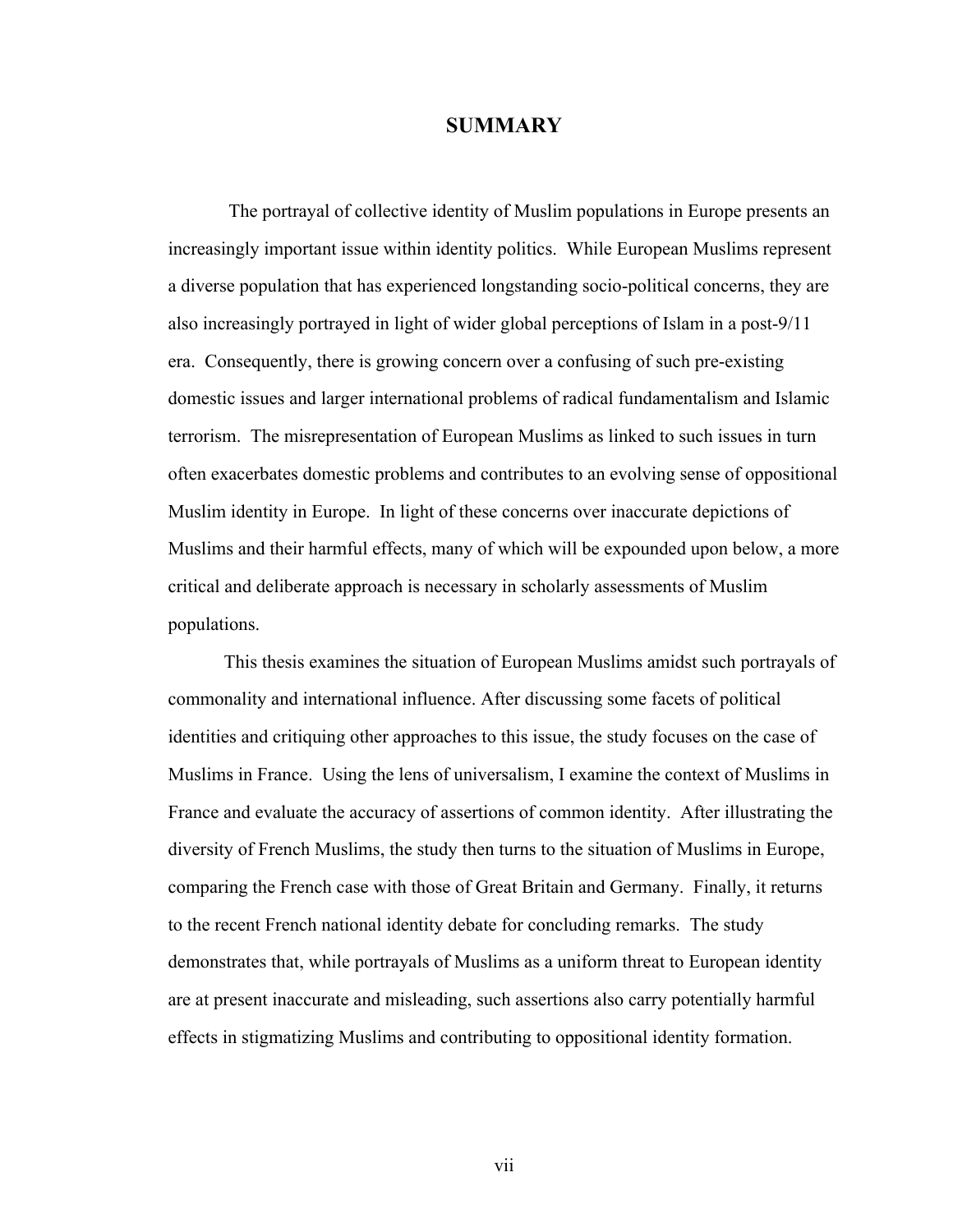# **CHAPTER 1**

# **INTRODUCTION**

Recently, identity politics, an interdisciplinary subfield that draws scholars from sociology, anthropology, political science, and cultural studies, has become an increasingly important subject of inquiry. As the world evolves into an ever more tightly knit global community, questions of how people see themselves and each other – and become incited to violence in the name of one or the other – become quite important. Many scholars present ideas of opposing sources of identity, raising important questions about the origins and development of political and cultural identity and the ways in which these conceptions of identity influence contemporary issues.

An increasingly important subject in identity politics is the portrayal of collective identity of Muslim populations in Europe. While European Muslims represent a diverse population that has experienced longstanding socio-political concerns, they are also increasingly portrayed in light of wider global perceptions of Islam in a post-9/11 era. Consequently, there is growing concern over a confusing of such pre-existing domestic issues and larger international problems of radical fundamentalism and Islamic terrorism. The misrepresentation of European Muslims as linked to such issues in turn often exacerbates domestic problems and contributes to an evolving sense of oppositional Muslim identity in Europe. In light of these concerns over inaccurate depictions and their harmful effects, many of which will be expounded upon below, a more critical and deliberate approach is necessary in scholarly assessments of Muslim populations.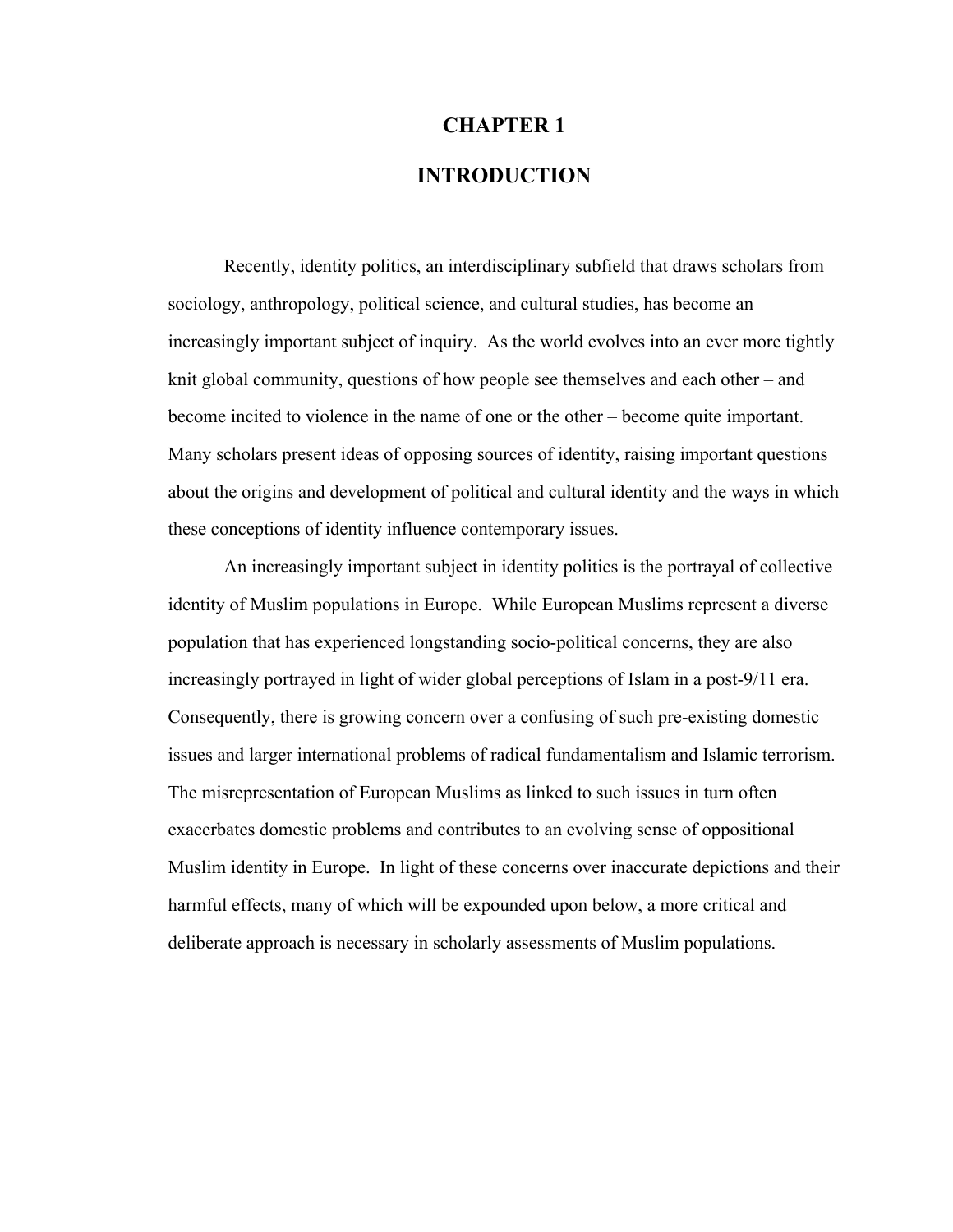# **Sources of Political Identity**

# **Nationalism**

Within the growing body of identity literature, scholars have focused on several sources of identity. Many insist on the predominance of nationalism as the primary vehicle of political identity in the modern era. In his seminal work, *Imagined Communities,* Benedict Anderson asserts that conceptions of the nation have dominated forms of political identity since they replaced religious and monarchical systems of rule in the wake of the Enlightenment.<sup>1</sup> He describes the nation as a socially constructed body imagined by a community of members who perceive themselves to be bound by a common link. Anderson claims that these communities are necessarily imagined, since citizens will never feasibly meet one another, and that they are also bounded by a sense of exclusivity and sovereignty in that a dynastic monarchy may not claim control over those who belong within them. Anderson traces the predominance of the nation to the conditions of the industrial revolution, which he claims enabled its development and diffusion.

While some such as Anderson see value in national identity and portray the focus on nationalism in a fairly positive light, others such as Ernest Gellner and Eric Hobsbawm have been more critical of the emphasis on the nation as sole political unit. Hobsbawm is particularly cautious of nationalism and the principle of national selfdetermination, viewing this as too easily driven by the political will of a select group of

<sup>&</sup>lt;sup>1</sup> Anderson, Benedict R, *Imagined Communities: Reflections on the Origin and Spread of Nationalism*. (London: Verso, 2006)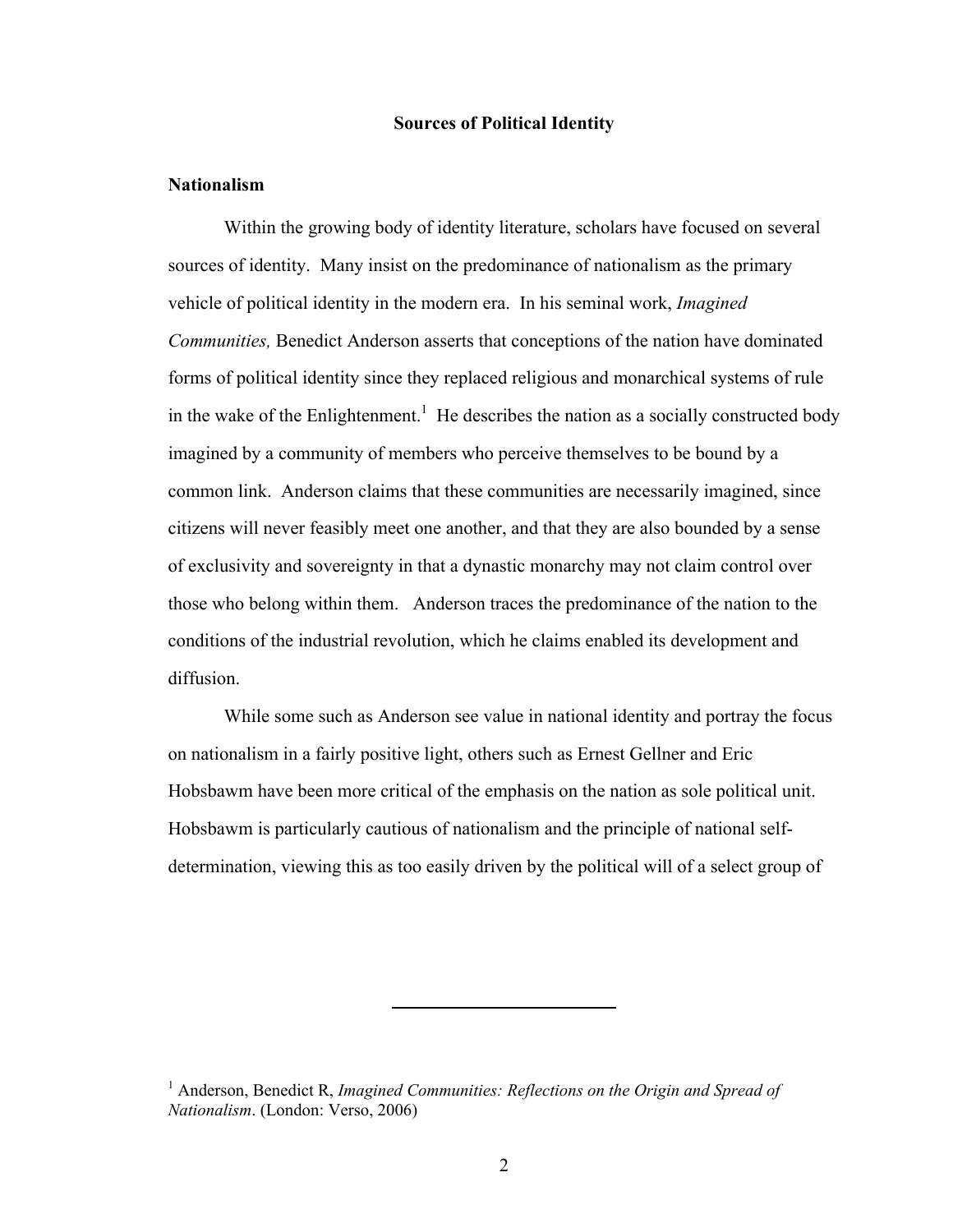upper class elites.<sup>2</sup> Other Marxist thinkers similarly emphasize the importance of class identity over that of the nation.

# **Ethnicity**

Although Anderson's conception of nations as 'imagined communities' finds no need for ethnic ties between citizens necessarily, others focus on the importance of ethnicity in forming collective identity. Anthony Smith also figures heavily in the national identity discussion, challenging Anderson's assertion that the nation exists as a product of modernity. Smith asserts that ancient nations have also existed and sees remnants of ethnic elements that survive in modern ones.<sup>3</sup> He argues that characteristics of ethnic identity such as religion, customs, culture, kinship, ancestry, and homeland, can form the basis of nations as "ethnies," and asserts that Anderson's emphasis on the "imagined" nature of nations obscures these more tangible links that often exist beneath them. Another eminent figure in the field of ethnic identity is Fredrik Barth, whose view of ethnic groups as interconnected, and often even interdependent, challenges traditional conceptions of ethnicities as bounded and fixed entities.<sup>4</sup> He crafts a sense of ethnic identity as constructed, fluid, and based on concepts of inclusion and exclusion, ideas which have greatly influenced successive identity scholars. Similarly, another common issue in this area centers on whether ethnic and national identities are formed consciously<sup>5</sup> or whether they emerge naturally from 'primordial' identities of cultural communities, stemming from collective experiences and contributing to the furthering of

<sup>2</sup> Hobsbawm, E. J, *Nations and Nationalism since 1780: Programme, Myth, Reality*. (Cambridge: Cambridge, 1992)

<sup>3</sup> Smith, Anthony D. *The Antiquity of Nations* (Oxford: Polity, 2004)

<sup>4</sup> Barth, Fredrik, Editor. *Ethnic Groups and Boundaries: The Social Organization of Culture Difference* (Boston: Little, Brown and Company, 1969)

<sup>5</sup> Gellner, Ernest. *Nations and Nationalism* (Malden: Blackwell, 2006)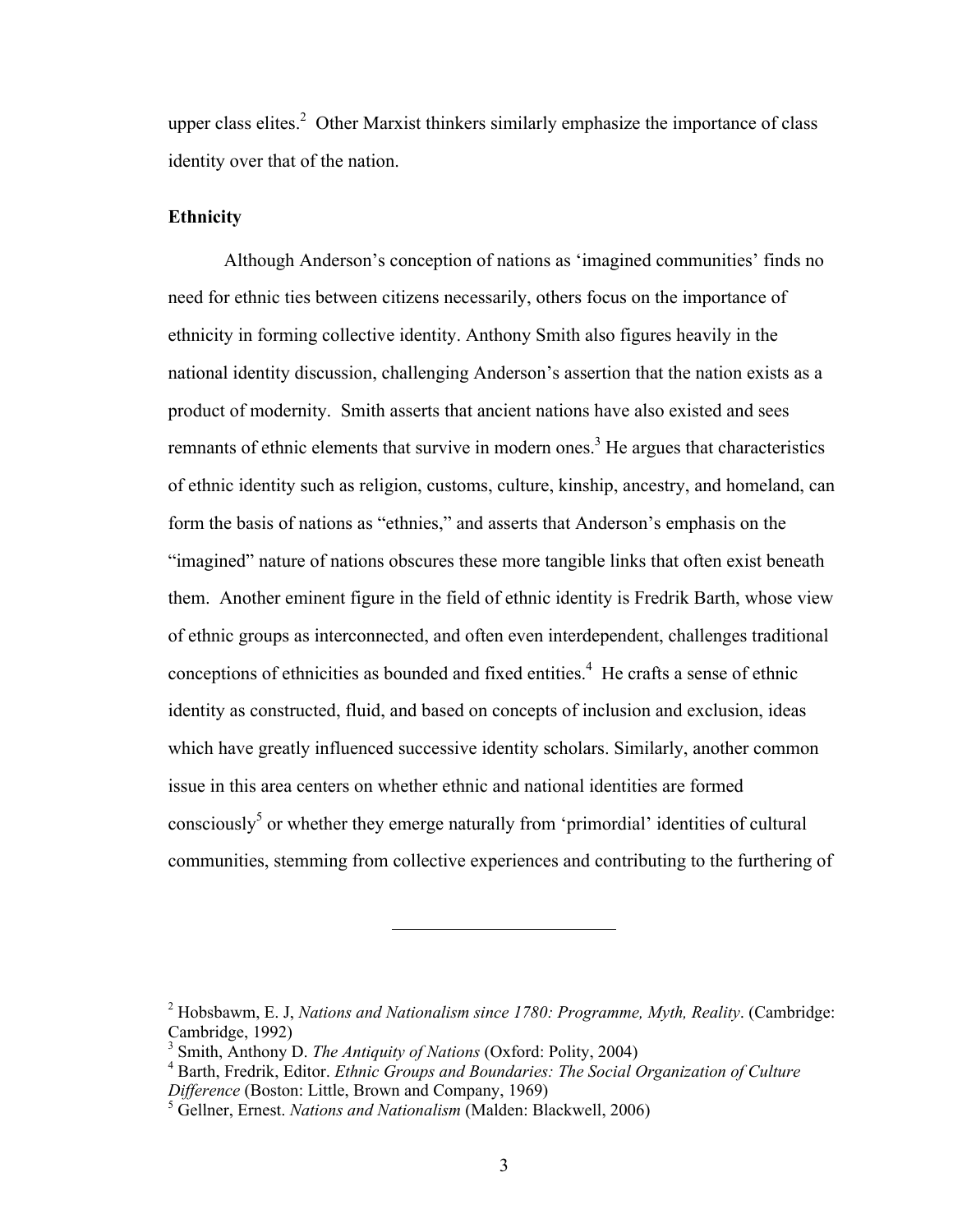common experience. <sup>6</sup> Others, while noting the importance of ethnic identity, have been more wary of a focus on this identity form. John Rex has written on the potential for exploitation of ethnic identities for political gain<sup>7</sup> while Edward Said and other postcolonial scholars criticize ethnocentrism as a western phenomenon and question the authority of scholars to classify such forms of identity. $8$ 

#### **Challenging National Identity**

While, as Smith asserts, ethnicity can form the basis of nationality, it can also exist as a challenge to national identity through the presence of ethnic minorities. This is merely one example of alternative identity sources, which many argue challenge, from both above and below the national level, the emphasis on the dominance of national identity. Thomas Hylland Eriksen examines ethnic subnational identities, which often remain despite the state's efforts to incorporate them or despite members' own efforts to integrate, which can be met with segregation politics.<sup>9</sup> Much as Barthe does, Eriksen emphasizes the relationships between minority and majority ethnic identities as well as their fluidity and malleability. Other subnational challenges to national identity can form around social movements, which build identity around an existing feature of collective identity or the mobilization around a shared cause, as well as regional or even state identities.<sup>10</sup>

Additional challenges to national identity are presented by some who discuss the development of other structured identities above the national level. With the increasing presence of regional political bodies such as the European Union (EU), many place a

<sup>6</sup> Geertz, Clifford *The Interpretation of Cultures: Selected Essays* (New York: Basic Books, 1973)

<sup>7</sup> Rex, John. *Ethnic Minorities in the Modern Nation State* (New York: MacMillan, 1996)

<sup>&</sup>lt;sup>8</sup> Said, Edward. *Orientalism: Western Conceptions of the Orient* (Vintage Books. 1979)

<sup>9</sup> Eriksen, Thomas Hylland. *Ethnicity and Nationalism* (London: Pluto Press. 2002)

<sup>10</sup> Tilly, Charles. *Social Movements, 1768-2004* (Colorado: Paradigm. 2004)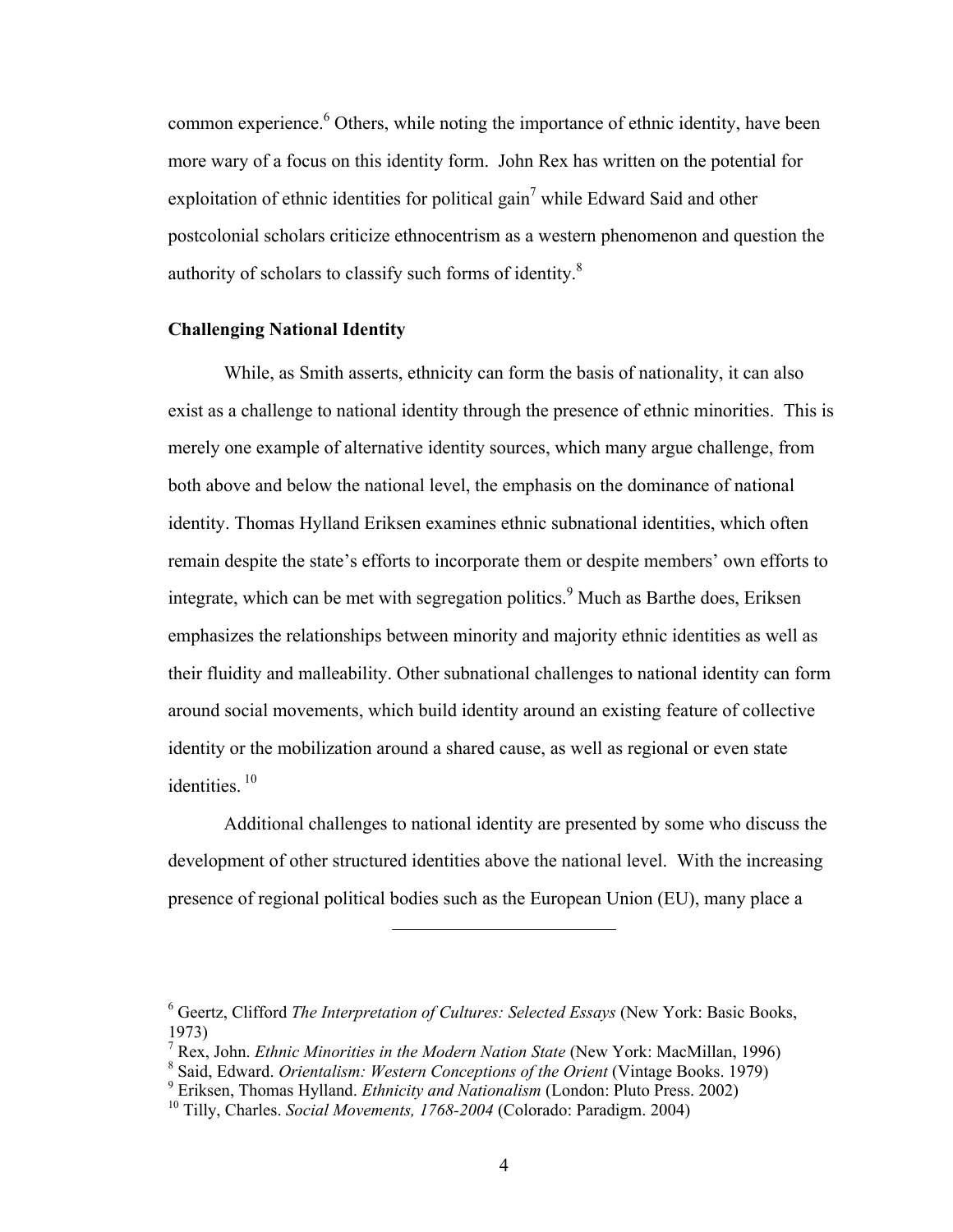growing emphasis on the development of corresponding supranational identities.<sup>11</sup> The emergence of fluid borders with the Schengen Agreement and the cultivation of European citizenship and identity brings issues traditionally reserved to the state to the supranational level along with challenges to national identities.<sup>12</sup>

Other scholars point to emerging transnational identities as further challenges to nationalism. Migration presents one potential source of this type of challenge, as newcomers bring foreign cultures and backgrounds into the traditional realm of the nation. While immigrants can exist within a national context as a minority ethnic group, increasingly, facilitated by advanced transportation and telecommunication technologies, many migrants maintain strong transnational ties to more than one home country, blurring the relevance of proximity and territoriality to identity cultivation.<sup>13</sup> This concept is supported by Randolphe Bourne, whose view of nationality focuses on the connection between a person and the "spiritual country" of his or her culture rather than physical location.<sup>14</sup> Transnational identity projection is also increasingly seen with multinational corporations, international non-governmental organizations, and other groups that act as proponents of culture across the world. Religion provides yet another source of transnational identity, with the bonds of Catholicism, Islam, and Judaism as specific examples of a global transnational ideology transcending national borders.<sup>15</sup>

<sup>&</sup>lt;sup>11</sup> Checkel, Jeffrey T., and Anthony J. Katzenstein. *European Identity* (Cambridge: Cambridge) UP, 2009)

<sup>&</sup>lt;sup>12</sup> Feldblum, Miriam. *Reconstructing Citizenship: the Politics of Nationality Reform and Immigration in Contemporary France* (Albany: State University of New York, 1999)

<sup>&</sup>lt;sup>13</sup> Glick Schiller, N., L. Basch and C. Blanc Szanton. "From Immigrant to Transmigrant: Theorizing Transnational Migration." *Anthropology Quarterly.* 68 (1995): 48

<sup>14</sup>Bourne, Randolpe, Randolpe Silliman Bourne, and Olaf Hansen. *The Radical Will: Selected Writings, 1911-1918* (Los Angeles: University of California Press, 1992)

<sup>&</sup>lt;sup>15</sup> Schmidt, Garbi. "The Transnational Umma: Myth or Reality? Examples from the Western Diaspora," *The Muslim World* 95 (2005) 129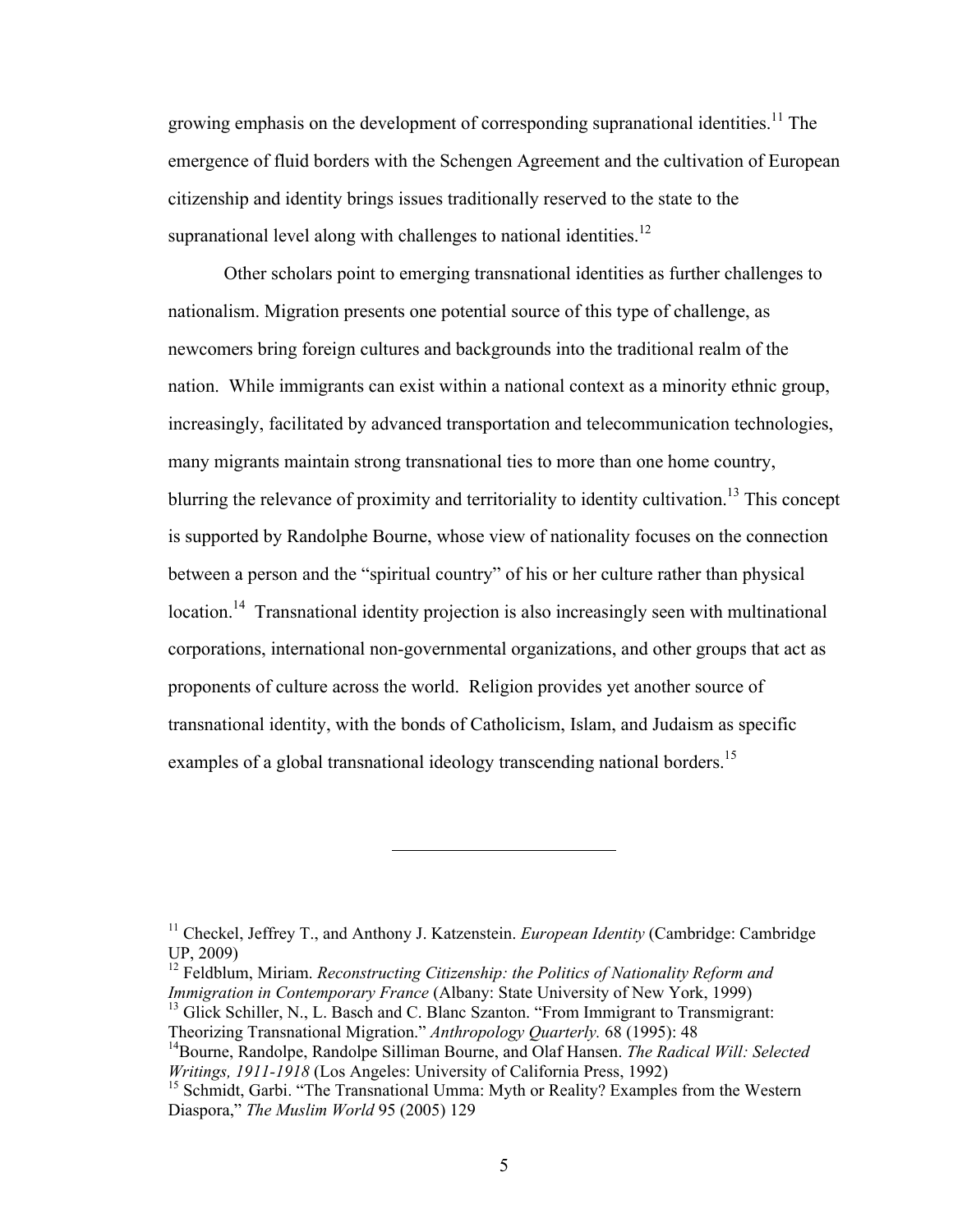# **Clash of Civilizations and Singular Identity**

Transnational religious and cultural identity forms the basis for Samuel Huntington's now infamous "clash of civilizations" theory. In *The Clash of Civilizations and the Remaking of World Order,* Huntington posits that future conflicts will emerge mainly around what he terms 'civilizational' identities, which he sees as the highest form of cultural and religious identity.<sup>16</sup> He divides countries into categories of such civilizations, arguing that, in a post-Cold War era, the world will revert back to a system where conflict arises based on these civilizational identities rather than nationality. Particularly notorious has been Huntington's claim that "Islam has bloody borders." Huntington classifies Islamic civilization as one of two "challenger civilizations," due to a disproportionally young population, an Islamic resurgence, and this civilization's simultaneous borders with so many other civilizations. Huntington asserts that civilizational conflicts are "particularly prevalent between Muslims and non-Muslims," dating this history of conflict to the initial Muslim invasion of Europe and tracing it through the centuries. He points to exclusive Western Christian and Islamic claims to universalism as the reason for an increased likelihood of violence between these civilizations.

Controversial assertions such as these have prompted many critiques of the Clash of Civilizations theory. Some critics have accused Huntington of perpetuating an aggressive stereotype that legitimates existing conflict.<sup>17</sup> Many others argue against such civilizational categories altogether, asserting that they fail to account for positive interaction and interdependence across civilizational lines and neglect to capture the

<sup>16</sup> Huntington, Samuel. "The Clash of Civilizations and the Remaking of World Order," *Foreign Affairs* (Summer, 1993)

<sup>17</sup> Said, Edward. "The Clash of Ignorance," *The Nation.*(October, 2003), http://www.thenation.com/doc/20011022/said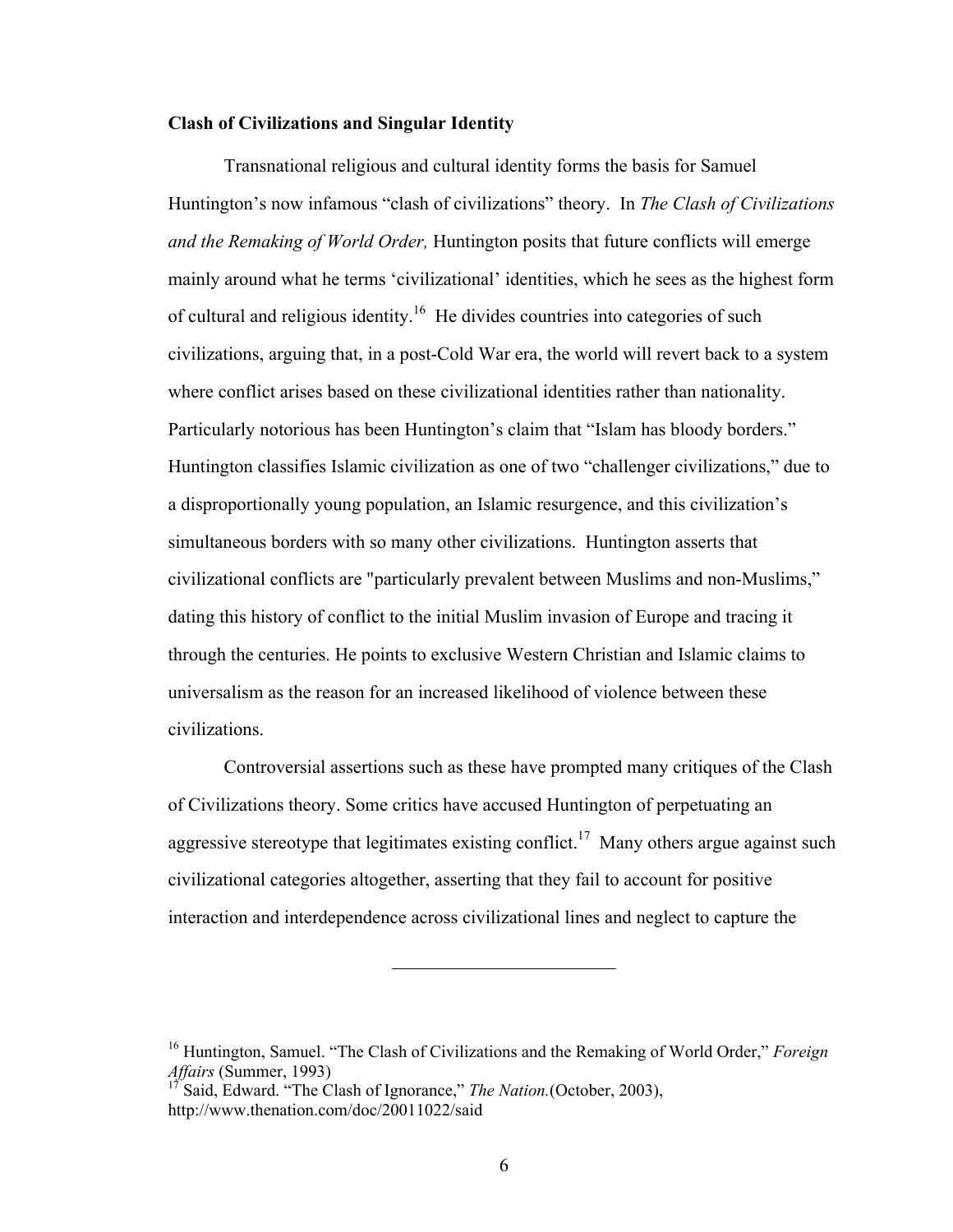relational and interactive aspects of culture, where values often transcend such divisions. Internal difference within civilizations is also ignored in the theory.<sup>18</sup> Furthermore, Huntington's broad claims do not address trans-civilizational elements, such as populations with roots in one civilization and citizenship in another. Despite this lacuna, his ideas have been extended to issues in this realm, as will be shown later.

### **Beyond the Clash of Civilizations**

Amartya Sen directly challenges Huntington's broad conceptions of identity based in 'civilizations' in his book, *Identity and Violence: The Illusion of Destiny.* Sen's own notion of identity is perhaps less rigid than others, which allows for his assertion that all people simultaneously embody a myriad of identities based on their various affiliations, interests, and opinions.<sup>19</sup> Sen dismantles the concept of a singular cultural identity, stating that one may simultaneously be "without any contradiction, an American citizen, of Caribbean origin, with African ancestry, a Christian, a liberal, a woman, a vegetarian, a long-distance runner, a historian, a schoolteacher, a novelist, a feminist, a heterosexual, a believer in gay and lesbian rights, a theater lover, an environmental activist, a tennis fan, [and] a jazz musician."<sup>20</sup> According to Sen, civilizational identity is neither singular nor exclusive, nor does it necessarily determine one's destiny. The partitioning of the world into civilizations, he says fails to capture the "messiness" of true human identity.

In fact, Sen argues it is this insistence on singular, exclusive identities and their manipulation and exploitation that often results in many of today's conflicts. The focus on one characteristic, such as religion or culture, to the exclusion of others constitutes

<sup>18</sup> Berman, Paul. *Terror and Liberalism* (New York:W.W. Norton, 2003)

<sup>19</sup> Sen, Amartya, *Identity and Violence: The Illusion of Destiny* (New York: W.W. Norton, 2006)

<sup>20</sup> Sen, Amartya, *Identity and Violence: The Illusion of Destiny* (New York: W.W. Norton, 2006)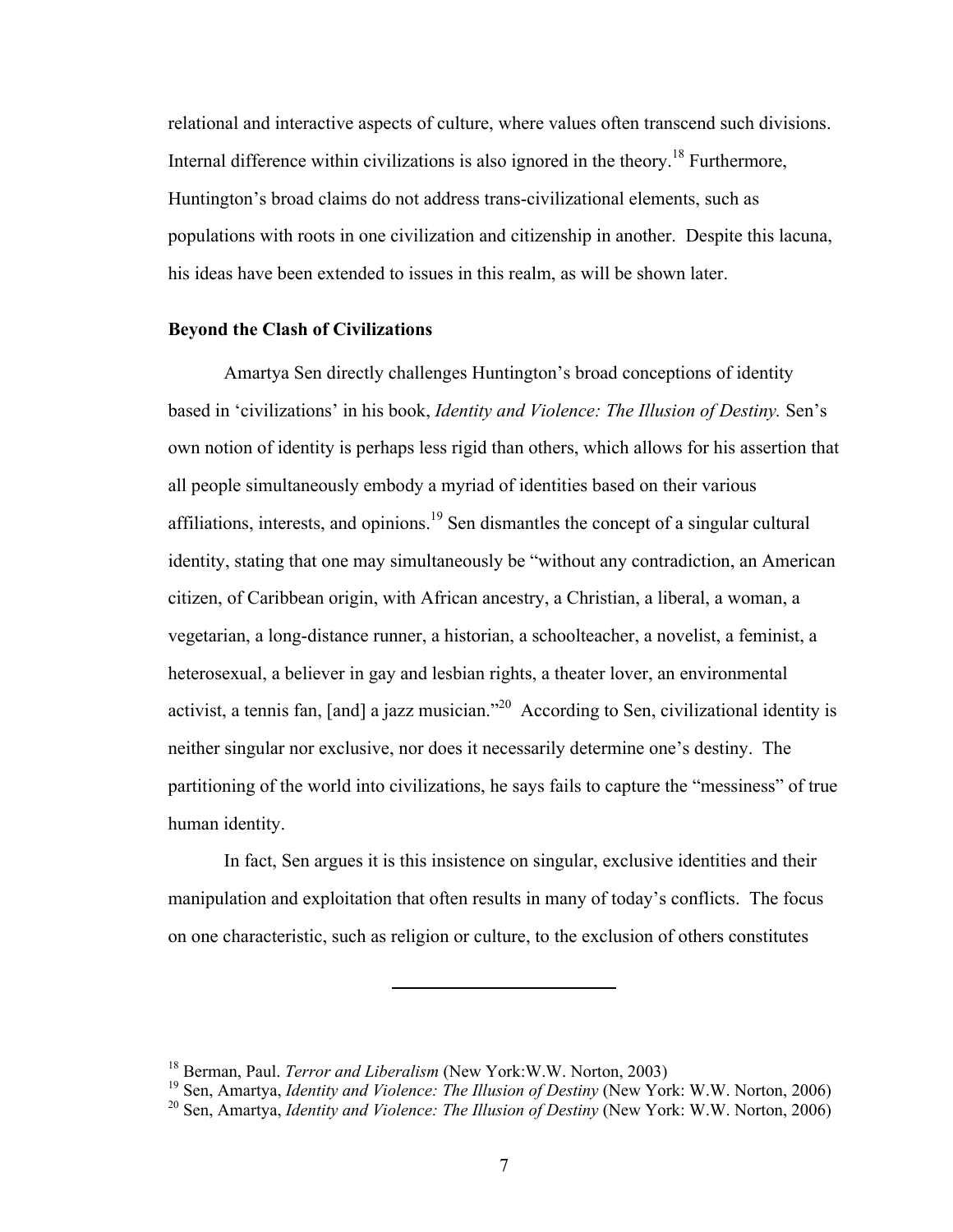according to Sen a "minimization" of human beings and their complex characteristics and beliefs. This minimization, Sen asserts, is dangerous for several reasons. For one thing, minimizing people to one quality facilitates the creation of an enemy in others. Viewing people as merely one aspect of identity and not as a collection of many characteristics, some of which may overlap and be shared with others, limits one's ability to identify and empathize and permits an easier view of others as inherently and distinctly different.

Furthermore, minimized identities can easily be manipulated. Sen suggests that a sense of persecution of an aspect of identity leads to increased identification with that quality and an easier view of non-members as "other." This principle can be exploited by those within or outside of a group who seek to garner support for a cause. In support of this idea, Sen discusses the role of identity reduction in the Rwandan genocide, the Muslim-Hindu violence of India, and Nazi Germany, showing how in each case the idea of religious identity was deliberately manipulated to serve a violent purpose. Sen asserts that in order to escape this tendency towards identity-based conflict, human beings must be viewed as the fundamentally complex creatures they are, with the acknowledgment that they are more than one aspect of their identity. For even in instances where cultural or ethnic identity is exploited for conflict, people continue to retain multiple identities. Thus, while "a Hutu laborer from Kigali may be pressured to see himself only as a Hutu and incited to kill Tutsis . . . he is not only a Hutu, but also a Kigalian, a Rwandan, an African, a laborer and a human being."21 While critics of Sen bemoan his failure to explain the mechanisms by which recognition of complex identity composition will result in decreased conflict, his theory nonetheless presents some interesting ideas which hold relevance in the world today.

<sup>21</sup> Sen, Amartya, *Identity and Violence: The Illusion of Destiny* (New York: W.W. Norton, 2006)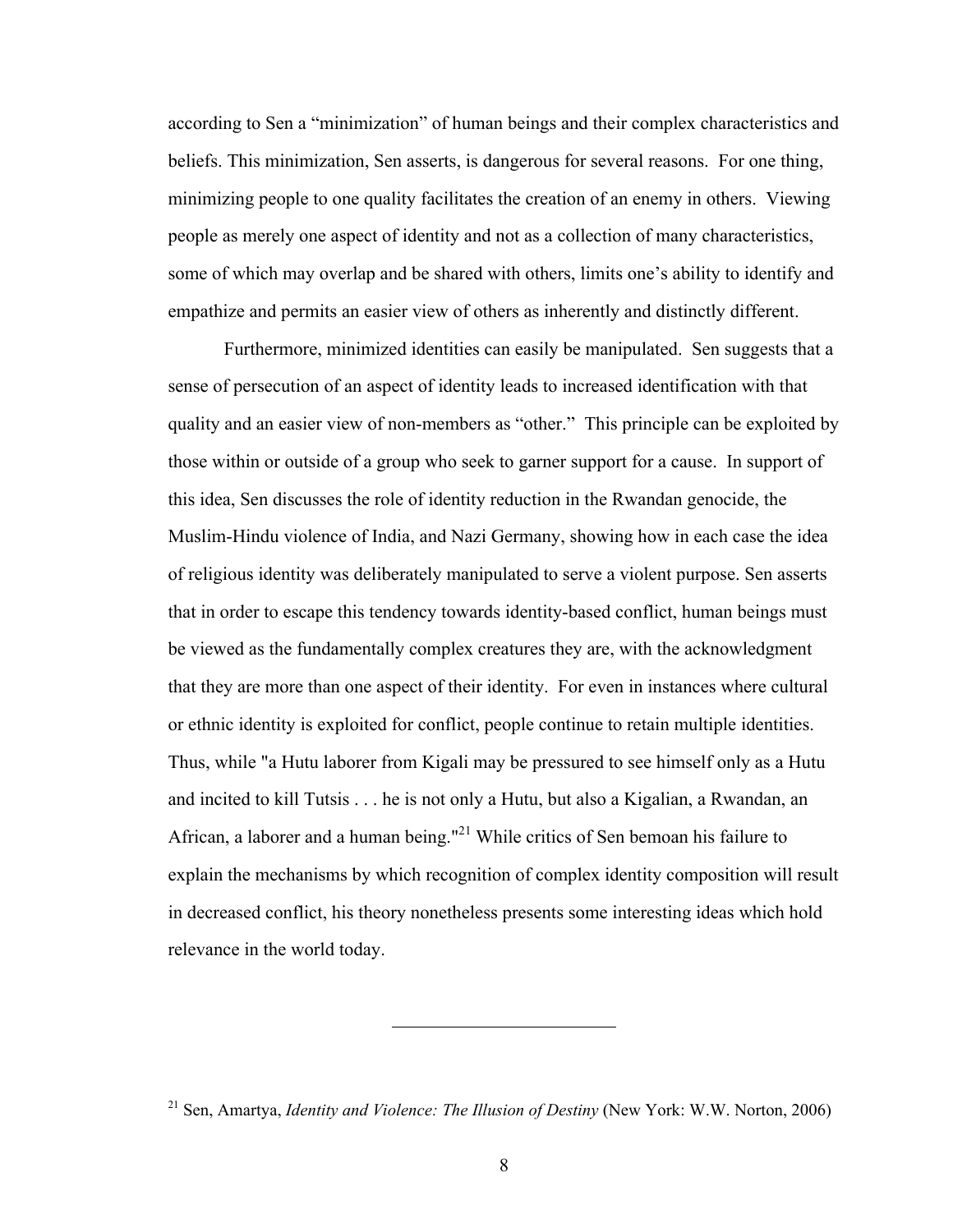# **Applying Theories of Identity: Muslims in Europe**

With such ideas of identity gaining salience in recent years, theoretical identity debates offer an interesting perspective from which to examine contemporary issues and conflicts. Perhaps nowhere is this identity literature more relevant than, quite ironically, in what most accept to be the very birthplace of the nation itself: Western Europe. Recently, ongoing identity debates have taken center stage, with European national identities challenged by subnational, transnational, and supranational elements. From the supranational level, much anxiety has been raised over the question of a European identity and whether this could pose a challenge to nationalism.<sup>22</sup> From the subnational and transnational level, Europe has faced a considerable amount of tension around its growing Muslim population. This issue has proven to be a contentious one within many countries and has sparked identity debates on the national and European levels. The dynamics of this situation and the important implications for identity politics render it an interesting focus for a discussion of identity issues.

Much of today's European Muslim population has roots in the waves of immigration that followed the World Wars and brought tens of thousands of new immigrants to Europe from many predominantly Muslim countries in North Africa, Asia, and the Middle East. Years after this initial immigration, a great portion of this population, now second and third generations deep, remains visibly unintegrated into European society. Muslims in Europe often live physically separated in suburban areas

<sup>22</sup> Checkel, Jeffrey T., and Anthony J. Katzenstein. *European Identity* (Cambridge: Cambridge, 2009)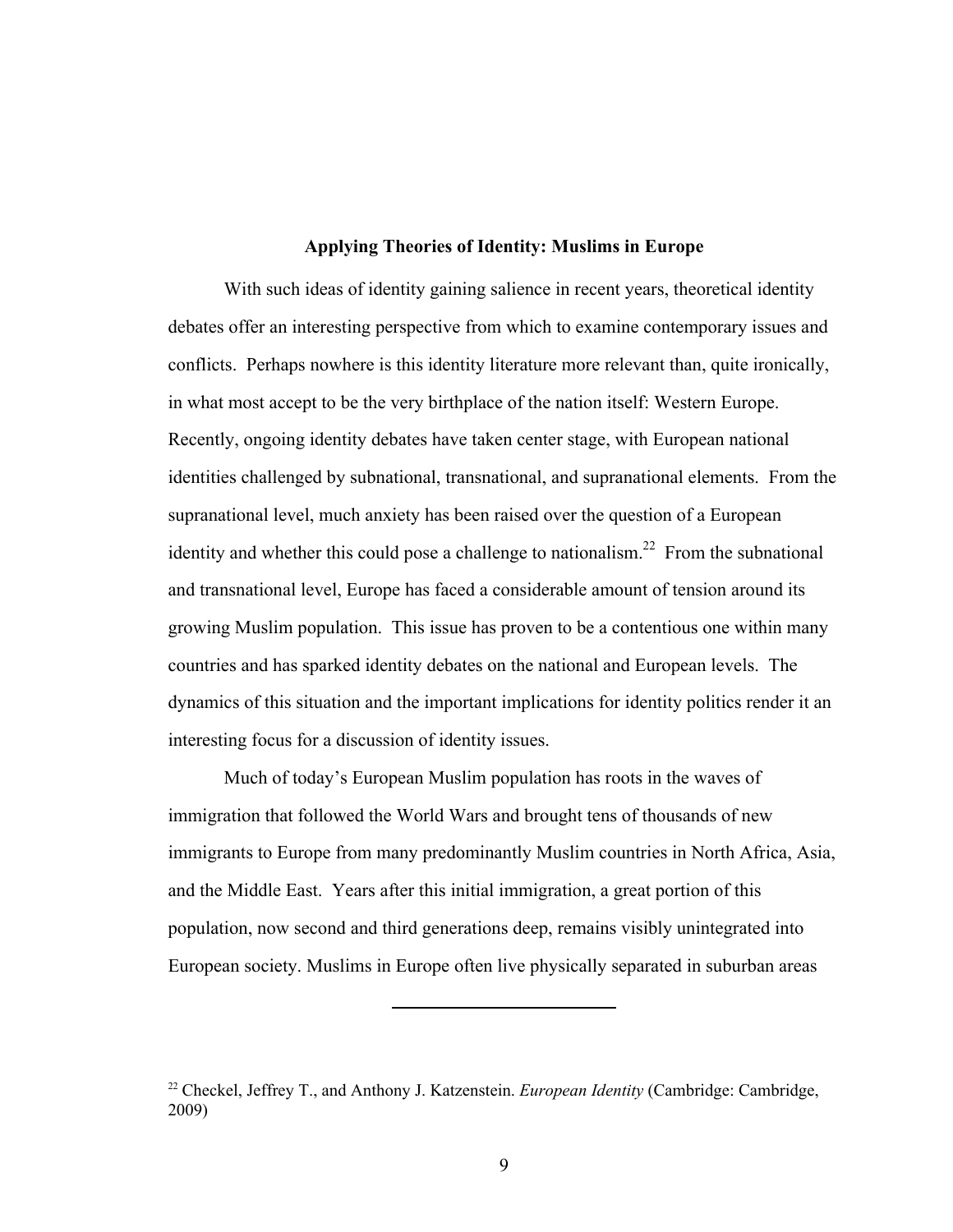around large cities, where, frequently due to discrimination, they experience disproportionally higher rates of unemployment, crime, and violence.<sup>23</sup> With this physical separation has also come the perception of an extreme cultural difference and accusations that this population of Muslim immigrants has been less able or less willing to assume "European" identities than previous groups.

Over recent years, tensions between immigrant populations and native Europeans have grown into bouts of riots and violence that have captured the attention of media worldwide. In 2005 rioting broke out in over 300 French cities in response to the deaths of two Arab-French youths who were running from the police. The media portrayed the young Arab French rioters as part of a "Muslim uprising" or "French intifada"<sup>24</sup> belying the misconceptions that many have of their Muslim neighbors. Additional chaos and media attention surrounding events elsewhere in Europe such as the Rushdie Affair in Britain, the political cartoon scandal in Denmark, and the murder of Theo Van Gogh in the Netherlands have led to a common perception that efforts to integrate Muslim immigrants into European society have failed miserably.

 In the search to frame the issue of the growing Muslim presence in Europe, many have turned to identity concepts. One strong tendency in this, however, has been to view Muslims in Europe through the broad, blanketing lens of the "clash of civilizations" theory rather than with the subtlety that Sen argues is necessary. The continuation of marginalization and sporadic violence has resulted in speculation that immigrants represent an extension of an Islamic culture that is simply incompatible with secular or Christian European ideals. Many seem to have drawn on the themes of Huntington's

<sup>&</sup>lt;sup>23</sup> "Muslims in the European Union: Discrimination and Islamophobia" European Monitoring Centre on Racism and Xenophobia. (EUMC, 2006).

 $^{24}$  Foster, Darren, "Paris Riots: Voices from the Ghetto" (Nov. 17, 2005) http://www.pbs.org/frontlineworld/blog/2005/11/voices\_from\_the.html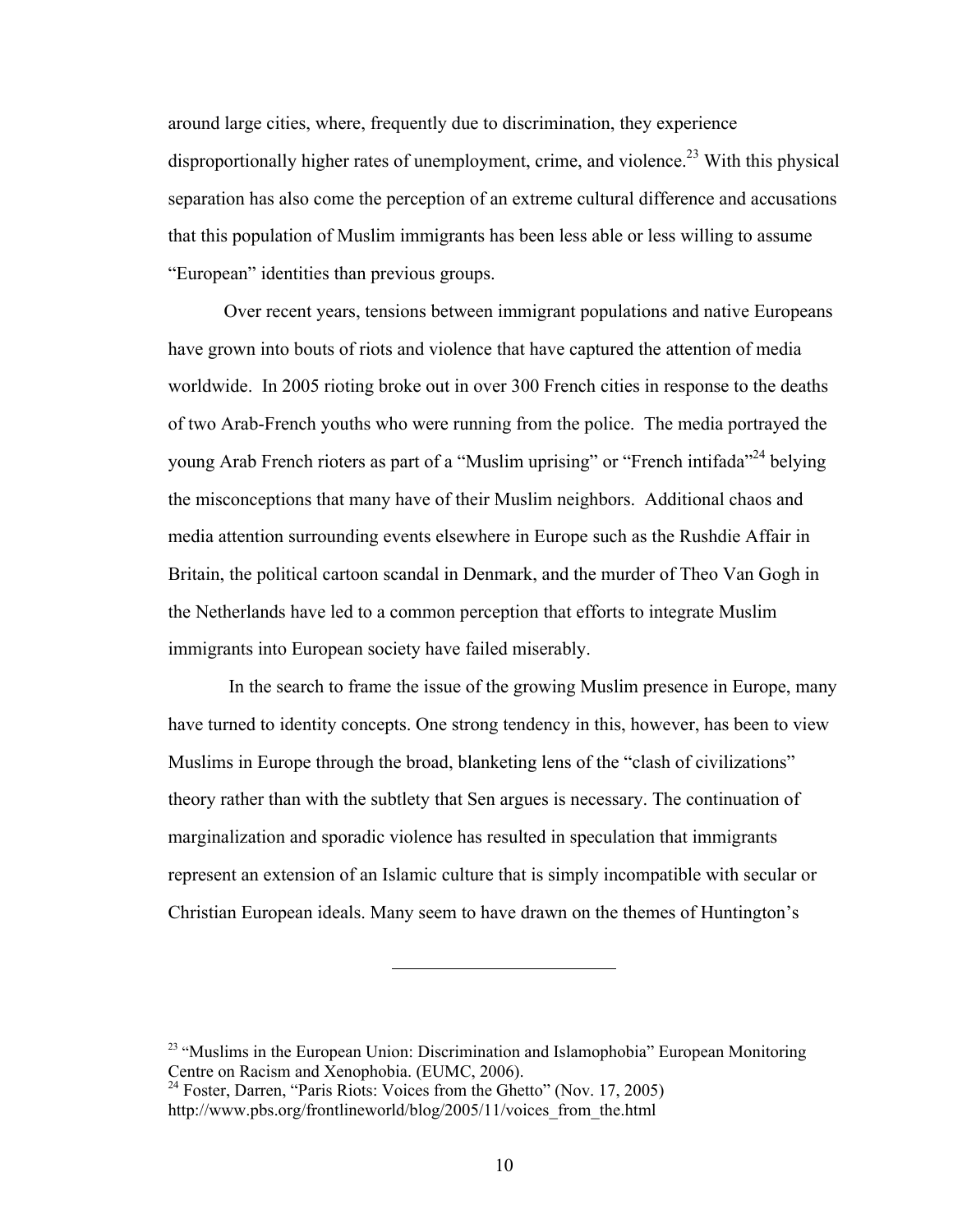work, portraying the growing Muslim presence as a natural continuation of centuries-long conflict to "bloodily defin(e) the boundaries of Christianity and Islam. $^{225}$ 

Unfortunately, this tendency to over-generalize based on incidents of violence and civilizational divisions leads to a growing perception of European Muslims as a homogenous group marked by violent radicalization and unbreakable ties to the Arab world. While elements of violence, fundamentalism and transnational links have played a part in the history of integration of Muslims, it has been a minor role and is certainly not indicative of the entire population. Nonetheless even reputable scholars and publications have not escaped the temptation to make overarching claims about European Muslims that quite often border on the ridiculous. For instance one statement that "the common denominator that links them [Muslim immigrants] to the Muslim world is their sympathy for Palestine and Palestinians<sup>"26</sup> completely neglects the possibility of variation in political opinion between European Muslims. Others have generalized about a Muslim desire to impose Sharia law in Europe, implying that European Muslims bring with them unseverable ties to a culture shown as inherently less civilized, and that in many cities, "all you ha[ve] to do to travel from a modern, post-Enlightenment democracy to a strict patriarchy out of seventh century Arabia [is] to walk a few blocks.<sup>"27</sup> Such portrayals have resulted in the widespread use of the term "Eurabia," a term coined by Bat Ye'or to portray a Europe that she claims has grown "subservient to the ideology of *jihad* and the Islamic powers that propagate it."28 Others have contributed to this perception with the

 $25$  Bilefsky, Dan and Ian Fisher, "Doubts on Muslim Integration Rise in Europe,"

http://www.nytimes.com/2006/10/11/world/europe/11iht-muslims.3121591.html (accessed Mar. 25, 2010)

<sup>26</sup> Taspinar, Omer, "Europe's Muslim Street," *Foreign Policy,* (Mar. 26, 2010)

http://www.brookings.edu/opinions/2003/03middleeast\_taspinar.aspx

<sup>27</sup> Bawer, Bruce. *Surrender: Appeasing Islam, Sacrificing Freedom* (New York: Random House, 2009)

<sup>28</sup> Ye'or, Bat, *Eurabia: The Euro-Arab Axis* (Cranbury, NJ: Associated University Press, 2005)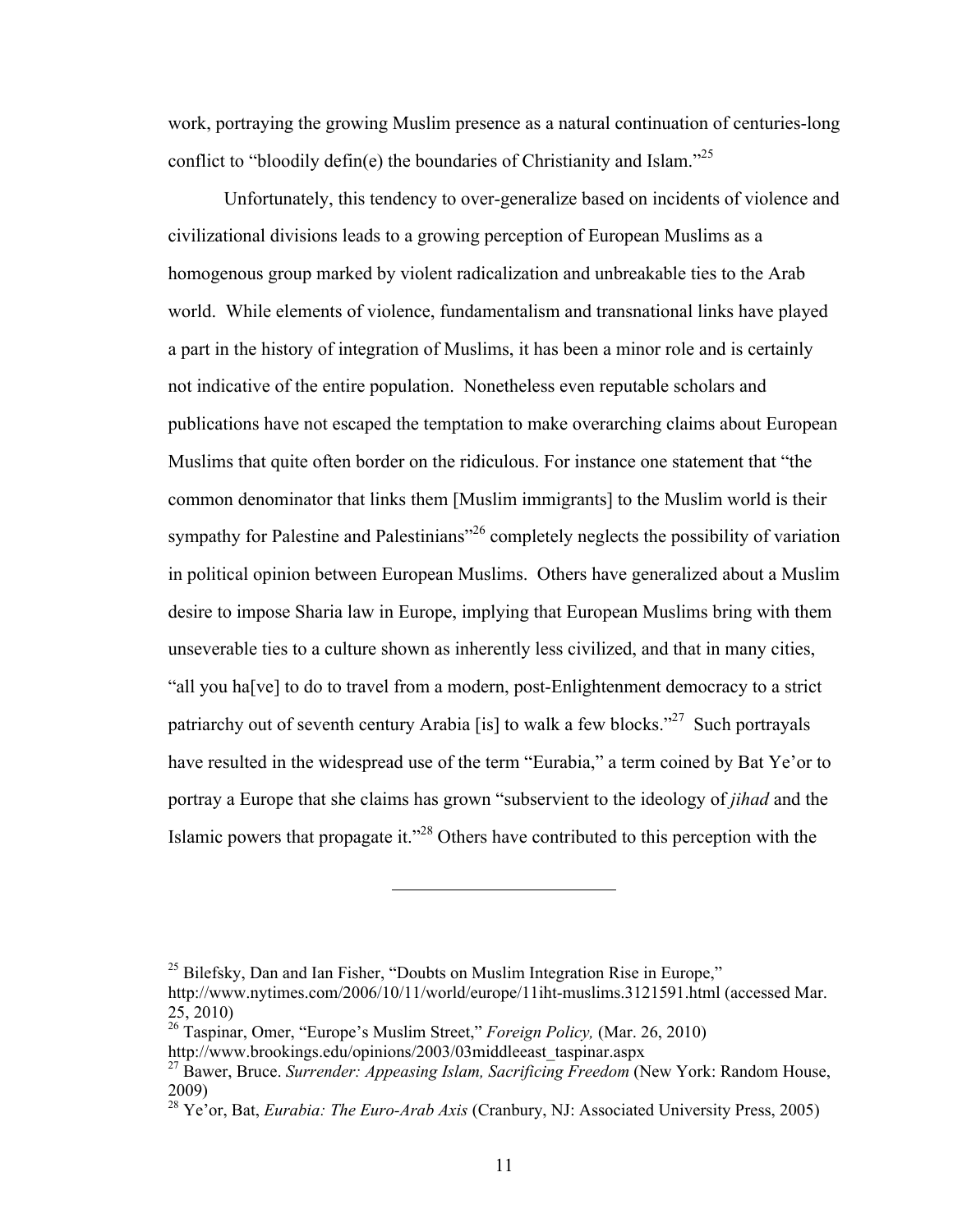notion of "Londonistan," as a breeding ground for terrorism.<sup>29</sup> This kind of rhetoric, which is quickly entering common vocabulary, demonstrates a tendency to view European Muslims as essentially extensions of a very characterized image of the Muslim world. Many of these scholars neglect to mention the distinctions between European Muslims or the thousands who have embraced European life, choosing to focus on depictions of this population as homogenous, radicalized, and dangerous. "Europe's emerging mujahedeen [that] endanger the entire Western world<sup>330</sup> becomes a perception of the norm, rather than the exception. Even less violent portrayals have still generally held to overarching negative stereotypes of Muslims in Europe, often rendering them the scapegoats for other problems. Muslims in Europe have been blamed for a variety of other social ills, from unemployment to population crises to ghettoization to the prediction of the very downfall of Europe itself.<sup>31</sup>

Certainly not all scholars have contributed to the portrayal of Muslims in such a stereotyping manner. Indeed, many have produced comprehensive studies that have shed light on the many complexities of the European Muslim population.<sup>32</sup> Others have added the histories of the many European Muslims who have successfully integrated into influential positions in Europe, recounting their experiences and relationships with native

<sup>29</sup> Phillips, Melanie, *Londonistan* (New York: Encounter Books, 2006)

<sup>30</sup> Leiken, Robert S. "Europe's Angry Muslims," *Foreign Affairs* (Jul/Aug. 2005) http://www.cfr.org/publication/8218/

<sup>31</sup> Berlinski, Claire, *Menace in Europe: Why the Continent's Crisis is America's, Too* (New York: Random House, 2006)

Gordon, Philip H. "Last Days of Europe: Epitaph for an Old Continent," *Foreign Affairs*  (Sep/Oct, 2007) http://www.foreignaffairs.com/articles/62736/philip-h-gordon/the-last-days-ofeurope-epitaph-for-an-old-continent

<sup>32</sup> For examples, see Laurence, Jonathan and Justin Vaisse. *Integrating Islam; Political and Religious Challenges in Contemporary France (*Washington, D.C.: Brookings, 2006) or Pauly, Robert, *Islam in Europe: Integration or Marginalization* (New York: Ashgate, 2004)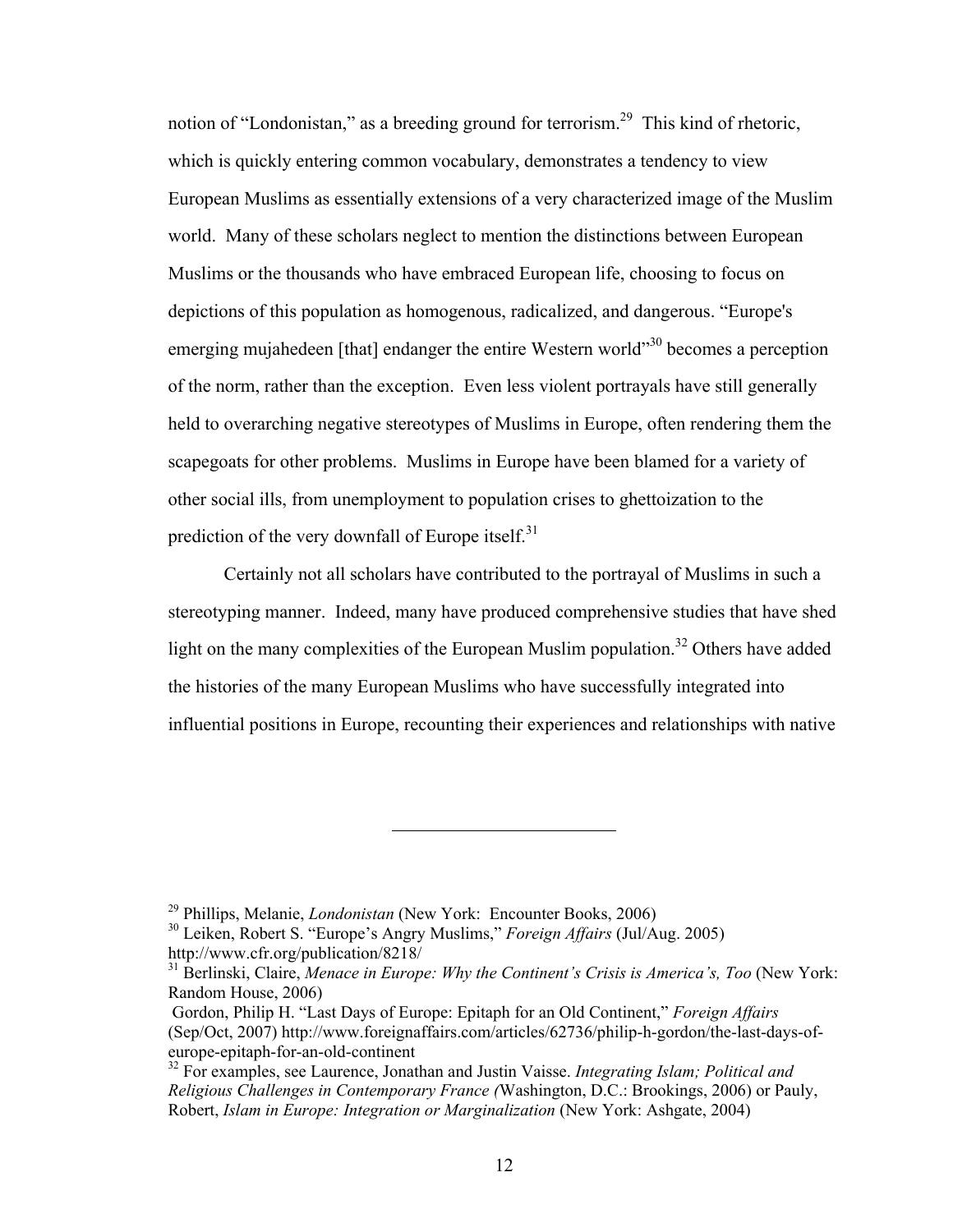Europeans.<sup>33</sup> However, the volume of works that conversely portray Muslims in a unifying, negative light continues to greatly influence perceptions and shape the public discourse regarding integration issues by creating a widespread sense of fear and misunderstanding. The rise of such fears, often amounting to a growing "Islamophobia," contributes to the success of radical right wing parties that demonize immigrants such as France's Front National, the Dutch Freedom Party, and others who capitalize on misconceptions and fears.

This continued battle over how to conceive of Muslim populations has had implications for identity politics on many levels. Faced with surfacing identity-related issues surrounding the integration of Muslim populations, many countries have turned inward to examine their own conceptions of national identity and citizenship. In this context, the controversial assertions put forth by many scholars regarding the threat of growing Muslim populations have acted as a catalyst for debates on national and European identities.

Perhaps nowhere is this controversy and its links to national identity more apparent than in France, whose traditional preoccupation with national identity verges on obsession. With its tradition of Republican universalism, French political philosophy places unique emphasis on an identity of national citizenship while refusing to acknowledge subnational identities, particularly those concerning religion. The tension between this political history combined with perceptions of a threatening Islamic subnational identity have resulted in several high profile events in recent years, including the ban of religious symbols in schools as well as recent discussions of Islamic dress and national identity debates. In light of the extraordinary weight given to its national identity

<sup>33</sup> Klausen, Jytte, *The Islamic Challenge: Politics and Religion in Western Europe,* (New York: Oxford University Press, 2005)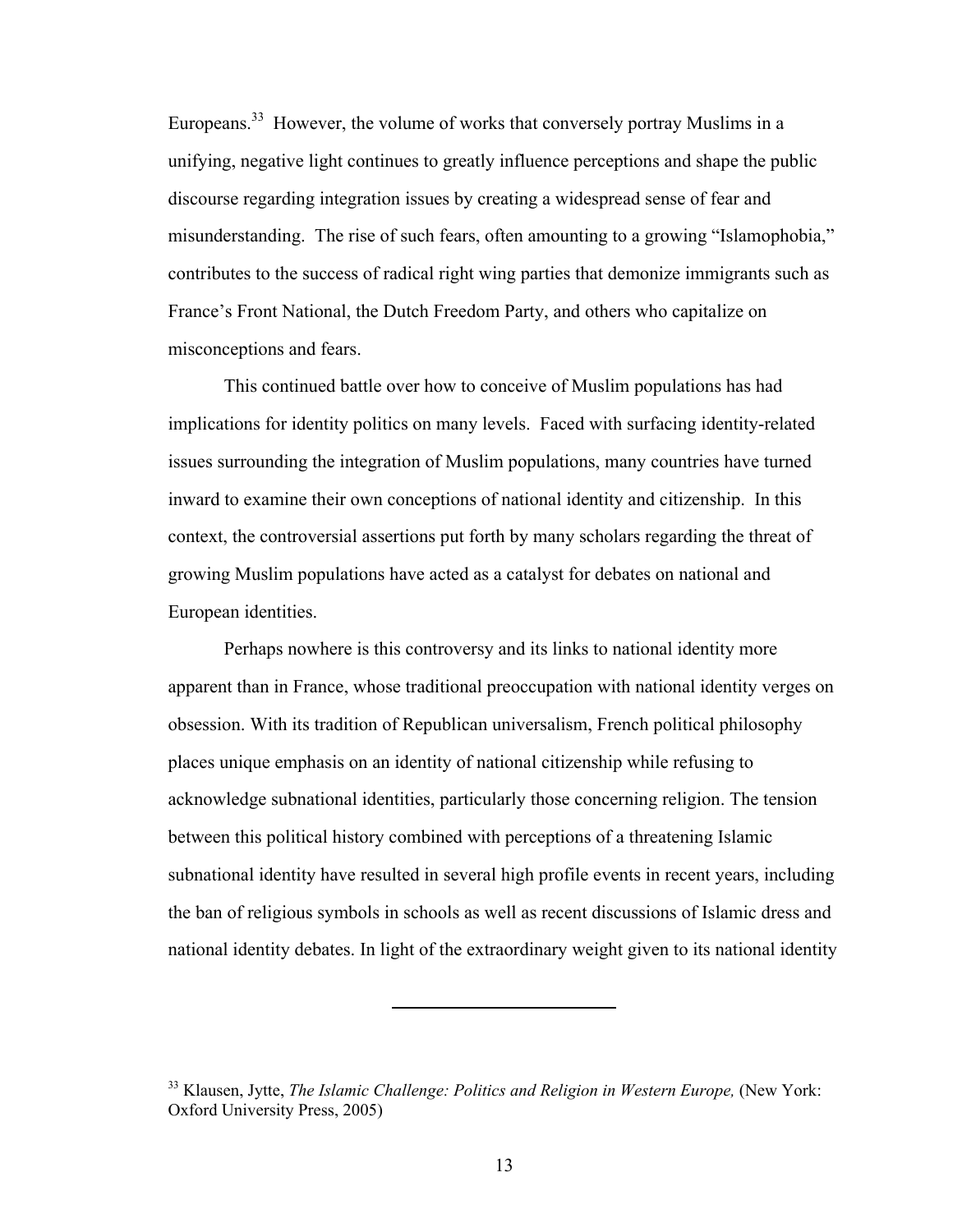and the recent controversy over symbols of Muslim identity, France provides an interesting case study for this examination of interaction between Muslim and national identities. Despite this unique emphasis on identity, however, the issues debated in France are typical of those in wider Europe. Identity debates center on a perceived threat of a Muslim population portrayed as cohesive and similar. In reality, though, French Muslims, as those elsewhere in Europe, present many internal divisions and differences that render them far from uniform.

# **Overview**

In this thesis, I seek to expand on some of these ideas concerning the collective identity of European Muslims. I confront the portrayal of European Muslims as a homogenous threat to European identity using the basis of Sen's concepts of identity as fundamentally multiple and complex. The study focuses on the French case in particular, offering a detailed look at both the challenge of Muslim presence to a conceived national identity as well as the implications of the continued portrayal of Muslims as a homogenous community. I find that, while both French national identity and Muslim identity are shown often as fixed and uniform, neither is as clear cut as portrayed. French conceptions of national identity are marked by historical and contemporary contradictions, while French Muslims experience a plethora of internal divisions that prevent them from exhibiting a homogenous group identity. There is evidence to suggest, however, that subnational identities do exist within France and that these risk growing more cohesive and religion-based with the continued portrayal of the Muslim population in collective religious terms. When taken to the European level, similar tendencies persist. European Muslims exhibit even more internal differences than those in France, with the insistence on their homogeneity resulting in further complications.

This thesis proceeds as follows. The second chapter examines much of the relevant literature concerning the integration of Muslim immigrants in Europe, critiquing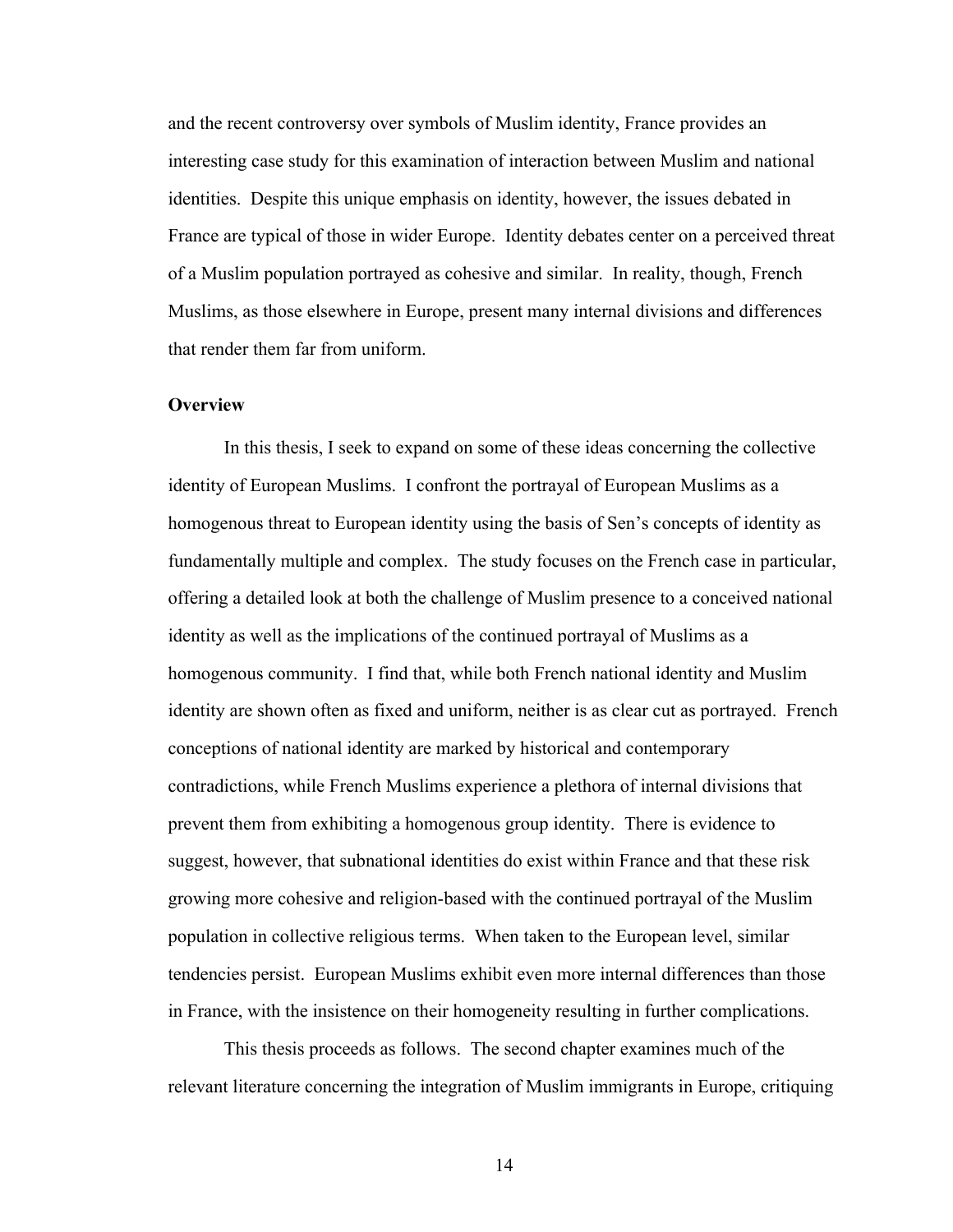some of the other approaches to the studying of this issue. The third chapter offers an indepth case study of Muslims in France and the evolution of collective identity within the particularities of French national identity conceptions. Here I use Celestin and DalMolin's framework of 'universalism in crisis' to position the development of Muslim identity within the French context, highlighting several notable events which have shaped perceptions of French Muslims. Chapter four takes a broader, more comparative perspective of Muslim identity at the European level, examining the cases of Muslims in Great Britain and Germany for comparison with the French case and analyzing trends on a wider scale. Finally, chapter five provides a look at the current French national identity debate before offering concluding insights gathered from the study. Overall I find that a lens of identity is the most useful one through which to consider the issues of Muslim integration in Europe, but that assertions of a common Muslim identity, in France and in wider Europe, have been much exaggerated thus far and have led to unhelpful policy trends. I argue, however, that there is potential for the development of a collective Muslim identity in the future, encouraged ironically by the continued portrayal of this group as a unified and homogenous population.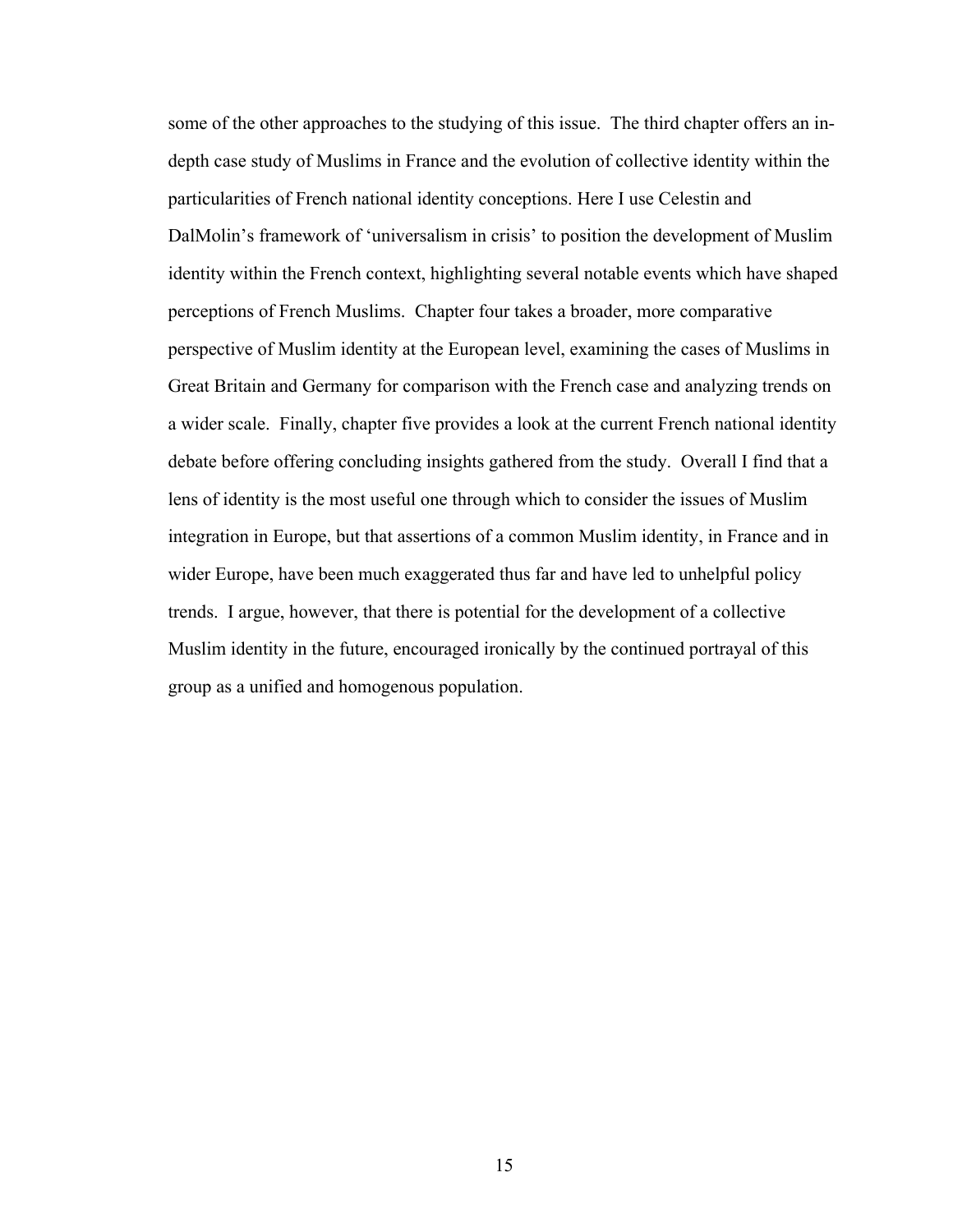# **CHAPTER 2**

# **INTEGRATION AND ISLAM IN EUROPE: A REVIEW OF THE LITERATURE**

Increasingly over the last few decades, Muslim immigration to Europe has arisen as a major issue in European domestic and international politics, prompting many recent studies in related areas. Scholars have approached the subject from a variety of fields, employing an array of methodological and conceptual tools for examining the question of Muslim integration, including comprehensive historical, economic, and social analyses as well as comparisons of national policies, periods of immigration, and immigrants of different origin, many of which point to different causes of tension. Multiple levels of analysis also come into play, with scholars addressing the question at the local, national, European, and wider regional levels. While this variety adds a richness to the debate, it also contributes to the complexity of examining what lies at the heart of the issue. The contention surrounding integration topics becomes apparent in debates over terminology, while the elusiveness of measurement of related concepts remains a challenge for those who enter the debate. Despite a plethora of methodologies and theories, few seem to get at the heart of why Muslim immigrants and their descendants apparently continue to struggle to successfully assimilate into European society. Many of these approaches as well as their benefits and shortfalls are explored here. I argue that an identity framework is the most useful through which to examine issues of Muslim integration in Europe.

## **Clashes of Islam and Christianity (or Secularism) in Europe**

As mentioned earlier, one recurring theme in the literature situates current European conflicts with Muslim populations within a long history of European clashes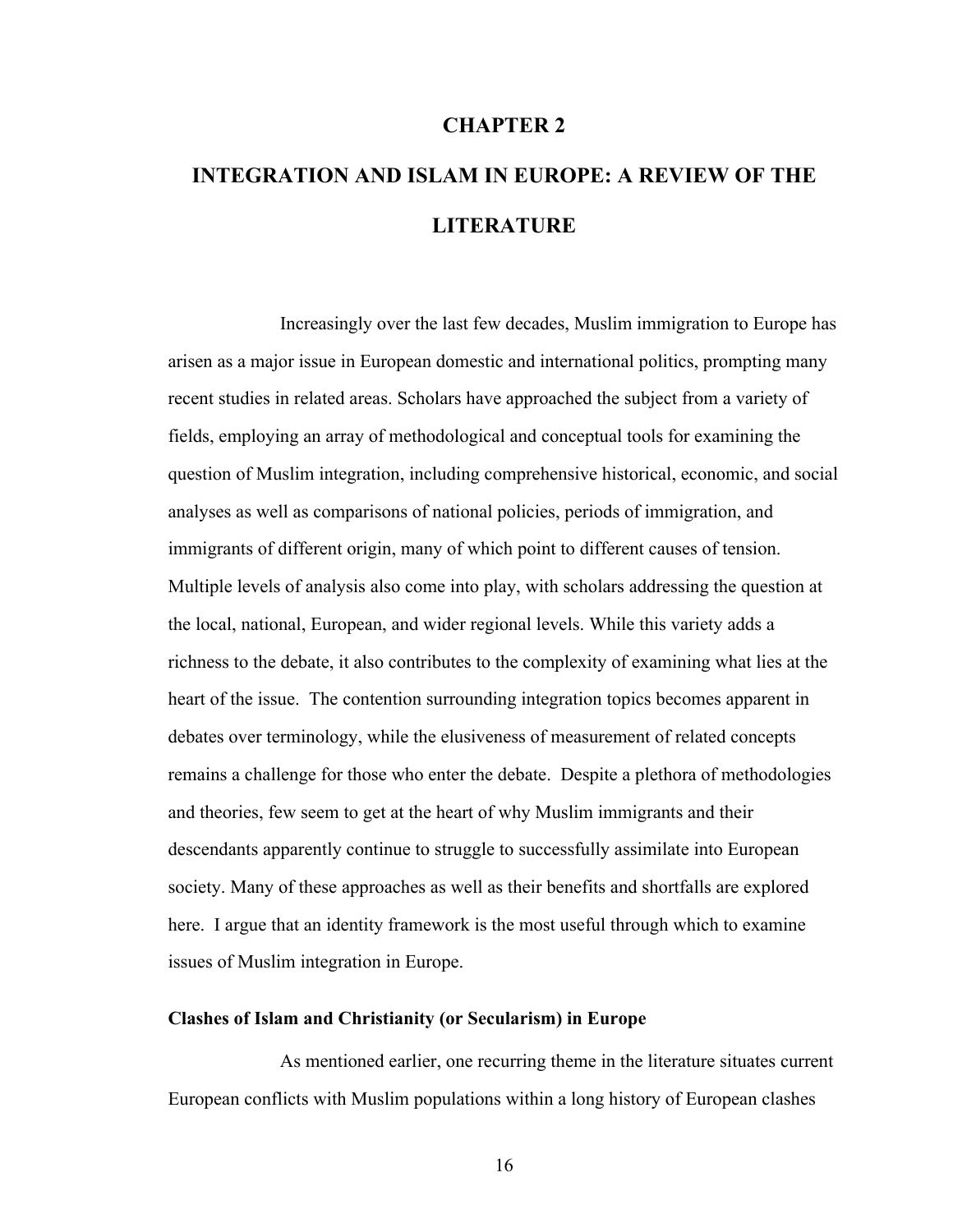with the Muslim world. Part of this line of reasoning emphasizes the consolidating power of religion in this context in bringing together traditionally factious groups against a common group or idea. While scholars seem to generally agree on the influence of Christianity in uniting Europe in the past against the invasion of Muslim forces and draw comparisons between the unifying nature of Christianity in the Middle Ages and the secular European Project today, authors differ on the role of the EU in today's relationship with the Muslim world. While some see the EU as offering a path to integration for Muslim immigrants through minority rights legislation and the possibility of adopting a new "European" identity along with their host societies, 34 others view the EU-Muslim relationship as almost inherently antagonistic. In his recent book, *Reflections on the Revolution in Europe; Immigration, Islam, and the West,* Christopher Caldwell shows how the European openness and tolerance that allowed for Muslim immigration *en masse* has now become the basis by which immigrants oppose European society.<sup>35</sup> He asserts that the unification of Europe now encourages the consolidation of Muslims in the same way it did centuries ago under the Christian faith: by presenting the opposing side with a challenge to predominance in the region. In this logic, rather than making mutual concessions to one another, Muslim immigrants and native Europeans actually reinforce the others' opposition because of their cultural differences in this ageold struggle. In his book, however, Caldwell and others in this camp of literature fall into the 'Clash of Civilizations' trap of making blanket statements about all Muslims in Europe, failing to recognize the differences in this population and perpetuating unhelpful stereotypes based on historical struggle.

<sup>34</sup> Pauly, Robert, *Islam in Europe: Integration or Marginalization* (New York: Ashgate, 2004) 35 Caldwell, Christopher, *Reflections on the Revolution in Europe: Immigration, Islam and the West* (New York: Random House, 2009)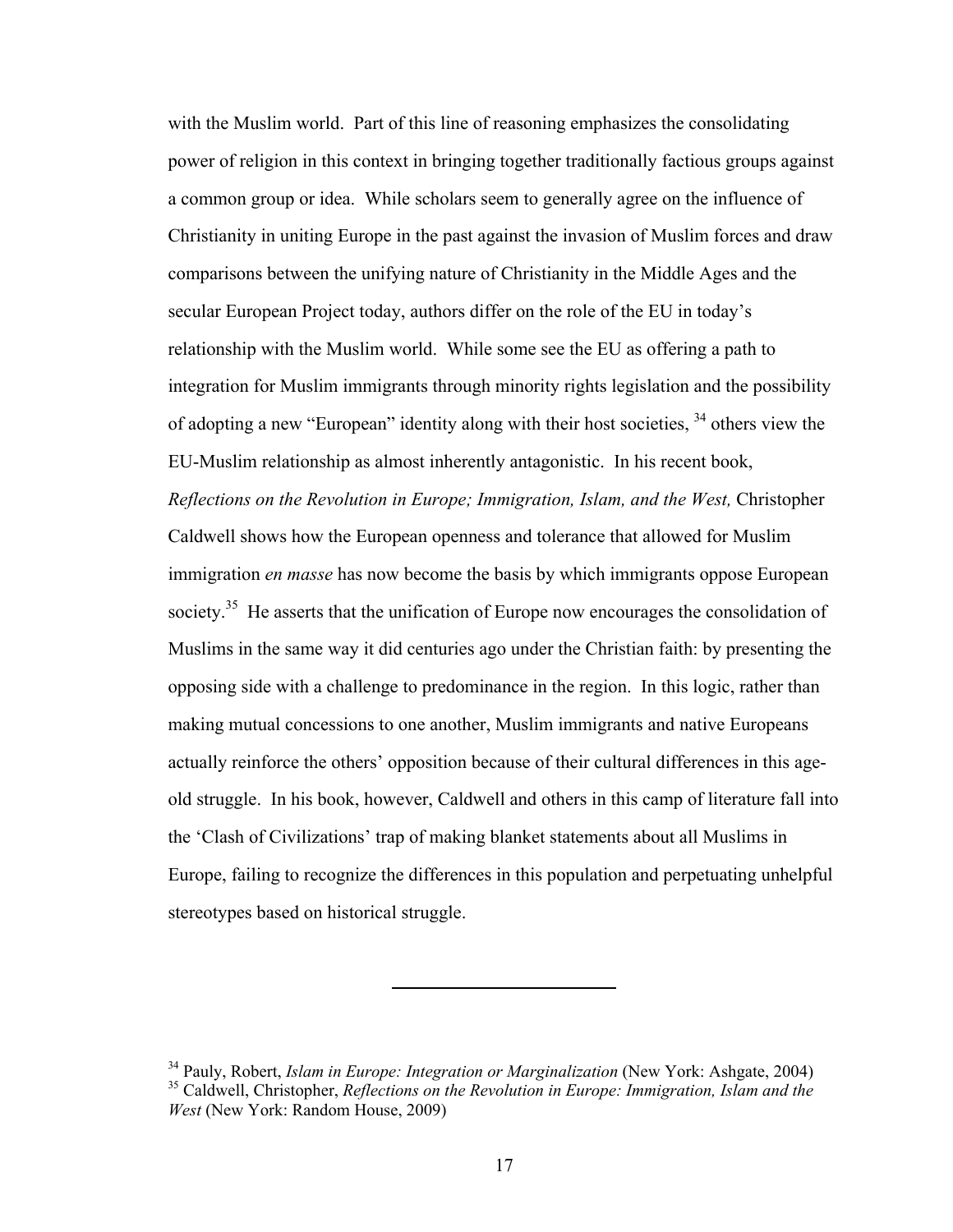# **Exceptionalism of Muslim Immigrants**

These allusions to historical tensions between Europeans and Muslims implicitly lead to a more direct debate over whether Muslim immigrants present a distinctively different challenge to Europe compared to other immigrant populations. One study by Alberto, Pattacchini, Veridier and Zedou using British survey data finds that Muslim immigrants to Britain "integrate less and more slowly than non-Muslims" and retain stronger religious identities after decades of life in Britain than do their non-Muslim counterparts, regardless of education and neighborhood segregation.<sup>36</sup> This finding seems to support the clash of civilization theories mentioned above. The authors of this study, however, offer no explanation of a causal link and present their findings only as unsupportive of mainstream political movements favoring diversity. Other scholars, such as Manning and Roy, contradict these findings, quantitatively showing that Muslim immigrants in Britain actually integrate no more slowly than those of other backgrounds, and that in fact immigrants from poorer and less democratic countries generally assume a British identity much more quickly than those from first world democracies.<sup>37</sup> Qualitative studies also challenge the notion that Muslim immigrants are culturally or religiously hindered from integrating into European society. A study by Hargreaves argues that Muslim immigrants are disadvantaged, not by exceptionalism due to culture or religion, but rather by socio-economic and political changes that make it more difficult to integrate.<sup>38</sup> Other studies echo this idea, such as one by Marie-Claude Blanc-Chaléard, which refutes claims of exceptionalism by drawing interesting parallels

<sup>36</sup> Alberto Bisin et al., "Are Muslims Different in Terms of Cultural Integration?" *Journal of the European Economic Association.* (Sept. 2007)

 $37$  Manning, Alan and Sanchari Roy, "Culture Clash or Culture Club: The Identity and Attitudes of Immigrants in Britain." CEP Discussion Paper No 790. Center for Economic Performance. (April, 2007)

<sup>&</sup>lt;sup>38</sup> Hargreaves, Alec G., *Immigration, 'Race' and Ethnicity in Contemporary France*. (New York: Routledge, 1995)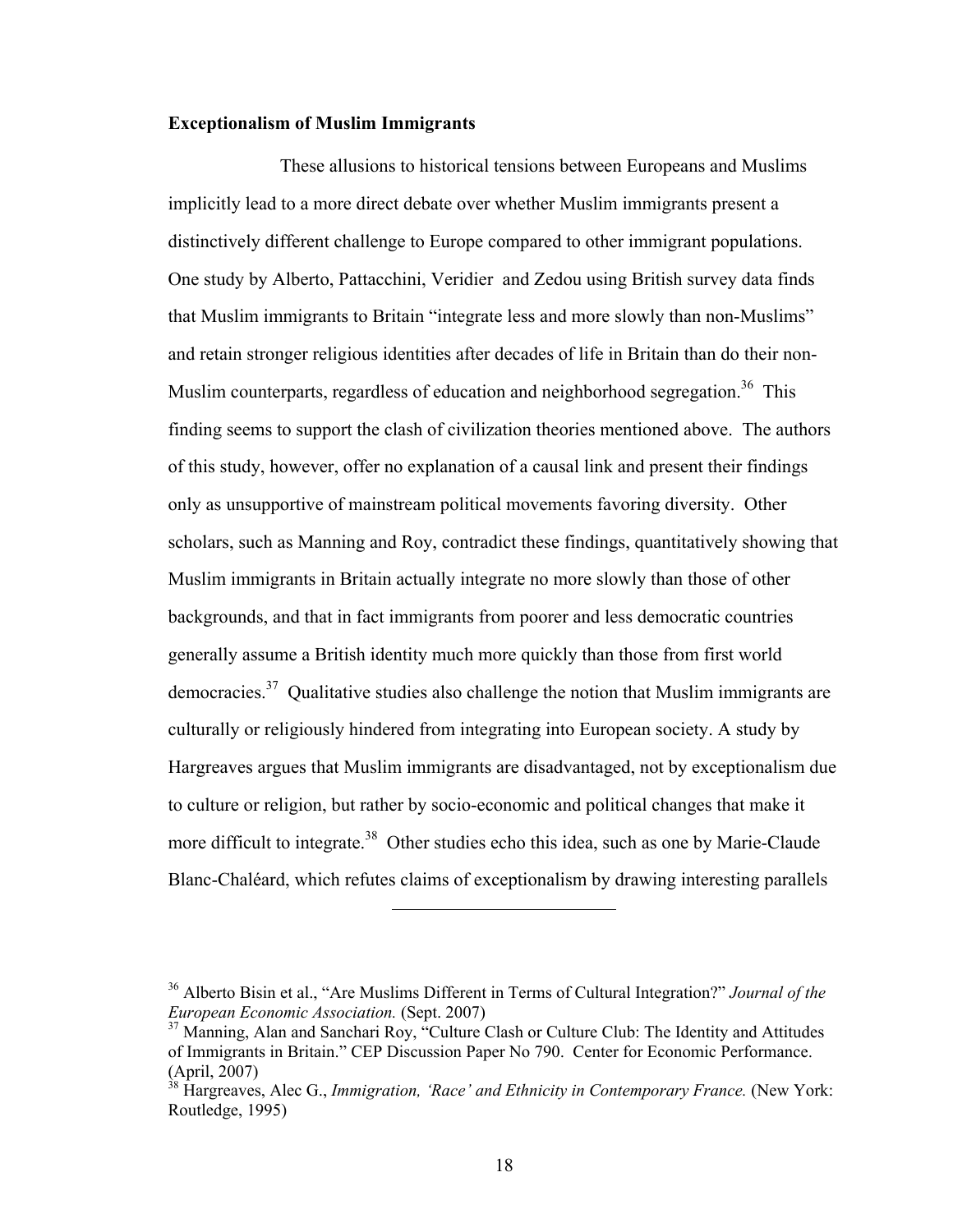between earlier waves of immigration of Italian immigrants to France and the recent Muslim population in terms of discrimination, perceptions of racial differences, and violence, and point rather to differences in colonial histories and changes in national and global circumstances as sources of contemporary conflict.<sup>39</sup> Thus, scholars in this area have produced a variety of studies supporting an assortment of contradictory claims about the exceptionalism of Muslim immigrants. Nonetheless most continue the trend to address "Muslims" in a national or international context as the distinctive community in question as though they are an internally consistent group.

## **Race, Religion, Ethnicity, or Immigration – What Is the Salient Issue?**

Within this debate over the exceptionalism of Muslim immigrants, another area centers on which characteristics of today's groups are the most salient, and whether religion, race or ethnicity lies at the heart of the question of exceptionalism. This discussion also serves to peel away layers of the debate, often rendering a comparison easier to make. Scholars differentiate between the three terms based on their belief of what is preventing successful integration, resulting in a difference in terminology across the debate. Some authors resist calling the issue a 'Muslim' question and thus prefer to use ethnic relations terminology.40 Others focus on the subject of race over religion or ethnicity, which allows for comparison with the United States or other countries or regions where immigration or minority ethnic populations do not have a large Muslim component. In comparing the U.S. and Europe specifically, some authors focus on race and point to the combination of religious, immigration, and minority issues as the cause

 $39$  Blanc-Chaléard, Marie-Claude. "Old and New Migrants in France: Italians and Algerians," in *Paths of Integration: Migrants in Western Europe (1880-2004).* Ed. Leo Lucassen and David Feldman and Jochen Oltmer, (Amsterdam: Amsterdam University Press, 2006)

<sup>40</sup> Hargreaves, Alec G. *Immigration, Race' and Ethnicity Contemporary France* (New York: Routledge, 1995)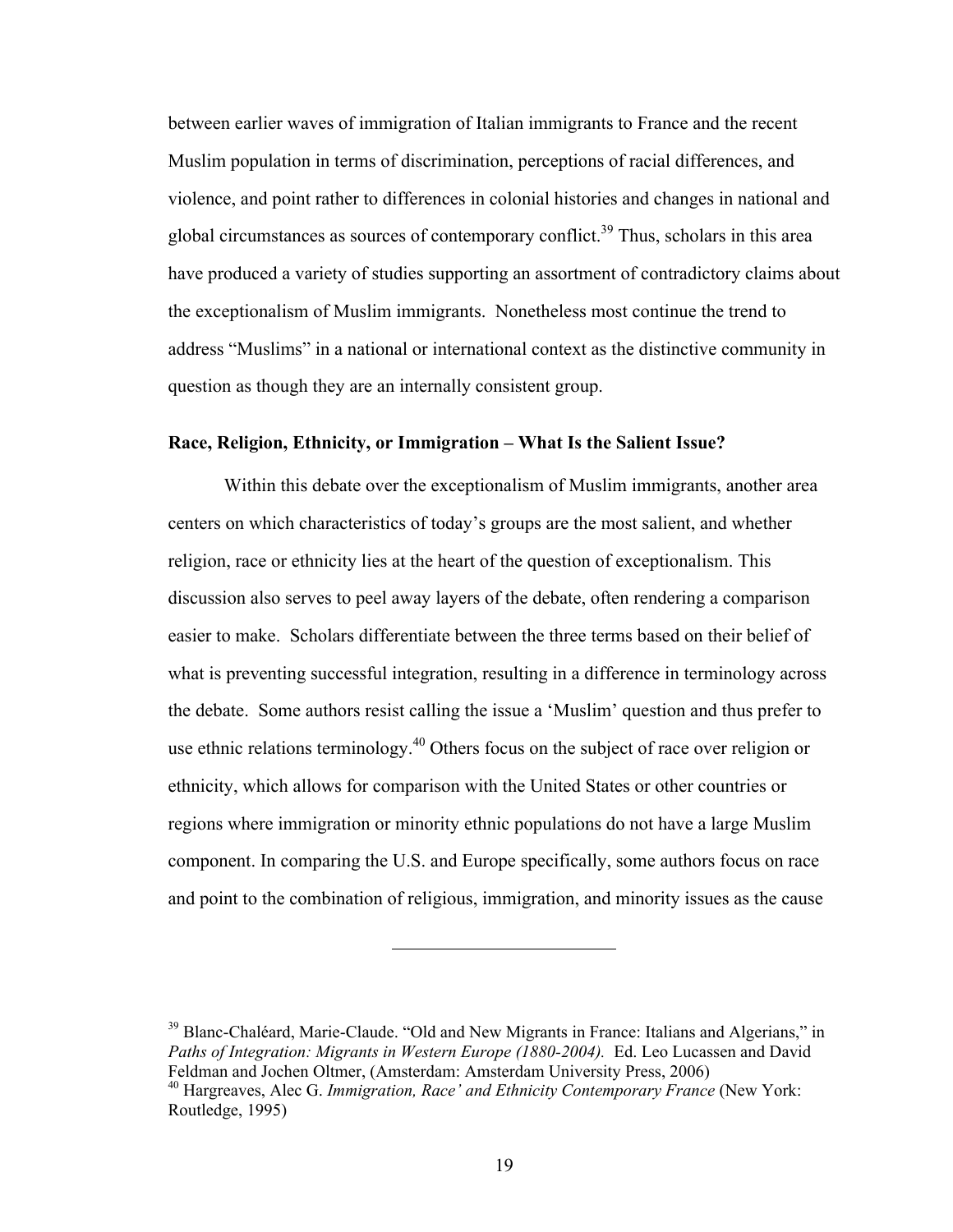of the particular contention in the European situation.<sup>41</sup> Largely, however, the debate focuses on specifically "Muslim" immigrants, with scholars such as Cesari, 42 Laurence and Vaisse<sup>43</sup> justifying the focus on religion as the central quality used by sociologists in defining the most recent stage of integration and also by members of the population in forming their perceptions. These scholars do not view Islam as the cause of integration difficulty - Laurence and Vaisse strongly assert that it is not - but rather the identifying characteristic of the most recent wave of immigration at this time. By focusing on a single factor, scholars have been able to compare integration success across countries and regions, such as Cesari's comparison of Muslims in Europe and the U.S., where she explores different policies, perceptions, and identities in both cases.<sup>44</sup> In addition to adding a practical aspect of comparison, the classifying this wave of immigration as Muslim gets at part of what is at the heart of the debate: that regardless of their place of origin, whether Pakistan, Morocco or Turkey, the populations in question largely share a Muslim faith. This classification though, however neat it may render the situation, may in turn also contribute to the problem by casting the population in question in a single negative light. Nonetheless, the differences in terminology themselves continue to show the many elements of difference that transect broad religious lines and demonstrate some of the difficulty in broadly classifying people according to one religious identity.

<sup>41</sup> Katz, Michael. "Why Don't American Cities Burn Very Often?" *Journal of Urban History.* Vol. 34. No. 2 (January, 2008)

<sup>42</sup> Cesari, Jocelyne. *When Islam and Democracy Meet: Muslims in Europe and in the United States* (New York: Palgrave MacMillan, 2004)

<sup>43</sup> Laurence, Jonathan and Justin Vaisse. *Integrating Islam; Political and Religious Challenges in Contemporary France (*Washington, D.C.: Brookings, 2006)

<sup>44</sup> Cesari, Jocelyne. *When Islam and Democracy Meet: Muslims in Europe and in the United States* (New York: Palgrave MacMillan, 2004)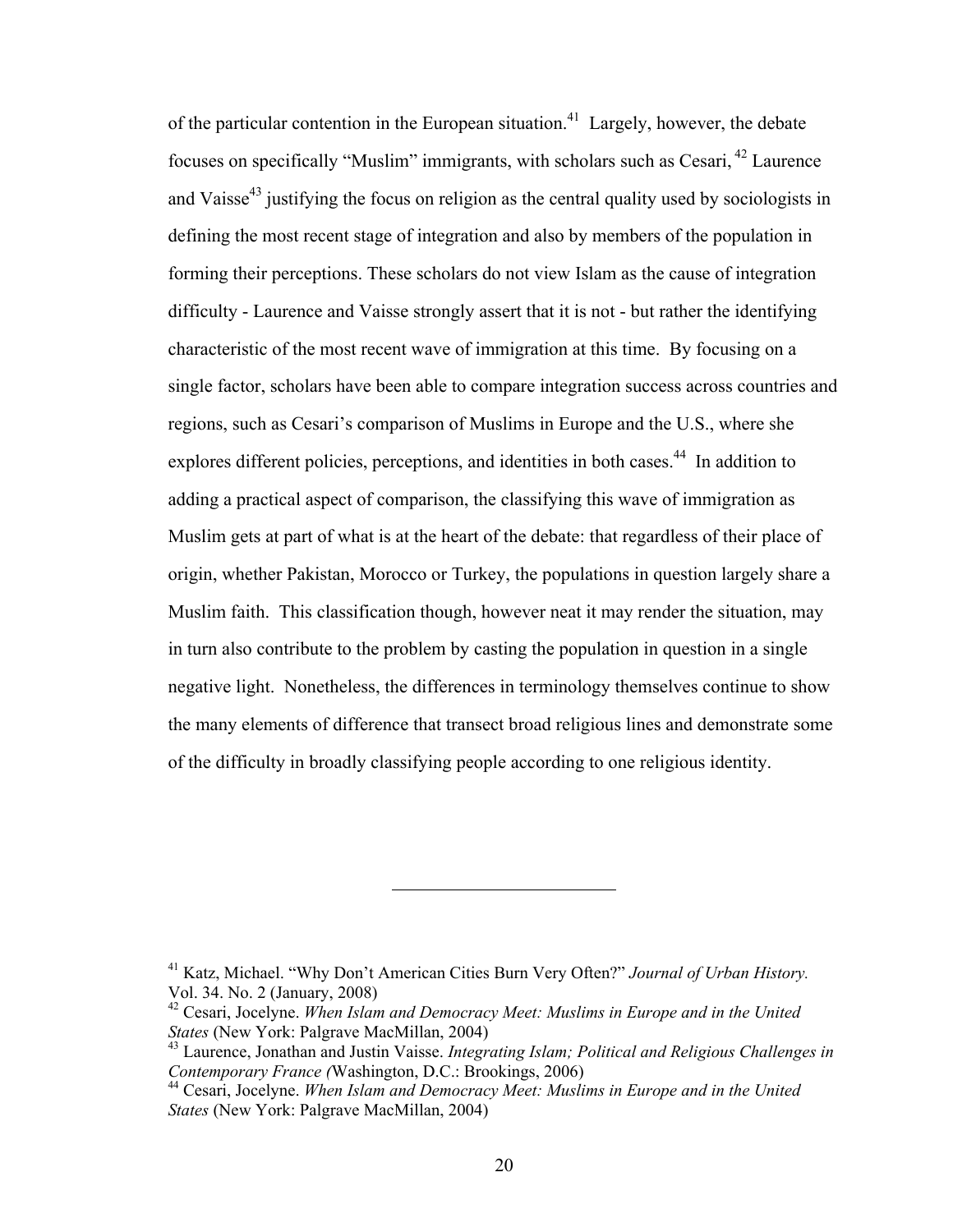### **Integration Policy: Assimilation vs. Multi-Culturalism**

While transatlantic comparisons such as Cesari's prove interesting, most comparative studies contrast different European integration models and their effectiveness. To a large extent the debate in Europe has explored variations in integration models ranging from assimilation to multiculturalism, with the classic comparison between France and Britain. Adrian Favell contrasts these two countries and explains their adherence to opposing models based on what he terms their "public philosophies," or political dialogues through which policies are formed based on national myths.<sup> $45$ </sup> These philosophies he says become ingrained due to path dependence, resulting in inconsistent and ineffective policies that cannot adapt to changing circumstances.

Other studies show the effects of adherence to various models on the assimilationmulticulturalism spectrum, with varying results. Ersanilli and Koopmans compare integration of Turkish immigrants in France, Germany, and the Netherlands, with the aim of evaluating the effectiveness of national integration models. 46 By and large, while integration policies certainly have an effect on immigrants and their descendents, none in Europe appears to be seeing much success.<sup> $47$ </sup> Contradictory results show that, while French universalism is exceptionally rigid in denying a dual identity, more laissez-faire policies in Britain result in the development of parallel societies. Even traditionally hybrid-integration models and traditionally tolerant multicultural societies such as the Netherlands have experienced the effects of serious integration shortcomings. The prevalence of similar integration difficulties across countries despite such different

<sup>45</sup> Favell, Adrian. *Philosophies of Integration: Immigration and the Idea of Citizenship in France and Britain.* (New York: Palgrave, 1998)

<sup>&</sup>lt;sup>46</sup> Ersanilli, Evelyn and Rudd Koopmans. "The Cultural Integration of Turkish Immigrants: A Controlled Comparison." (Presented at 'Dag van de Sociologie,' 2007)

<sup>47</sup> Alberto Bisin et al., "Are Muslims Different in Terms of Cultural Integration?" *Journal of the European Economic Association.* (Sept. 2007)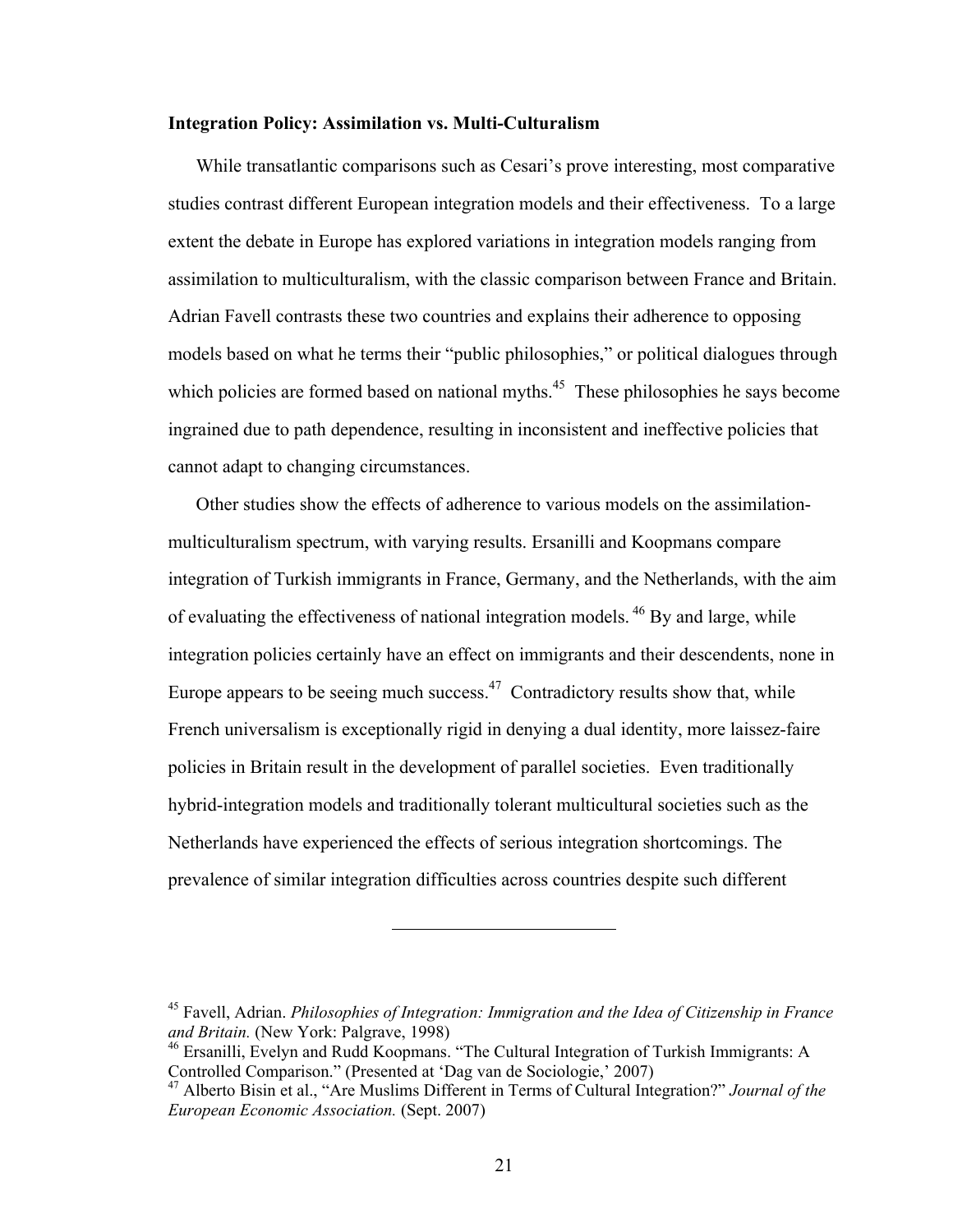integration policies suggests that there must exist either something common to all approaches or a factor beyond integration policy inciting the same problem.

While approaches such as Favell's are useful in exposing some of the "myths" behind conceptions of national identity and integration philosophy, most comparisons of national integration policies have produced few helpful conclusions, since the immigrant populations within them are so different. Even in studies such as Ersanilli and Koopmans', where the origins of immigrants is held constant, while scientifically more sound than others, they are limited in benefit since most populations in question do not fall into this category of rural Turkish immigrants. Nonetheless, this area of study makes important steps in recognizing and illuminating the differences that exist between national contexts to shape the experiences of Muslims within them.

# **Socioeconomic Factors**

Beyond the deficiencies of specific integration models, scholars examine several other factors as barriers to Muslim integration in Europe. Many point to socioeconomic factors as major hindrances to the incorporation of Muslims into society. High unemployment rates plague Muslims across European countries, sometimes up to four times the national average<sup>48</sup> with marked discrimination being blamed for much of this.<sup>49</sup> One study done by The Pew Global Attitudes Project shows the greatest concern of Muslims in all European countries surveyed to be unemployment, suggesting that Muslims in Europe face real challenges in this area.<sup>50</sup> In her comparison of Italian

<sup>48</sup> Pauly, Robert, *Islam in Europe: Integration or Marginalization* (New York: Ashgate, 2004) 49 Cediey, E. and F. Foroni. "Les Discriminations a Raison de "l'Origine" dans les Embauches en France; Une Enquête Nationale par Tests de Discrimination Selon la Methode du Bureau International du Travail." (Organisation Internationale du Travail, 2007)

<sup>50</sup> Pew Center. "Muslims in Europe: Economic Worries Top Concerns About Religious and Cultural Identity Few Signs of Backlash from Western Europeans." Pew Global Attitudes Project (Washington, D.C. July, 2006)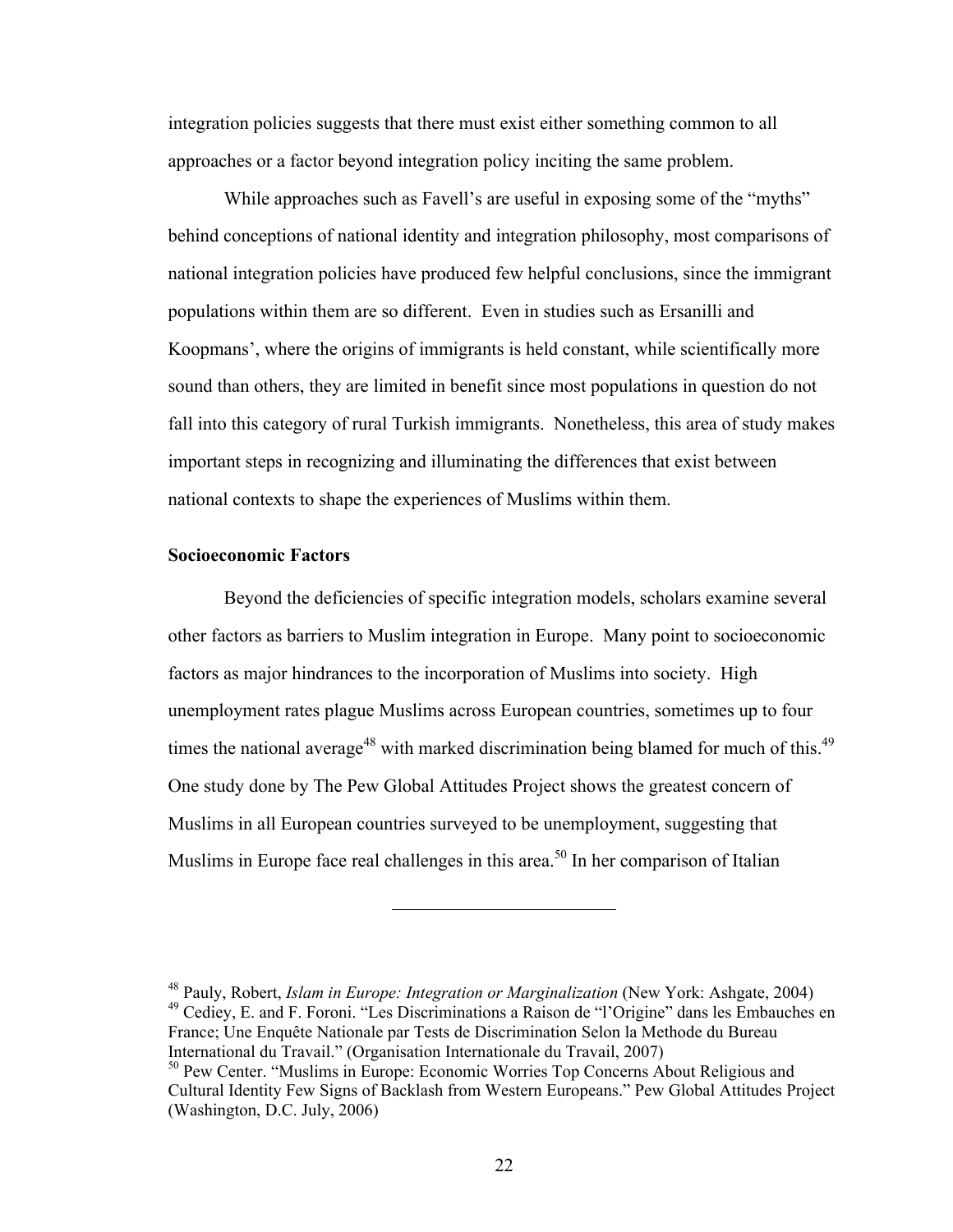immigrants of the inter-war period and later Algerians, Blanc-Chaléard points to differences in the economic climate during the *trente glorieuses,* the thirty years of economic growth in France after World War II, as opposed to the economic downturn of the 1970s and 80s as a distinguishing factor between the two groups' integration circumstances. Nonetheless, this comparison also rests on the facilitation of Italians through workers rights groups that were not the focus of issues during later periods of North African immigration. This suggests the interplay between economic and identity factors in integration. While economic concerns factor heavily in the lives of European Muslims, they also contribute to a wider sense of discrimination and inequality that spreads beyond economics. This sense of inequality and alienation breeds more dissatisfaction than economic struggles alone. $51$ 

Thus, while socioeconomic factors surely influence the situation of Muslim immigrants, especially combined with discrimination, this cannot be the only variable at play. As others have pointed out, socioeconomic concerns are a serious concern for many immigrants, regardless of origin or religion, with most non-Muslims also facing very real challenges to economic success in their new countries.<sup>52</sup> Furthermore, particularly in Britain, Muslim immigrants hail from a range of origins and vary to a great extent in their economic security.53 Pauly quotes Mark Brown that "some of the [widest] economic differences occur within broad racial groupings, particularly the South Asian population, within which Indians appear relatively successful, whereas Pakistanis, and to an even greater extent Bangladeshis, stand out as disadvantaged communities within the Asian and national population. These differences display the many variations that may cut

<sup>51</sup> Sen, Amartya, *Identity and Violence: The Illusion of Destiny* (New York: W.W. Norton, 2006)

<sup>52</sup> Nachmani, Amikam. *Europe and Its Muslim Minorities; Aspect of Conflict, Attempts at Accord.*  (Portland, Oregon: Sussex Academic Press, 2009)

<sup>53</sup> Pauly, Robert, *Islam in Europe: Integration or Marginalization* (New York: Ashgate, 2004)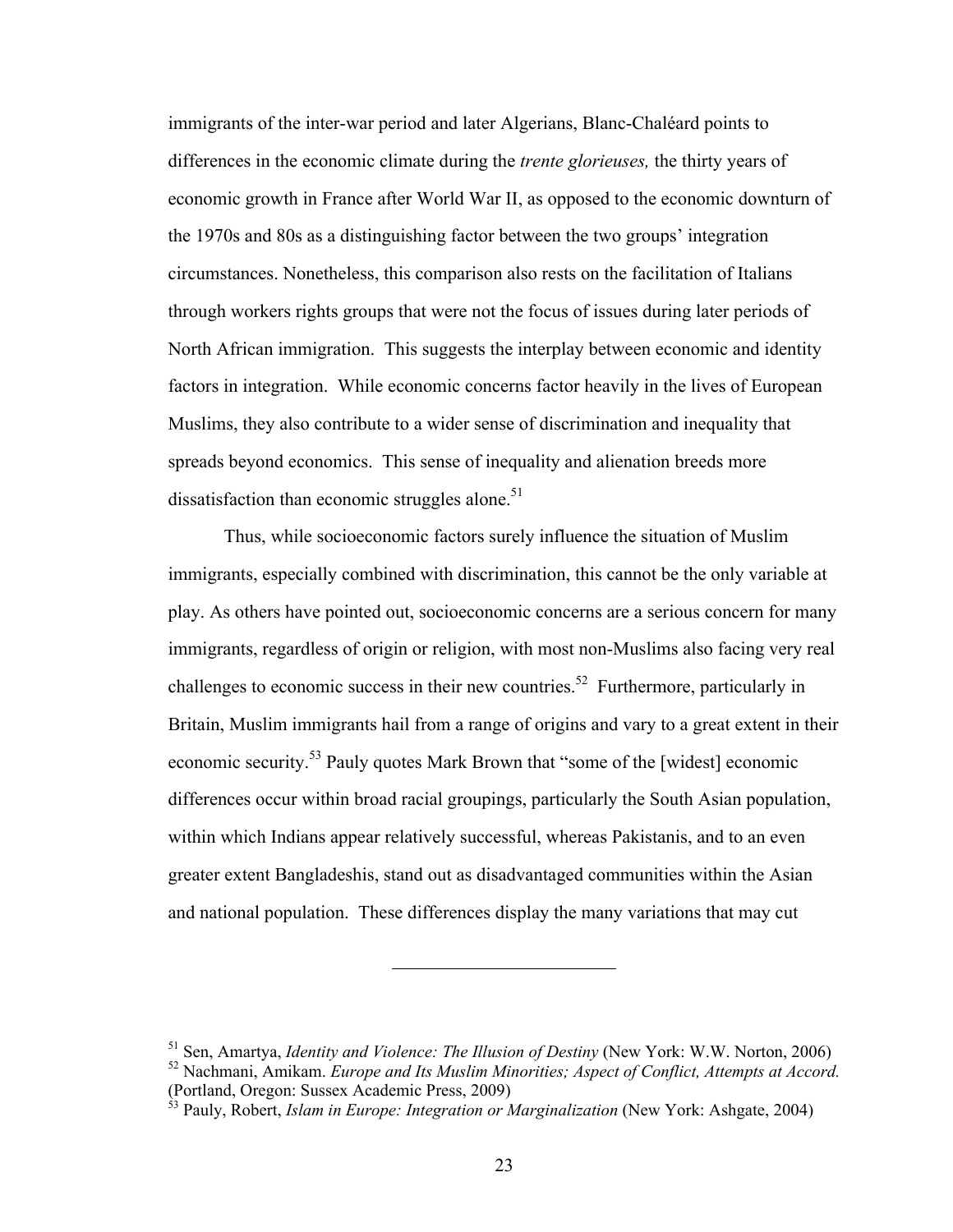across religious lines.Finally, the issue of radicalization has never been convincingly tied to poverty<sup>54</sup> but remains a concern among European Muslims. It seems likely that economic factors such as unemployment do influence integration, but perhaps more because of the effects of discrimination rather than pure economics. Karich states in his article on "Economic Development of Muslim Communities" that "discrimination towards minorities has increased in recent decades [and] the consequences of this discrimination are also often understated. Stress, loss of self-confidence, discouragement, frustration, insecurity and the absence of prospects or the inability to plan projects are all perfect ingredients for marginalisation."55

## **Middle East Spillover and the Role of Terrorism**

Another issue pertinent to the ongoing question of the growing Muslim presence in Europe is that of Islamic fundamentalism and ties to global jihadist movements. Seemingly every volume addressing the issue of Muslim immigration in Europe includes a chapter on Islamist violence or terrorism, tying integration issues more closely to security concerns. Others directly claim that radicalization and general conflicts concerning Muslims in Europe are merely a reflection of a wider political context driven by events in the Middle East, hinting once more at the influence of civilizational clash ideas.<sup>56</sup> This, Cesari says, is "confusing the issues" of integration, identity, and Islam.<sup>57</sup> For example, there was no evidence of Islam or an outside Islamic actor as a motivator in the 2005 riots, and efforts by religious groups to quell or mediate the outbursts saw no

<sup>&</sup>lt;sup>54</sup> Krueger, Alan B. and Jitka Meleckova. "Education, Poverty and Terrorism: Is There a Causal Connection?" *Journal of Economic Perspectives.* Vol.17. No. 4. (Fall, 2003)

<sup>55</sup> Karich, Imane. "Economic Development of Muslim Communities" in *European Islam, Challenges for Society and Public Policy. (*Brussels: Center for European Policy Studies. 2007) 56 Pargeter, Alison. *The New Frontiers of Jihad; Radical Islam in Europe."* (New York: I. B. Taurus. 2008)

 $57$  Cesari, Jocelyne. "Ethnicity, Islam, and les Banlieues: Confusing the Issues." http://riotsfrance.ssrc.org/Cesari/. 2005.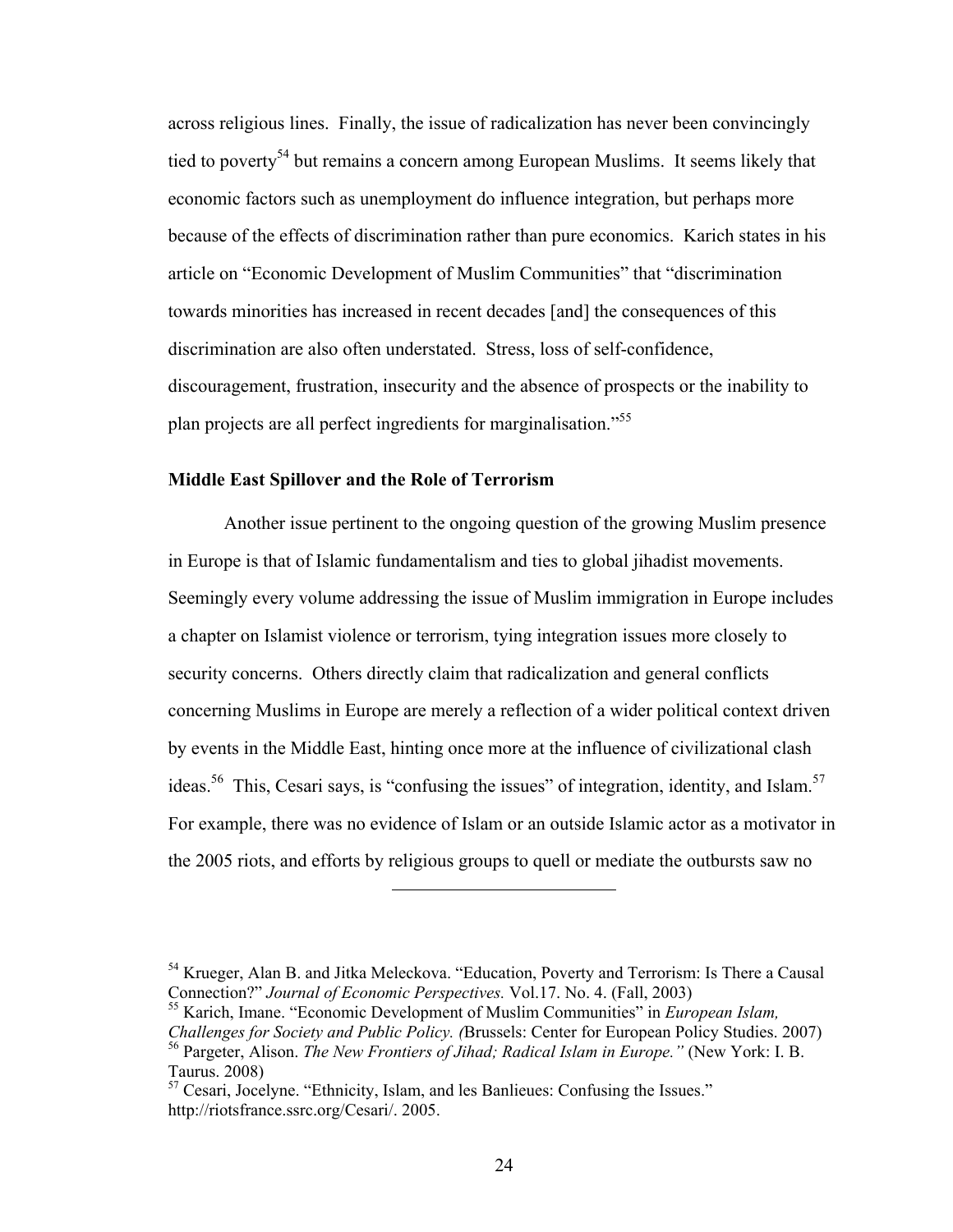success. Furthermore, rioters made no political demands, neither did they reference outside conflicts or show any other signs of solidarity with global Islam. While ties have been discovered between violent Islamist groups and France and radicalization is undeniably a factor among particularly second and third generation European Muslims, it is likely that integration problems are allowing for this rather than vice versa. Nonetheless, global conflicts involving Muslims can perhaps play a role to the extent that they affect the perception of persecution of religious identity.

# **Identity**

Despite the plethora of studies employing methodology and analytical approaches of many kinds, few have made headway in determining the source of integration difficulty, suggesting that the integration question has been shaped incorrectly. The wide range of studies conducted on Muslim populations in Europe often reflects the temptation to depict European Muslims as a collective and homogenous population. These assumptions, however, prove to be unhelpful in identifying and assessing the issues within integration since populations of Muslim immigrants across the continent differ immensely in a variety of areas. Immigrants to Europe from the Muslim world have arrived over different periods of time which generally go unnoticed, with most now existing as European citizens. European Muslims have their roots in an extremely wide range of countries from which they bring their own backgrounds and ethnicities, traditions, and perceptions of Europe and the specific countries to which they immigrate. While some studies do acknowledge the role of national integration policies in shaping the experiences of Muslims in Europe, which constitutes another large difference, the complex relationships between national identity myths and integration principles are poorly understood. Additionally, European Muslims are divided between ethnicities, colonial pasts, generational differences, political opinions, and personal preferences, among others.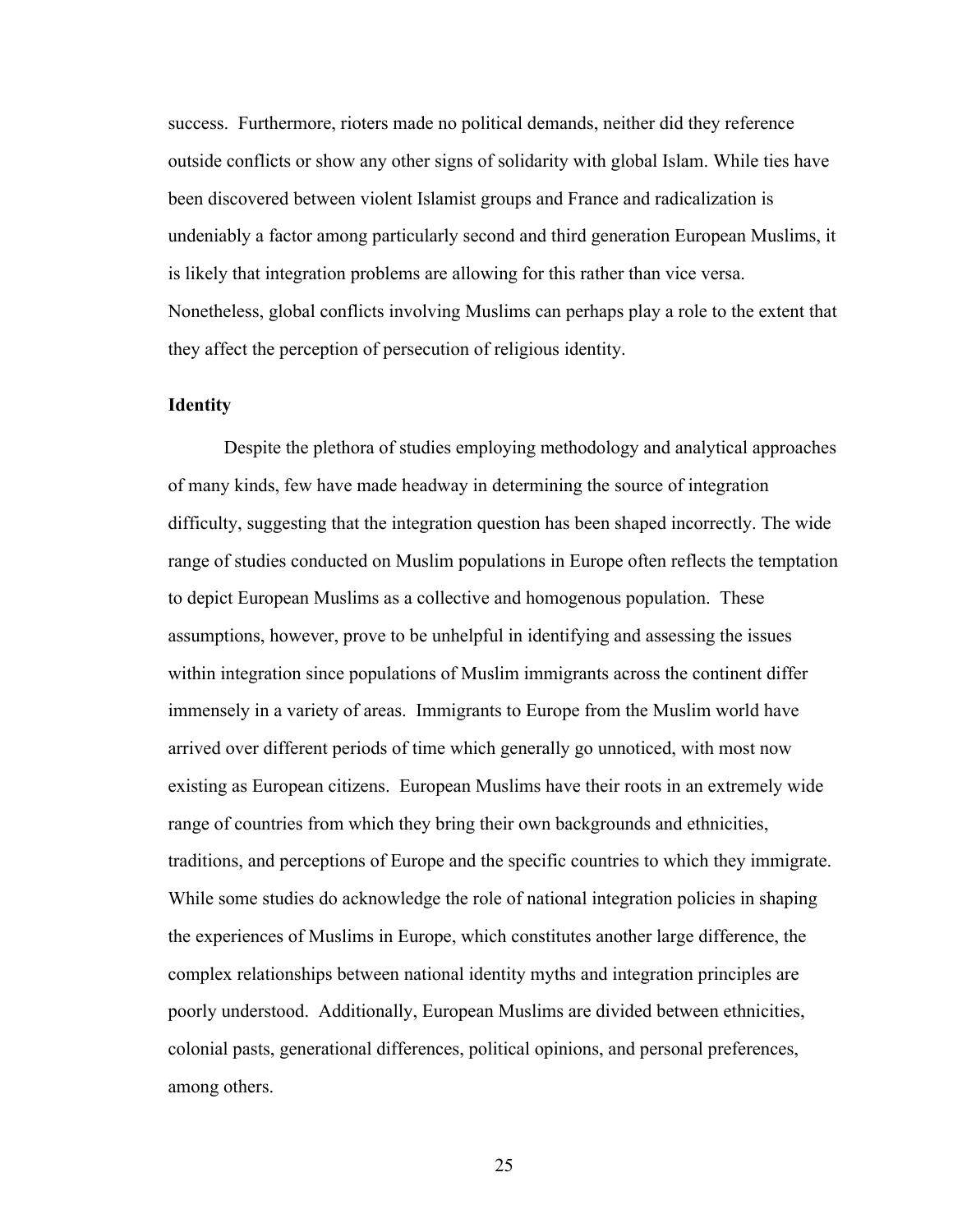Given these many divisions which cut across the European Muslim population, Sen's conception of identity as varied and multifaceted proves a much more constructive lens through which to examine this issue. Sen's assertion finds support in the difficulty in merely pinpointing the salient, unifying quality of immigrant populations in Europe. Most of the recent wave of immigrants to Europe are Muslim, but they also hail from different countries, regions, political systems, socioeconomic situations, and educational backgrounds, and hold different views on issues such as democracy, gender roles, politics, and even specific aspects of Islam and its role in politics, all of which shape their interactions with their host society. They have their own within-group divisions across lines of age, beliefs, politics, and economic standing that differentiate between members of this population. In reducing this group of people with different qualities and views to one homogenous group of Muslims, both societies and immigrants "miniaturize," in Sen's terms, the members of the populations in question.

Thus, given the shortfalls of studies which assume the homogeneity of Muslims and their experiences, the relevant question must first be whether a collective identity exists between European Muslims. The next two chapters undertake this question, examining the Muslim populations in France and then comparing the complex reality of Muslims in this context to those in Great Britain and Germany. I find that not only are assumptions of collective identity premature, but that they are also potentially harmful in contributing to the creation of a potentially negative and oppositional identity within this population.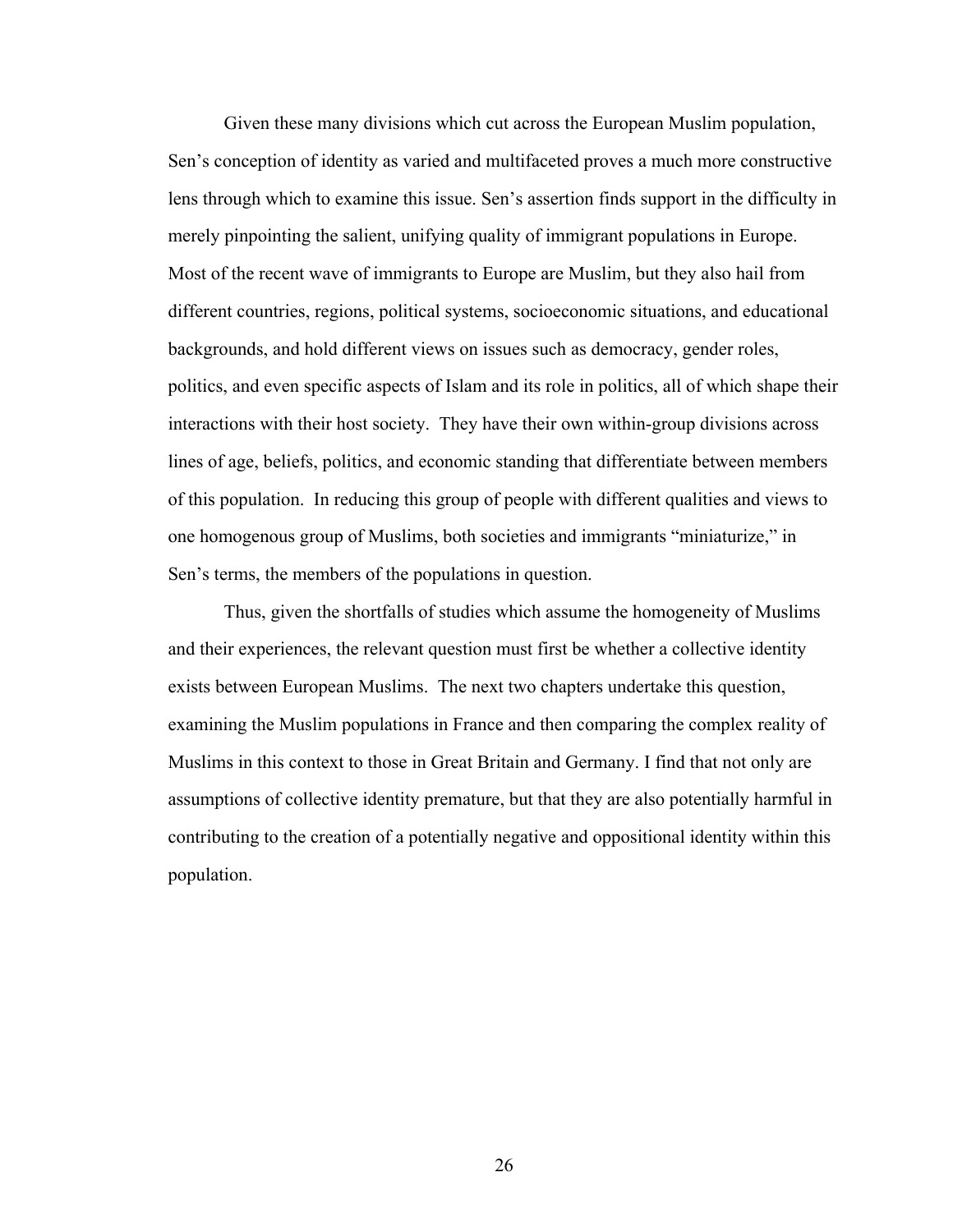# **CHAPTER 3**

# **MUSLIM IDENTITY IN FRANCE: IMPLICATIONS OF PORTRAYED SIMILARITY**

In this section I offer an examination of the complex representations of Muslim identity in France. Using Celestin and DalMolin's framework of "Universalism in Crisis," I assess the presence of a Muslim identity in the French context, with its unique history of *laïcité* and universalism. This specific case and framework present an interesting perspective from which to examine identity since the French approach to the subject is so unique, while the situation itself remains an example typical of what is presented as a Europe-wide issue.

The French conception of national identity plays an extremely important role in political and social life and has been the subject of recent government led conversations and studies.<sup>58</sup> Stemming from the Enlightenment-era philosophies of the French Revolution, the concept of a strong national identity has preoccupied the French for centuries. The Third Republic in particular took upon itself a mission to cement concepts of a cohesive national identity into French society through centralized governmentcontrolled education, an insistence on the learning of standard language and shared history, and mandatory military service. Today, the identity conversation lives on, as France confronts the idea of a national identity in the midst of a seemingly ever more

 $58$  A public study and debate of French national identity has been conducted at the request of President Sarkozy, the results of which are to be discussed in April. This effort has been tied to other measures aimed at Muslims and is largely seen as a response to a perceived threat posed by this group to traditional French identity. Recommended measures to bolster national identity are said to include additional citizenship requirements as well as increased focus on symbols and figures of French pride in schools.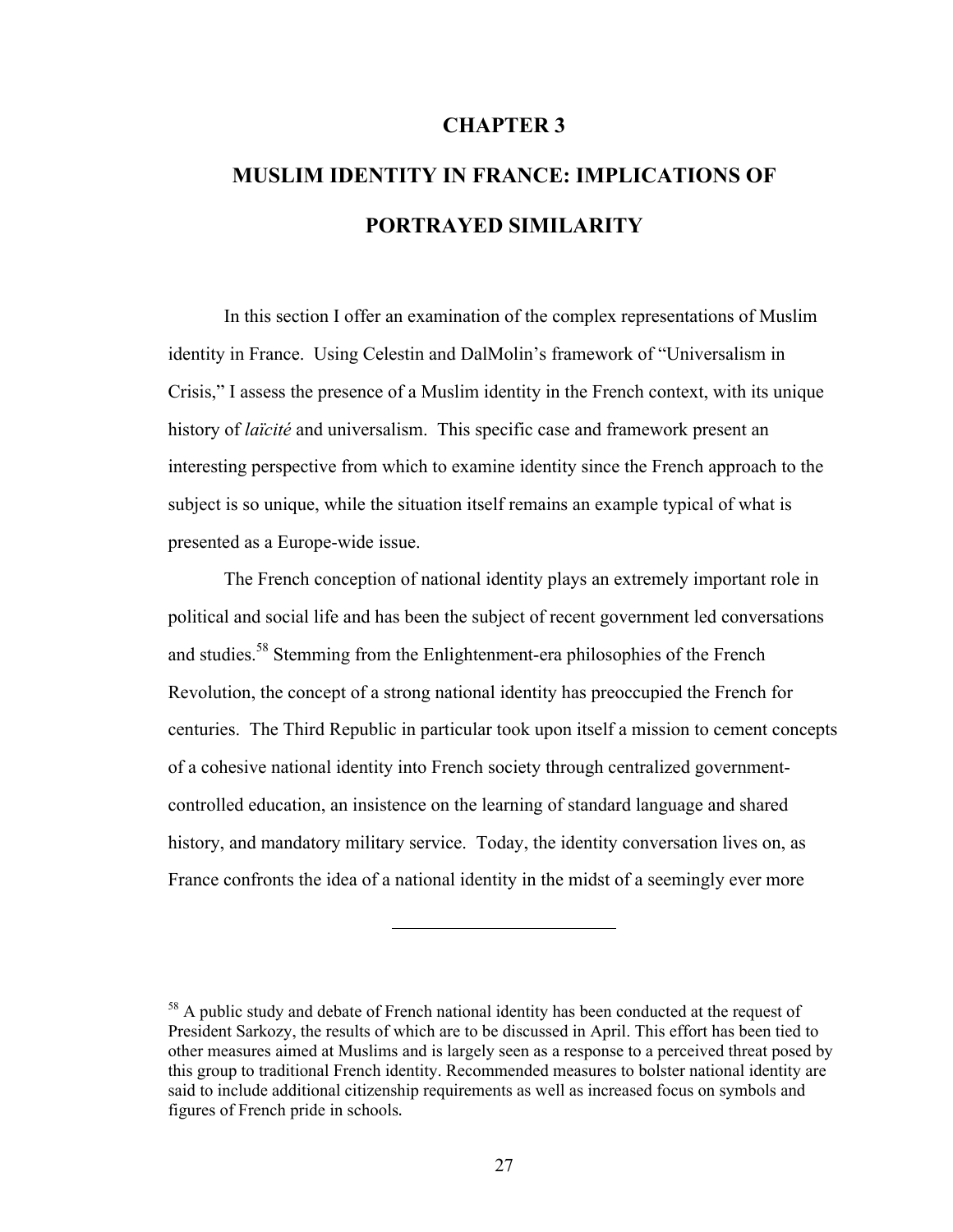diverse population. The recent influx of largely Muslim immigrants who have struggled to integrate into French society has contributed to the sense of a lost French cultural identity and has spurred fears of "*communautarisme*," or factionalism, that purportedly threatens French universalism.<sup>59</sup> Thus, the French case presents an interesting place to examine the identity of Muslims vis-à-vis the state. While, as shown earlier, Muslims in Europe are often portrayed as a homogenous community of "Islam" as a whole, they are in fact quite a diverse and divided population. Conversely, conceptions of French national identity, based in secular ideals of universal republicanism prove often hazier than they are credited. In this area I draw on ideas by Celestin and DalMolin's book, *France from 1851 to the Present: Universalism in Crisis*, in which the authors illustrate the many challenges to French universalist concepts of identity. $60$ 

In the section that follows, I briefly describe some of the ideas that shape French conceptions of national identity before presenting the demographic data and other relevant information that helps to establish a more accurate portrait of Muslims in France. I then use three examples of the construction of the Paris Mosque, the headscarf affair, and the 2005 Paris riots to illustrate the complexity of both France's relationship with religion and identity and the complex internal divisions between its Muslim communities. The statistics and examples shown suggest that the Muslim population in France is far more nuanced than typically portrayed and that its grouping together as a religious body is more an outside label given to Muslims than an assumed identity that they perceive themselves as sharing. Following these examples, however, I look at some evidence

 $<sup>59</sup>$  In justification for recent focus on identity, Minister of Immigration, Integration, National</sup> Identity and Solidarity, Eric Besson has cited a poll, conducted for the Immigration Ministry, showing that 74 percent of those polled believe that France's national identity is weakening, with 30 percent attributing that weakening to immigration and 18 percent to cultural and ethnic issues. http://www.cbsnews.com/stories/2010/02/08/world/main6186666.shtml

<sup>60</sup> Celestin, Roger, and Eliane DalMolin. *France from 1851 to the Present: Universalism in Crisis.* (New York: Palgrave MacMillan, 2007)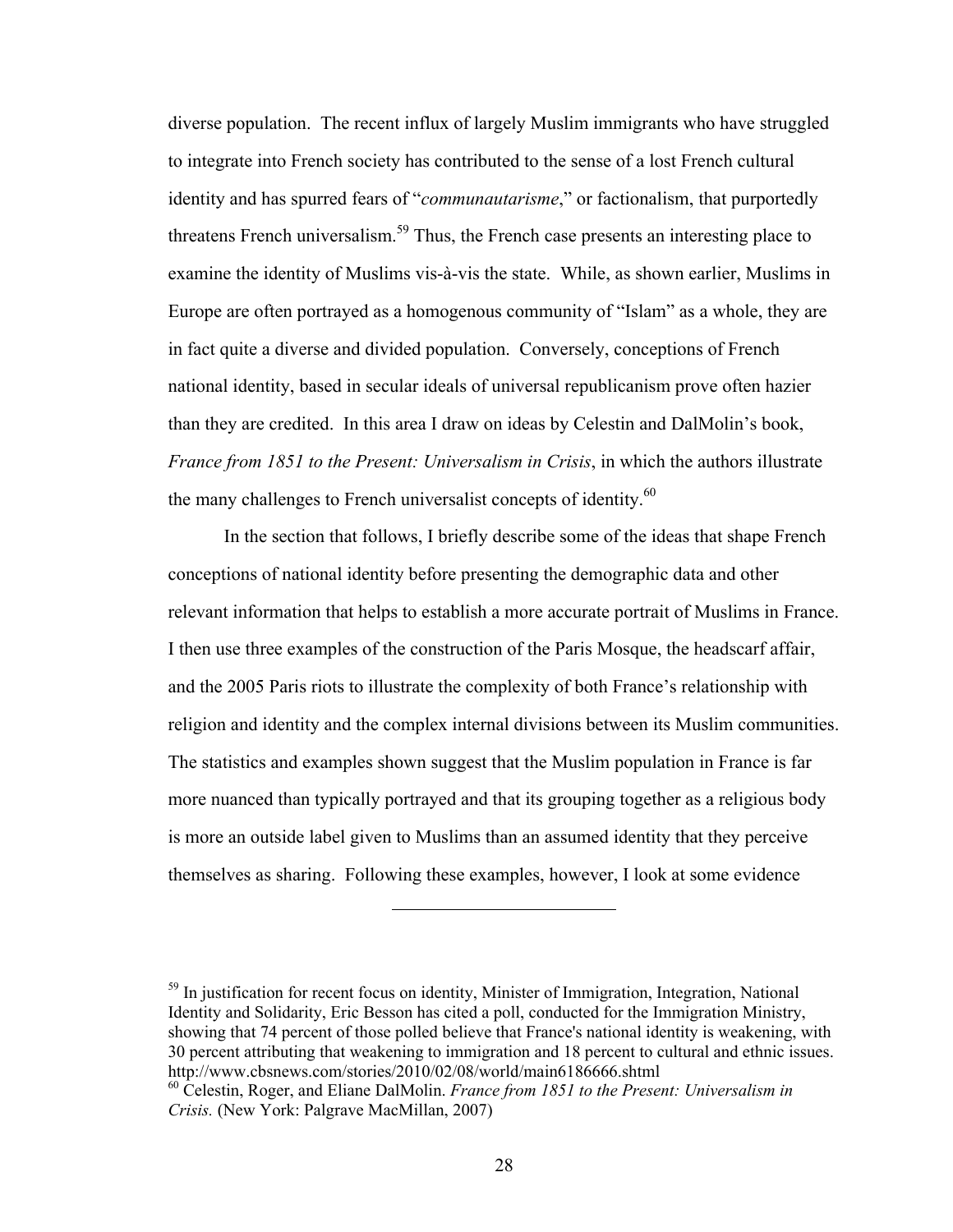suggesting that a common identity could develop in the future, due to shared experiences of discrimination and isolation as well as an external insistence on religion as a label.

### **French Universalism**

French national identity is a complicated topic, which even today has been the subject of a national study and public debate in France initiated by the government.<sup>61</sup> While it would be impossible to comprehensively illustrate what all this idea entails in such a limited space here, some notion of the basis of French concepts of identity are useful in looking at the relationship of Muslims with the state. Celestin and DalMolin base their study specifically on the concept of universalism, an approach which I adopt to some extent here. Universalism has existed as a pillar in French political thought since the creation of the French Republic, which was driven by the ideals of the Enlightenment. Thinkers of this period emphasized a reliance on reason and embraced concepts of inalienable rights and equality that led to revolutionary movements and challenges to the historical ties between the monarchy and the Catholic Church. The ideas of the French *philosophes* provided justification for the Revolution and laid the foundation for a new government based in equality, Republicanism, and *laïcité*, or a strict interpretation of secularism.

Despite an emphasis on individual rights, however, the ideals of the Revolution also included important concepts of community, citizenship, and public discourse. Particularly influential during this period was Jean-Jacques Rousseau's *The Social Contract*, which many leaders appropriated as a manual for the Revolution and the construction of the French Republic. Rousseau's ideas of a society based in "general interests and shared values over individual interests and pluralism" would develop into a

<sup>61 &</sup>quot;Fillon réunit le gouvernement sur l'identité nationale." *Le Monde.* Feb 8, 2010. http://www.lemonde.fr/politique/article/2010/02/08/fillon-reunit-le-gouvernement-sur-l-identitenationale\_1302435\_823448.html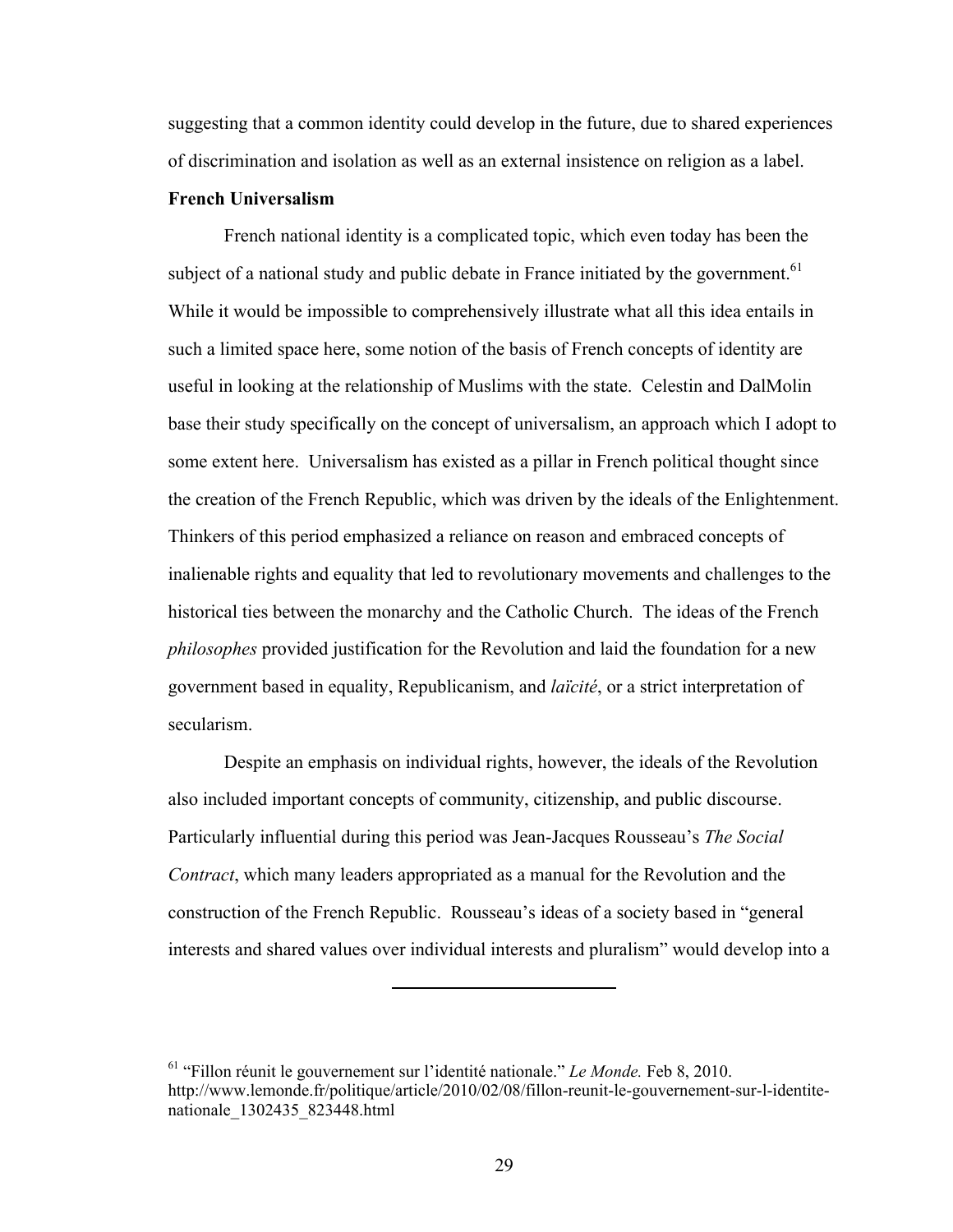uniquely French political philosophy.<sup>62</sup> This approach relies on a strong set of common values and identity to form the backbone for society and depends on the state to support their development. Citizens are required to be French first, valuing commitment to the society of the Republic above other alliances. Factionalism or "*communautarisme*" of any kind is to be discouraged in favor of the "*universalisme*" of the principles of society as a whole. These values, rooted in the philosophical writings of the Enlightenment, lay at the heart of the Revolution, whose victory was perceived as a triumph of reason and justice over centuries of hierarchy and arbitrary rule by the church-supported monarchy.

Far from being restricted to the period and circumstances of the Revolution, or even France as a whole, however, the ideas of the Enlightenment and the French Republic have been viewed as truly universal in nature, or applicable regardless of time and place. This notion of universalism allowed the country to approach its colonial ambitions as justified through the idea of a *mission civilisatrice*, which aimed to bring the ideals of the French Revolution to parts of the world seen as less developed. In fact, since the First Republic, the values of the Enlightenment and the Revolution have formed the basis of French political identity and thought in many realms. Even today politicians, scholars, and French citizens exhibit a tendency to reach into their political history of Enlightenment ideals to justify present conditions and policies.<sup>63</sup> For instance, in explaining many of today's controversial policies concerning the banning of headscarves and other issues, scholars and politicians alike point to the founding principles of the Republic for justification of the country's seemingly harsh line. Many scholars and politicians refer to Rousseau when explaining political decisions in France,

<sup>62</sup> Bowen, John R. *Why the French Don't Like Headscarves; Islam, the State, and Public Space.* (Princeton: Princeton University Press, 2007)

<sup>63</sup> Bowen, John R. *Why the French Don't Like Headscarves; Islam, the State, and Public Space.* (Princeton: Princeton University Press, 2007)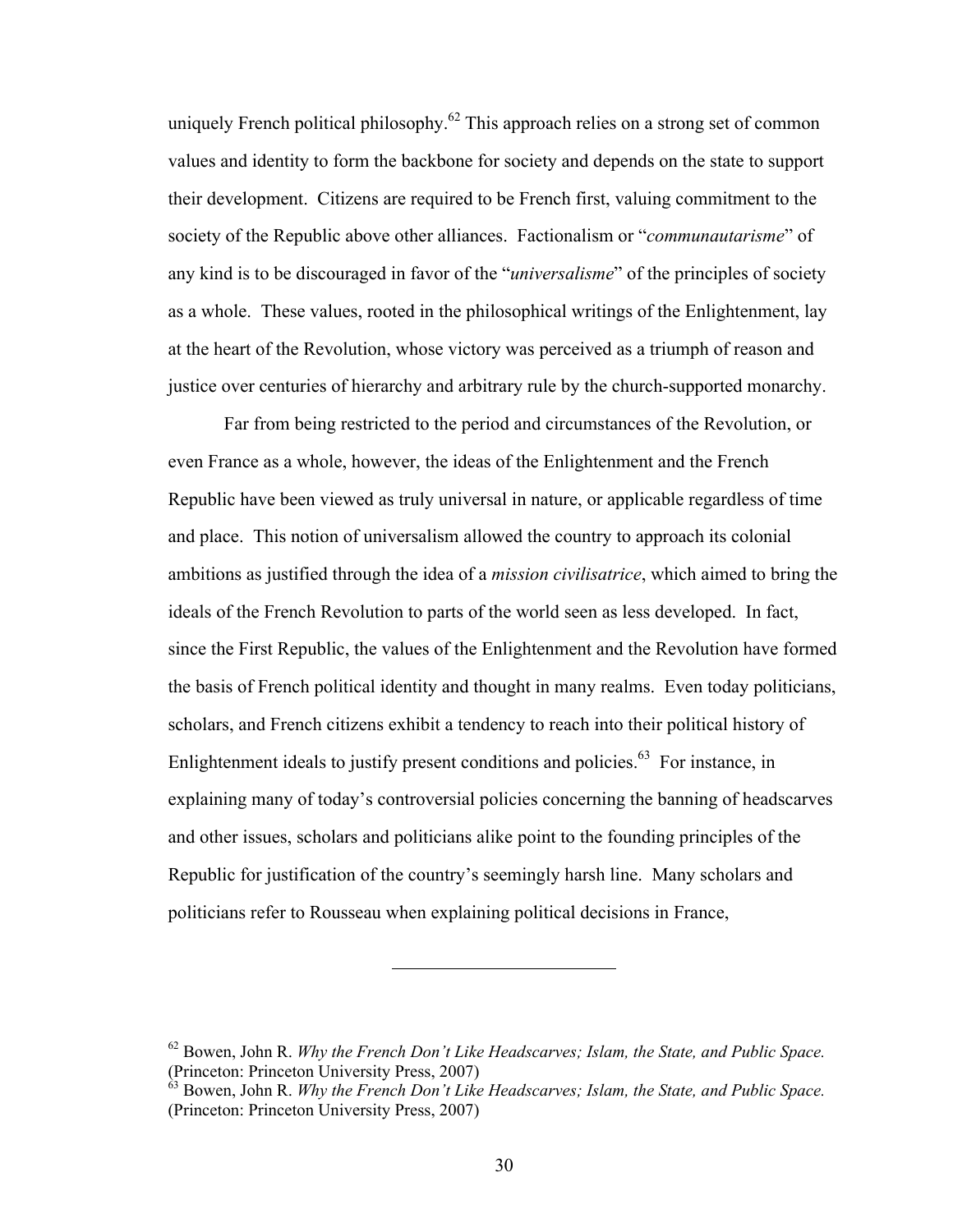demonstrating the significance and impact of these ideas even today on important policies.

It is important to note, however, that, upon closer examination, one finds many instances where these ideas of universalism pivotal to the French national identity and politics have themselves been hotly contested and debated throughout the years, casting doubt on what many claim to be a strong and established tradition of agreed upon social principles. The tradition of *laïcité,* endlessly cited as the basis for the often controversial French approaches to integration, presents an especially hazy area of Republican values. Bowen presents two separate histories of *laïcité*, which, when used interchangeably to justify seemingly contradictory approaches, contribute to much of the confusion surrounding the role of religion in France.<sup>64</sup> Although many assert that *laïcité* is a solid institution of the French Revolution, its first recorded use is actually not until 1871.<sup>65</sup> During the Revolution, two separate modes of thought towards religion flourished. The first, which can be justified through Rousseau, was the establishment of a civic religion to unify the country, whether, as some desired, the Catholic Church or the brief revolutionary cult of goddesses of Reason and Freedom. The second approach emphasizes the right of the individual to a freedom of conscience to develop his or her own beliefs and to follow these to the extent that they do not disturb public order. Bowen asserts that these two approaches, one enshrining the state's role in religion, the other separating the two realms, have created a pendulum of French policy which swings intermittently between the two extremes.

<sup>64</sup> Bowen, John R. *Why the French Don't Like Headscarves; Islam, the State, and Public Space.* (Princeton: Princeton University Press, 2007)

<sup>65</sup> Bowen, John R. *Why the French Don't Like Headscarves; Islam, the State, and Public Space.* (Princeton: Princeton University Press, 2007)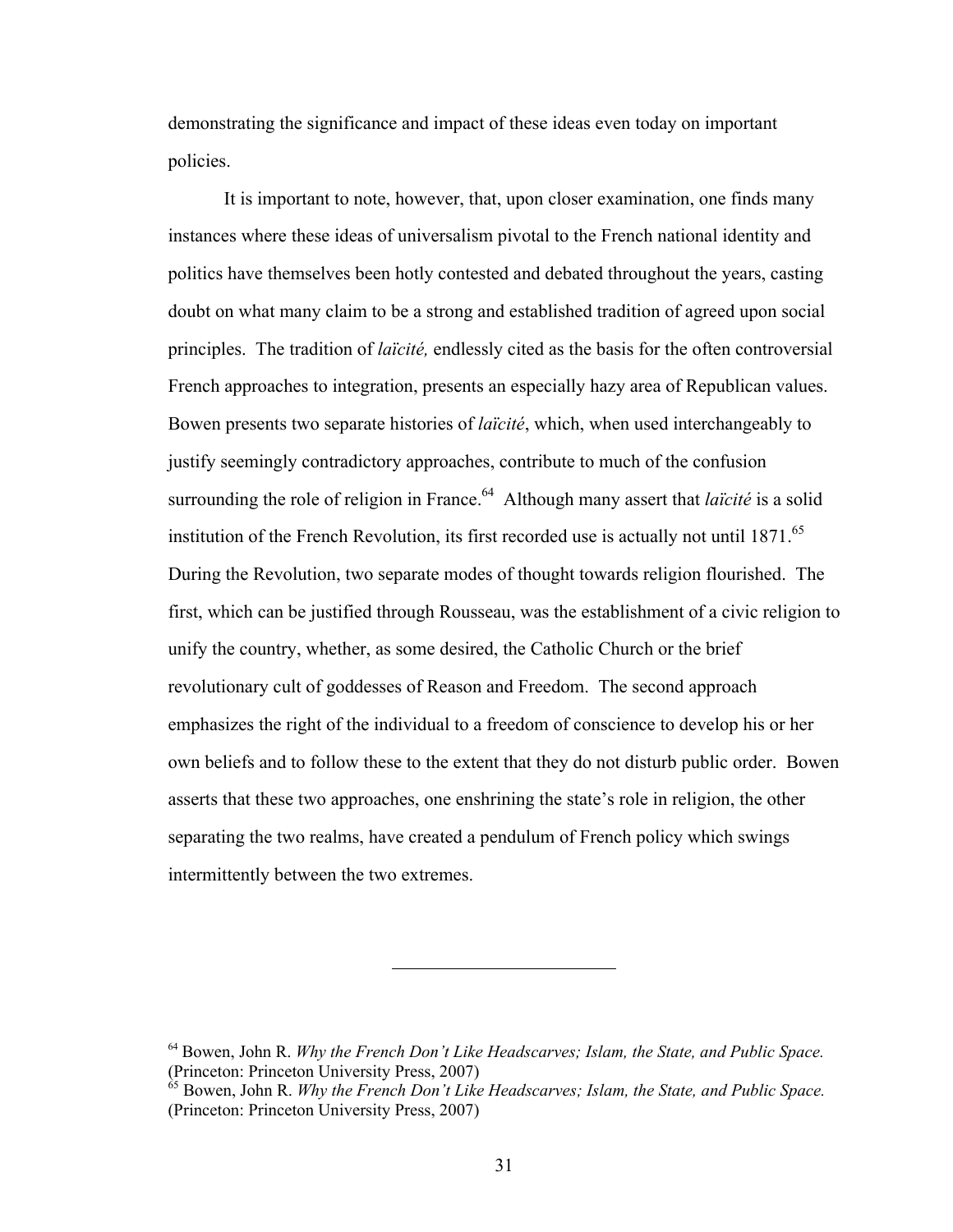This contradiction can be seen even with the laws that are often cited as enshrining *laïcité*. The first, created in 1901, permits the formation of voluntary associations and actually aimed to weaken the Catholic Church by requiring religious congregations to obtain authorization from the state to operate. This legal linking of church and state was balanced by the passage of a second law in 1905, which, in a pluralist spirit, guaranteed freedom of conscience and a right to practice any organized religion, while restricting the state from formally recognizing or subsidizing any one religion. The seemingly contradictory requirements of these two laws, one ensuring an element of French control over religion and the other guaranteeing its separation from the realm of the state, embody the conflicting requirements of *laïcité* and foreshadow many of the complexities of its role in French politics in subsequent years.

Despite the contradictions and "legal awkwardness" of French concepts of *laïcité,*  notions of universalism as a whole thrived throughout successive Republics in France.<sup>66</sup> The ideas of universalism particularly flourished under the Third Republic in the nineteenth century. Faced with a country comprised more of a collection of regions than a unified nation, the French state sought to solidify Republican values among the population by reinforcing a 'French' identity where previously there had been merely an amalgamation of Bretons, Corsicans, Basques, and others, each with their own history, culture and dialect. The state designed a model to bolster this conceived French identity and values through a centralized education system that would make "peasants into Frenchmen" through teaching of history and standard French language over regional *patois*, mandatory military service that fostered patriotism and shared experience, and

<sup>66</sup> Bowen, John R. *Why the French Don't Like Headscarves; Islam, the State, and Public Space.* (Princeton: Princeton University Press, 2007)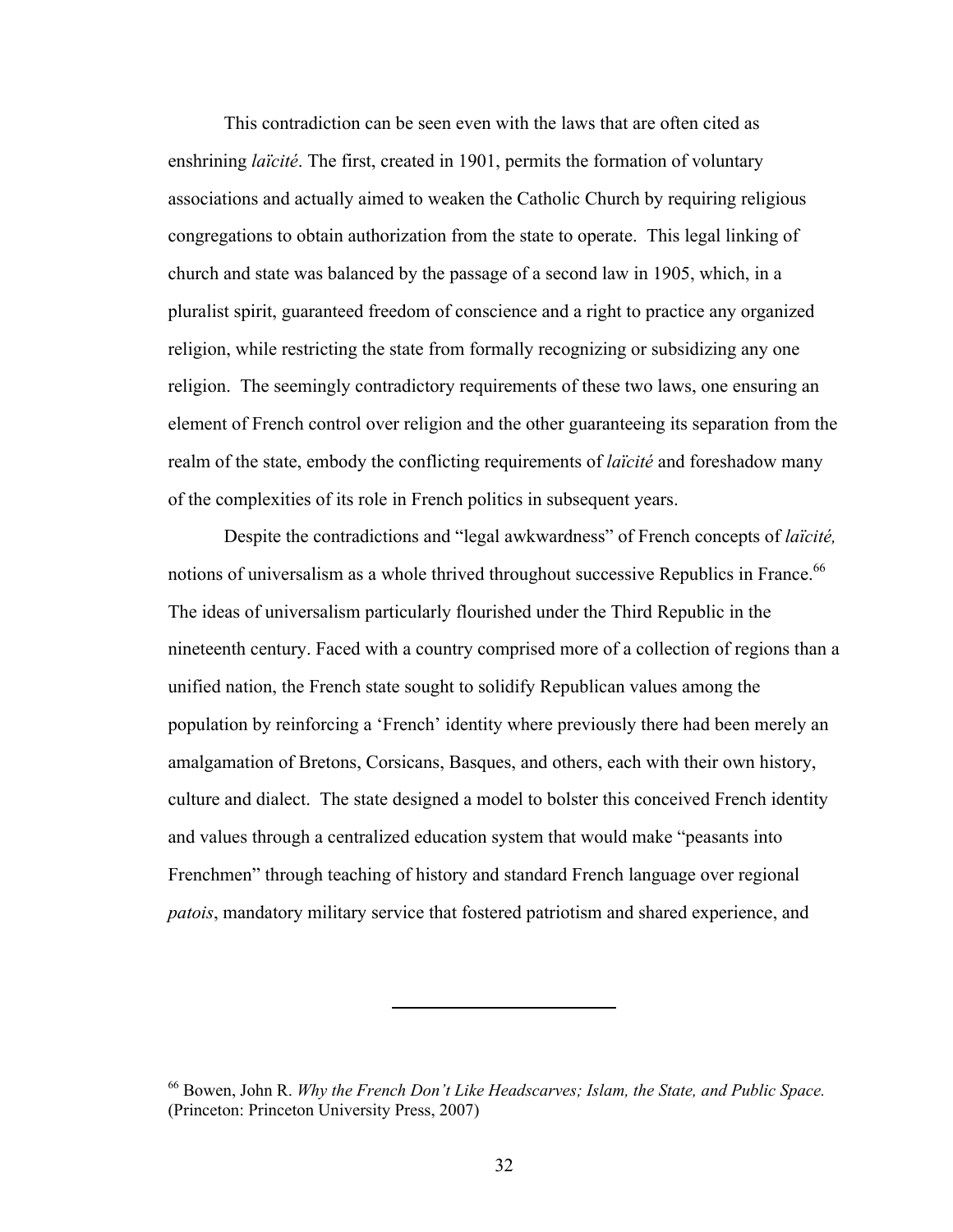widespread entrance into the workforce.<sup>67</sup> While they isolated some rural regional populations who struggled to see themselves in the 'French' figures described at school, these efforts were considered largely successful in creating a universal sense of French identity among the wider population and those who entered it.

In addition to solidifying these values at home, the Third Republic also sought to spread them abroad, taking on a *mission civilisatrice* into the French colonies in Africa and Asia. Here it sought to apply many of the same principles it had used at home to integrate the French population, insisting on spreading its standard language and education. Despite the supposed *mission civilisatrice* to bring Asian and African *indigènes* into the French fold under the umbrella of universalist principles, the act of colonization was most often a brutal and oppressive process that went against the very ideals that the French were supposedly spreading. Exploitative labor and ruling systems marked the experience of many French colonies, while those who were permitted to retain more autonomy in North Africa, or were officially incorporated into the French Republic in the case of Algeria, were still treated as subjects rather than citizens of France.

In their effort to show the cracks in the foundation of French universalism, Celestin and DalMolin point to several limitations and contradictions that exist from quite early on in the conception and application of its ideals. For example, in this imposition of universalist values – in itself a contradiction – in French colonies, supposed citizens of the French Republic in Algeria were treated as a distinct indigenous population with separate rights from those who were French by birth. The French colonials also breached ideas of *laïcité* by actively supporting Islam in the Algerian department to facilitate

<sup>67</sup> Weber, Eugen. *Peasants into Frenchmen; The Modernization of Rural France, 1870-1914.* Stanford (Stanford: University Press, 1976)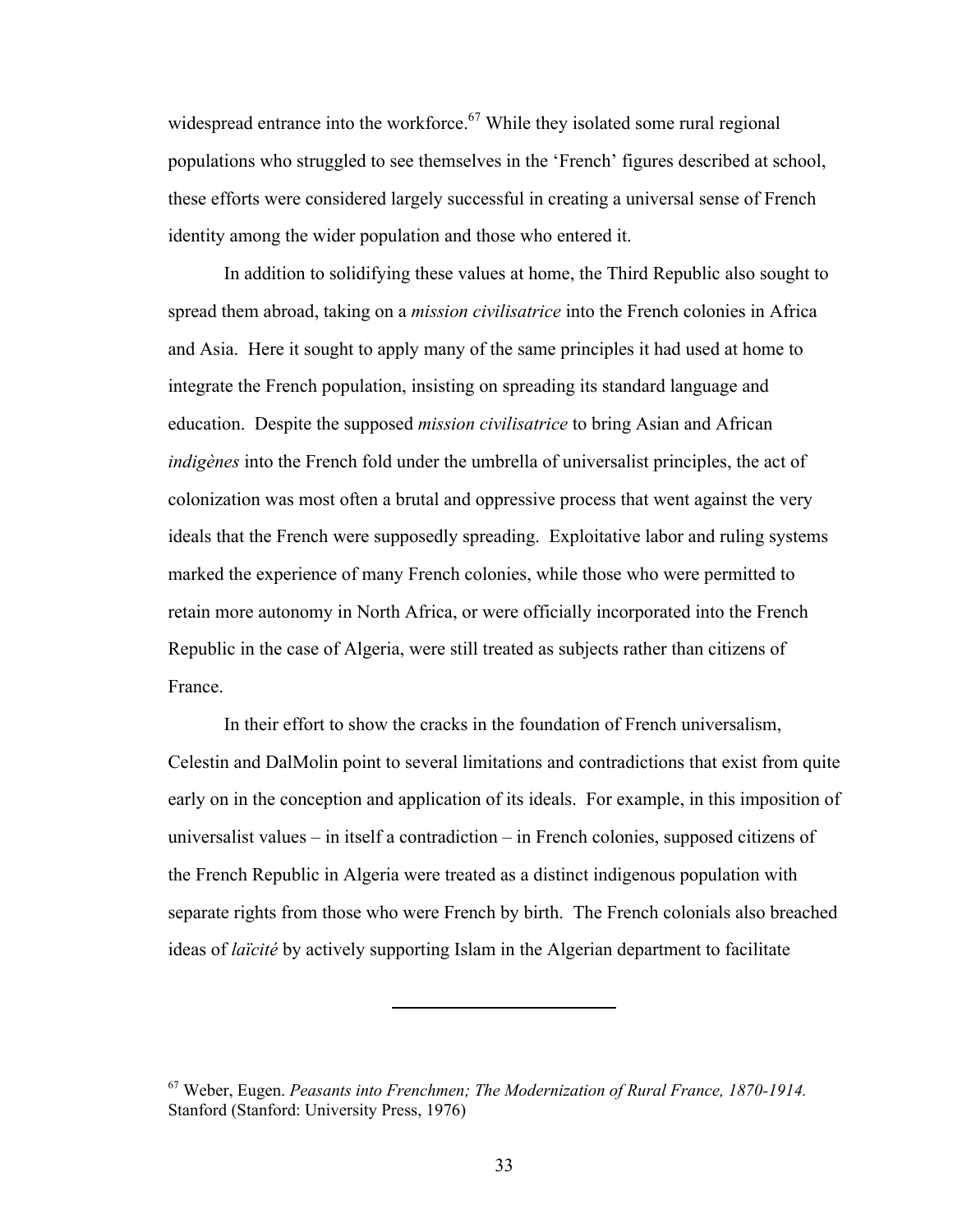control in the colony, designating family affairs to be regulated by a version of Islamic law. Celestin and DalMolin also mention the reinstatement of universal suffrage as a quintessential part of Republican values. However, the restoration of 'universal' suffrage failed to include women, therefore denying basic rights to one half of the population. Finally, the construction of Paris itself as one sees it today with its grand boulevards and monuments required the displacing of those on the periphery who did not fit into the French model: what the authors describe as "the backward, the unhealthy, the mad, the criminal, the unpatriotic, the provincial, the unclean, and subversive masses."68 The authors point to World War II as the point at which the French universalist model finally began to really unravel, however, with the decline of French global influence and the rise of alternative universalist models in the consumerism of the United States and Soviet communism.

While this assessment of an ongoing tension between "homogenizing and centralizing state" and the various identities and ideologies of the groups within it reflects relatively recent circumstances, as Bowen shows, the problems with universalism can be traced back to its very conception. There has never been a definitive explanation of republican values or *laïcité,* but rather a series of French ideas, laws, and precedents that have been interpreted in various ways to justify particular approaches and tainted by the history of their misuse and violation. Universalism's shortcomings have become especially apparent today however, with a diverse population of Muslim immigrants and the tension surrounding their integration into the French Republic.

One final idea of Celestin and DalMoulin proves particularly relevant in the discussion of Muslims in France, however. The authors assert in their critique of

<sup>68</sup> Celestin, Roger, and Eliane DalMolin. *France from 1851 to the Present: Universalism in Crisis.* (New York: Palgrave MacMillan, 2007)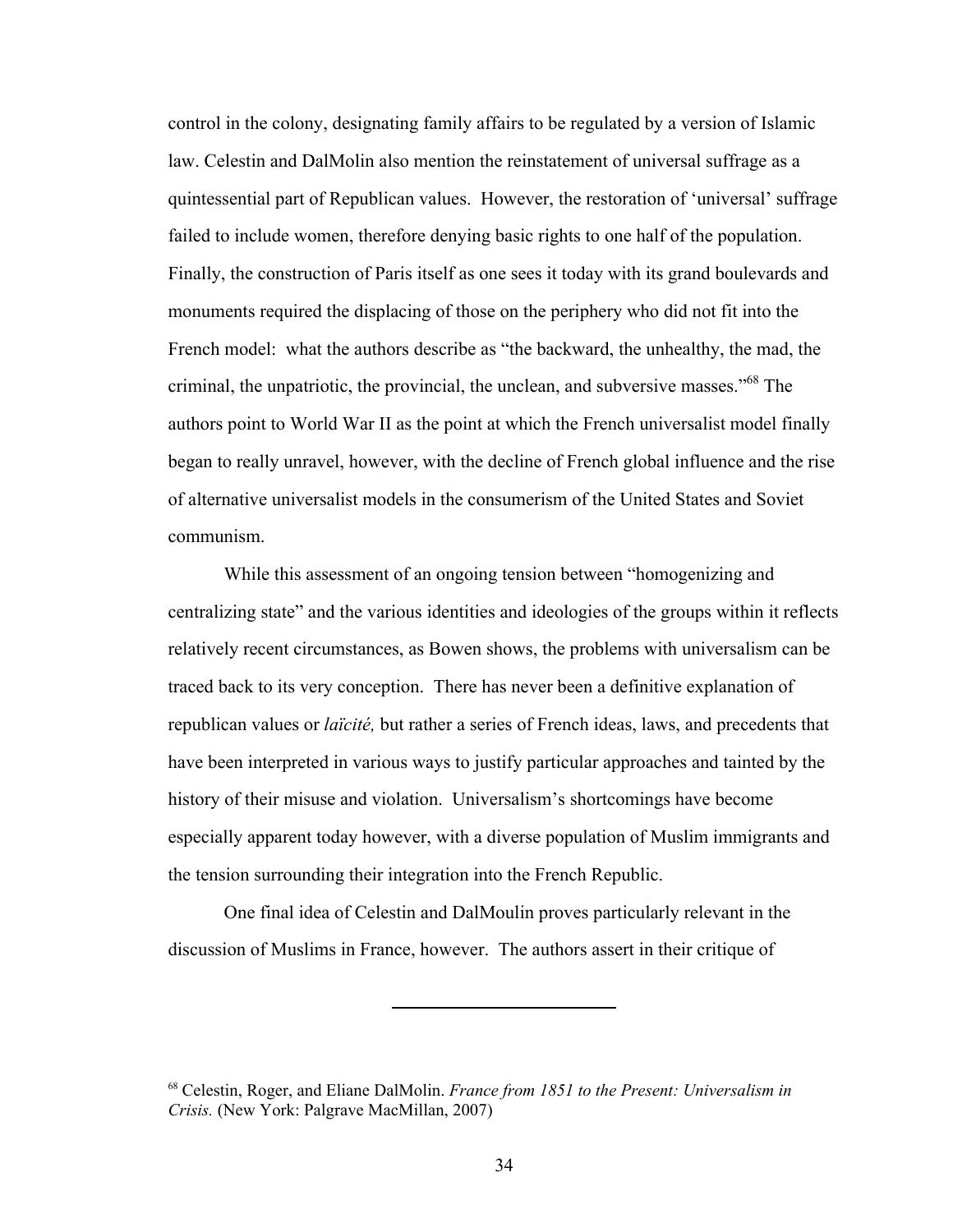universalism that the very idea of universalism creates a "dual movement" of assimilation and exclusion, or the forming of an "us" and a "them." This concept is useful in examining today's climate in which Muslims are often portrayed as a cohesive threat to French universalism and republican ideals. The universalist history in France seems to encourage this depiction of Muslim populations as a collective threat to the country's traditional republican values, however, this oversimplifies the situation and arguably exacerbates tensions. The Muslim population as it actually exists in France is far from collective and unified, embodying various nationalities, circumstances, and views. The fact of this heterogeneity further complicates ideas of universalism, however, showing the various shades of Islam in France and differing ways of integrating the two identities. Furthermore, this dual movement tendency in the French case can be especially counterproductive, since the insistence on describing Muslim populations as a "them" in universalist terms appears to encourage a collective identity where none existed previously.

In the next section I focus on the issue of Muslim immigration and integration into France and its illumination of the limits of French universalism. After giving some details as to the composition of the Muslim population, I seek to trace some of the most visible signs of this tension and to situate them within the broader idea of the failure of the universalist approach. Finally, I assess the existence of a Muslim collective identity and suggest some ways in which the false portrayal of Muslims as a cohesive group actually serves to solidify what is now a varied population.

## **Muslims in France**

The situation of Muslims in France, as in wider Europe, is often misrepresented. The numbers of this population are frequently misreported in a variety of ways, depending on one's political leaning and objective, and it is often implied that Muslims are less willing or able to integrate into society than immigrants of other origins, suggesting a religious incompatibility with secular French or European culture. Islam is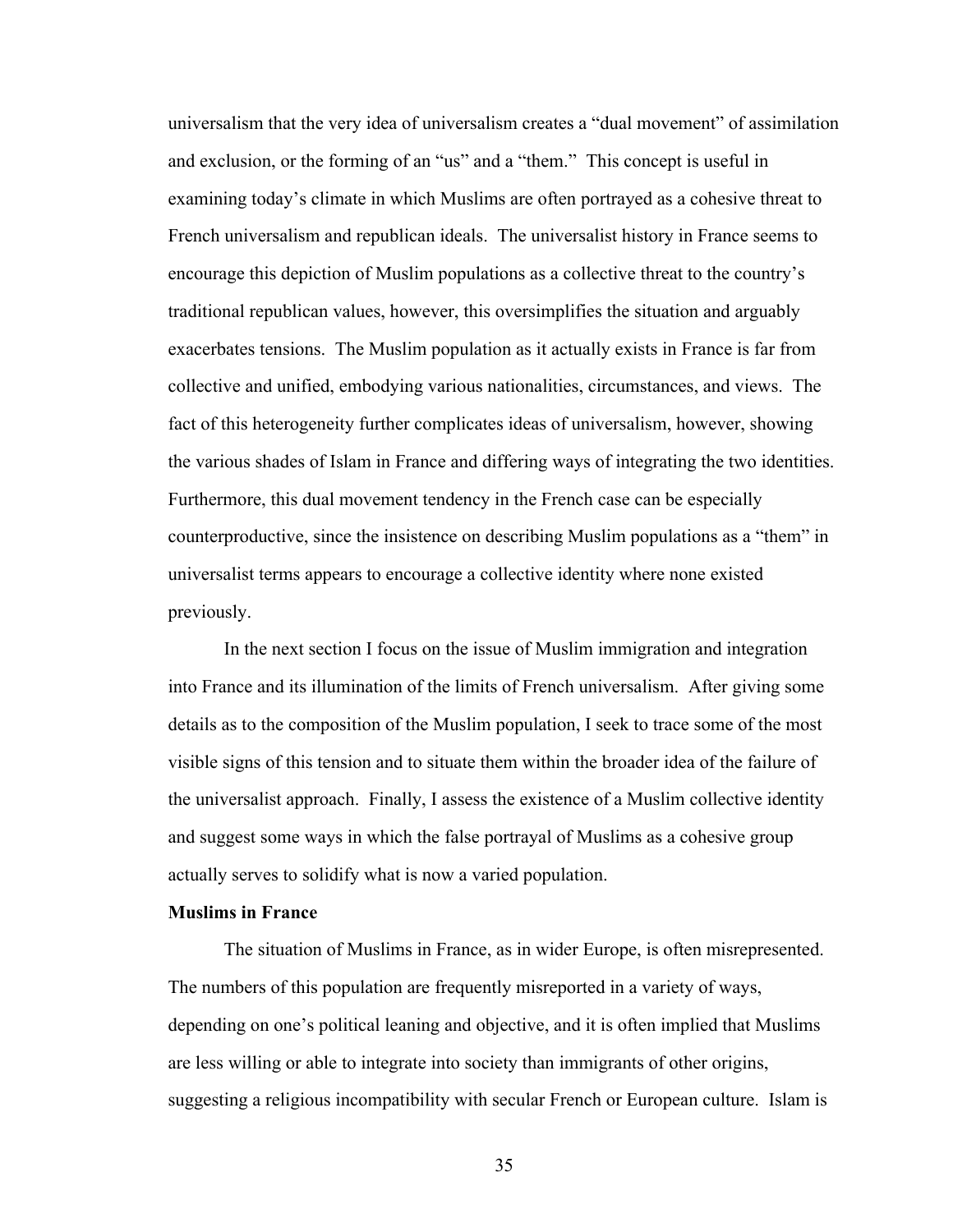often depicted as a threatening force, a portrayal which is facilitated by a post 9-11 climate in which Muslims are seen as potential terrorists. Most remarkably, perhaps, is that Muslims across Europe are seen in these terms as being unified and similar. Painted with large brushstrokes of religion that are tinted by suspicion and blame, they are classified as a homogenous and threatening group. The depicting of this population as a cohesive population at all is misleading and unhelpful at best, and counterproductive and harmful at worst. I will discuss some of the implications of this approach below after giving an overview of the demographic complexion of Muslim presence in France.

The Muslim community in France, as elsewhere in Europe, is marked first and foremost by its variety. Despite common assumptions and assertions in today's public discussions and media coverage of a uniform invasion of fundamentalist Muslims, the French Muslim population lacks homogeneity in nearly every area. From age to socioeconomic status to piety to political views, Muslims in France span a gamut of positions that are often reflective of the French wider population. Nonetheless, some commonalities do persist, particularly in struggles against disadvantage and discrimination which in turn results in some sense of common identity. The following section details the composition of the French Muslim population, its differences, and, where possible, some of the overarching trends.

# *History*

Muslim movement into France stretches back to the Moors of the eighth century, recalling the history of the struggle against the invasion and the French battle at Poitiers, but also including some Muslims seeking asylum during the Spanish Inquisition. Increased contact with the Muslim world followed during periods of expanding trade and then with the French colonization of much of North and West Africa. The largest population of Muslims in France, however, originated with a significant wave of immigration following the World Wars, in the wake of an often violent decolonization process. While many Muslims emigrated spontaneously from the former colonies in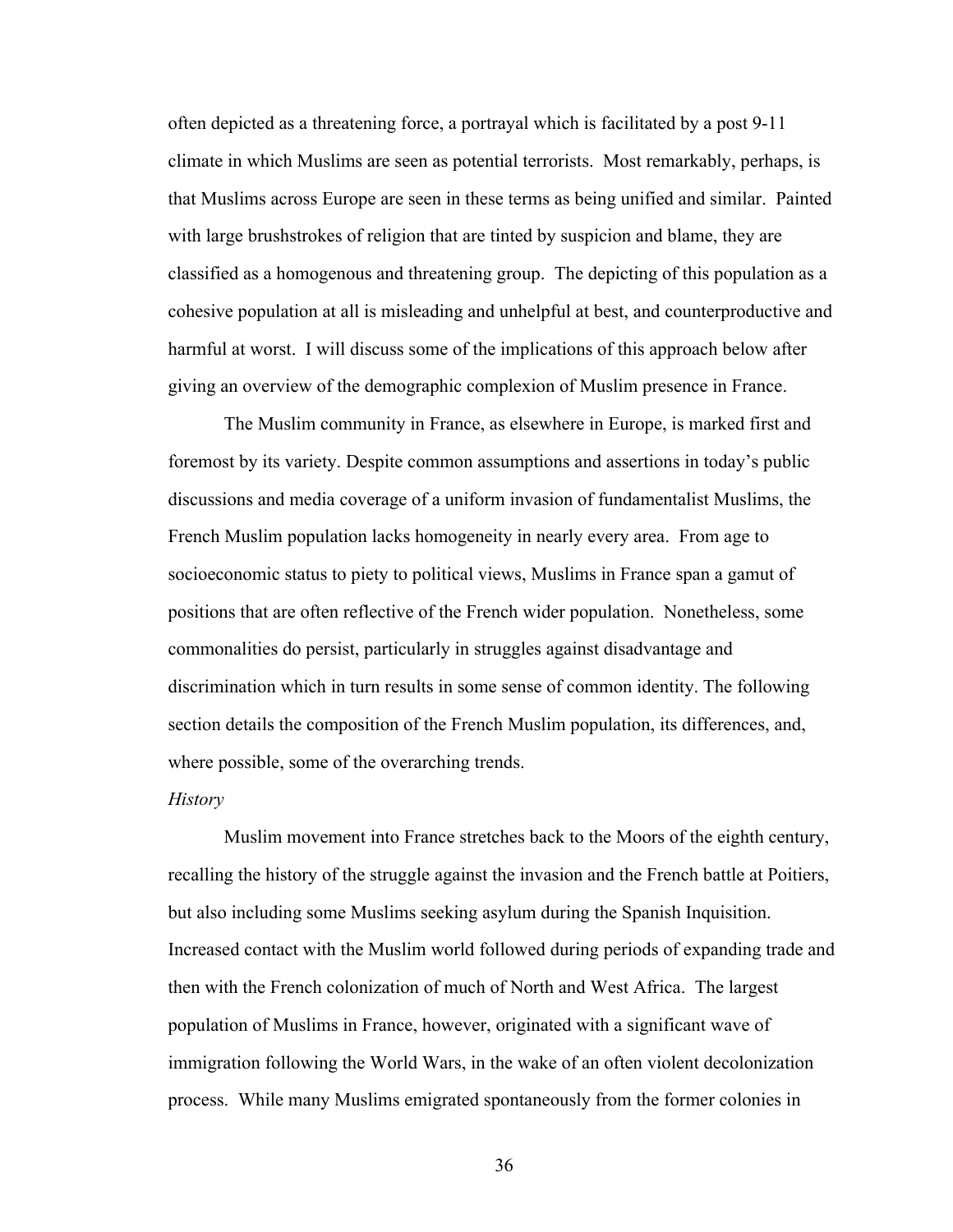North Africa, others arrived as recruited workers under programs for reconstruction in France. The presence of the latter group was expected to be temporary, however many remained in France beyond the foreseen term of their work, their incorporation into French society facilitated by wide employment and the boom of the *trente glorieuses*. With the oil crisis and the economic downturn of the 1970s, however, the government ended large-scale labor migration from the Maghreb. Nonetheless, the Muslim population in France continued to grow throughout the 1970s and 80s due to the reunification of families. This wave thus changed the demographics of the French Muslim population from mostly adult male to include nuclear and even extended families. Today the French Muslim population is comprised largely of this most recent wave of immigrants and increasingly of their descendents, but also includes longstanding citizens who immigrated centuries earlier, recent immigrants from other regions of the world, and French converts to Islam.

### *Demographics*

A few studies have gone into great detail concerning the demographics of Muslim populations in France. This paper draws mainly from a couple of exemplary works, one by Jonathan Lawrence and Justin Vaisse and another by Robert Pauly. A persistent problem with demographic studies in France in general, however, is the lack of official data. A 1978 law prohibits the collection of data concerning race or ethnicity, designed to prevent repetition of the shame of the French compliance in deportation of Jews in the Holocaust. As a result, however, few numbers relevant to Muslims in France exist, and those estimates that do circulate often span a wide range of figures that reflect political agendas. Even data concerning naturalization goes uncollected, requiring a creative approach to statistics on religious or ethnic groups in France. Methods of gathering statistics include examining numbers of foreign-born populations and their descendants and then extrapolating information from percentages from sending countries and adjusting for religious diversity. However, these fail to adequately reflect the increasing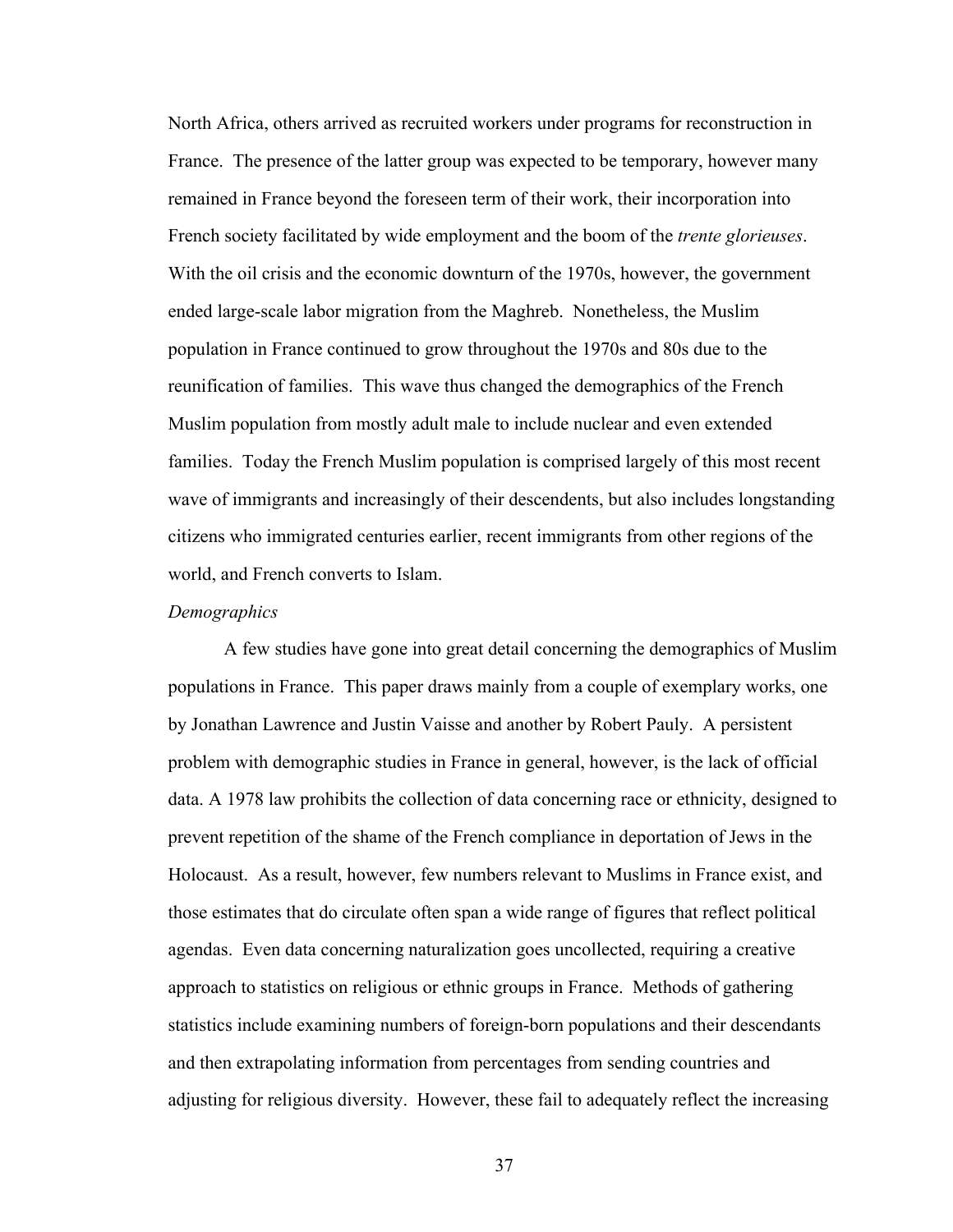number of second and third generation Muslims in France, who constitute a significant portion of the population. Other private groups have attempted to collect religious statistics, for example from polling data, however these are generally considered inaccurate due to low voter registration among the Muslim population, young average age, and a reluctance on the part of French Muslims to declare their religious affiliation in polls.<sup>69</sup>

Despite the variety of unofficial statistics, most serious estimates put the number of Muslims in France at around 5 million. Figures vary, however, from between 3.6 million and 6 million, or from about 6 to 10 percent of the French population. This gives France the largest Muslim population in Europe, both in terms of total number and percent of the population, with French Muslims accounting for around a third of the total Muslim population in Europe.  $70$ 

The ethnic composition and background of the French Muslim population is surprisingly diverse. 123 nationalities are represented within this group, bringing a variety of cultural and political traditions to the mix. Nearly three quarters of the Muslim population hail from the former French colonies in the Maghreb (Algeria, Morocco, Tunisia), however, only about half of France's Muslims are of Arab decent, with the rest consisting of Moroccan or Algerian Berbers, immigrants from Turkey, West Africa, or Asia, or French converts. Distinct differences exist between those who have emigrated from former colonies and those who hail from other parts of the world, and then again between those who are native French.

Even across national origin, however, many differences remain in history, experience, ethnic background, and social and political standing in immigrants' countries

<sup>69</sup> Laurence, Jonathan and Justin Vaisse. *Integrating Islam; Political and Religious Challenges in Contemporary France (*Washington, D.C.: Brookings, 2006)

 $70$  France is also home to the largest Jewish population in Europe.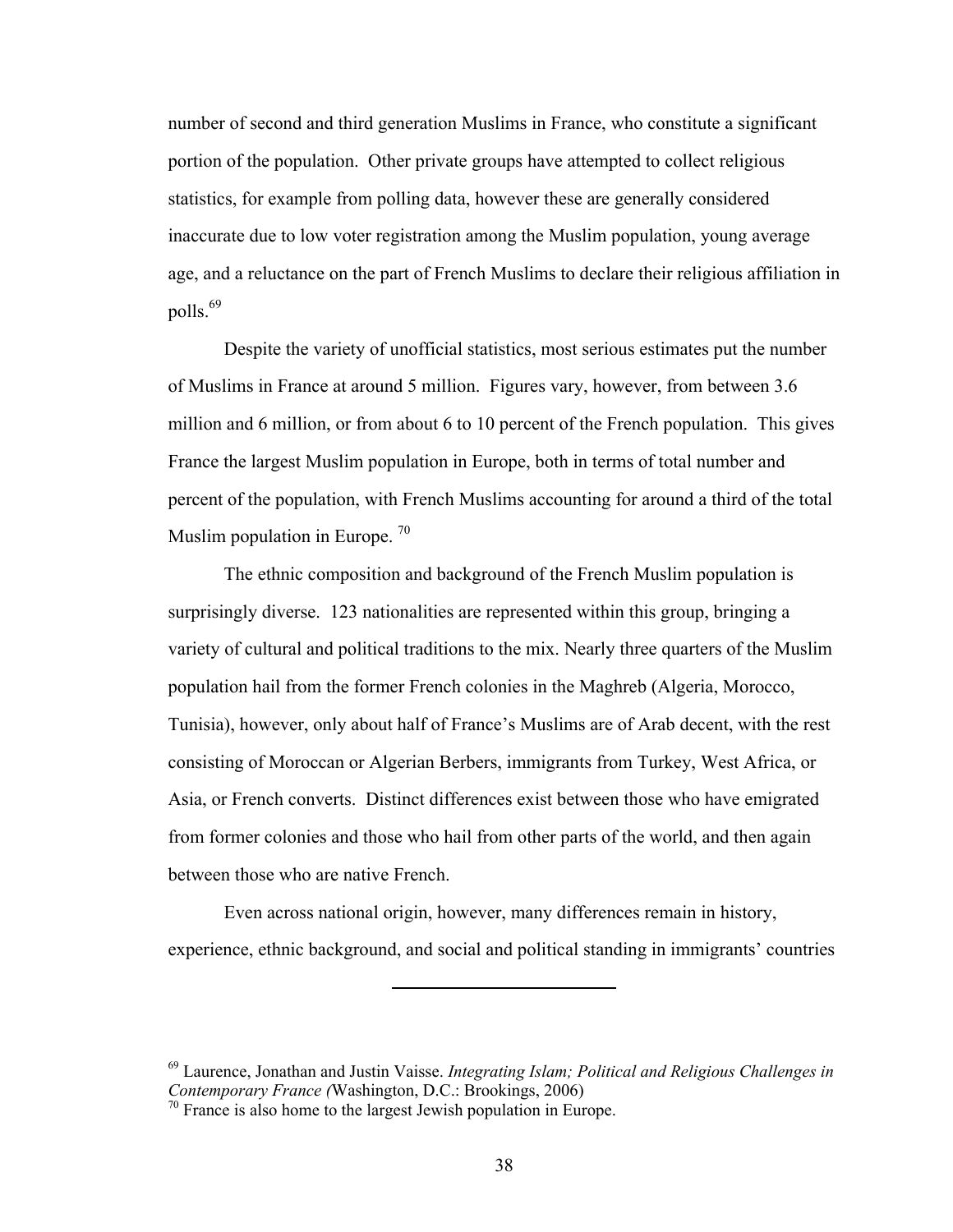of origin. For example, an estimated 2 million Muslims have immigrated to France from Algeria, which was itself considered part of the French Republic during colonialism. This Algerian population, however, while homogenous in nationality of origin and distinct from other groups, is quite divided in background even within itself. One group consists of the *évolués*, who, during the colonial period "evolved" through education and assimilation into model colonial subjects. They were generally privileged elites in Algeria, many of whom had studied in France and had held white collar jobs. This population was treated favorably in Algeria by the colonial administrators and enjoyed a special relationship with the French state. Another group of Arab and Berber *Harkis* made up the ranks of colonial administrators and soldiers during colonization. This group also received exceptional treatment during colonization and collaborated with the French during the Algerian War. Many members of this group immigrated to France during and after the Algerian War, despite the disapproval of the French government, in attempt to avoid reprisal from the FLN and nationalist Algerians. Finally, a third group of Algerians consists mainly of the previously mentioned laborers recruited in the 1960s. This group comprises most of the Algerian population, who bore the brunt of colonialism but nonetheless immigrated to France in search of employment. Thus, even within this group from the same country, Muslim immigrants to France bring different experiences, skills, and relationships with and attitudes towards the French state.

Another divide within the Muslim population tends to fall along a generational line. The age distribution of Muslim populations in France is heavily skewed towards the young. Up to one half of the Muslim population is estimated to be under the age of 24, with Muslim youth comprising an increasingly large portion of the young French population. Data show that in some parts of the country up to 20 to 30 percent of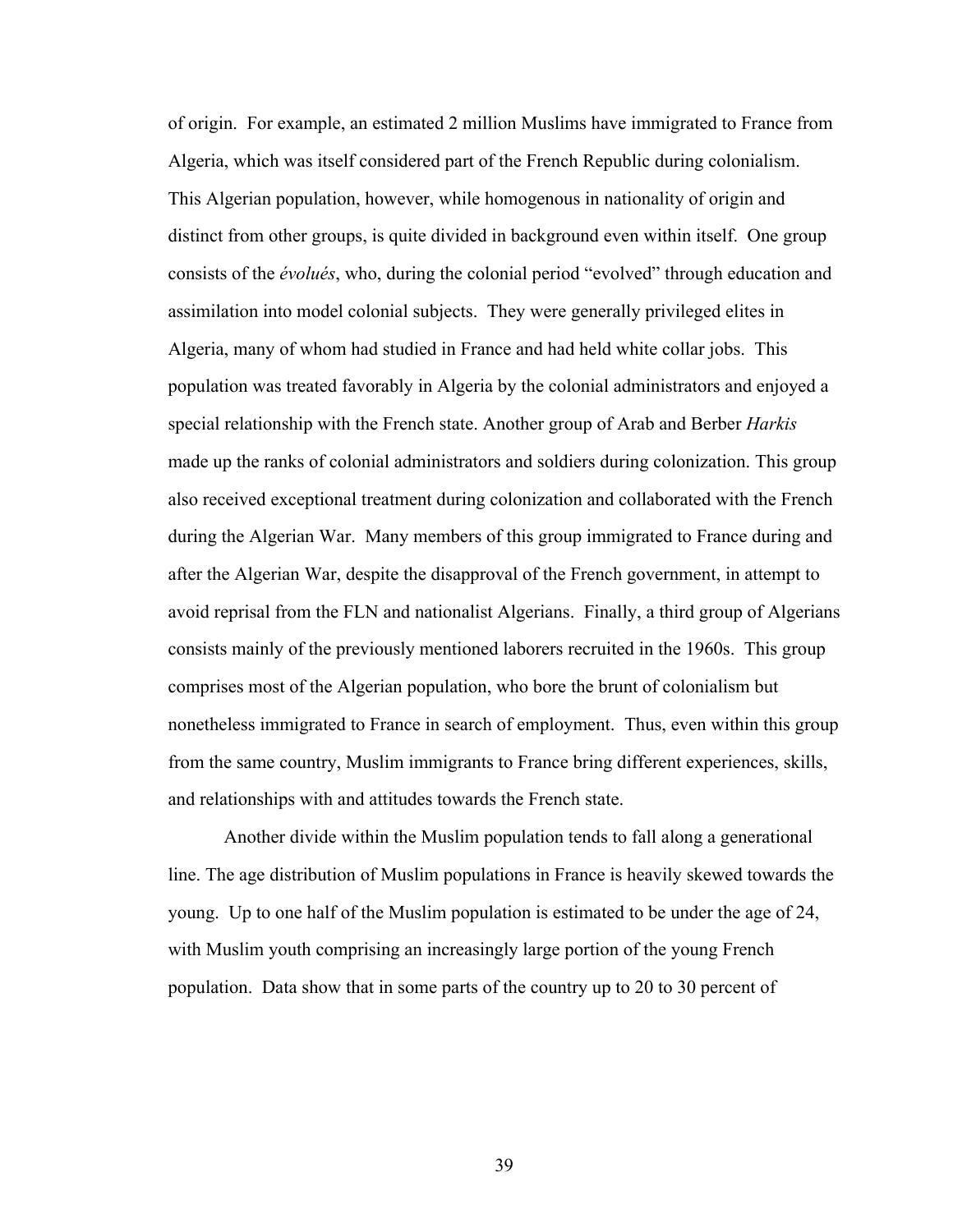children are born to immigrant families, the majority of which are Muslim.<sup>71</sup> This is generally thought to be a result of initially higher fertility rates among immigrant women in general, a trend which tends to even out over time spent in France but nonetheless fuels fears of a Muslim invasion from within. Current fertility rates for Maghrebi women in France are between 2.5 and 2.9, compared to the 1.9 per French woman, contributing to speculation that Muslims could number 8 million by 2020, or approximately 20 percent of the population. At a time when fertility rates are on the decline across much of Europe this is not entirely unwelcome news, however it fails to consider the tendency of Muslim fertility rates to converge with those of French women the longer immigrants reside within France, due to perhaps new social norms, costs of living, close quarters, or women entering the workforce.<sup>72</sup>

The largest populations of Muslims in France reside in the cities of Paris, Marseille and Lyon and their suburban outskirts, or *banlieues.* The greatest concentration of Muslims, about 30 to 40 percent of the total, live in the Ile-de-France region, where they make up 10 to 15 percent of the local population. Another 15 to 20 percent of French Muslims live in the southern regions near Marseille and Nice, comprising nearly 25 percent of the population in Marseille. Another 15 percent reside in the Lyon-Grenoble area, with another 5 to 10 percent around Lille. Several other smaller towns also have notably high Muslim populations, including Rubaix in the north, where close to 50 percent of the population is Muslim.73

*Religion*

<sup>71</sup> Laurence, Jonathan and Justin Vaisse. *Integrating Islam; Political and Religious Challenges in Contemporary France (*Washington, D.C.: Brookings, 2006)

<sup>72</sup> Laurence, Jonathan and Justin Vaisse. *Integrating Islam; Political and Religious Challenges in Contemporary France (*Washington, D.C.: Brookings, 2006)

<sup>73</sup> Laurence, Jonathan and Justin Vaisse. *Integrating Islam; Political and Religious Challenges in Contemporary France (*Washington, D.C.: Brookings, 2006)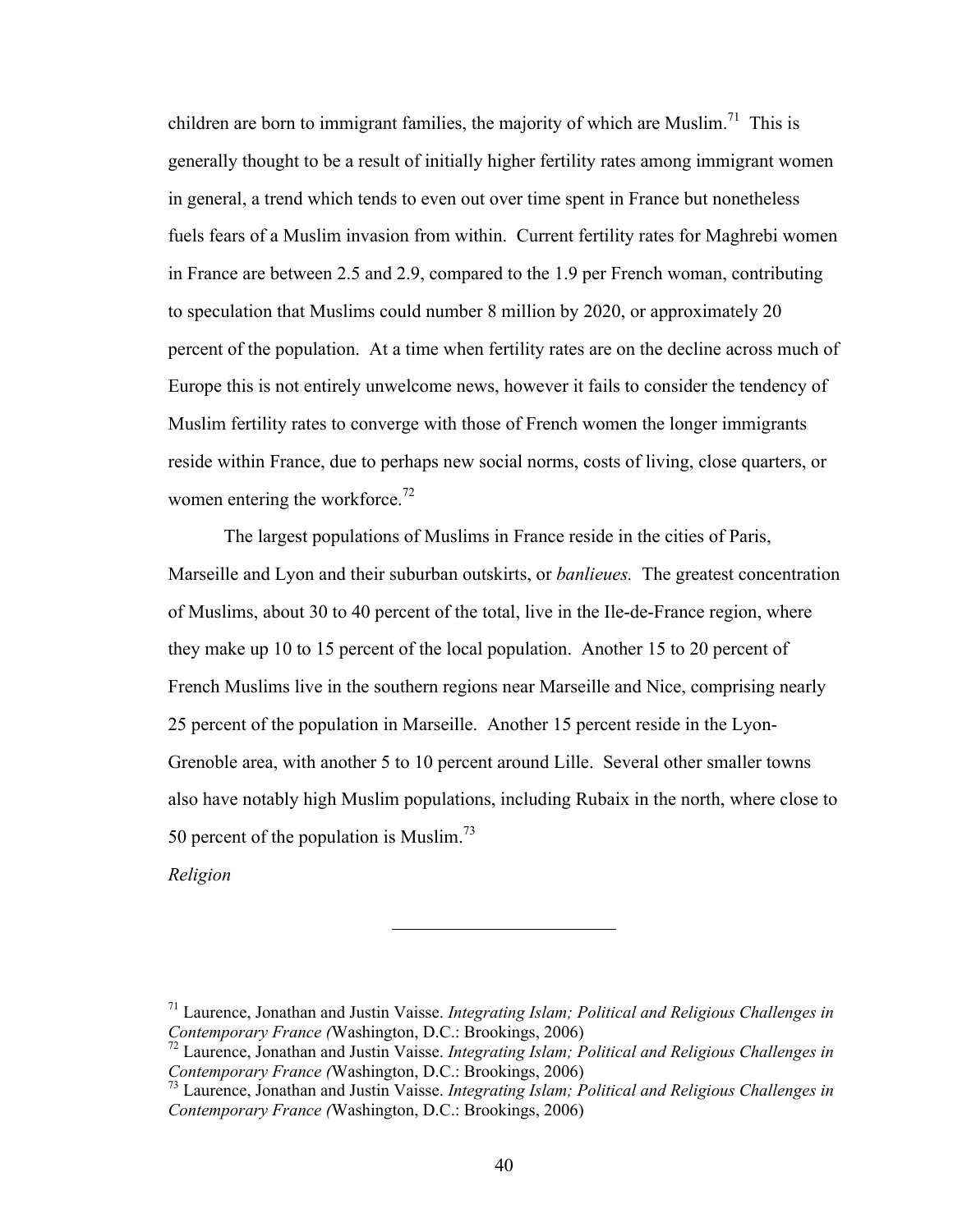Even within religion, itself the supposedly unifying characteristic assigned to this group, there is more variety within the Muslim population (and more similarity with the greater French population) than commonly assumed. Religious observance varies widely among Muslims in France along ethnic, national, and generational lines as well as personal preference. Statistics suggest Sub-Saharan Africans to be the most observant group, with Algerians being the least pious. Moroccan and Turkish Muslims occupy a middle ground in between these two groups when asked to describe their religiosity. Ethnicity also has effects on the ways in which Muslims practice their beliefs, although not necessarily across national borders. One survey found that Algerian Berbers are twice as likely to engage in Muslim forbidden practices such as eating meat and drinking alcohol than their Arab Algerian counterparts, and are more likely to say that they do not practice their religion at all. Moroccan Berbers, on the other hand, are as a group more observant than other groups in Morocco. These figures illustrate just some of the differences that exist across this vastly diverse population. The various ways of measuring piety also suggest that different groups hold varying aspects to be of greater importance than others.

Another misconception is that religion plays a significantly greater role in the lives of Muslims in France in comparison to the general French population. In fact, among the 5 million Muslims in France, the percentage of those who identify themselves as religious or practicing Muslims mirrors almost exactly the corresponding percentage of the French Catholic population. Among Muslims, 10 percent say they attend service regularly (compared to 9 % of French Catholics), with 5% attending weekly. Many Muslims do report being more pious in private than Catholics do. A higher percentage of Muslims claim to pray regularly (38 percent pray daily compared with 13 % of Catholics)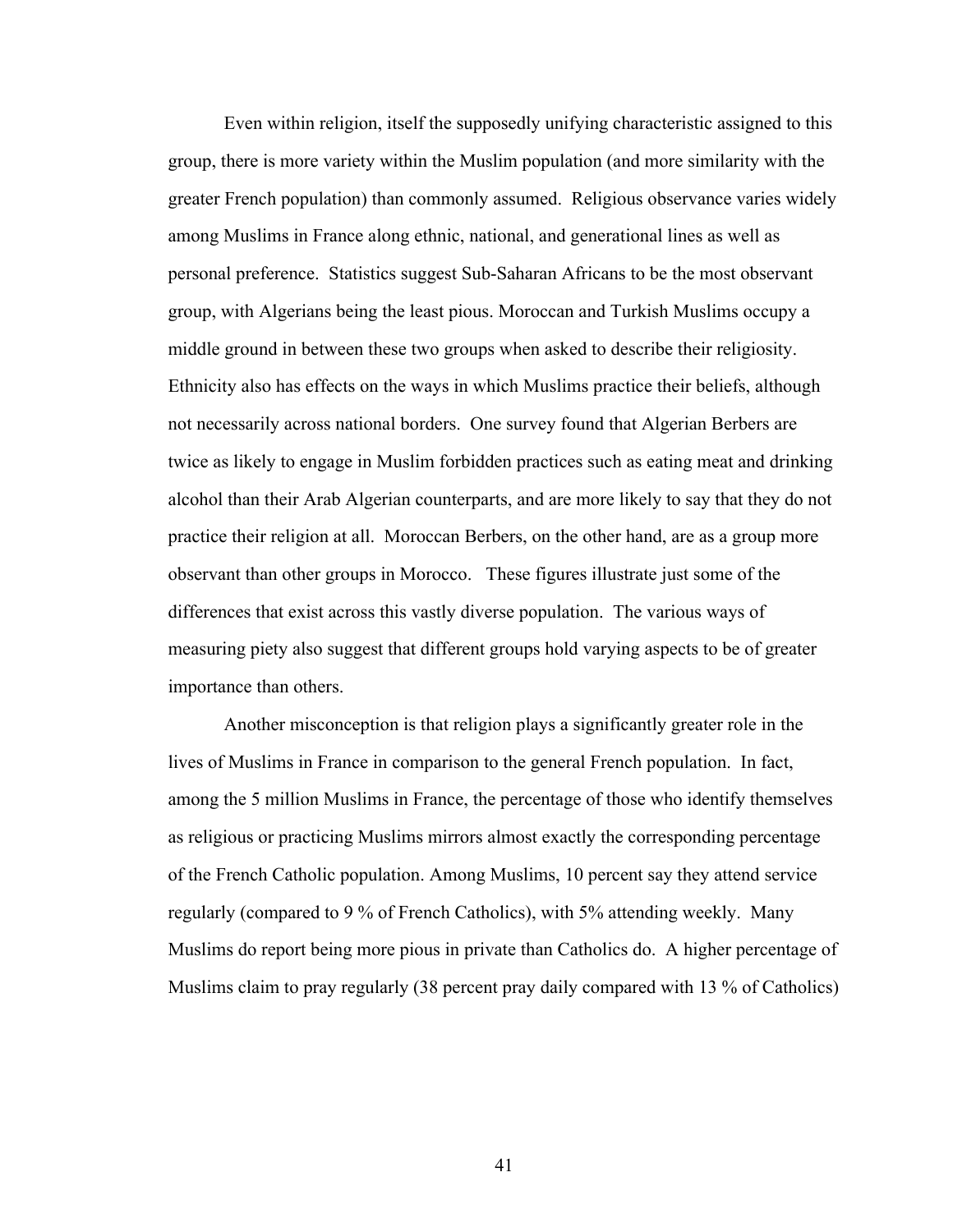and 80 percent say they fast during Ramadan, although these figures tend to be exaggerated.<sup>74</sup> Nonetheless, these figures and trends, while useful in countering fears of a stark shift in religiosity in France, obscure the many differences in practices, attitudes towards Islam, and manners of being Muslim.

### *Politics*

Political leadership presents another realm where divisions within France's Muslim population become quite apparent. Divisions, usually by nationality, mark the lines between various political and social organizations, which have formed to capture the assorted political and religious voices of Muslins in France. Muslims of different national backgrounds have gained power in different areas, reflecting distinctive circumstances and priorities. Moroccans tend to occupy positions of direction as prayerleaders in mosques because of the availability of religious instruction in Morocco. Tunisians enjoy leadership in schools and institutes, because many such figures were forced to leave by the government during internal debates over the role of Islam in Tunisia. Algerians show higher involvement in political and cultural associations. Turks are especially divided over issues of *laïcité* in politics because of the Turkish struggle to define the role of religion in the public sphere. Muslims of different nationalities occupy different roles within political organizations as well, although these can serve to reinforce or cross-cut national divisions.

The most influential of these Muslim political organizations includes the Great Mosque of Paris, which will be discussed in more depth later. This group, the most

<sup>74</sup> Laurence, Jonathan and Justin Vaisse. *Integrating Islam; Political and Religious Challenges in Contemporary France (*Washington, D.C.: Brookings, 2006)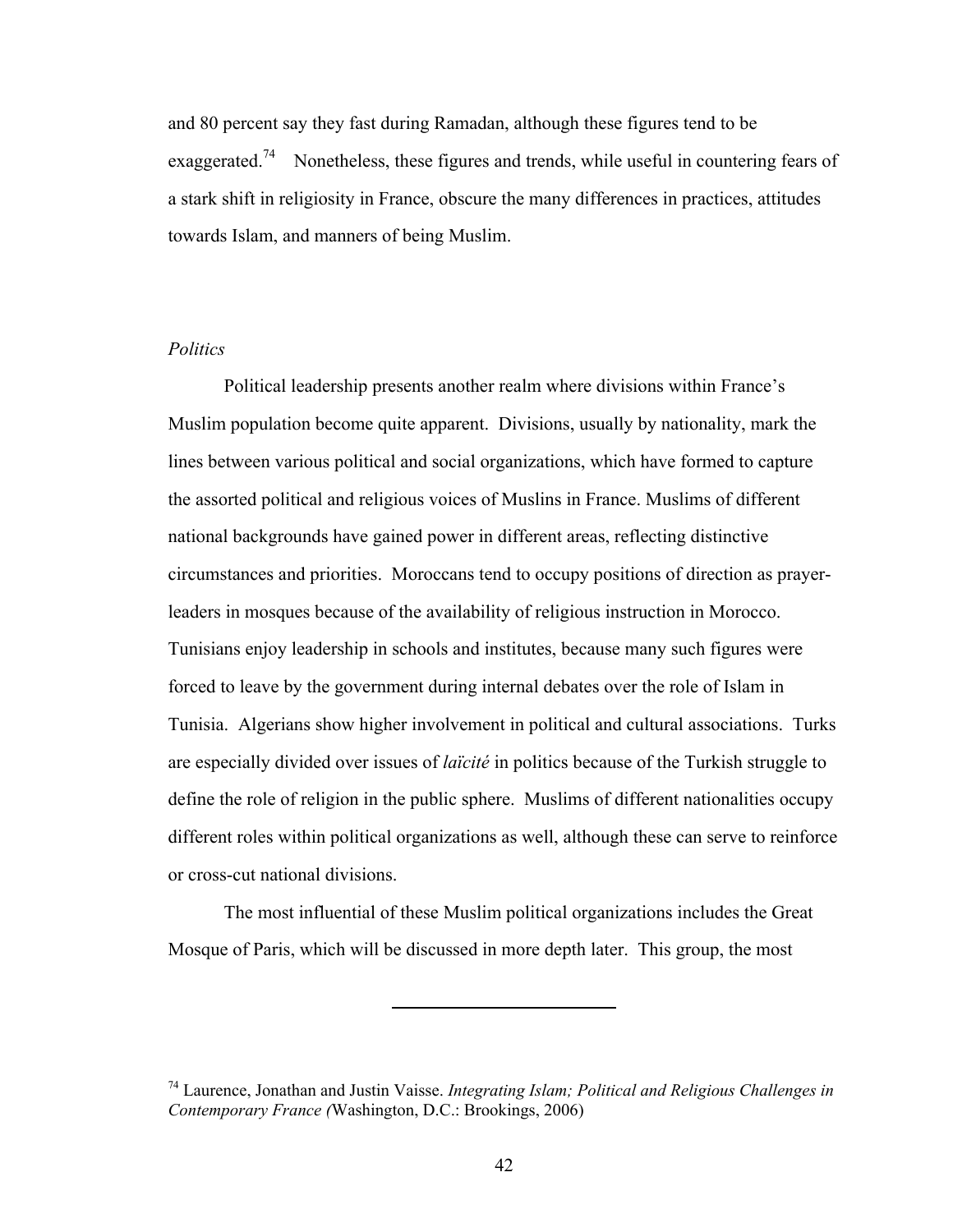closely affiliated with the French government, is known for its moderation and ties to the Algerian community, along with other groups that tend toward moderate views. The National Federation of French Muslims (FNMF) began as an alternative to the Paris Mosque and is most closely associated with the Moroccan population. The Union of French Islamic Organizations (UOIF), perhaps the most visible organization, pools its support from local associations throughout France and is not tied to any one country. Other less influential groups include The Coordinating Committee of French Turkish Muslims (CCMTF) and the Milli Gorus Islamic movement, which represent the divided interests of the Turkish population, which itself is split over the role for religion in state matters. These two organizations tend to align with either the Paris Mosque or the UOIF, according to their preferences. Finally, the French Federation of Islamic Associations of Africa, Comoro, and the Antilles (FFAIACA) claims to speak for those Muslims not spoken for in the main organizations. The existence of these groups demonstrates some of the large divisions across the French Muslim population, which render it anything but cohesive. Organizations enjoy varying degrees of relationship with the French state, have taken different stances on social policies, and promote different views on religious issues. Even these generalizable differences across nationalities and political groups must be qualified however, since they are also, like many of the divisions listed above, transected by others of social class, age, or other distinctions.

## *Common Trends and Experience*

While the many divisions discussed above continue to mark the Muslim population in France, some general trends and shared experiences must be mentioned. Many of these common themes have implications for identity which will be discussed at the end of the chapter.

One common situation faced by Muslims in France is an unfavorable economic outlook. The general economic downturn of the 1970s and 80s resulted in the failure of an important aspect of the French integration model of the Third Republic: widespread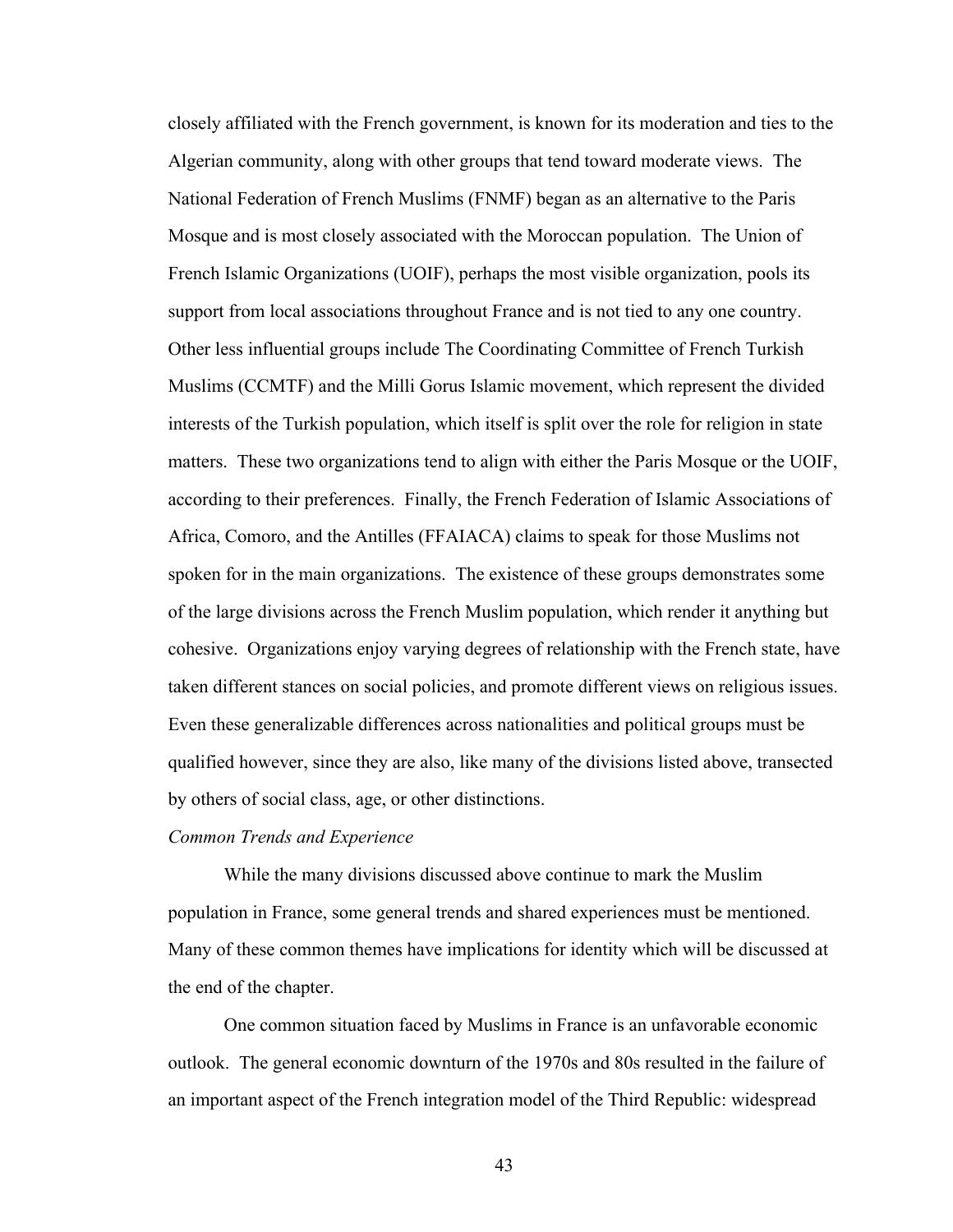entrance into the workforce. Unemployment rates among French Muslims are generally twice as high as those of the overall population and are even higher among young North Africans. In 1999, 22 percent of the foreign-born population was unemployed compared with 13 percent of native French.<sup>75</sup> Immigrants are overrepresented in blue-collar jobs and, even at similar skill levels, they are more likely to be unemployed than the overall French population. In 2002, unemployment rates for those with a college degree were twice as high among immigrants (16 percent) than among native French (8 percent). These unemployment rates reach even higher levels in younger generations. While native French youth under 30 with a high school diploma had an unemployment rate of 15 percent in 2002, rates reached 32 percent for immigrant youth. Furthermore, stark differences persist in unemployment rates of immigrants from predominantly Muslim countries compared with others. For instance, while Italian, Portuguese, and Spanish immigrants experience lower unemployment rates than native French populations, immigrants from Africa and Turkey have much higher rates, particularly among youth. This is a grave situation, given that half of the Muslim population is under 24 years of age. Unemployment rates for young people from North Africa, Sub-Saharan Africa and Turkey reach dire levels of near 40 percent. These low employment levels have left Muslim immigrants struggling to support families without the assistance of steady income as well as to integrate into French society without constant interaction with mainstream society.

An important factor in these high unemployment rates is discrimination. Widespread reports of discrimination abound concerning Muslim populations, particularly in the realm of employment. One study by the International Labor

<sup>75</sup> Laurence, Jonathan and Justin Vaisse. *Integrating Islam; Political and Religious Challenges in Contemporary France (*Washington, D.C.: Brookings, 2006)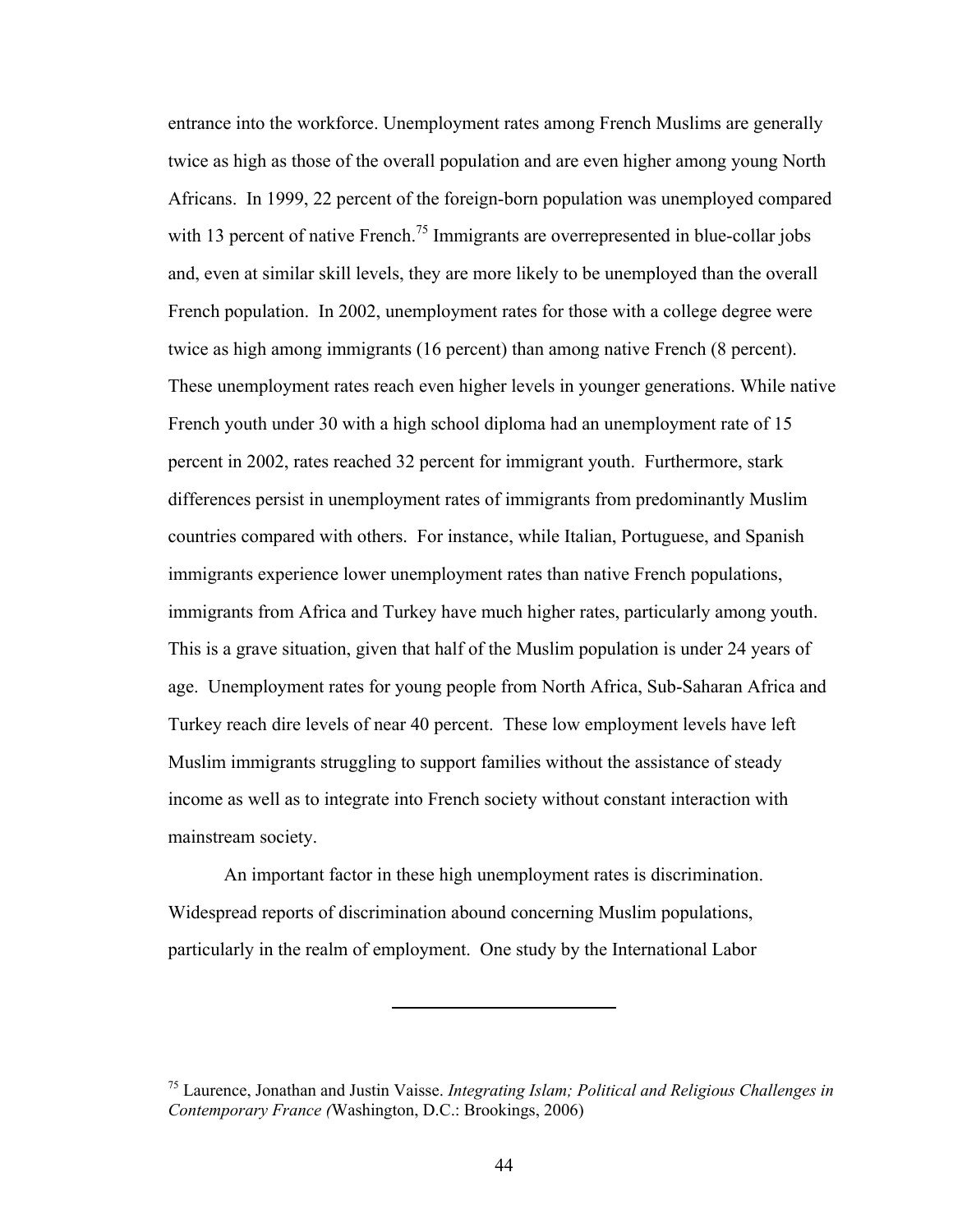Organization using volunteers impersonating job-seekers revealed that, with all other factors being equal, candidates for employment were 3 to 4 times less likely to be called for an interview if they had a Muslim name compared to those with traditional French ones. Additionally, the study presents transcriptions of telephone calls that demonstrate the blatant discrimination faced by Muslim job seekers on the basis of their religion, ethnicity, and neighborhood of residence<sup>76</sup>. Similarly, another study by SOS Racisme, an antiracism organization in France finds after examining records of two major employment agencies that candidates with "non-European" first names were one and a half times as likely to be unemployed in every category, with higher levels in fields such as sales that require interaction with the public. Other realms of widespread accusations of discrimination include arms of the state itself, in run-ins with law enforcement officials and the wider legal system.

The above section shows that, while Muslims in France are geographically concentrated in several key areas and often experience overarching trends in population growth and challenges to integration, as a body they are quite a diverse group. Hailing from different countries, and ethnicities within those, they bring different attitudes towards religion, politics, and the French state, which most often results in internal discord rather than unity. Thus, generalizations about a Muslim invasion or standoff cannot accurately reflect the situation in France.

The French state's approach to integrating its Muslim population often reflects this tendency to mistakenly view the group as homogenous. Perhaps influenced by a universalist predisposition mentioned by Celestin and DalMolin to view society as "us" and "them," the French government, as well as the society and media, have shown an

<sup>76</sup> Cediey, E. and F. Foroni. *Les Discriminations à Ruminations de "l'Origine" Dans les Embauches en France: Une Enquête Nationale Par Tests de Discrimination Selon la Méthode du Bureau International de Travail. (*Organisation Internationale du Travail, 2007)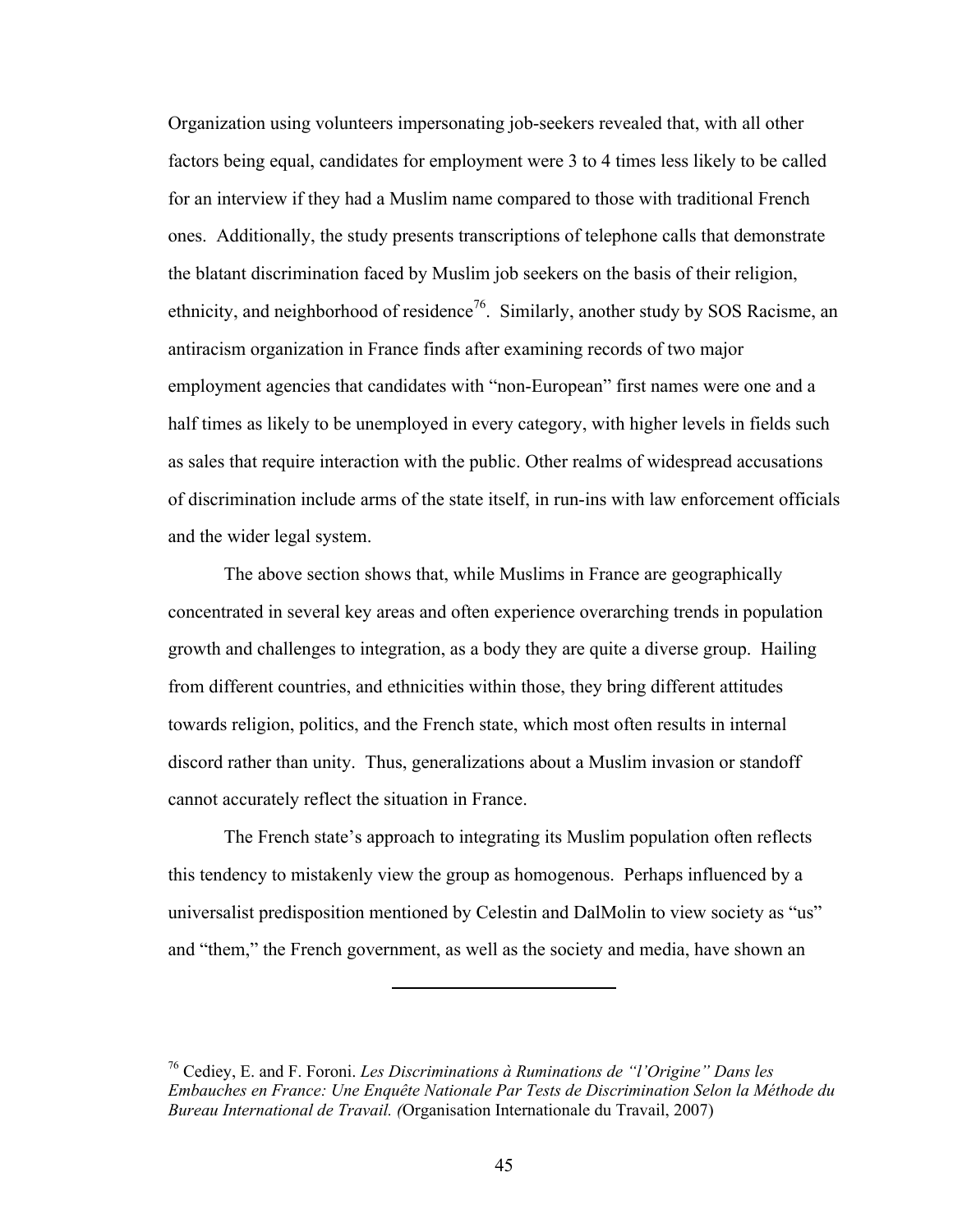inclination to ignore the variety within the Muslim population, usually in their haste to link domestic and international politics, to gain political points, or to exert control over the role and direction of religion in France. The three events detailed below illustrate this pattern and demonstrate both the shortcomings of French universalism and one of its greatest casualties, the ignored diversity of Muslim populations and the ensuing alienation and societal exclusion.

#### **Examples**

## **The Role of the Paris Mosque**

One issue that demonstrates both the divergence of interests within the French Muslim community and the difficulty of navigating the politics of *laïcité* and universalism is the construction of the Paris Mosque. Ironically, perhaps the greatest symbol of Islam in France, the Grande Mosquée de Paris, was actually conceived and constructed by the French state itself, in large part to attempt to control the influence of Islam within the state. The resulting maze of finances and leadership to make this project compatible with the laws of 1901 and 1905 exemplifies the blurry lines of *laïcité* in France as well as some of the limits of universalism. Additionally, the politics over the control of the mosque illustrate the extent to which the French Muslim population has competing and divergent interests and views within itself.

While widespread immigration to France did not begin until after World War II, the idea for the Paris Mosque can be traced back to 1895. The proposal gained traction after World War I, when France began to increase its presence in the Middle East after the fall of the Ottoman Empire. The country saw the potential to benefit from its relationship with the Arab world and attempted to garner support among Arab nationalists in order to compete with British predominance in the region and establish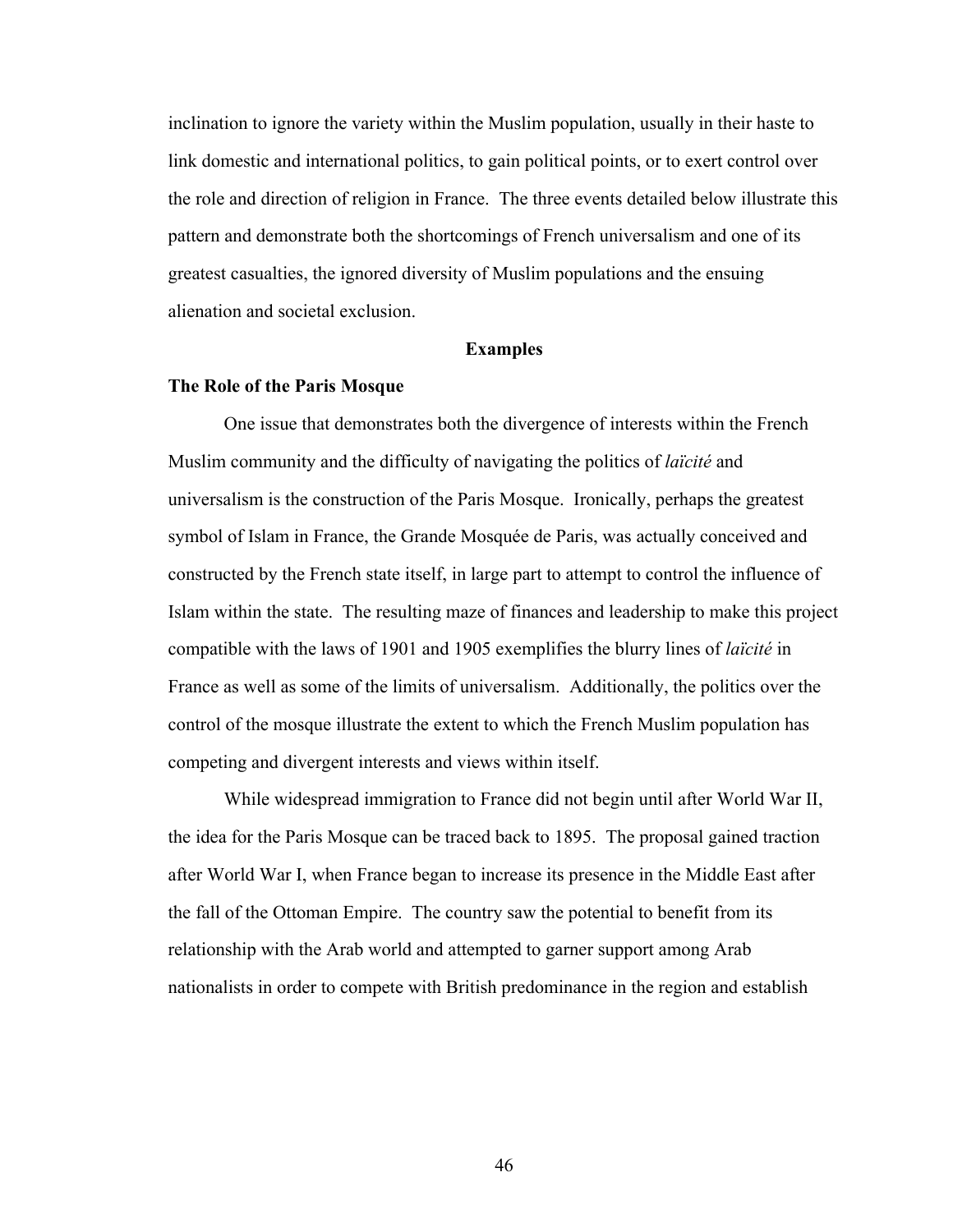itself as a "great Muslim power."77 The state encouraged Muslims in French controlled lands to pilgrimage to Mecca to increase French presence in the holy lands.<sup>78</sup> The mosque project, intended to bolster France's sway in the Muslim world, also gained more support following the war as a way to also display the country's gratitude to the 100,000 North African Muslims who lost their lives in World War I and to demonstrate the possibility of a peaceful coexistence between Islam and France. At this time, the French state also saw another benefit in controlling the mosque project in that it would be more capable of molding the growing Muslim presence in France. This longstanding desire to have a French-controlled symbol of Islam exemplifies the French approach towards the religion and its adherents and reflects the persistent tension within the strands of *laïcité.*

The logistics of erecting a state-funded religious building in the heart of the *laïque* French capital proved challenging but not impossible. The French state organized a 'Society of Pious Trusts and Islamic Holy Places' in Algiers, which was at this time within a department of France, and charged the organization with creating a Muslim Institute in Paris that would become the Paris Mosque. Since the 1905 law prohibited the state from financing religious activities, the government ensured that the Institute would also include other features such as a restaurant, conference rooms, a library, a bath, and other features to qualify it as a cultural institute. At this point, the Society of Pious Trusts and Islamic Holy Places moved to Paris and occupied the space secured for it by the state. This legal finagling in creating private non-religious organizations to handle the construction of a religious institution shows the grey areas surrounding laïcité and the

<sup>77</sup> Bowen, John R. *Why the French Don't Like Headscarves; Islam, the State, and Public Space.* (Princeton: Princeton University Press, 2007)

<sup>78</sup> Bowen, John R. *Why the French Don't Like Headscarves; Islam, the State, and Public Space.* (Princeton: Princeton University Press, 2007)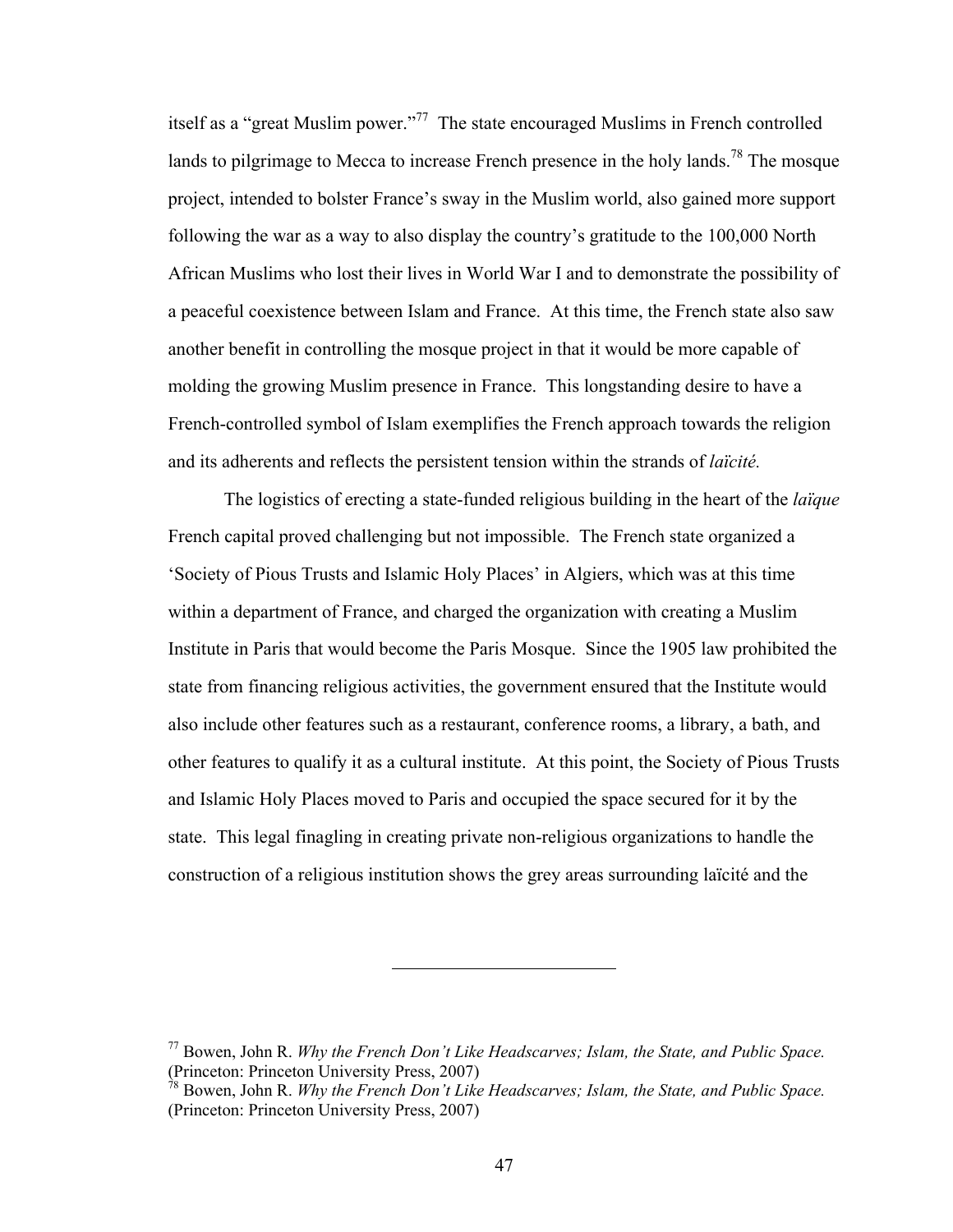determination of the state to walk a fine line between simultaneously controlling religion and separating itself from it.

Construction for the Grande Mosquée de Paris officially began in 1922 as a public and political affair to showcase France's amicable relationship with the Muslim world. The Mosque's varied relationship with different sectors of the Muslim community, however, serves to illustrate the extent to which divisions exist within this population in France. Moroccan influence played a substantial role throughout the construction, which began with a representative of the Moroccan Sultan laying the building's cornerstone and which continued under the direction of Moroccan résident-général and foreign minister, Maréchal Lyautey, and featured the work of Moroccan artisans. The dedication of the Mosque in 1926 was jointly attended by the French President and the Moroccan Sultan. However, representatives other countries also worked to influence this important symbol of Islam in France. Ties to Algeria were also deeply rooted with the Mosque's origin in the Society of Pious Trusts and Islamic Holy Places in Algiers and Algerian Abdelkader ben Ghabrit directing the Mosque until he died in 1954. After Abdelkader's death, control of the Mosque fell under competition among Muslims of Moroccan, Tunisian, and Algerian backgrounds. Most attendees were Algerians, however, who, particularly after independence, fought to retain control of the Paris Mosque. Despite a persistent battle for control, the Paris Mosque for now remains mostly a representative of the Algerian community and a more moderate voice controlled by the government.

While the Paris Mosque still occupies a strong role, albeit influenced by the state, in French politics, the French state continued to try to unify the Muslim population behind a single organization that would interface with the government concerning important issues of relevance to Muslims. Two major efforts to create a political Muslim council failed to form a cohesive body, due to the role given to the Paris Mosque over other groups of French Muslims, before a notorious effort, led by then Interior Minister, Nicolas Sarkozy, succeeded in forming the French Council of the Muslim Faith (CFCM)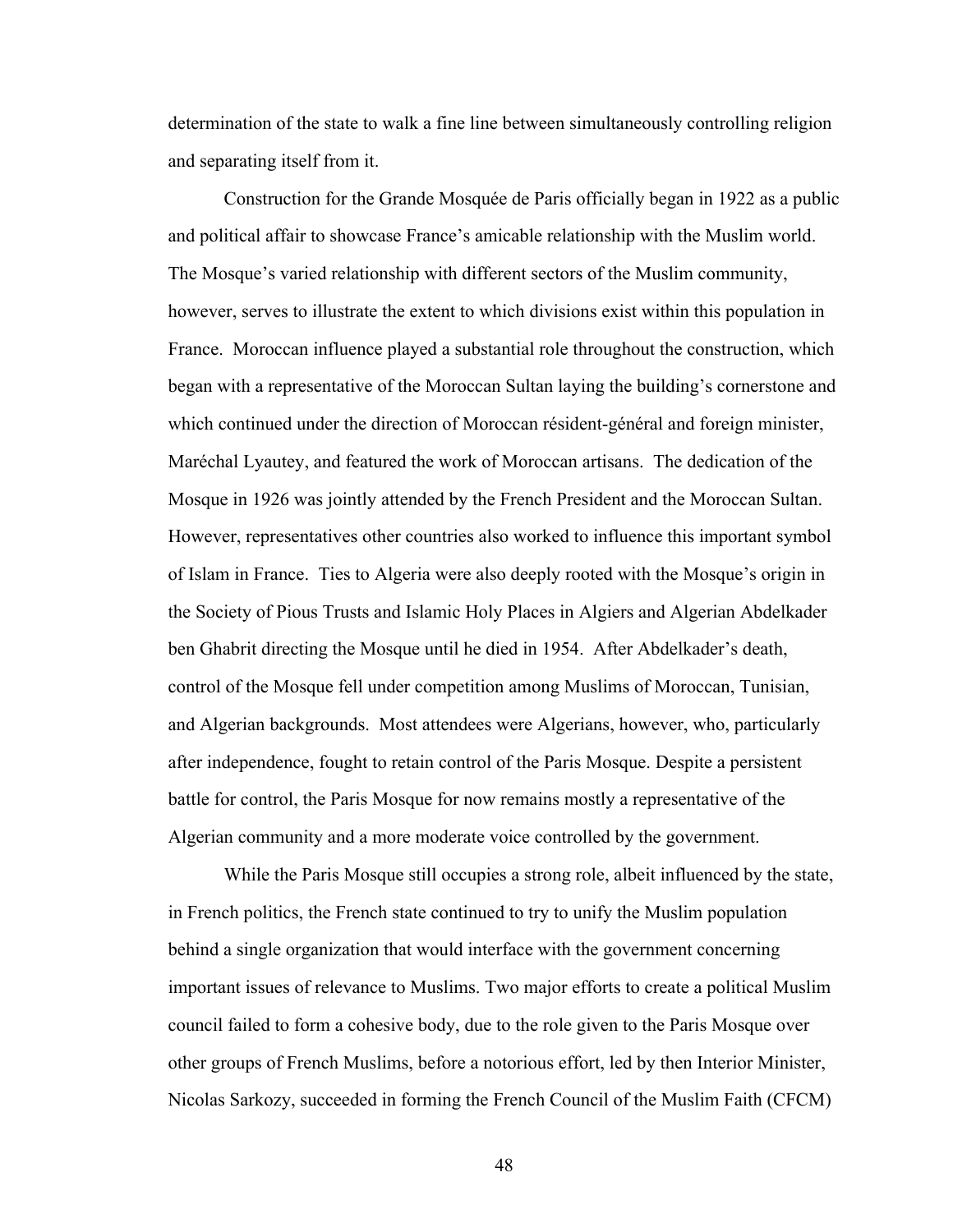in 2003. This organization was intended to give a collective voice to Muslims in France in political matters, on par with the Catholic Bishops Conference, the Protestant Federation of France, and the Jewish Consistory, which have negotiated issues of religious concern with the state for centuries.<sup>79</sup> Sarkozy's success in forming the Council, however, was not without struggle. Control over the council was and is an issue of hot debate within the Muslim community, whose diverse interests and views cannot be entirely represented by a single body. A "seemingly endless struggle for power among the various associations" finally ended with the three most powerful groups, the UOIF, the Paris Mosque, and the FNMF agreeing to the demands of the state for the selection of its preferred moderate leader, Algerian Dalil Boubakeur in exchange for guaranteed vice presidencies for the other two associations.<sup>80</sup> Invitations for elections to the body of the CFCM were extended to mosques with electoral lists tied to national origin, showing the importance of divisions of national lines in these issues.

The example of the Paris Mosque and its role in the CFCM shows the extent to which politics and religion are actually melded in France and the lengths to which the state will go to influence the direction of religion in France. That the French political system contains, and indeed encouraged the creation of, a political body in which religious organizations play a key role demonstrates clearly France's willingness to negotiate the supposedly foundational concepts of *laïcité* in its desire to control the expression of Islam within the state. The very acknowledgement of the existence of a Muslim community at all goes against the French universalist presupposition that all citizens of the Republic are equal and French without regard to religious or ethnic

<sup>79</sup> Bowen, John R. *Why the French Don't Like Headscarves; Islam, the State, and Public Space.* (Princeton: Princeton University Press, 2007)

<sup>80</sup> Bowen, John R. *Why the French Don't Like Headscarves; Islam, the State, and Public Space.* (Princeton: Princeton University Press, 2007)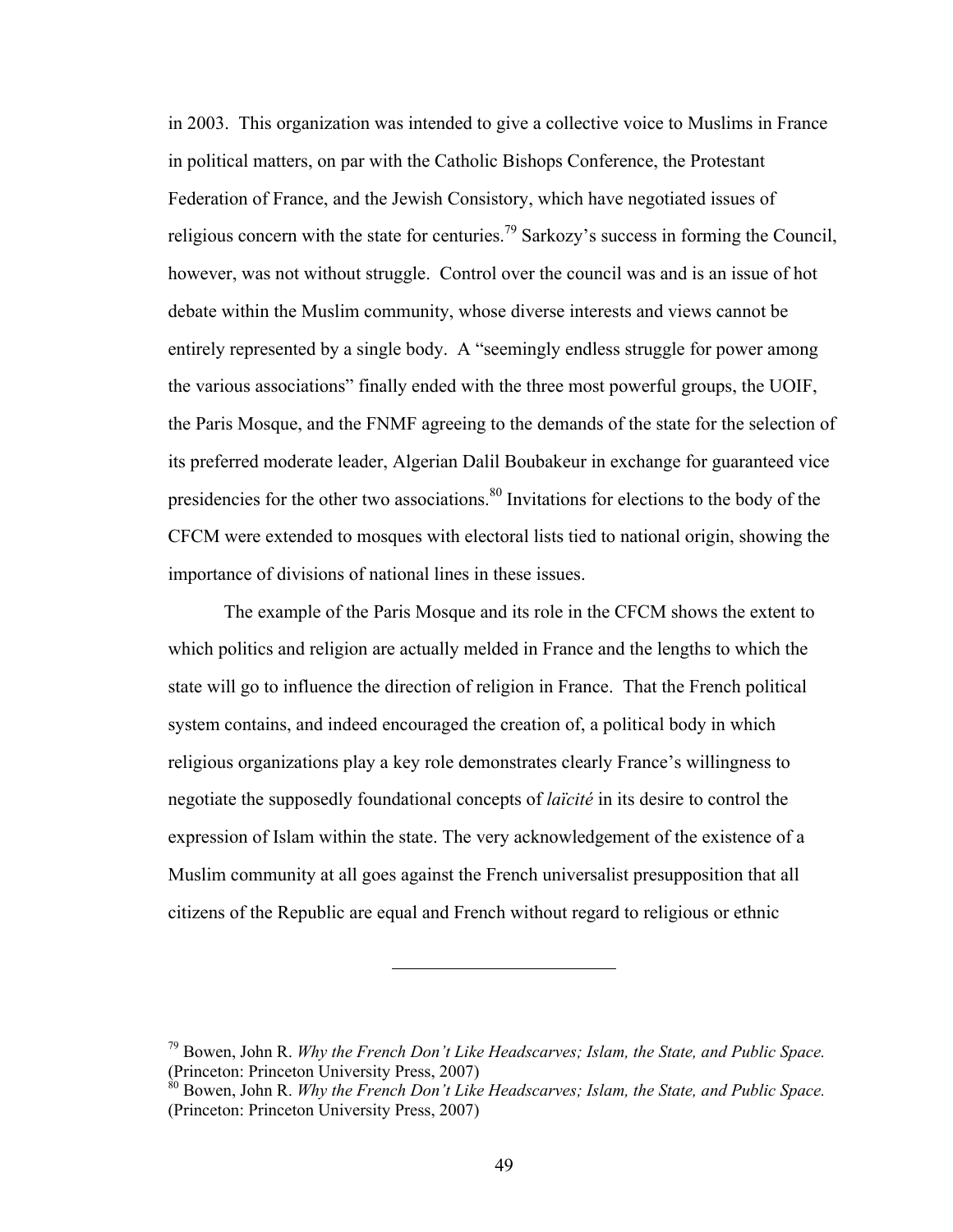background. French politicians have made efforts to sidestep this contradiction by asserting that the CFCM is not a body to represent the Muslim "community" so much as a "Muslim component of French society," however this distinction is quite weak.<sup>81</sup> The Council was designed to represent the interests of a group, which must constitute some form of community separate from France if it requires a voice with which to speak separately to the French government. While the efforts to put the Muslim community on par with other established religions through the creation of a political body seems fair and practical, it also shows a willingness to work around the laws behind *laïcité.*

Also evident in the process of establishing the Paris Mosque and the CFCM is France's attempt to gain control over the direction of Islam in France through the selection of leaders whose ideas are compatible with those of the French government. Ironically, however, the state's efforts to promote leadership often result in the delegitimizing of the elements the state wishes to support. Boubakeur, after being chosen as leader of the CFCM, saw his credibility crumble in the eyes of Muslims, as he was seen as a puppet of the state. The very idea of the French government appointing leaders for the population harkens back to colonial practices, where the French would select regional rulers to govern in the colonies. In this case, Sarkozy ironically hand picked the leaders to the CFCM with the consultation of the governments of the countries from which they had come, adding another dimension to the complicated scheme of Muslim politics.

Overall, however, the creation of the CFCM illustrates two ongoing themes in the relationship between Muslims and the state: firstly, that the Muslim community, far from being the cohesive invading force of the media portrayals, has plenty of its own internal

<sup>81</sup> Bowen, John R. *Why the French Don't Like Headscarves; Islam, the State, and Public Space.* (Princeton: Princeton University Press, 2007)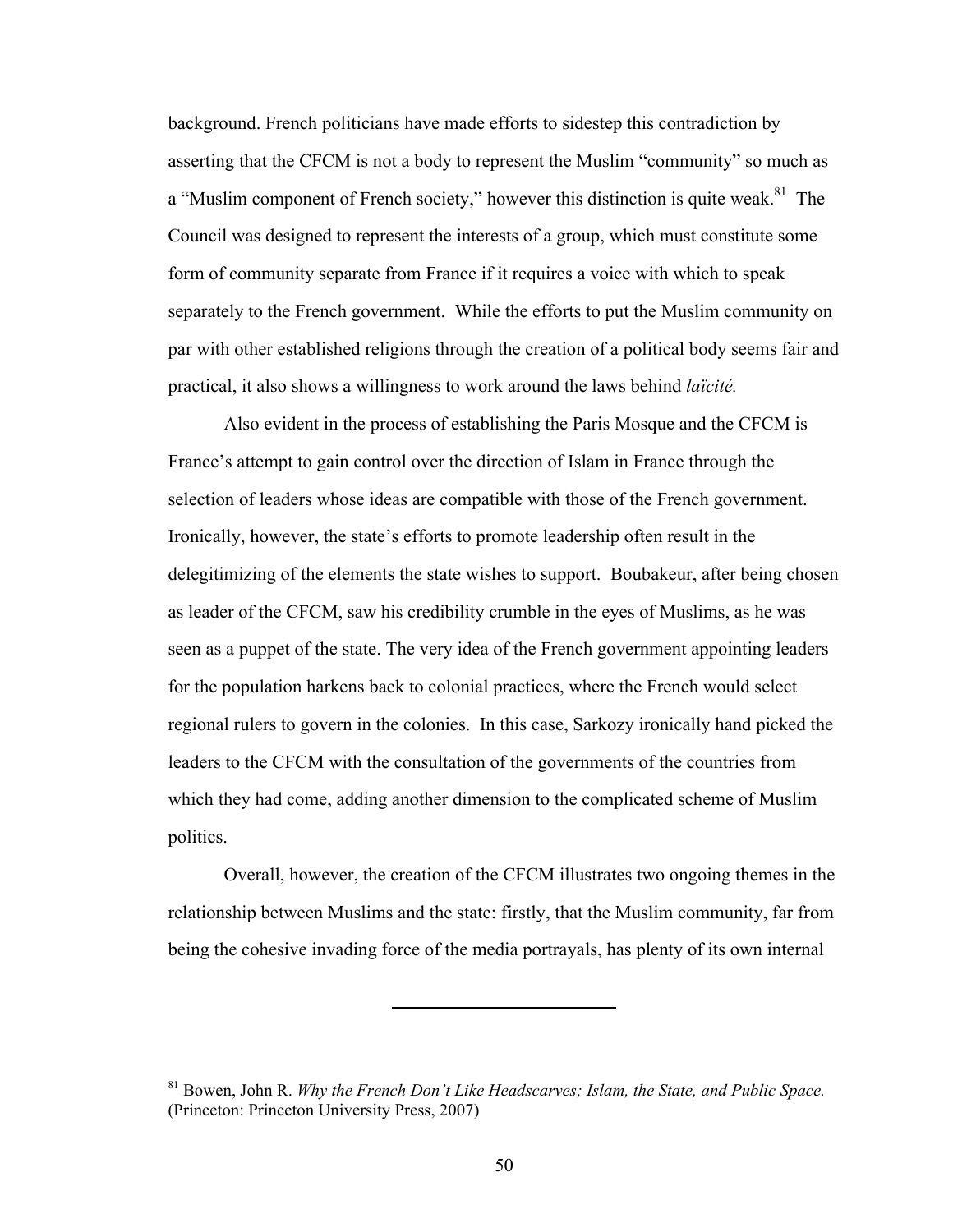divisions, and secondly, that the French state walks an often contradictory line that is typical of its history *laïcité*, alternating between wanting to control and separate itself from religion.

### **The Headscarf Affair – Rights or Repression?**

The question of headscarves in France presents another controversial point of interaction between Muslims and the state in France that demonstrates the heterogeneity of the Muslim population. The law banning headscarves in schools resulted from several rounds of very public debate that each reflected the political climate of its time. The seemingly increasing Islamic component of international crises led many to portray Muslims in France as a part of this broader context. The eventual law banning the voile in school had little to do with scarves themselves, but reflected the ongoing French concern with symbolism, identity, and human rights in this international context, as well as a continued reluctance to acknowledge the nuances and complexity of the Muslim population and its circumstances.

That these events in France unfolded within the context of schools comes as no surprise. Schools in France have long been the realm of the state as formative places of creating French identity and citizenship and have grown into symbols of French Republicanism itself. This importance, both practical and symbolic, of French schools has long been understood by those who have sought to influence them over the years. Schools served as the grounds for battles over the role of the Catholic Church throughout the years, as well as other religions, and fittingly they became the backdrop for one of the state's most public and controversial confrontations with Islam.

The domestic and international political environment of the 1980s and 90s set a background of tension that directly shaped the interpretation of the headscarf dilemma and the conversation surrounding it. In France, radical right wing parties such as Jean Marie Le Pen's Front National, which tended to blame immigrants for France's economic woes, were gaining influence against François Mitterand's Socialist government.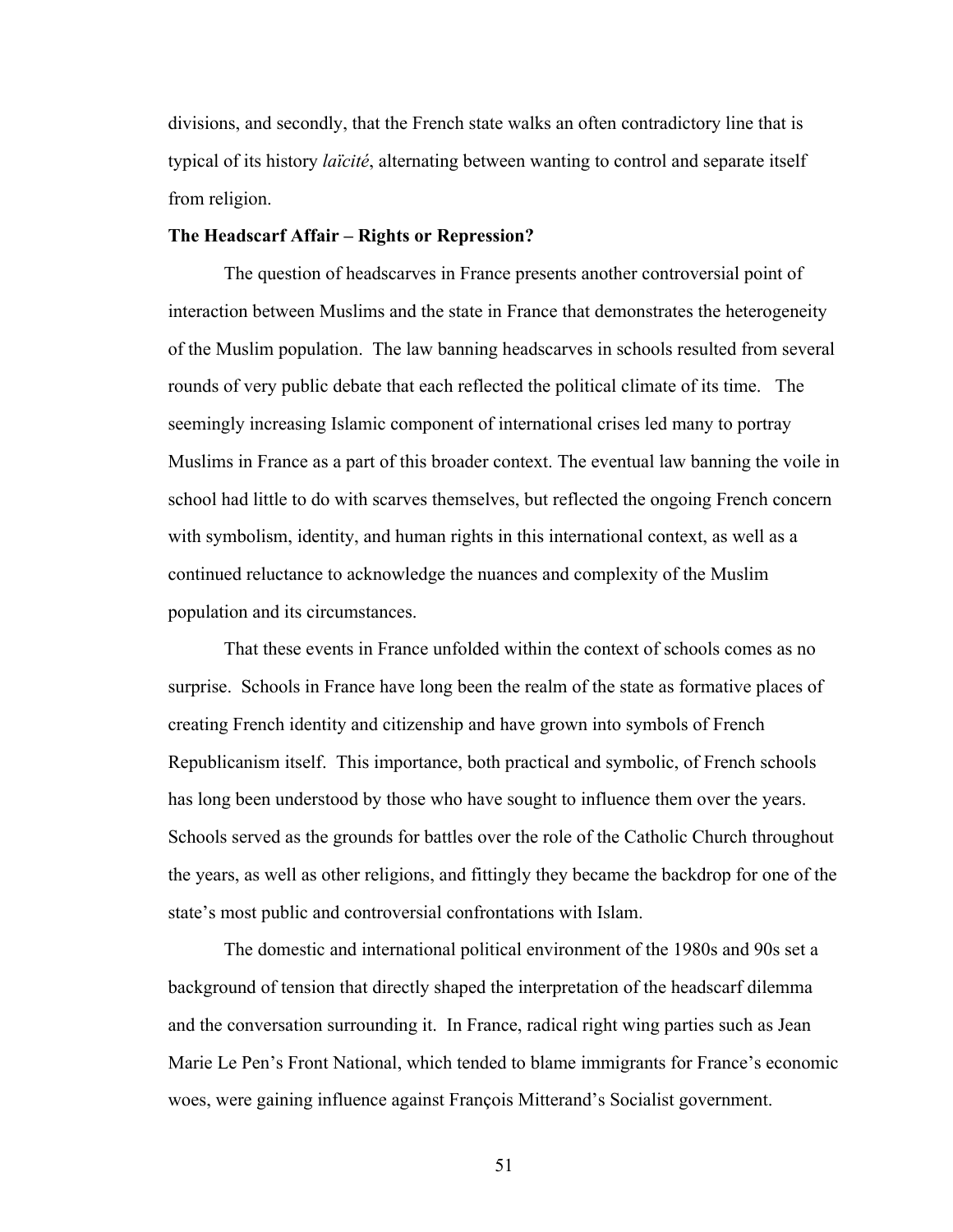International political events, such as Ayatollah Khomeini's fatwa against Salmon Rushdie for the publication of his *Satanic Verses* as well as the formation of the Islamic Salvation Front (FIS) in Algeria as an Islamic alternative to the socialist democracy in place since independence bolstered the success of such parties by creating an international climate of increased conflict between Muslims and the West. Fundamental Islam seemed to be gaining power on the world stage and fears grew that this movement would enter France through its own Muslim population.

Thus, tensions were already high in September, 1989, when three girls, two sisters of Moroccan decent and one girl of Tunisian roots, arrived at their middle school in Creil, outside of Paris, in Islamic dress. Class photos show that this was not the first time that students had worn scarves to school, but with increased public consciousness of Islamic confrontations this instance drew much controversy. The principal expelled the students after they refused to remove the headscarves, on the grounds that they infringed upon the *laïcité* of the public school space. The situation soon erupted into a national incident that evoked strong reactions across the board. Most religious organizations called for more negotiations (Paris Mosque, Arab League, the Vatican), while others, fearing a crackdown on all religions, called for acceptance of scarves (Danielle Mitterand, various Muslim organizations, the chief rabbi of France, the secretary of the Teaching League) and many other teachers stood firm on a narrow and strict interpretation of *laïcité.* Foreign governments weighed in as well, with the Moroccan government publicly asking the parents of the Moroccan students to send the girls to school without the scarves. The Tunisian government, however, refused to get involved and the other young girl was expelled.

The State Council heard the case and, citing the French Constitution and the European Convention on Human Rights, declared that the girls had a right to wear the scarves as long as they did not disturb school life. The Council suggested that religion itself was not incompatible with *laïcité* as long as it did not include ostentatious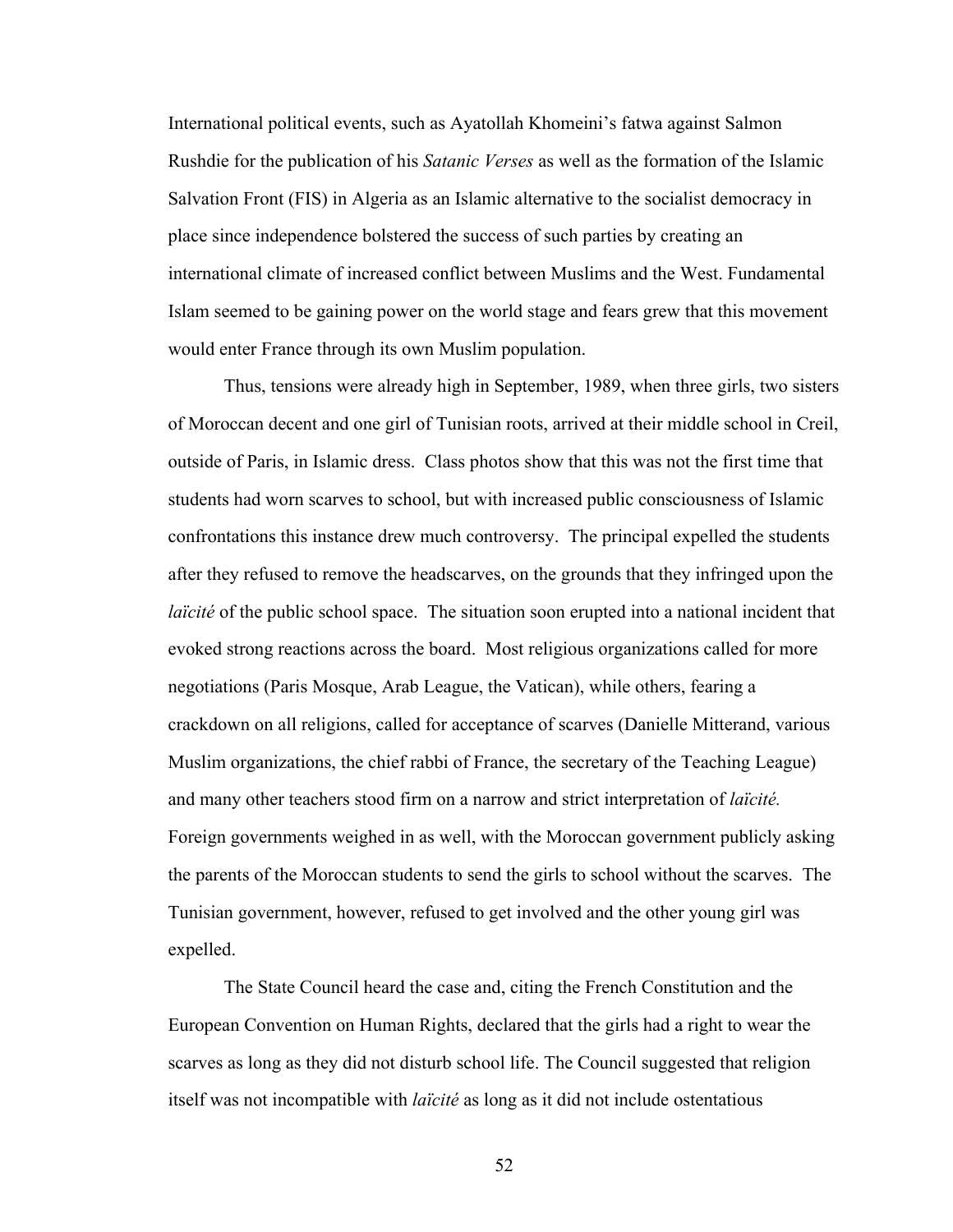propaganda or proselytism that disturbed teaching. This remained the message for a while, with the State Council finding for the rights of students who sued schools in 41 out of 49 cases, unless the school could prove the existence of danger or excessive proselytism.

The headscarf issue reemerged, however, in 1993-94, with even more controversy over two instances of veiled girls. The first involved another two girls who refused to remove their scarves during their gym class in a school near Lyon. In this case, teachers mobilized against the presence of scarves, organizing a strike and asserting that the voile was physically and symbolically dangerous in school as a tool of segregation. When two radical Muslim preachers stated publically that the scarf was a requirement for Muslim girls, many protested the inherent discrimination and subjugation that the scarf represented. These comments seemed to justify spreading fears of fundamentalism, fueling speculation that the scarves signified a real threat to France's universalist republican values of both individual rights and *laïcité.*

Another case in Grenoble, however, showed a different side of the headscarf controversy, suggesting another symbolism of the voile. In this case, a girl in her final year of high school had begun wearing the scarf as a symbol of her own personal embrace of Islam, and, when she was expelled, began protesting outside of the high school with a 22-day hunger strike. In this instance the scarf became not a tool of repression, but rather an avenue for asserting individual identity and political rights.

Despite the complexity of Muslim identity displayed by these two instances of the *voile,* the government response in 1994 was even more resolutely opposed, reflecting the escalated fears of radical Islam due to wider political developments. Since the first incident in 1989, the situation in Algeria had erupted into a full-scale conflict and the FIS, after being denied an electoral victory, had been replaced by the even more radical and violent Groupe Islamique Armée (GIA). Many of these members were former mujahedeen from Afghanistan who represented the pinnacle of what France feared would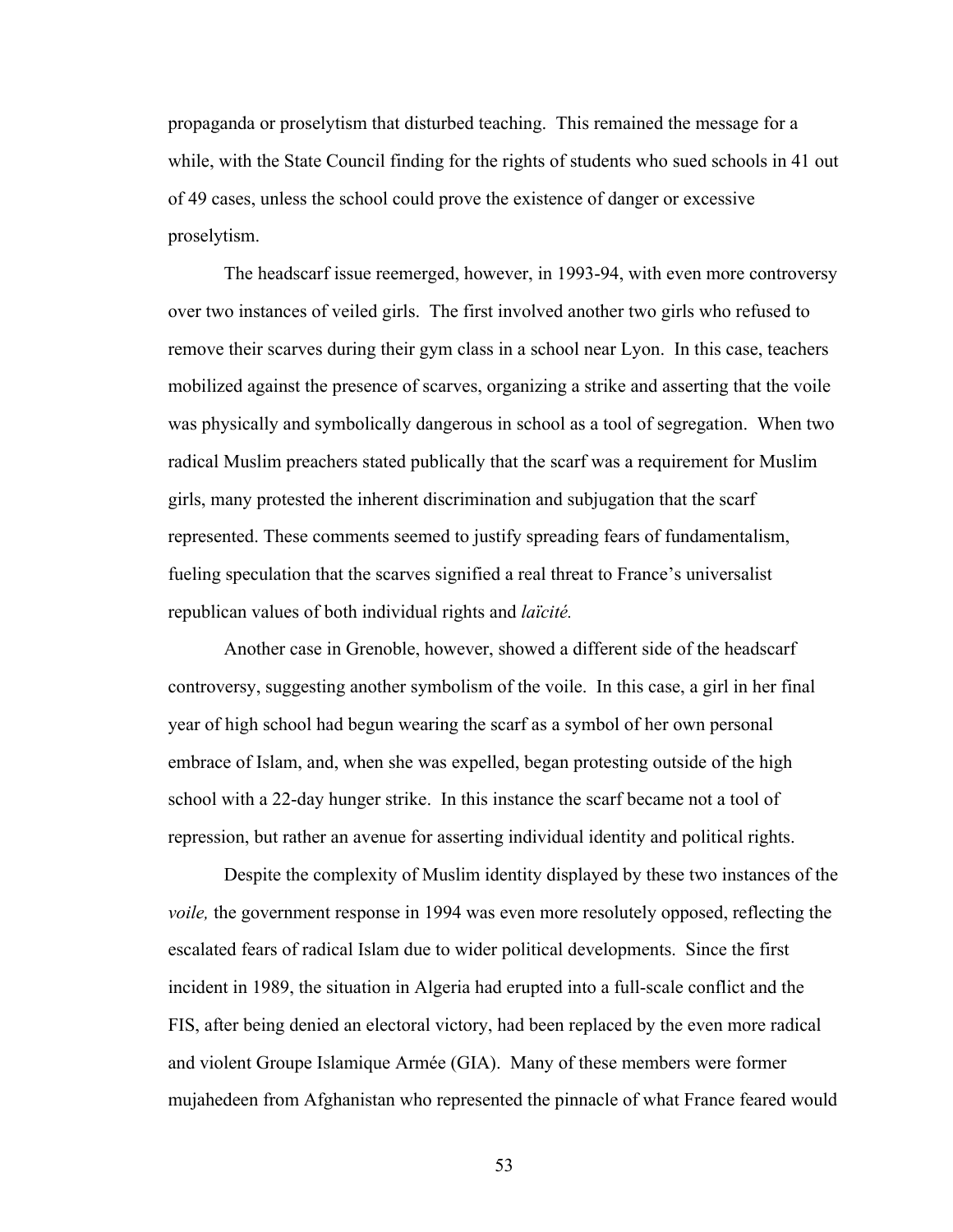enter its society. There was a perception of an all out culture war in France, with immigration debates coming before the National Assembly and international events interpreted as linked to domestic concerns. In 1994, Education Minister François Bayrou banned all ostensible religious signs from schools. Over 100 students were expelled under this directive, with some teachers directly citing their desire to prevent the Algeria situation from permeating France.

By the time of the third headscarf incident in 2002-3, the awareness of domestic social problems linked with Muslim populations had grown enormously, leading many to link international crises with growing domestic unrest. An official report in 2000 from the High Council on Integration denounced the expulsion of covered girls on the basis that this hindered integration of Muslims into French society and would foster communitarianism by driving girls home to radical families and private religious schools that would arise to accommodate them. However, a growing and very vocal minority called for a total ban on the scarves, and when, in 2002, another girl was expelled for wearing a scarf in a school outside of Lyon, this minority grew. There was a sense that something had to be done to stop the progression of the "Muslim problem," both domestically and abroad. Teachers at this school protested and went on strike citing *laïcité* and solidifying this as the basis by which the scarves would be opposed.

Many figures in the debate played on widespread public fears of fundamentalist Islam to further their own agendas. While speaking in front of the UOIF on the eve of the presidential elections, Nicolas Sarkozy launched a new headscarf debate aimed at garnering support by fanning the growing fear and controversy. Other politicians also mobilized around the issue as a way to criticize the left for having abandoned Republican principles in favor of multiculturalism or in hopes of pulling support from far right. The media also capitalized on the public's fears, publishing story after story detailing the horrors of fundamental Islam and thereby implying links between scarves in France and oppressive fundamentalist regimes around the world. This helped to create a sense that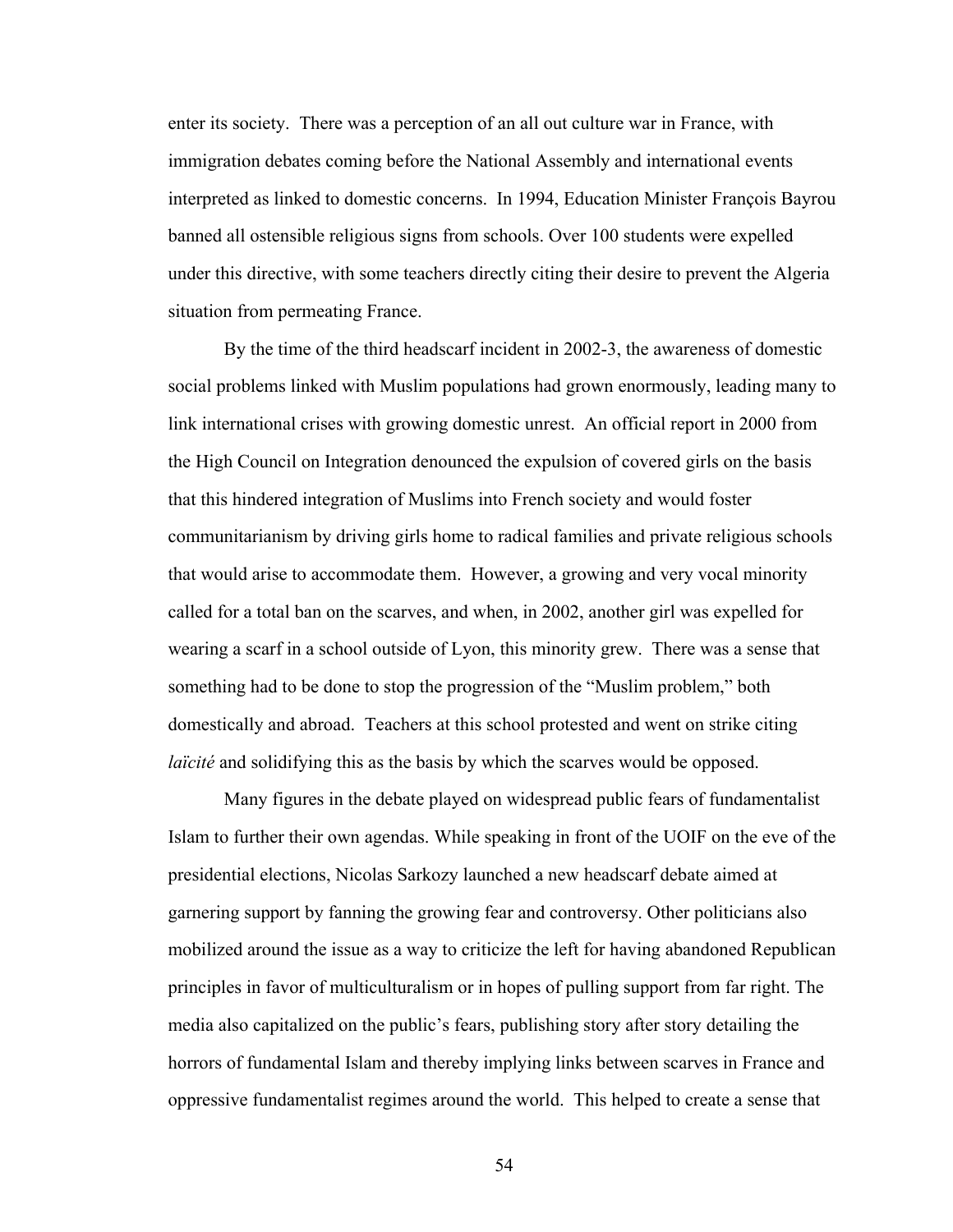the headscarves were inherently un-French in their repression and symbolized a greater threat of a coming fundamentalist challenge. A poll in 2003 found that 49 percent of those polled supported a ban on scarves in school compared to 45 percent who were opposed. Most who agreed with a ban based their opposition to the scarf in its role in lowering the status of women, and few mentioned the importance of *laïcité.* Bowen suggests that the banning of scarves became a tangible way of protesting and fighting fundamental Islam intended in much the same way that the New York crackdown on graffiti worked to reduce serious crime.<sup>82</sup> Others asserted the need of a law to clarify *laïcité* and the role of religion in the modern republic, while religious leaders claimed that a ban would open a Pandora's box of religious antagonism.

Another incident in a school in Aubervilles led President Chirac to announce, in July, 2003, the formation of the Independent Commission of Reflection on the Application of the Principle of Laïcité in the Republic, known more commonly as the Commission on Laïcité or the Stasi Commission after its president, Bernard Stasi. The commission was convened to examine issues of *laïcité* with a focus on the role of the voile. Comprised of a diverse group of figures involved in the debate, the Commission looked into many areas of *laïcité* including the role of social problems in exacerbating the situation of Muslims, the possibility of an amendment to the 1905 to finance religious buildings, new ways of teaching *laïcité* in school, and the role of the CFCM. In the end the Commission came out in favor of a law banning all ostensible signs of religion, with 18 votes for and one abstention. Most commissioners justified their finding saying that things in schools had gotten out of hand and something had to be done, although most showed uncertainty that a law would make a real difference. The Commission made

<sup>82</sup> Bowen, John R. *Why the French Don't Like Headscarves; Islam, the State, and Public Space.* (Princeton: Princeton University Press, 2007)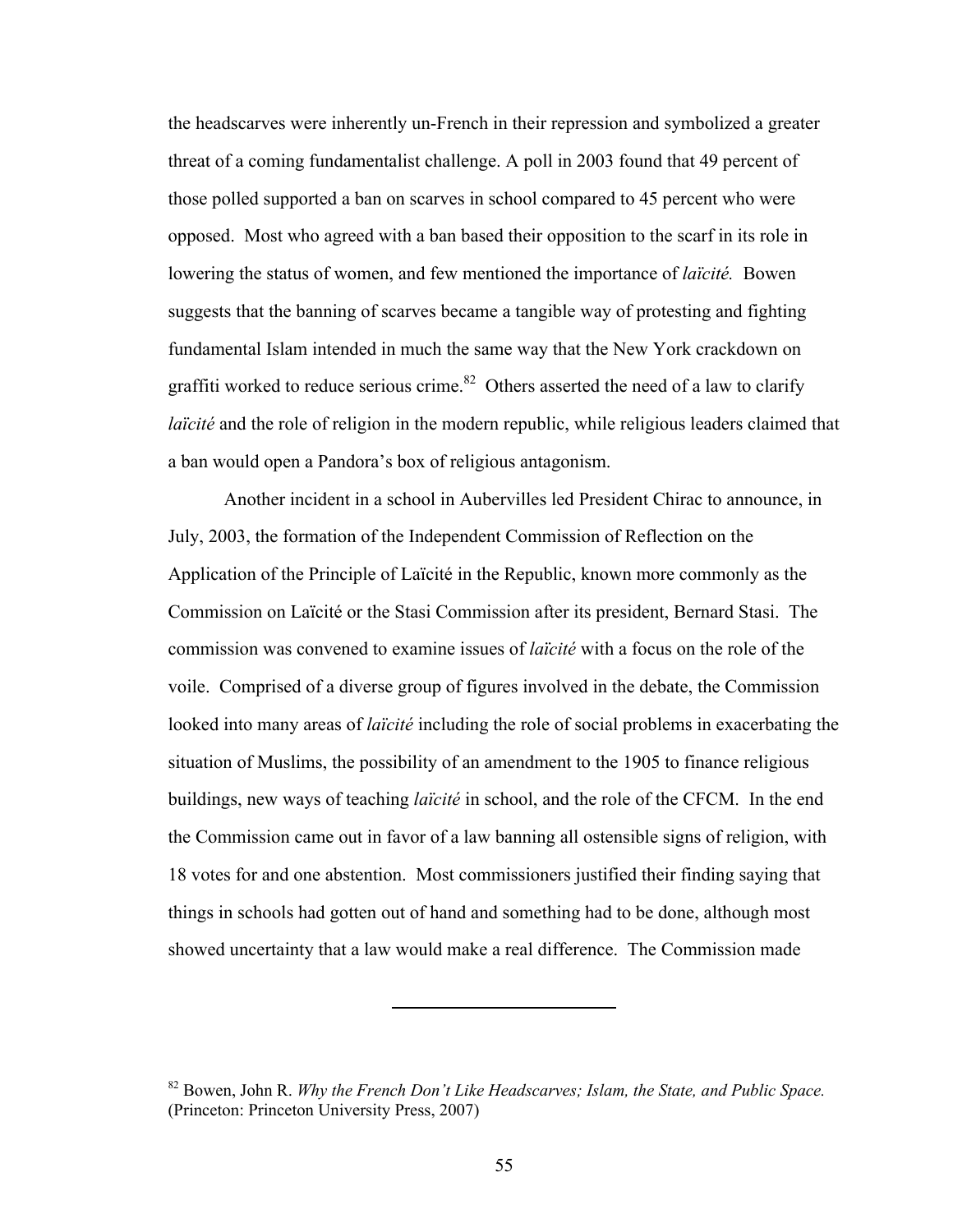plenty of other recommendations as well, from alleviating poverty, to battling discrimination, to allowing Jewish and Muslim holidays, although they frequently reported that the only recommendation taken to heart was the headscarf ban. The public supported the decision, however, with a new poll by the same group, BVA, finding that 72 percent favored the ban, up from 49 before the Commission.<sup>83</sup>

Important to note with the Stasi Commission is the lack of representation of those who actually wore scarves, as the Commission failed to interview either girls who had been expelled or sociologists that had studied the phenomenon. Only one veiled woman came before the Commission, and little was said to gain her perspective on the issues at stake. In looking into whether the voile was a tool of oppression incompatible with French *laïcité* and universalism, the Commission, and indeed the wider public, ignored many of the nuances of the veil and the women who wore it. Nicolas Sarkozy, himself not known for treading lightly around issues with the Muslim community, remarked about being approached by covered women after his testimony in front of the Stasi Commission that "I was struck by the fact that many of them were at university, were born in France, and why then the need to caricature their identity? It is because they see their identity caricatured in the eyes of others."<sup>84</sup>

This oversight demonstrates the extent to which France overlooked and arguably continues to avoid the diversity within the Muslim community. The attention given by the government, the media and the public to international issues with fundamental Islam overshadowed the French women whom the law would actually impact and the many reasons these women have for wearing head coverings. The individual cases themselves

<sup>83</sup> Bowen, John R. *Why the French Don't Like Headscarves; Islam, the State, and Public Space.* (Princeton: Princeton University Press, 2007)

<sup>&</sup>lt;sup>84</sup> Bowen, John R. *Why the French Don't Like Headscarves; Islam, the State, and Public Space.* (Princeton: Princeton University Press, 2007)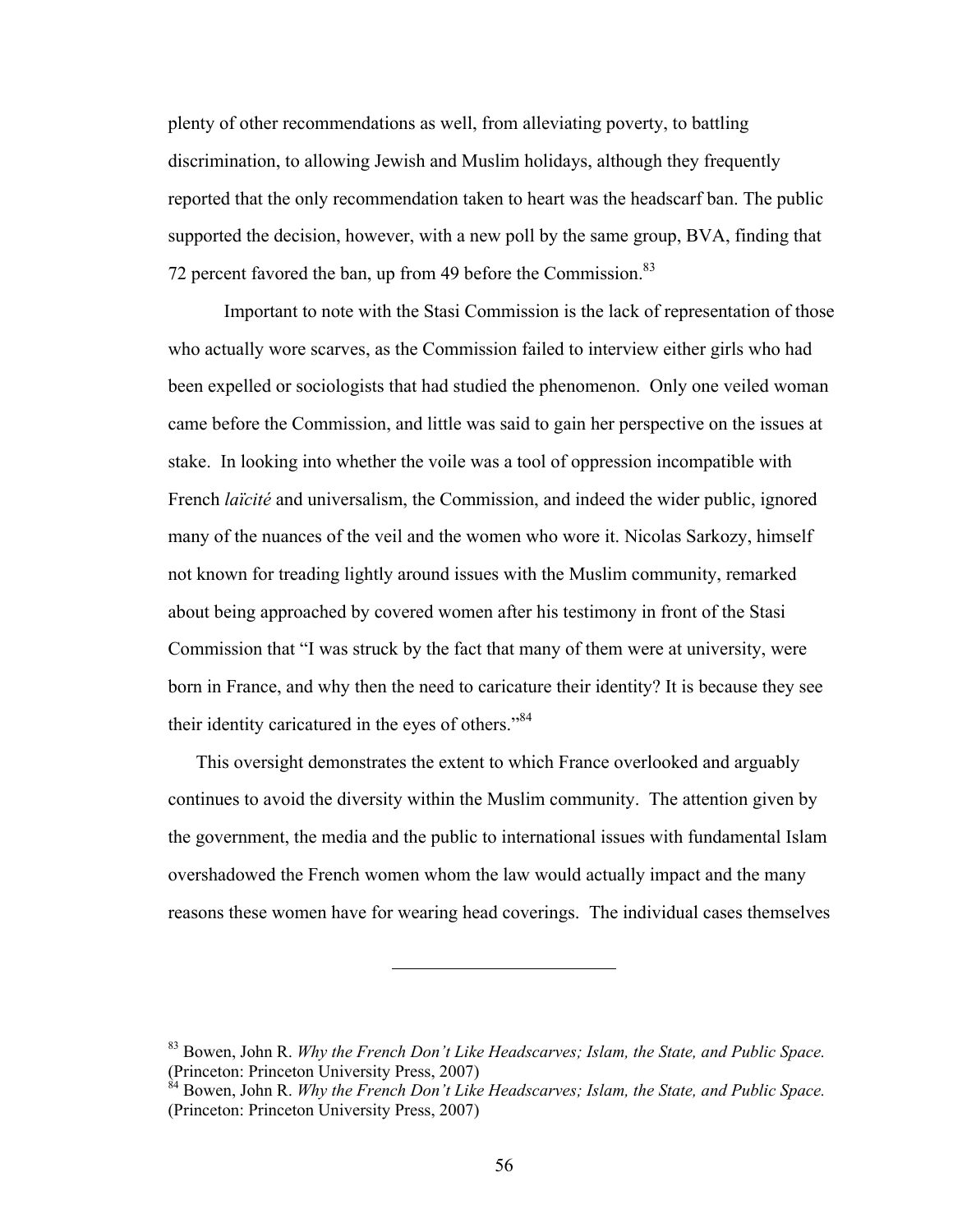show the many reasons for adorning the voile. While some girls came from families who encouraged the covering of their heads, others, such as the young woman in Grenoble, adopted the headscarf of their own volition as a symbol of protest and provocation rather than one of submission. The final case leading to the law shows another variation of the veil. These girls, Alma and Lila Lévy, came from a diverse family. Their father, an atheist French Jew, was the leader of the Movement against Racism and for Friendship among Peoples, while their mother was from Algeria, although she herself had never worn a voile. The girls' independent choice to gradually embrace Islam and adopt the veil initially irritated their father, who said he spoke with them of the burden posed by the veil in Muslim countries. However the girls said that they understood and would never wear it in a country where it was required. Clearly in this case the veil did not represent oppression, but rather a voluntary embrace of a part of the girls' identity and an assertion of their right to choose to embrace this aspect. Ironically, in this case and others like it, the very symbol of oppression designed to make women blend invisibly into a repressive society was used by French women to stand out and powerfully negotiate their own identity.

Other studies have confirmed this varied pattern of behavior in groups of women who wear the scarf, although of course many different types of circumstances exist. Two sociologists, Françoise Gaspard and Farhad Khosrokhavar, found in 1993-94, after interviewing many women who wore the veil, that there were a few main streams of behavior.<sup>85</sup> They found that one group of women tended to wear the scarf to appease their parents as they transitioned into adulthood and usually abandoned it later in life. Others adopted the scarf independently of their families during high school or afterwards

<sup>85</sup> Gaspard, Françoise, and Farhad Khosrokhavar. *Le foulard et la République.* (Paris: La Découverte 1995)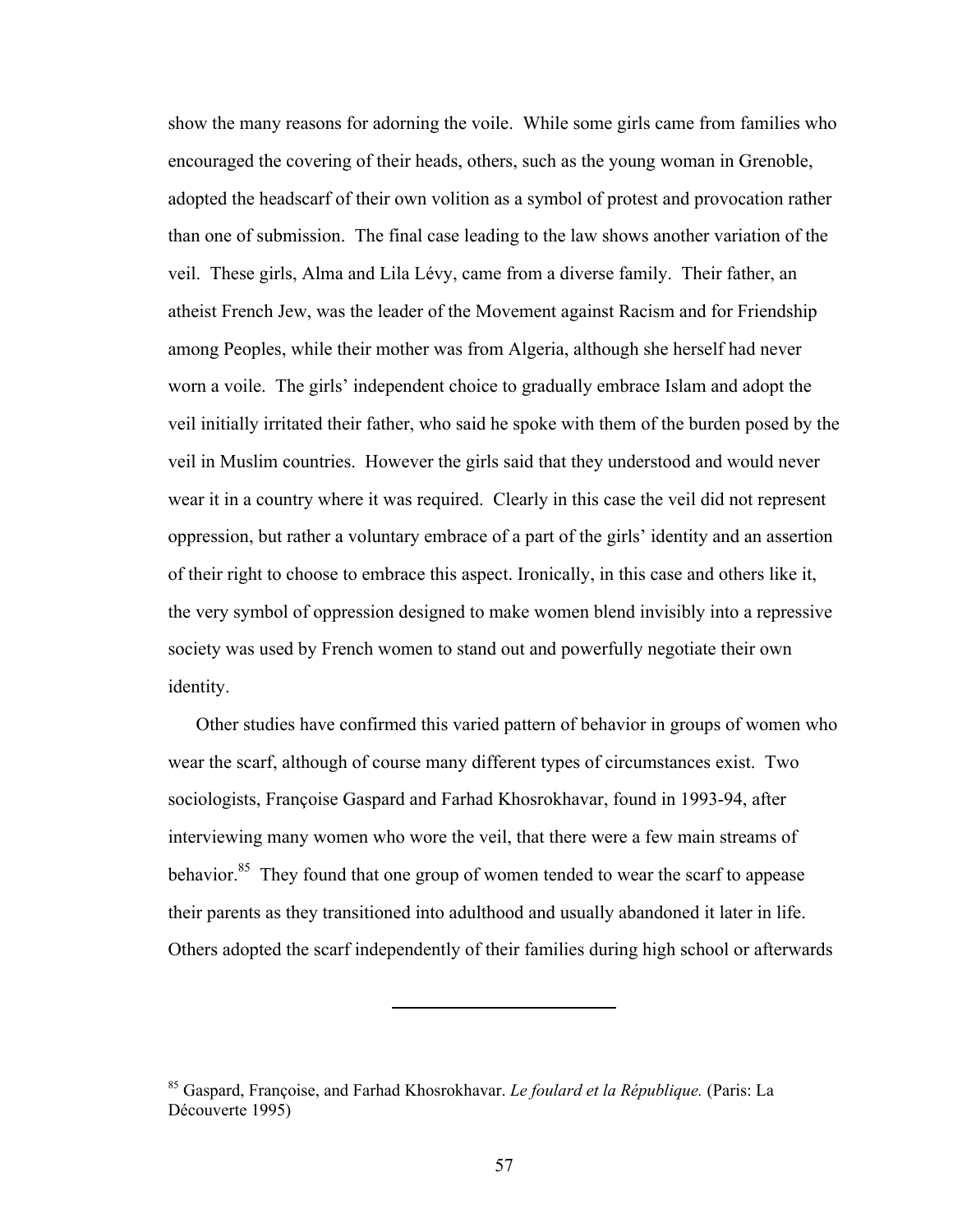to suit their own identity. These women tended to be well educated and successful and embraced the veil as a component of the Islam of their choosing. A final group consisted of those who had immigrated to France and had worn some form of head covering all their lives. All of the women in the study spoke of their dress as a choice, and none claimed any affiliation with fundamentalist groups. Thus, as seen in these examples, the headscarf often represents to women, not always a symbol of oppressive Islam in another part of the world, but rather a manner of negotiating an identity in France that reconciles their background and their current circumstances.

The response to the passage of the headscarf law was equally marked by a diversity of reactions. Muslim organizations fell on various sides of the debate that often reflected their general role in French politics. The Paris Mosque and other moderates, as well as most Turkish and Sub-Saharan Africans, generally supported the Republican line. The CFCM struggled with its own response due to internal disagreements and thus said little publicly, while the UOIF came out forcefully against the ban and attempted to organize a strong objection. Three major demonstrations took place in Paris, with opposition to the law being the only thing that many participants shared. In attendance were Marxist groups with no support for religion specifically but who called for class solidarity and antiracism, women's rights groups, protestors against homelessness and other issues, and Muslim men and women of many backgrounds. The latter group portrayed themselves not as angry immigrants, but as citizens of France protesting for the universal right to attend school. While most attendees were women, few wore scarves.

This variety, in reasons for wearing the scarf, in levels of support for the ban, and in response to the law, reflects the overall diversity of the Muslim population and suggests the error of portraying Muslim women and their circumstances as uniform. The unfolding of the headscarf affair demonstrates this dangerous tendency to generalize Muslims in France in terms of conflicts involving Muslims in other parts of the world, where French Muslims themselves acknowledge no connection. Whereas the French media, politicians,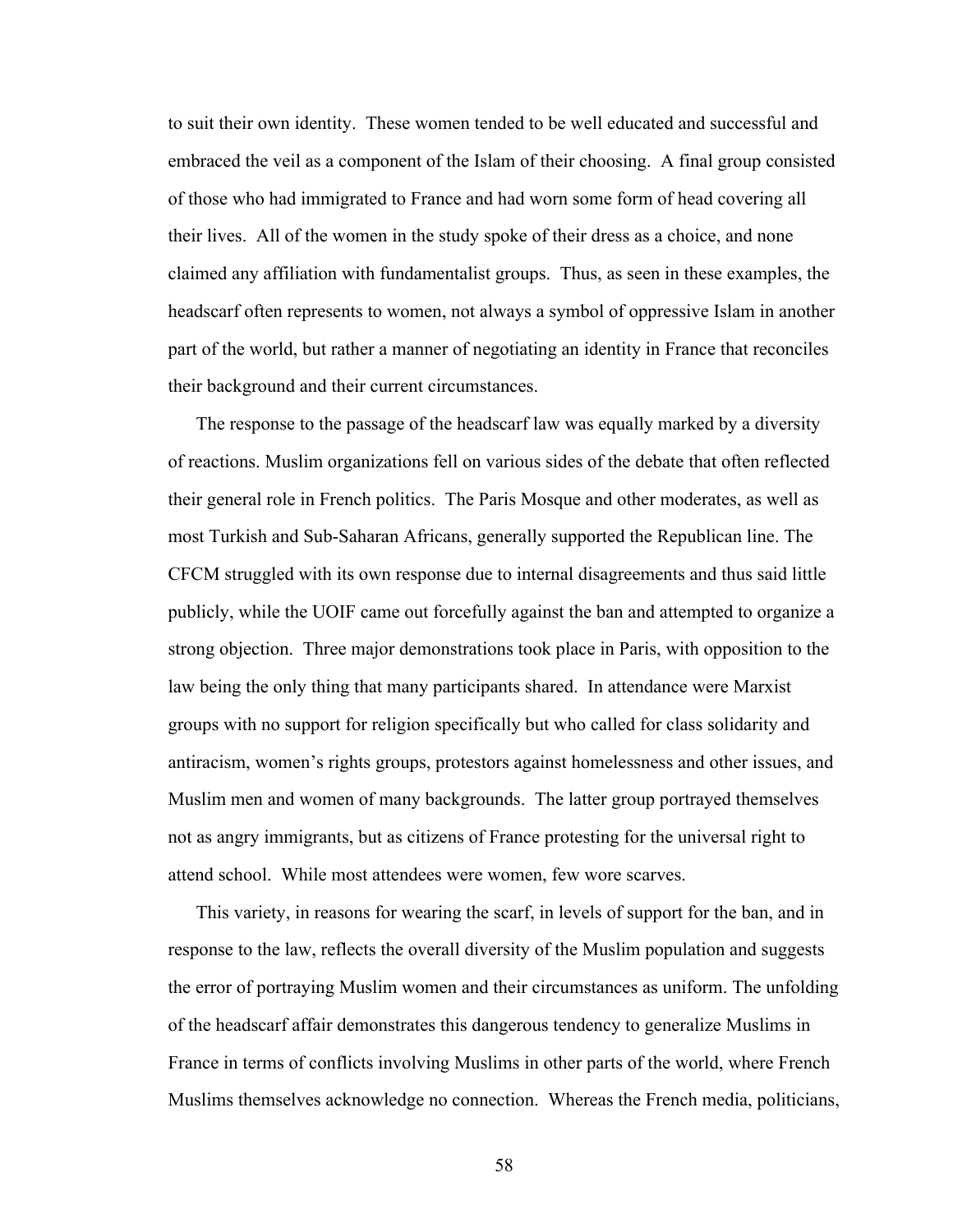and public made quick leaps from the Algerian civil war to scarves in schools, French Muslims viewed themselves with much more nuance. In fact, many used the resources and traditions of France to contest the law via strikes, protests, and legal routes. This shows a more sophisticated interpretation of Islam and its requirements and role in France on the part of Muslims than the wider French population, who tended to see Muslims as cohesive and threatening.

The controversy also illustrates a mistakenly black and white interpretation of *laïcité* and universalism that ignores the historical complexity of these ideas in France. For example, the Catholic Church historically played a role in schools that was not neatly navigated throughout French history. Additionally, when the definition and role of public space became relevant in the debate, it quickly became clear that this concept, along with broader ideas of *laïcité,* had not been sufficiently clarified. Furthermore, what established guidelines and precedents for *laïcité* did exist in France, while they have suited the tradition of Judeo-Christian practice fairly well, do not fit so easily the Islamic tradition. If the size of a symbol is the basis by which is it deemed appropriate, the universalism of the French Republic seems trivial and unprepared to operate in a Muslim context where larger objects such as scarves are important.

The headscarf affair further demonstrates France's desire to control the direction of Islam within the state. In its reaction to international developments, the French government prioritized some manner of action to prevent this form of Islam from developing within it. It thus walked a traditionally complicated line of playing the *laïcité* laws off of each other. While the French government used the 1905 law to outlaw the presence of scarves in schools, it also acted in line with the tendency of the 1901 law to assert control over the variety of religion practiced within the country. While this upholds France's tradition of wanting to mold young French into model citizens of the Republic through solidifying within them the traditional Enlightenment values of equality and reason, it also reflects its tendency to manipulate religion to reach this end. This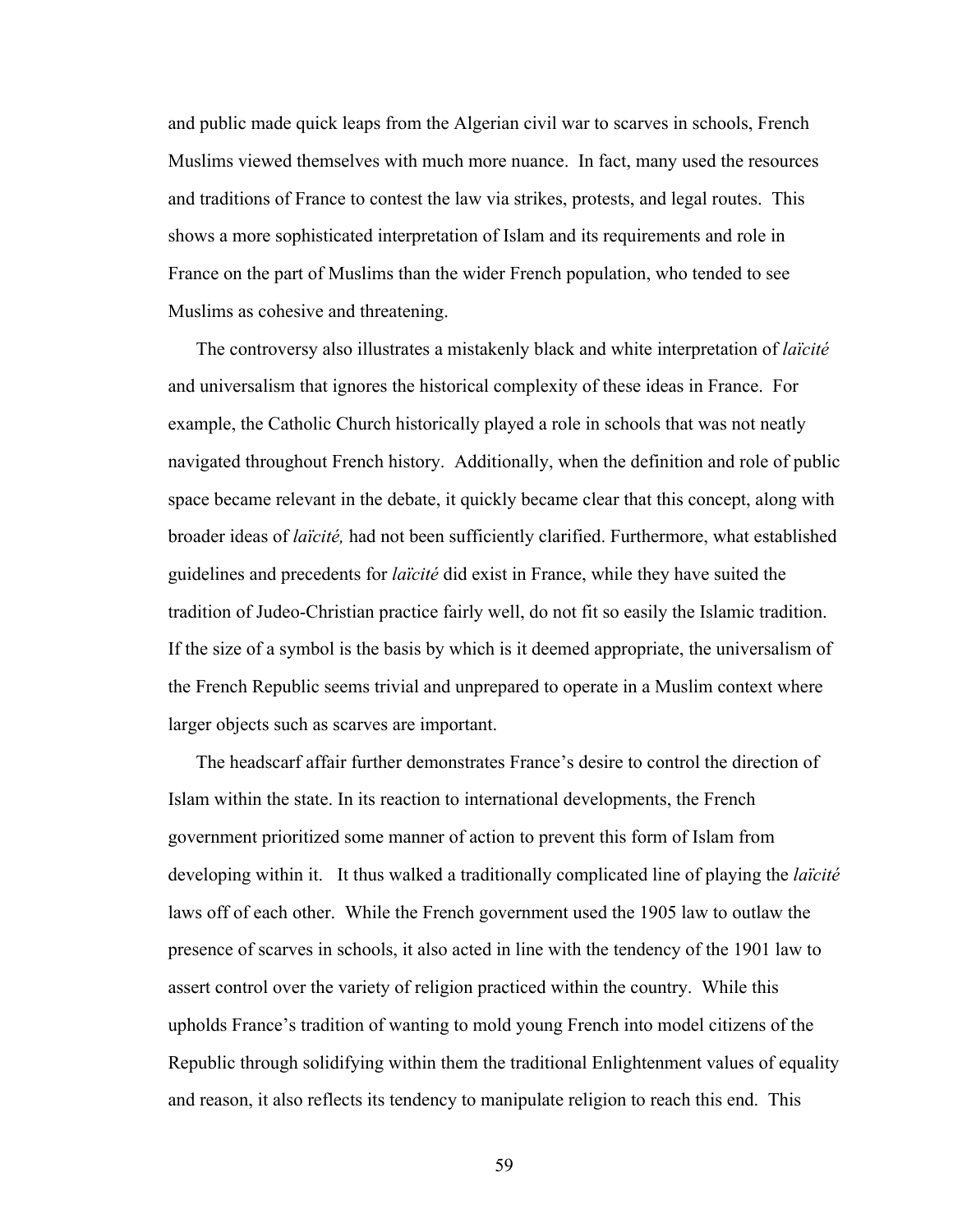shows an effort on the part of the government to encourage the creation of what some have termed an *Islam de France,* or an Islam specific to France, rather than simply *Islam*  en France, or Islam in France.<sup>86</sup>

# **2005 Riots: Emerging of a Common Identity?**

Perhaps the most notorious recent event that has brought the question of Muslim integration to the forefront of public consciousness both in France and around the world has been the riots of 2005. These visible and violent eruptions of mostly Muslim youth in the banlieues have been interpreted in a variety of ways, from an extension of political turmoil in the Middle East,  $87$  to class struggle, to a response to police brutality,  $88$  to proof that Muslim populations are actually incompatible with France,  $89$  to, as the government concluded, a cry for an acknowledgement and addressing of the discrimination and inequality faced by Muslim populations. Regardless of interpretation, the riots seemed to offer a confirmation of the existence of a uniform Muslim identity captured by the simultaneous mobilization of groups around the country around a common concern.

The events have also been misinterpreted, particularly in the United States, as having a strong racial or religious tint. The riots did not involve a representative portion of the Muslim population in France and indeed involved many other groups. In fact, there was little to suggest a common religious or ethnic component at all. Rather, rioters converged around what presents the strongest aspect of what could be considered a

<sup>&</sup>lt;sup>86</sup> Bowen, John R. "Islam in/of France: Dilemmas of Translocality." (13<sup>th</sup> Int'l Conference of Europeanists, Chicago, Mar, 14, 2002) www.ceri-sciencespo.com/archive/mai02/artjrb.pdf 87 Brown, Bernard E. "God and Man in the French Riots." *American Foreign Policy Interests. (*29, 2007)

<sup>88</sup> Schneider, Cathy Lisa. "Police Power and Race Riots in Paris." *Politics and Society.* 36 (2008) 133

<sup>89</sup> Caldwell, Christopher, *Reflections on the Revolution in Europe: Immigration, Islam and the West* (New York: Random House, 2009)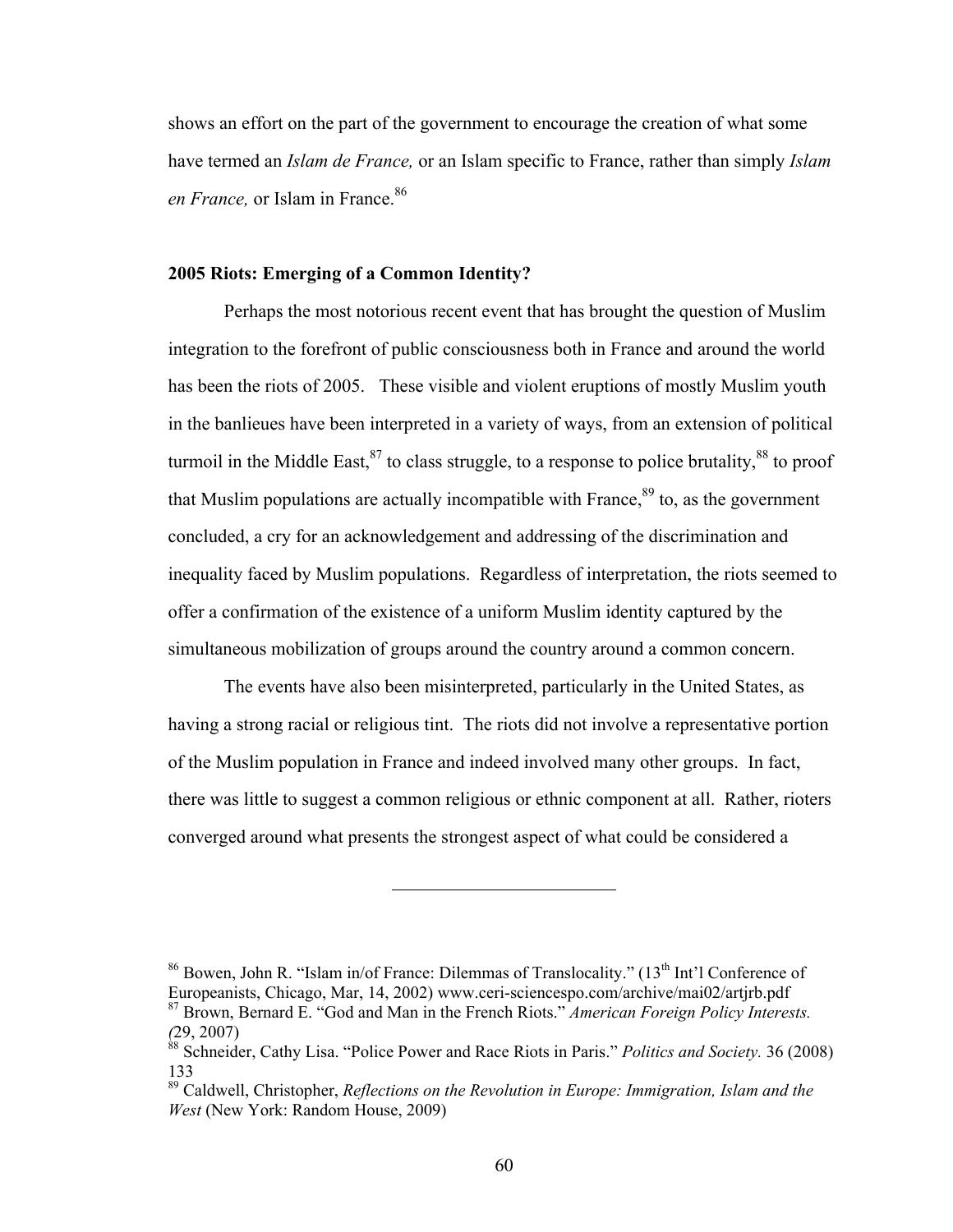shared identity: common experiences of youth in the banlieues. This event demonstrates that, while the Muslim population is diverse and hardly generalizable, the banlieues themselves have begun to offer a real challenge to the French universalist claim.

The actual events that set off the rioting remain somewhat shrouded in mystery. Police reports claim that the officers involved apprehended a group of young boys after receiving a call about some adolescents stealing equipment from a construction storage area in Clichy-sous-Bois, near Paris. The boys themselves, as well as some of the neighborhood residents, claim that the police had approached the boys while they were returning from a soccer game and that they had fled out of fear of a lengthy interrogation. Whatever the pretense, however, six youth were apprehended by police around 6pm on October 27, 2005, while three others escaped capture by scaling a fence to hide in an electric turbine station. As they hid, two of these young boys were electrocuted to death inside the station, while the third escaped badly burned.

Many people blamed the deaths of the boys on the routinely harsh treatment by the police, which many claimed had caused the supposedly innocent boys to flee rather than talk with the officers. The general state of poor relations between the government and the largely Muslim populations of the banlieues had already been deteriorating for quite some time, and with this incident reached a breaking point. What followed illustrates the levels of frustration and dissatisfaction that exceeded what many in France had previously considered. Riots broke out in Clichy-sous-Bois that gradually spread to cities throughout France. Anger at the injustice of the boys' deaths mixed with longstanding frustrations at the treatment of the underclass populations of the suburbs to produce the most destructive riots since the events of 1968. Over the course of the following 20 days, rioting spread to 274 towns across France, claiming the lives of two people and injuring countless others, including 126 police and firefighters. An estimated 200 million Euros of damage was incurred, including the burning of nearly 10,000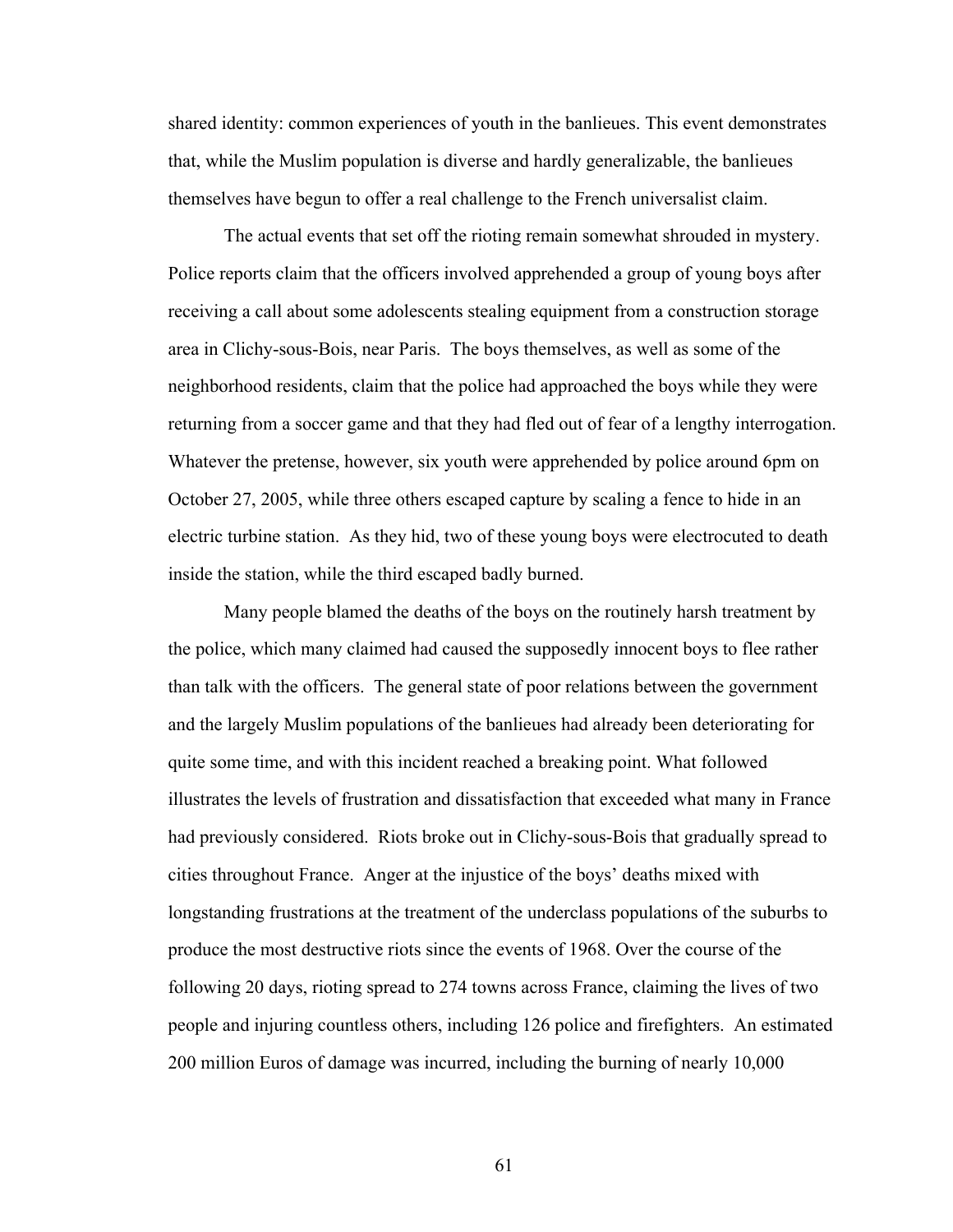vehicles and several buildings, and resulted in the arrest of 2,888 people. On November 8, 2005, President Chirac declared a state of emergency and imposed curfews.

Given the widespread participation in the riots across the entire country, a crack in French universalism seemed apparent. For weeks, thousands of young people collectively rose up in anger against the larger state. Despite their massive scale and the widespread participation in them, however, the riots in 2005 were surprising in that they had no real leadership or structure. No demands were made on the government by leaders of the communities in flames. In fact, the largely Muslim banlieue communities themselves were generally very concerned with ending the riots, since it was their property that was being destroyed. Participants in the rioting consisted mainly of young males, divided generally according to neighborhood rather than by religion or ethnicity. Despite assertions of a religious component,<sup>90</sup> not all rioters were Muslim and, in fact, many clerics came forth and publicly called for an end to the violence.<sup>91</sup> Rioters did not respond to the wishes of the religious leaders, however, suggesting, not only that the events were not driven by religious motivation, but also that the words of the religious leadership did not carry much weight with the perpetrators. Also surprising, given the way that the riot's depiction centered on the high immigrant populations of the communities, was the fact that 92 percent of those arrested were French citizens.<sup>92</sup>

What the rioters did mobilize around, however, was the exclusionary social structure and widespread discrimination and racism that denied them access to economic mobility and justice. As Hargreaves points out, the violence during the riots focused on burning cars, which symbolized the upward mobility that seemed so off limits to the banlieue youth, as well as police forces that represented the discrimination and

<sup>90</sup> Brown, Bernard E. "God and Man in the French Riots." *American Foreign Policy Interests.* 29 (2007): 183

<sup>&</sup>lt;sup>91</sup> Schneider, Cathy Lisa. "Police Power and Race Riots in Paris." *Politics and Society*. 36 (2008): 133. <sup>92</sup> Dickey, Christopher "Europe's Time Bomb." *Newsweek*. Vol. 146 (2005) 42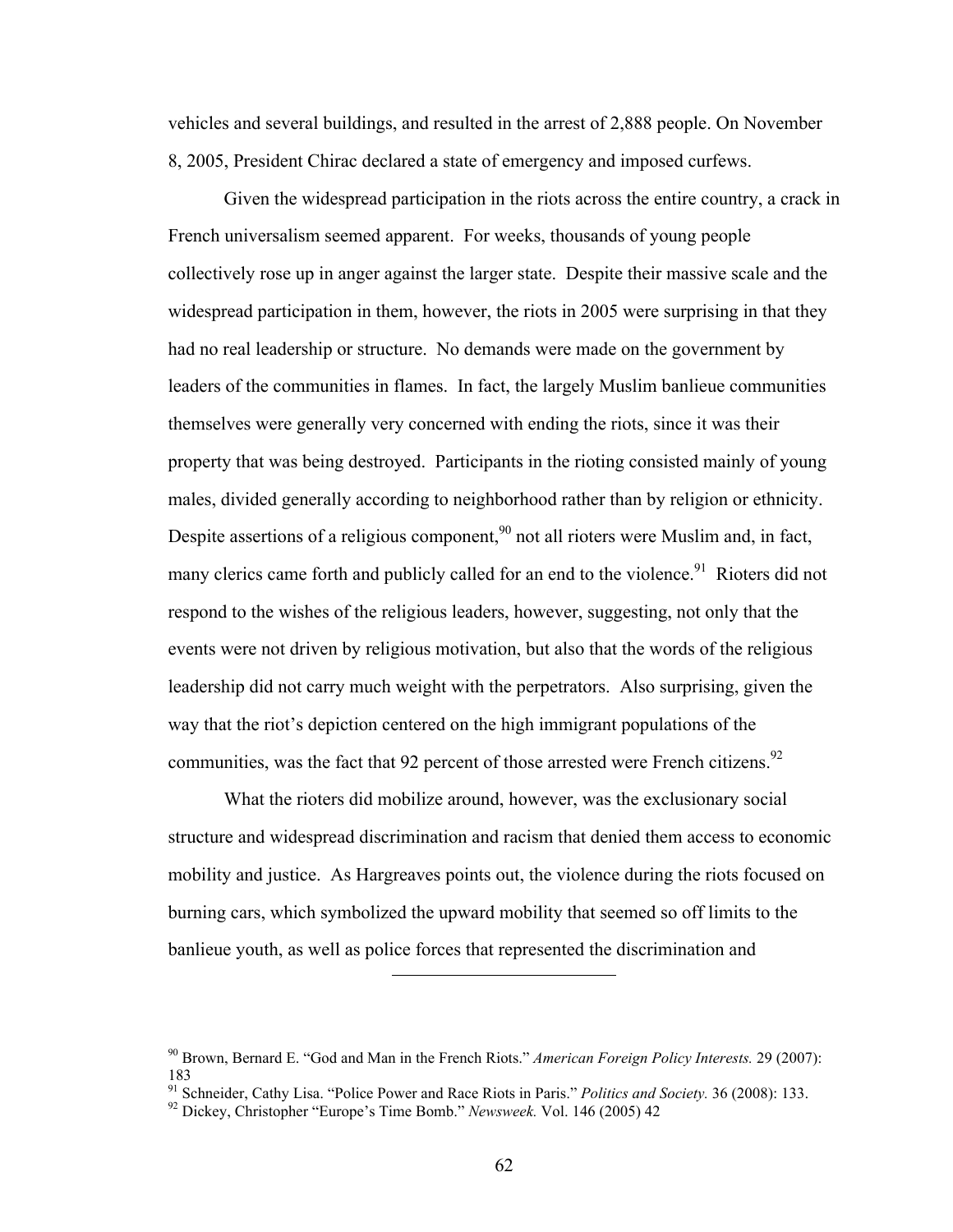humiliation they faced from the French state and society.<sup>93</sup> In rising up collectively, the marginalized communities of young people in the banlieues actively drew unavoidable attention to their situation, moving the periphery of the cities where they had been ostracized to the center of the country, and even the world's, awareness.

The 2005 riots were certainly not the first in France, however, and not the first involving these communities. Riots had intermittently shaken French cities to a smaller degree throughout the previous decades. Cesari claims that the 2005 round increased in intensity because of a decrease in government involvement in the banlieues.<sup>94</sup> She points to the resources that the government had channeled to 'beur' organizations, through money, education, and social workers during the 1970s and 80s as resulting in an increased state presence in the banlieues that kept these communities linked to wider French society. Now she claims that the state presence has declined, leading to a growing disconnect between the *beur* leaders tied to the government and the swelling population of discontented youths, who are easily driven to violence by issues such as police brutality.

This disconnect between the government and the population of the banlieues appears to be increasing and contributing to the sense of hopelessness among the people who live there. Even before the riots, there were an estimated 150 "no-go zones" within France, or areas into which French police refuse to venture without major reinforcements.<sup>95</sup> This situation of tension and hostility at the absence of the state exacerbates fears on both sides and leads to a sense that those within the banlieues have been abandoned by the government.

<sup>93</sup> Hargreaves, Alec G., *Immigration, 'Race' and Ethnicity in Contemporary France.* (New York: Routledge, 1995)

<sup>&</sup>lt;sup>94</sup> Cesari, Jocelyne. "Ethnicity, Islam, and les Banlieues: Confusing the Issues." http://riotsfrance.ssrc.org/Cesari/. 2005.

<sup>95</sup> Dickey, Christopher "Europe's Time Bomb." *Newsweek.* Vol. 146 (2005) 42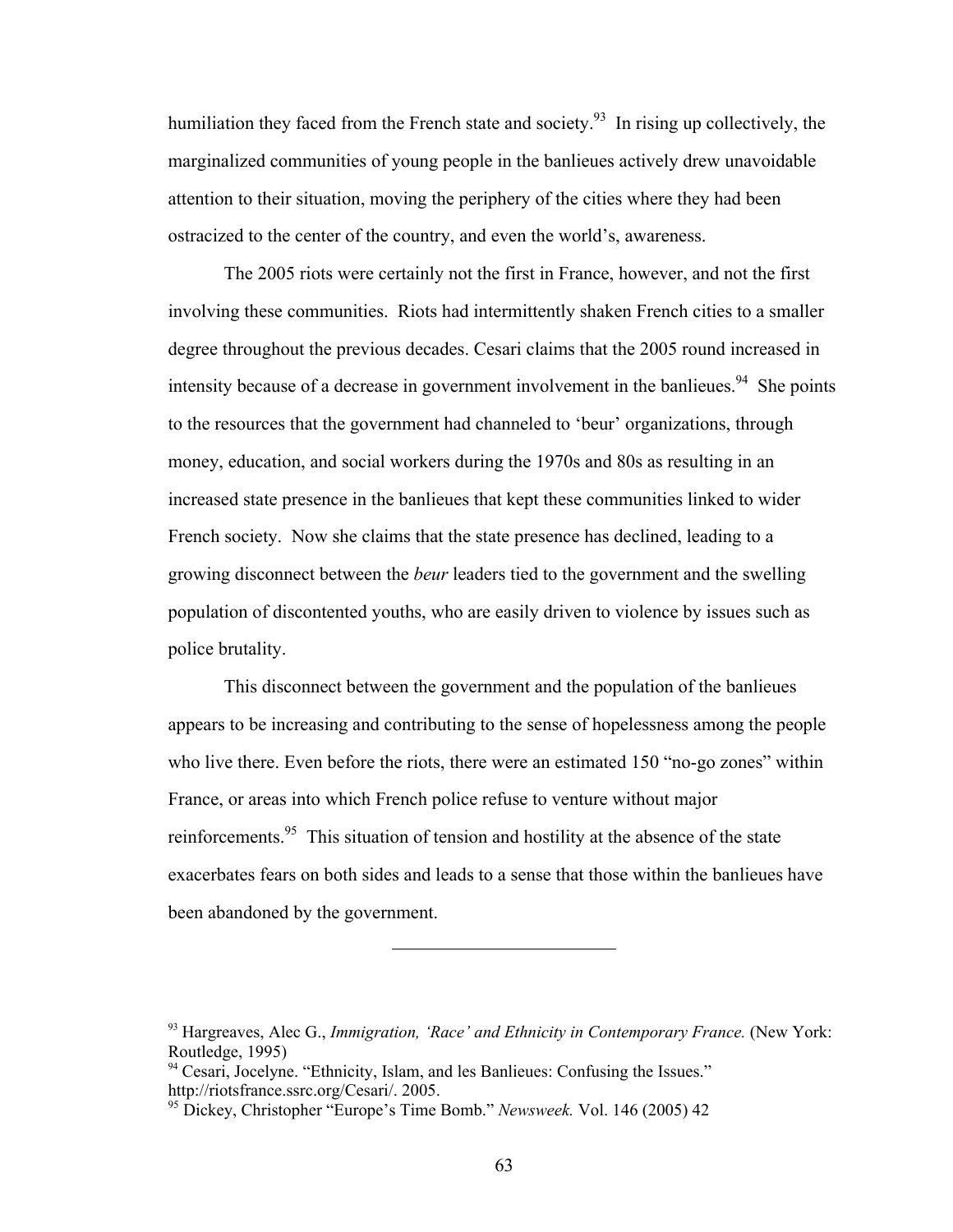# **Lessons from these Examples: Is there a Muslim Identity in France?**

The preceding demographic information and analysis of significant events in the relationship between Muslims and the state in France suggest that at this point in time a collective and unified Muslim identity does not exist. Muslims in France remain quite divided across many facets of identity ranging from country of origin, ethnicity, political views, generational lines, religious leanings, and other characteristics. As seen with examples of the Paris Mosque and the CFCM, unifying a Muslim voice behind either religion or politics has proven to be impossible. This is to be expected, given Amartya Sen's insistence on human beings as multi-faceted creatures simultaneously embodying many identities. To reduce this population to a single "Muslim" label would be to ignore the many other factors at play and to minimize the people in question. The example of the headscarf affair suggests that assertions of a common identity by French media, politicians, and others have been premature and have likely been influenced by unrelated outside events. Furthermore, the identity ascribed to Muslims through these sorts of situations has been largely negative and, combined with high profile laws such as the banning of the veils, has contributed to a stigmatization of Muslim populations.

This leads to a second point that, while no strong common identity exists now within Muslim populations in France, there is evidence to suggest that one could develop in the future, and in fact may be encouraged by the public's insistence on religion as a negative and characterizing feature. While older generations of Muslim immigrants tended to gradually adopt a more secular "French" outlook over the course of their residence, increasingly, younger generations are identifying themselves more exclusively by their religion. This can be seen as a way of negotiating a difficult mixed identity in France, but it is also likely in response to the insistence on labeling this group based on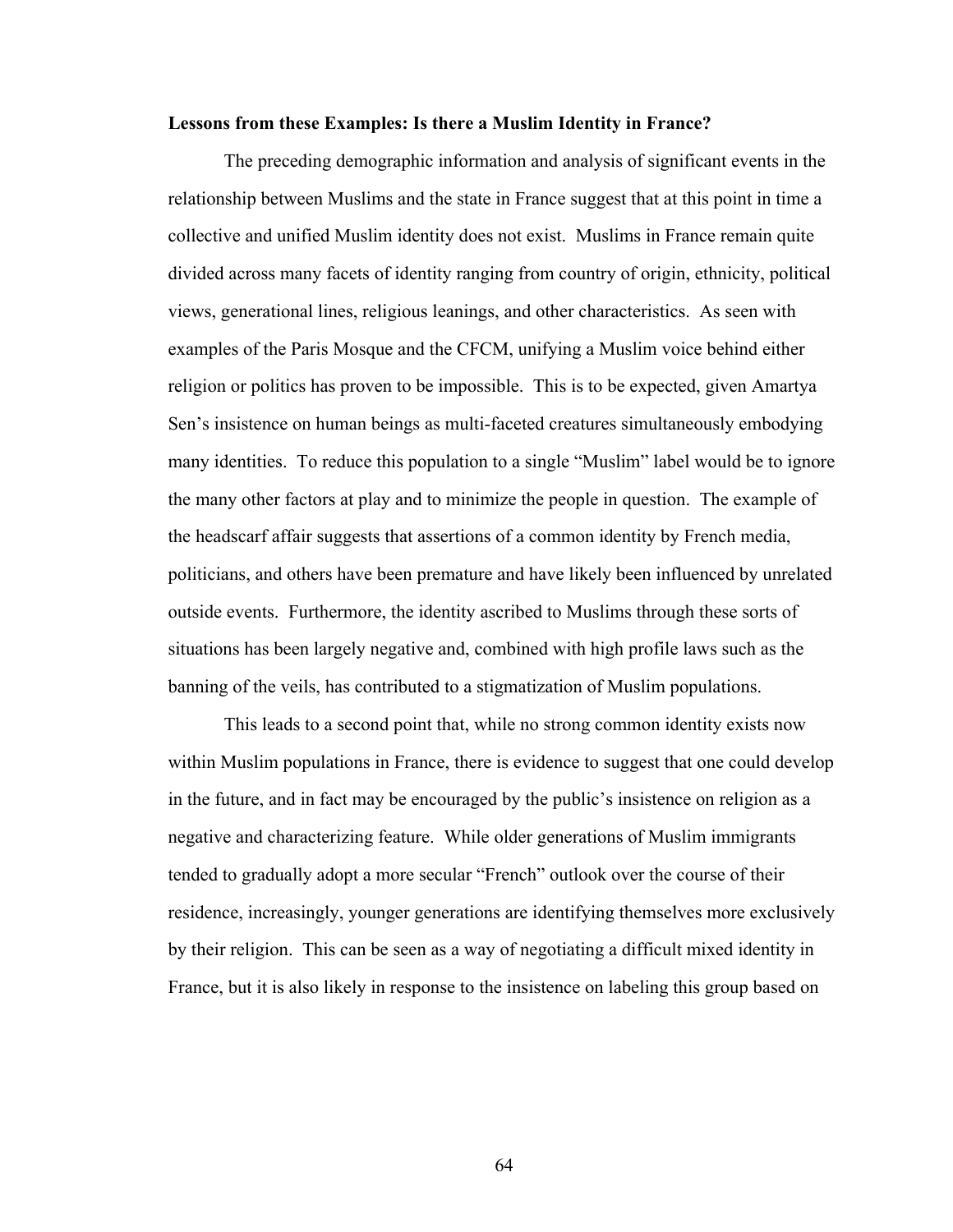their religious beliefs. Vaisse and Lawrence report a finding that young Muslim students today claim an "increased personal identification with Islam" compared to those of earlier generations.<sup>96</sup> A surprising one third of Muslim students polled said they felt most defined by their religious group, much more than by their skin color (10 percent) or where they lived (9 percent). Only 4 percent of non-Muslims reported this strong religious identity, feeling their identities to be much more tied to gender (24 percent), and place of residence (27 percent).  $97$  The authors attribute this emphasis on religion to a reflection of the way students feel they are classified by their peers and their society.

Thus, the portrayal of a cohesive Muslim population could ironically turn into something of a self-fulfilling prophecy. While the diverse population shares little in common in reality, constant assumptions of its homogeneity by the wider population may actually create a sense of shared identity where one did not exist before. Vaisse and Lawrence mention this in their assessment of Islam in France, directly citing efforts such as the creation of the CFCM as putting an emphasis on religion rather than on the workers groups or civic organizations that characterized past generations' relationship with the state.<sup>98</sup> With the connection made for them from their background to Islam by a societal insistence on religion, many embrace Islam as a part of their heritage, ironically turning to the global version of the religion that France fears rather than the "family Islam" of their parents. 99

<sup>96</sup> Laurence, Jonathan and Justin Vaisse. *Integrating Islam; Political and Religious Challenges in Contemporary France (*Washington, D.C.: Brookings, 2006)

<sup>97</sup> Laurence, Jonathan and Justin Vaisse. *Integrating Islam; Political and Religious Challenges in Contemporary France (*Washington, D.C.: Brookings, 2006)

<sup>98</sup> Laurence, Jonathan and Justin Vaisse. *Integrating Islam; Political and Religious Challenges in Contemporary France (*Washington, D.C.: Brookings, 2006)

<sup>99</sup> Laurence, Jonathan and Justin Vaisse. *Integrating Islam; Political and Religious Challenges in Contemporary France (*Washington, D.C.: Brookings, 2006)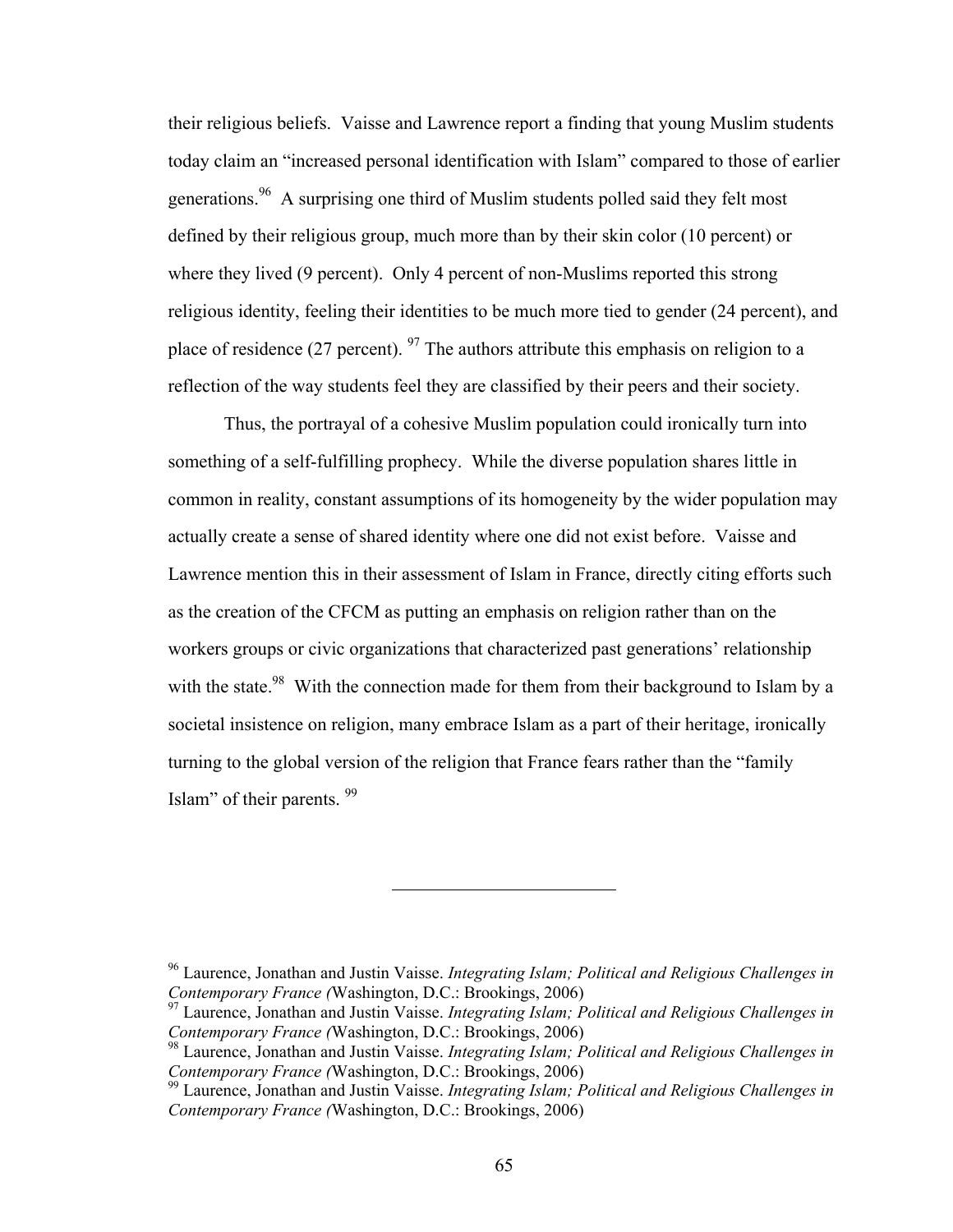Also tied to this growth of Muslim religiosity are many of Amartya Sen's ideas about identity. Sen asserts that a facet of identity tends to increase in importance in the face of persecution. Thus, Muslims in France could experience a greater pull towards their religion as they perceive its disregard in society. This is certainly possible given the negative values, stereotypes, and associations attributed to Islam during the debates and coverage of the events described above. For instance, Vaisse and Lawrence credit a spike in religiosity among Muslims after 9/11 to the sharp rise in anti-Muslim sentiment that followed the attacks. Others have likewise anticipated this result of stigmatizing Muslims during the controversial French debates. During the headscarf debate Nicolas Sarkozy argued against a new headscarf law during his term as Interior Minister for a similar reason that it would only serve to humiliate Muslims and radicalize both sides of the debate.<sup>100</sup> The tendency seen above to link Muslims in France with Muslims in wider global conflicts also harmfully contributes to ideas of Islam in society, perpetuating a negative image of French Muslims. One young Muslim woman claimed to be able to tell when something negative had occurred involving Muslims in the world simply by the way people would look at her at any given day on the metro.<sup>101</sup> These harmful perceptions, mixed with a continued 'minimization' of Muslims in France to their religious persuasion could thus contribute to a growing sense of unity among the population, in effect creating what has been wrongly identified as common Muslim identity in society.

For now however, the closest thing to a common identity among French Muslims is not one of Islam, but rather of the banlieues themselves, as demonstrated in the 2005

<sup>100</sup> Bowen, John R. *Why the French Don't Like Headscarves; Islam, the State, and Public Space.* (Princeton: Princeton University Press, 2007)

<sup>101</sup> Bowen, John R. *Why the French Don't Like Headscarves; Islam, the State, and Public Space.* (Princeton: Princeton University Press, 2007)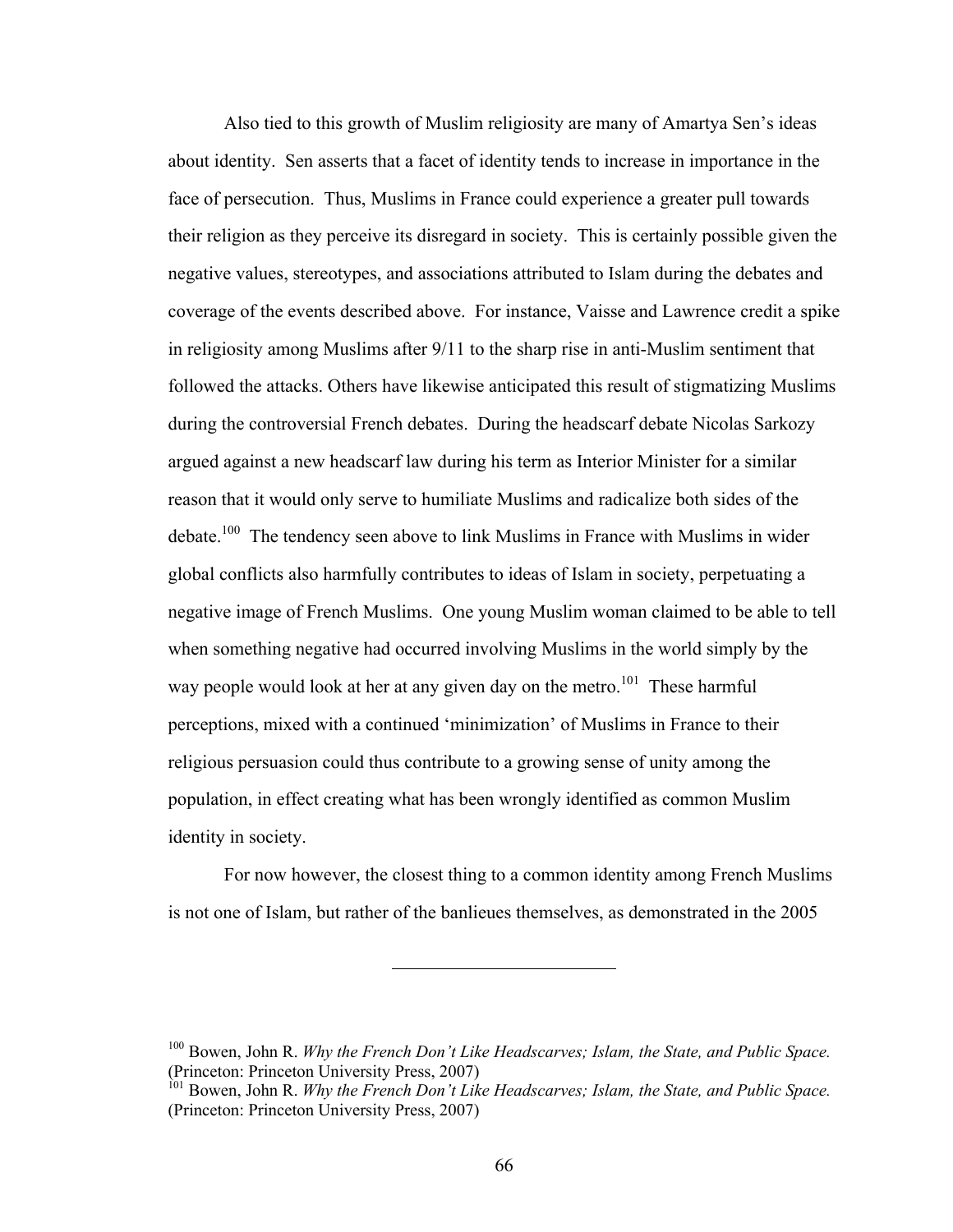riots. While the Muslim population could not come together to agree on important religious, social, or political issues, many of its youth, along with others in the banlieues around France, showed an element of cohesion, albeit not to the extent portrayed by some, in response to a perceived act of discrimination. This suggests what some describe as a growing identity of the banlieues. This identity is not based in ethnic or religious heritage but rather in a shared experience of discrimination, poverty, and stigmatization by a France that views them as a threat, as well as a distinct culture developing in the isolation of the banlieues.

The banlieues have seen a developing culture of their own in the absence of French or North African cultural influences. With immigrants from such a variety of places and backgrounds as shown above, the communities of the banlieues exhibit little of any one foreign culture. Furthermore, these suburbs are increasingly filled with second and third generation French Muslims who, while they feel ties to their background, especially in light of discrimination against it, have never lived outside of France. Traditional French culture, however, is also largely absent from these areas. Isolated geographically in the periphery of large cities, populations in the banlieues exist in what Cesari terms a 'cultural void.' Marked by characterless buildings and poor transportation, the banlieues lack the cafes, shops, and cultural spaces that normally pervade the traditional French landscape and exemplify the French experience. They thus have few physical or symbolic links to traditional French life. In the absence of either French or North African culture, the communities of the banlieues have developed many of their own social norms and behaviors.

Banlieue culture exists in a variety of realms, including social structure, music, language, and attitude. The absence of community structures and symbols has left a hole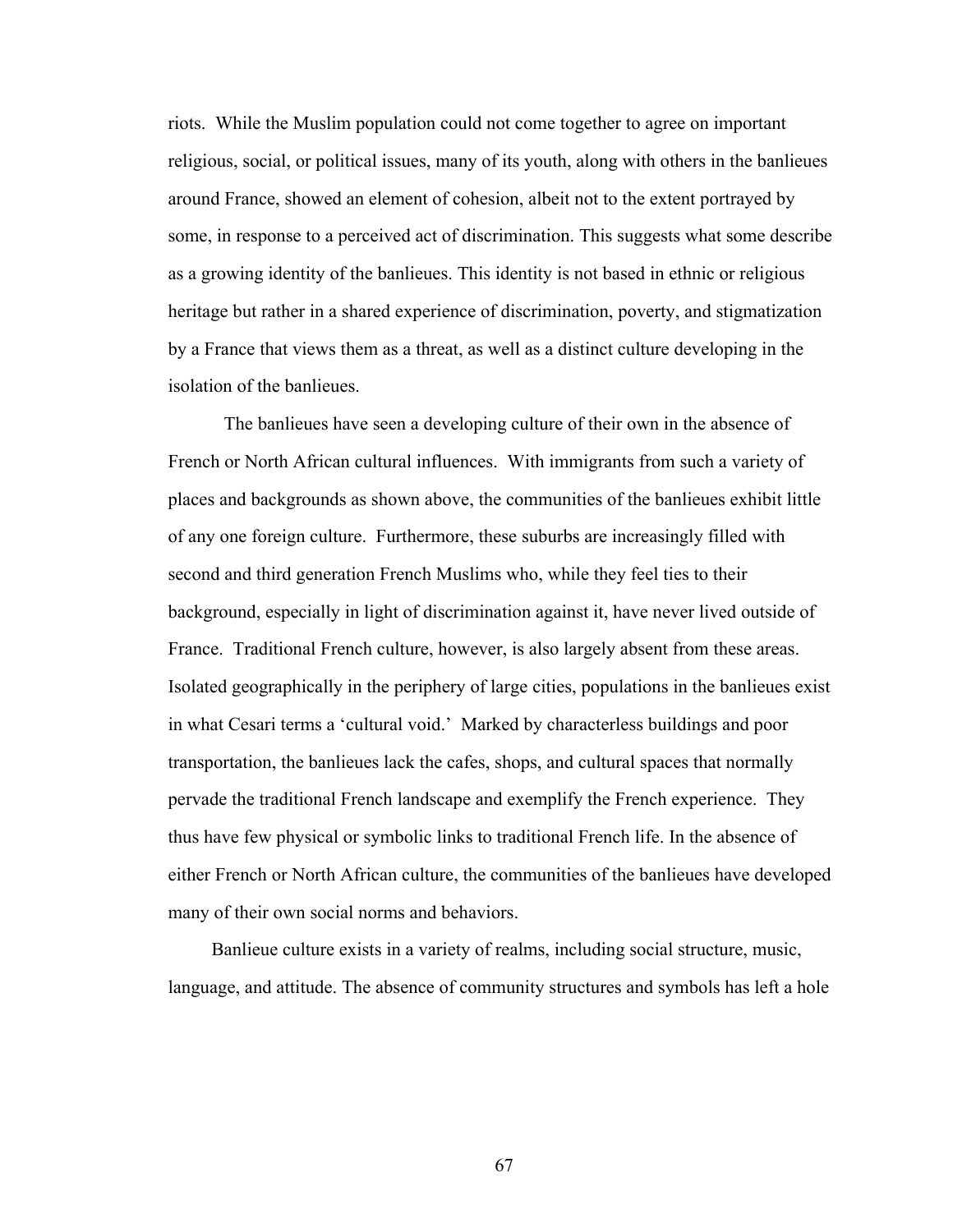in this area filled by the rising population of youth, who themselves are often the providers of local social rules, "based on aggressive manhood, control of the streets, defense of a territory."102 Disappointed and disenchanted with the system that seems to have abandoned them, the youths destroy the very symbols of failed social mobility, including schools, welfare offices, and other public buildings, and promote a culture of antagonism towards the state. Many scholars have made the comparison between banlieue culture and that of American ghettos. In fact, when Hollywood movies are dubbed into French, a banlieue accent is typically given to African American characters, furthering this link between the two cultures.<sup>103</sup> The banlieues have likewise influenced the music scene in France. For example, *rai* music, which mixes Western and Arab influences, originated in the banlieues and later became quite popular in wider France. Additionally, the banlieues have exerted a large influence on language with the emergence of *verlan*, or a type of slang originally specific to these neighborhoods which has since spread to mainstream culture. By inverting syllables to create their own words, youths of the cités have been able to further their own subculture within France in a very traditional way. These cultural aspects are cemented by a sense of community in opposition to the French state, which many youths view as abandoning or even persecuting their banlieue population.

Some such as Cesari have painted these tendencies and others as a way of reclaiming a positive identity out of a negative one assigned by society at large. In addition to the discrimination of a Muslim identity, many face judgment based on their

<sup>102</sup> Roy, Olivier. "Get French or die trying." *New York Times* (Nov. 9, 2005)

<sup>103</sup> Roy, Olivier. "Get French or die trying." *New York Times* (Nov. 9, 2005)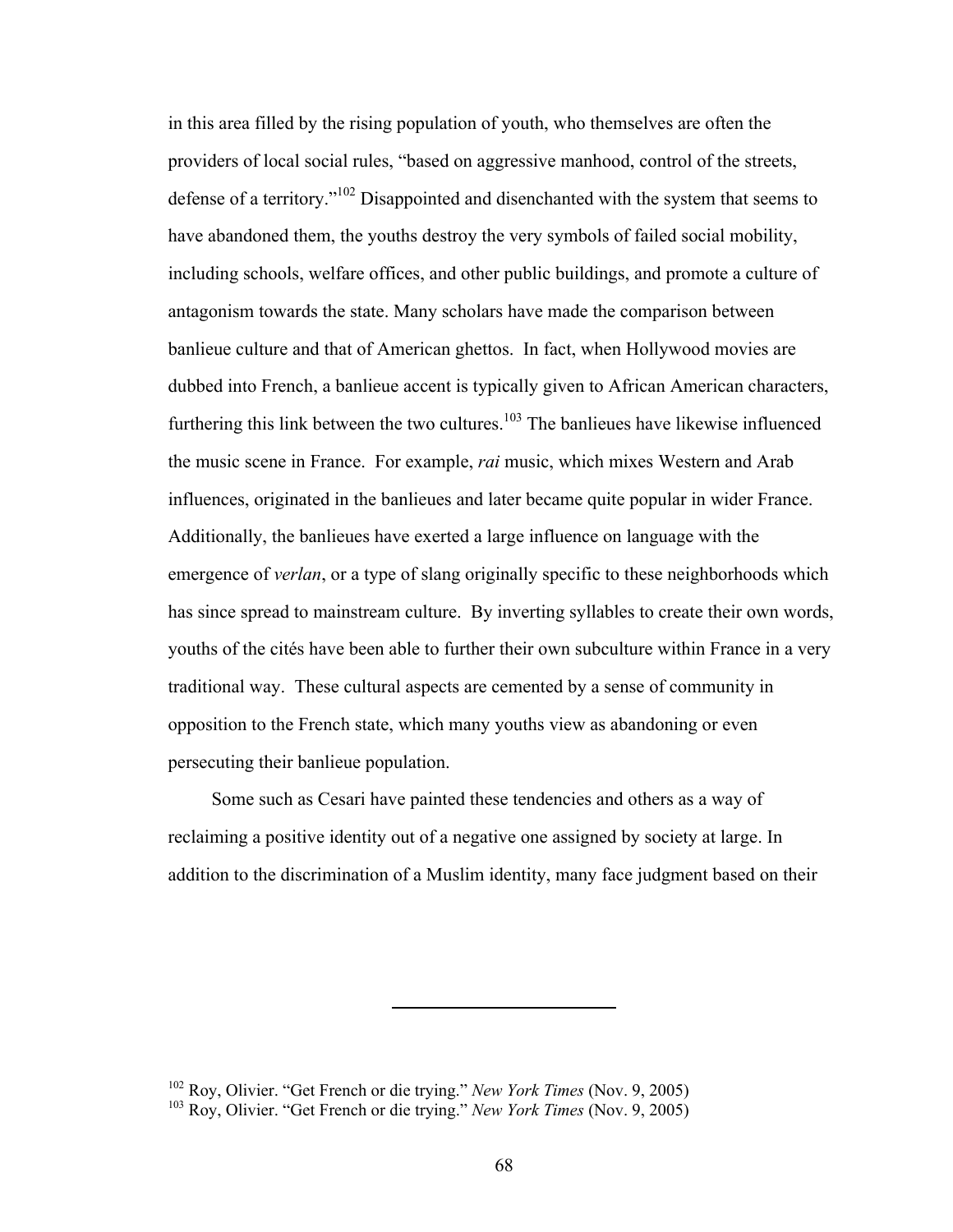neighborhood of residence.<sup>104</sup> Public incendiary remarks have also fueled this perception, such as the infamous line given by Nicolas Sarkozy, when he vowed as Interior Minister to rid the banlieues of *racailles*, or scum, even if he had to use a power hose.<sup>105</sup> With this perception of persecution, a banlieue identity arguably, according to Sen, gains salience in the eyes of these youths. Feeling an increased attachment to this identity, many strive to reclaim it as a positive quality. Thus, through exclusive vocabulary, unique styles of music, and defiant attitudes towards police, the banlieue communities assert a degree of positive common identity in opposition to mainstream society. Ironically, however, this created identity occasionally spills over into the wider community, resulting in the adoption of certain *verlan* terms into general vocabulary and the growing popularity of music styles originating in the banlieues.

While these common circumstances of the French Muslim population are perhaps not enough to form a concrete shared identity or an imagined community, they do suggest a strong challenge to French ideas of universalism. In a sense, France continues to fight against the same signs of *communautarisme* that it has in the past. The use of *verlan* in the banlieues as a dialect of a specific culture harkens back to the struggle of the Third Republic to stamp out regional identities by eliminating *patois* dialects. Universalism thus continues to fight the same sorts of battles against communities within it, be they regional, religious, ethnic, or community-based. Unfortunately, many of the things which might help to navigate a blended identity and address the identity void question, such as the teaching of Maghrebi history and language in schools, would also likely undermine many ideas of *laïcité* and universalism.

<sup>104</sup> Cediey, E. and F. Foroni. *Les Discriminations à Ruminations de "l'Origine" Dans les Embauches en France: Une Enquête Nationale Par Tests de Discrimination Selon la Méthode du Bureau International de Travail. (*Organisation Internationale du Travail, 2007) <sup>105</sup> Laurence, Jonathan and Justin Vaisse. *Integrating Islam; Political and Religious Challenges in* 

*Contemporary France (*Washington, D.C.: Brookings, 2006)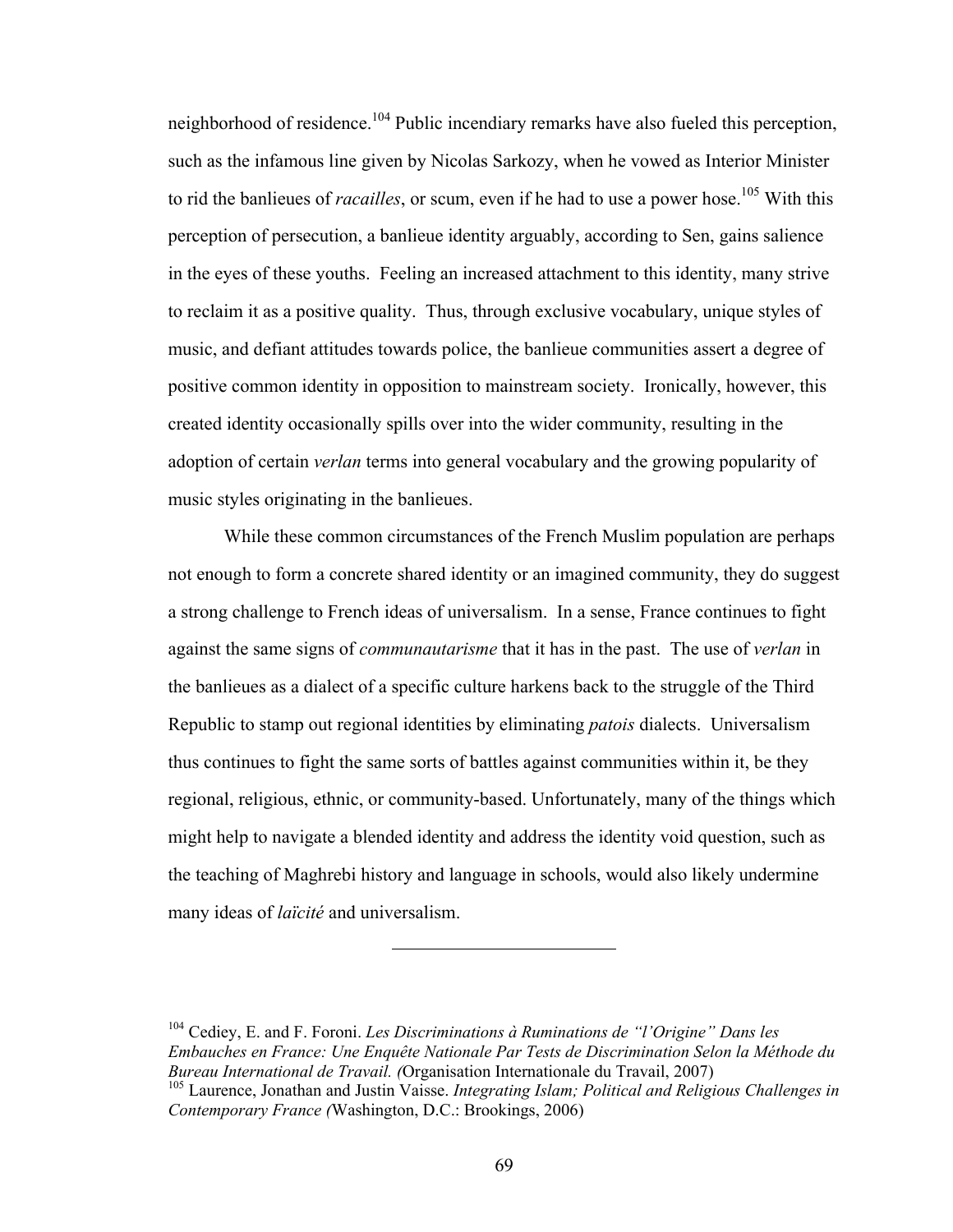Does this challenge to universalism render the French model obsolete? It seems a catch-22 to suggest that the preservation of a system would require the violating of its basic principles, however there is perhaps room for progress. The government appears to have taken note of the gravity of the situation, even if it has not handled it in the most tactful of ways, given the unfolding of the current controversial identity debate. In light of this willingness to engage with the public on such issues, Amartya Sen's arguments could prove the most useful, as France tries to navigate the best path through preserving its traditional ideological stance while acknowledging the diversity of its citizens. Sen's arguments imply that some recognition of diversity is necessary. To view people as the collection of attributes, opinions, and interests that they embody rather than minimizing them to a single characteristic would likely go a long way in this situation in recognizing the many differences between Muslims on a large scale. In his book, Sen asserts that the question for Britain is not the degree of multiculturalism in its model, but the type. Perhaps the same question can be true of France; that it need not abandon, but rather clarify, or update, its universalist ideals. Given that many of these principles, such as *laïcité*, have never been comprehensively codified, this seems a reasonable approach. Perhaps a  $21<sup>st</sup>$  century French identity is in order, one that evolves with the population. This evolution appears consistent with Rousseau's ideas even, that a society's sense of itself would depend on and emerge organically from the community itself. With Muslims making up a growing portion of the population, it is time to include them in the national identity conversation.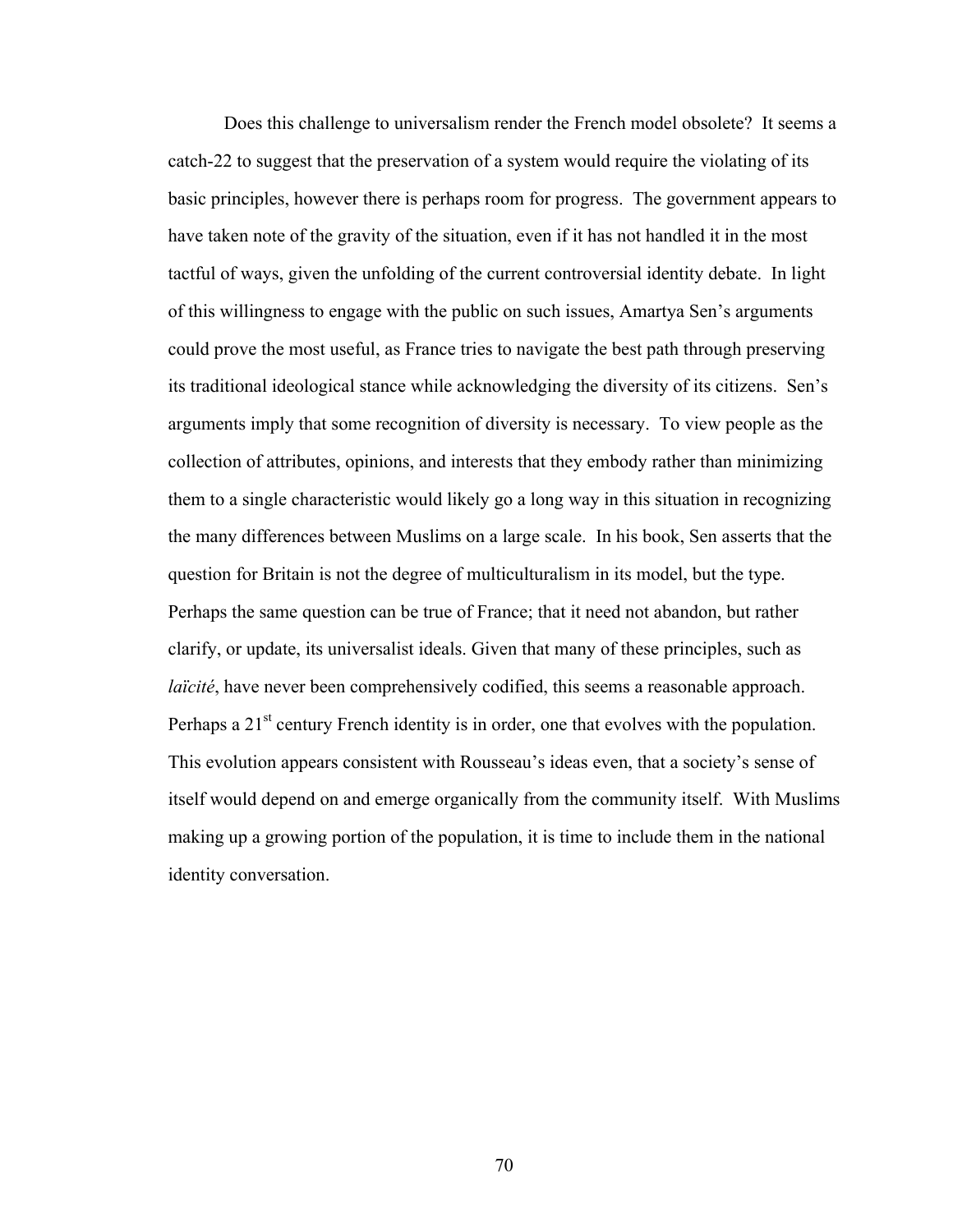#### **CHAPTER 4**

## **MUSLIM IDENTITY IN EUROPE**

The following chapter contextualizes the French case within wider Europe. Given some scholars' assertion that the unique traditional French perspective presents an "exceptional" case,  $106$  it is helpful to look to other countries for comparison to evaluate this claim and analyze on a broader level. Presented here is an overview of two cases of Great Britain and Germany, in order to better situate and compare the experiences of Muslims in France within a broader European context. While this comparison attempts to avoid oversimplifications of national contexts, a general overview of the demographics and the main policy tendencies is helpful to show the variety that exists in both population and national context throughout Europe. This is followed by an analysis of common trends on the broader European level. Scaling back from the French case to wider Europe shows several similar patterns of portraying and interacting with Muslim populations, both at the national and European levels.

While many European countries have large Muslim populations that could be examined, these particular cases have been chosen for several reasons. Both Great Britain and Germany are also home to significant Muslim populations that have been the subject of recent discussion and controversy. In the wake of startling events such as the Rushdie Affair in Britain and an overall increasing concern with isolation of growing Muslim populations into "parallel societies," a similar tendency has arisen in both countries to portray all Muslims as homogenous, violent, and unwilling to assimilate into society. Furthermore, Britain and Germany present interesting political models with which to compare the French case. Other scholars have examined these three countries in

<sup>106</sup> Godin, Emmanuel and Tony Chafer, *The French Exception* (New York: Berghahn Books. 2005)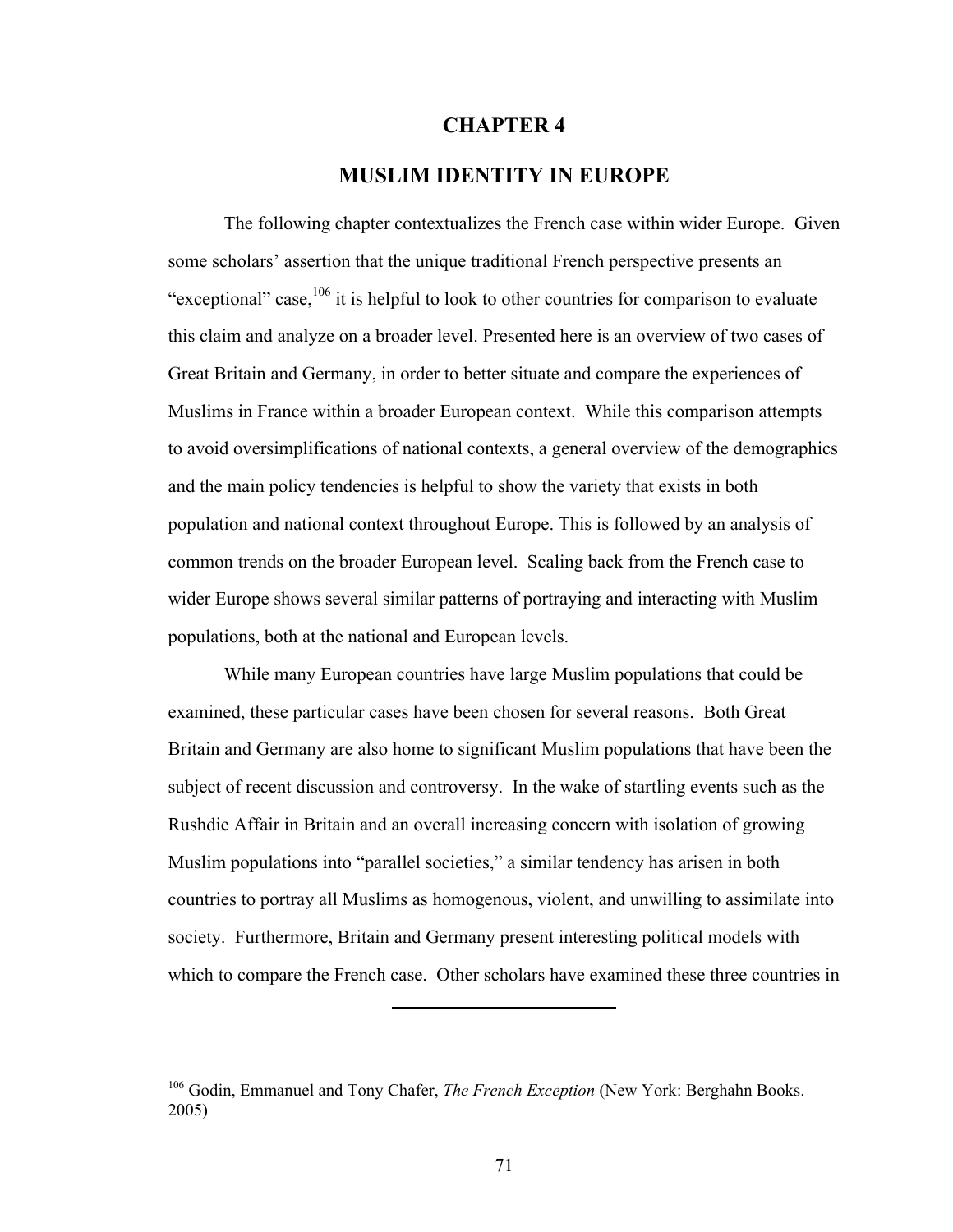comparison,  $107$  with the British case in particular featuring often since it offers a near opposite approach to integration relative to the French.<sup>108</sup>

Upon closer examination, the situations in these countries also present an informative illustration of the overall diversity of European Muslims and the political contexts in which they live. British and German Muslims bring with them ties to completely different parts of the world with distinct cultural, religious, and political traditions and perspectives, varying relationships with their host countries, and unique backgrounds and immigration circumstances. When combined with the unique political characters and integration approaches of Britain and German, within which Muslim communities must integrate and forge varying degrees of new identities, the result renders the condition of European Muslims extremely diverse.

Despite this variety, however, a general trend persists across Europe to portray European Muslims as a simplified, uniform, and usually threatening group. This mirrors the general French tendency to erroneously view its Muslim population in a similar light. This is likely the result of widespread media portrayals, politicians seeking to capitalize on populous fears, and a general trend towards policy convergence on the European political level. These assumptions can be very dangerous, however, in leading to ineffectual policies and creating an inaccurate and often negative perception of Muslims that can result, as seen in the French case, in the development of stronger oppositional Muslim identities.

107 Fetzer, Joel S. and J. Christopher Soper, *Muslims and the State in Britain, France, and Germany.* (New York: Cambridge University Press, 2005)

Also Haddad, Yvonne Yazbeck and Michael J. Balz. "October Riots in France: A Failed Immigration Policy or the Empire Strikes Back?" *International Migration.* Vol. 4 (2), (2006) 108 Favell, Adrian. *Philosophies of Integration; Immigration and the Idea of citizenship in France and Britain* (New York: Palgrave, 1998)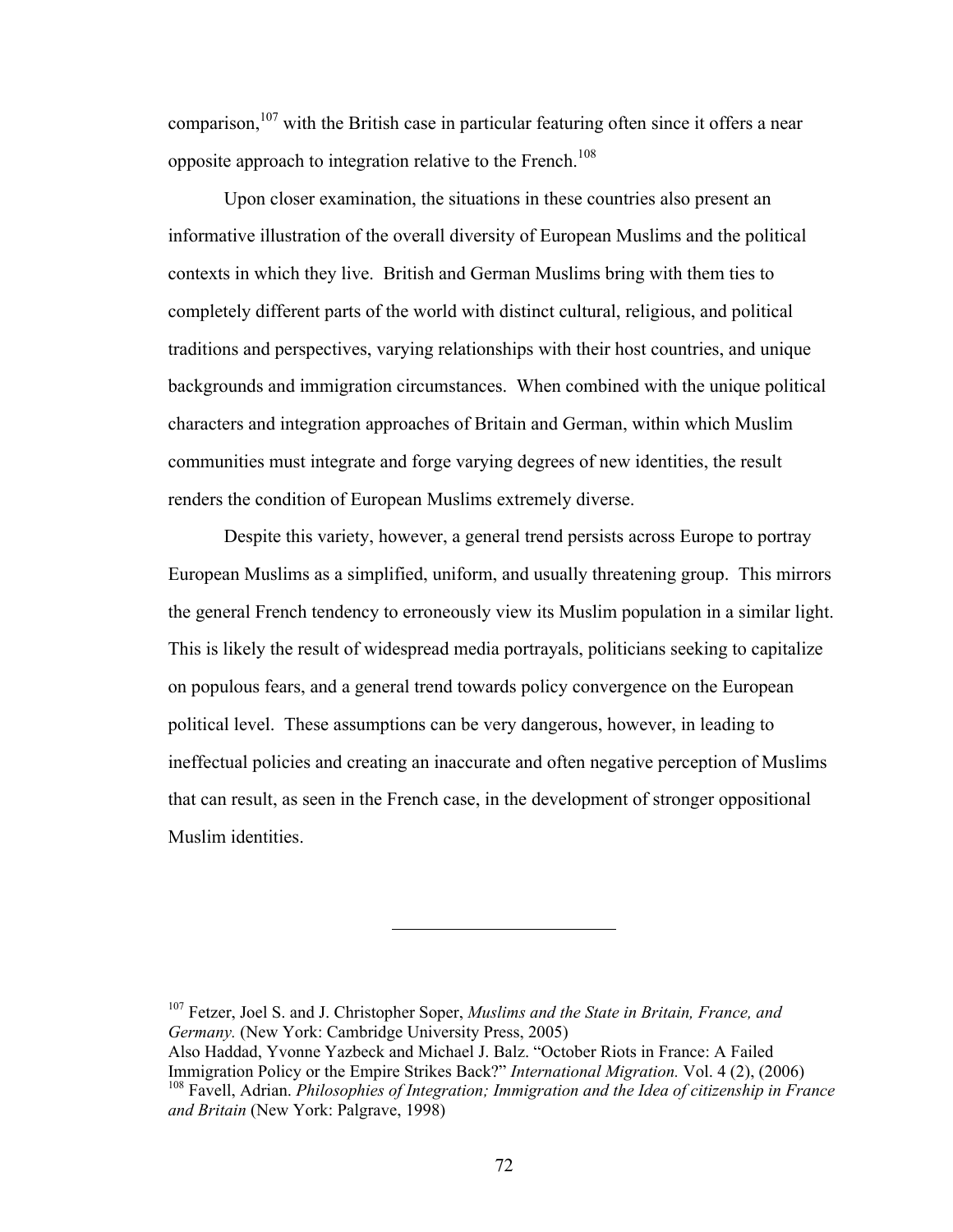### **Great Britain**

Britain's experience with its Muslim population offers an especially interesting point of reference for the French case. Britain likewise welcomed many Muslims from former colonies into its borders during the years following World War II. These populations exhibit many of the same divisions and diversity of French Muslims, contributing even more variety to the European Muslim population as a whole. Generally speaking, this British Muslim community has faced many similar obstacles to integration as in the French case, often living isolated from mainstream society and battling discrimination and stereotypes. However, Muslims in Britain also operate within a very different national political framework. The British approach to integration is often portrayed as the textbook opposite to France's method.<sup>109</sup> Multiculturalism features as the cornerstone of an integration philosophy that focuses on race and ethnicity over other religion, differing sharply from the French universalist model and controversial history of *laïcité.* Muslims from this population also hail from extremely different parts of the world, bringing their own distinct cultures and perspectives to this unique context.

As in France, many cross-cutting variables of ethnicity, background, socioeconomic circumstance, residence, and religious beliefs render the notion of a homogenous British Muslim population impossible. The demographics of Muslims in Britain show this variety in many regards. Britain's 1.6 million Muslims make up approximately 2.8% of its population<sup>110</sup> and hail from an assortment of countries. The relationship between Britain and the Muslim world also dates back quite far to the Middle Ages, since which time Britain's Muslim population has grown intermittently. The

<sup>109</sup> Favell, Adrian. *Philosophies of Integration; Immigration and the Idea of citizenship in France and Britain* (New York: Palgrave, 1998)

<sup>110</sup> Muslims in Europe, Country Guide. *BBC.* (Dec. 23, 2005)

http://news.bbc.co.uk/2/hi/europe/4385768.stm (accessed March 13, 2010)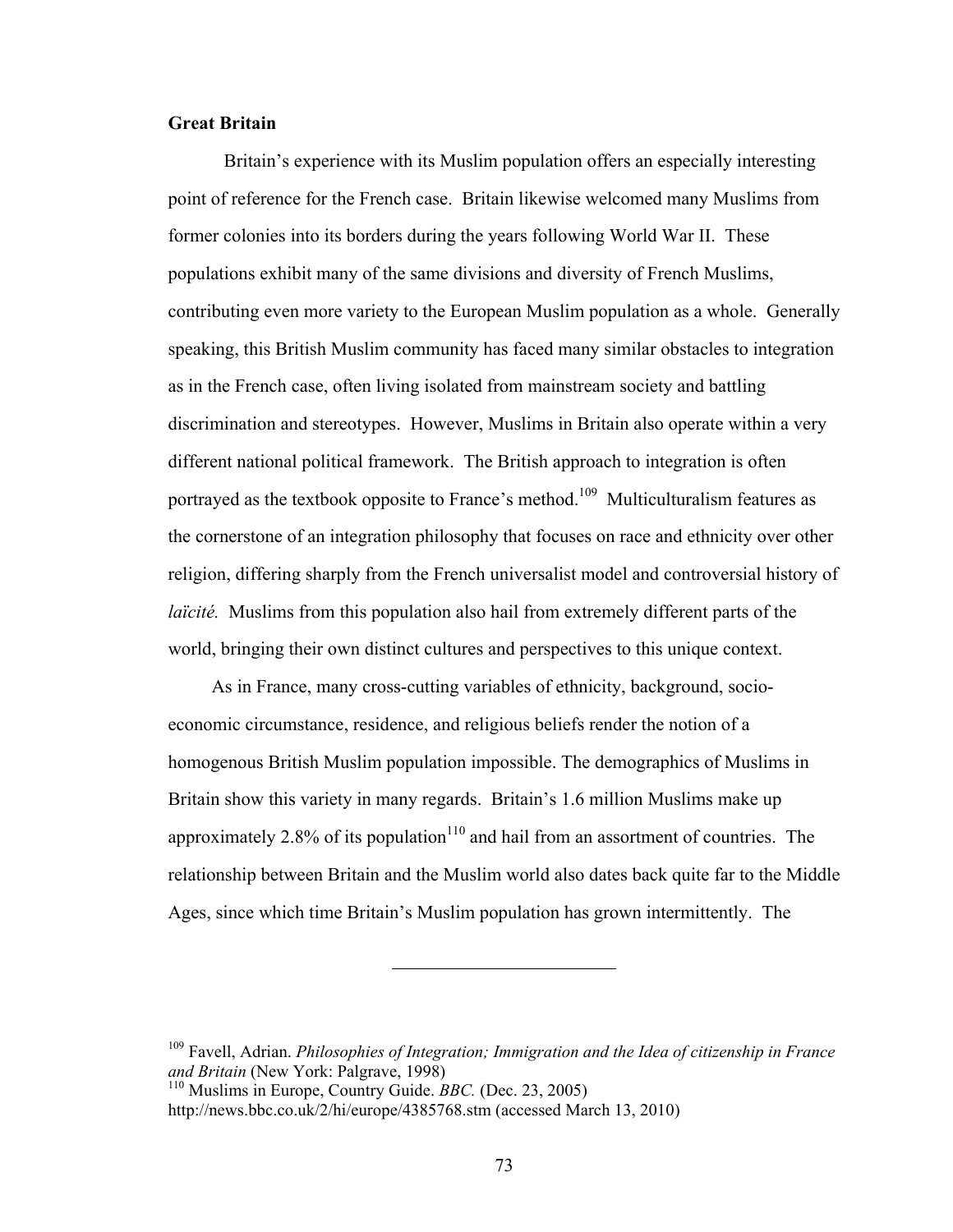British Empire contained such a large number of Muslims that the nineteenth-century statesman Lord Salisbury once claimed in a statement remarkably like that in the French context of the Paris Mosque construction, that Britain was "the greatest Islamic power on earth."<sup>111</sup> Yemeni immigrants established the first significant British Muslim community in the  $19<sup>th</sup>$  century when they came to work on ships and then constructed the first British mosque in 1870. Despite these longstanding ties, however, most Muslims today have origins in more recent waves of immigration that originated from former colonies in East Africa and Asia. While the British government did not extend a formal invitation to immigrate through worker recruitment programs, many immigrated to the United Kingdom in search of employment opportunities following decolonization. The partitioning of India and Pakistan also brought many Muslims from this region to the United Kingdom in the 1940s and 50s seeking an escape from the violence. Muslim presence grew as families reunified over the following decades, with 361,000 immigrating in 1971 alone.<sup>112</sup> In the 1960s and 70s, immigration from East Africa increased greatly, particularly from Kenya and Somalia. Within this group, however, many immigrants had roots in India, further diversifying the backgrounds of Muslim immigrants. A wave of approximately 100,000 Bangladeshis arrived following the country's independence from Pakistan in 1971, and finally, another wave in the 1980s and 90s of mainly Iranians, Turks, Yemenis, Egyptians, Moroccans, and Iraqis resulted in a very diverse population of 1.6 million Muslims in 2001.

Divisions across national lines contribute to variety within the Muslim population in a number of ways. Immigrants from different countries brought with them distinct

<sup>&</sup>lt;sup>111</sup> Barnes, Hugh. *Born in the UK: Young Muslims in Britain.* (London: The Foreign Policy Centre, July, 2006)

<sup>112</sup> Pauly, Robert, *Islam in Europe: Integration or Marginalization* (New York: Ashgate, 2004)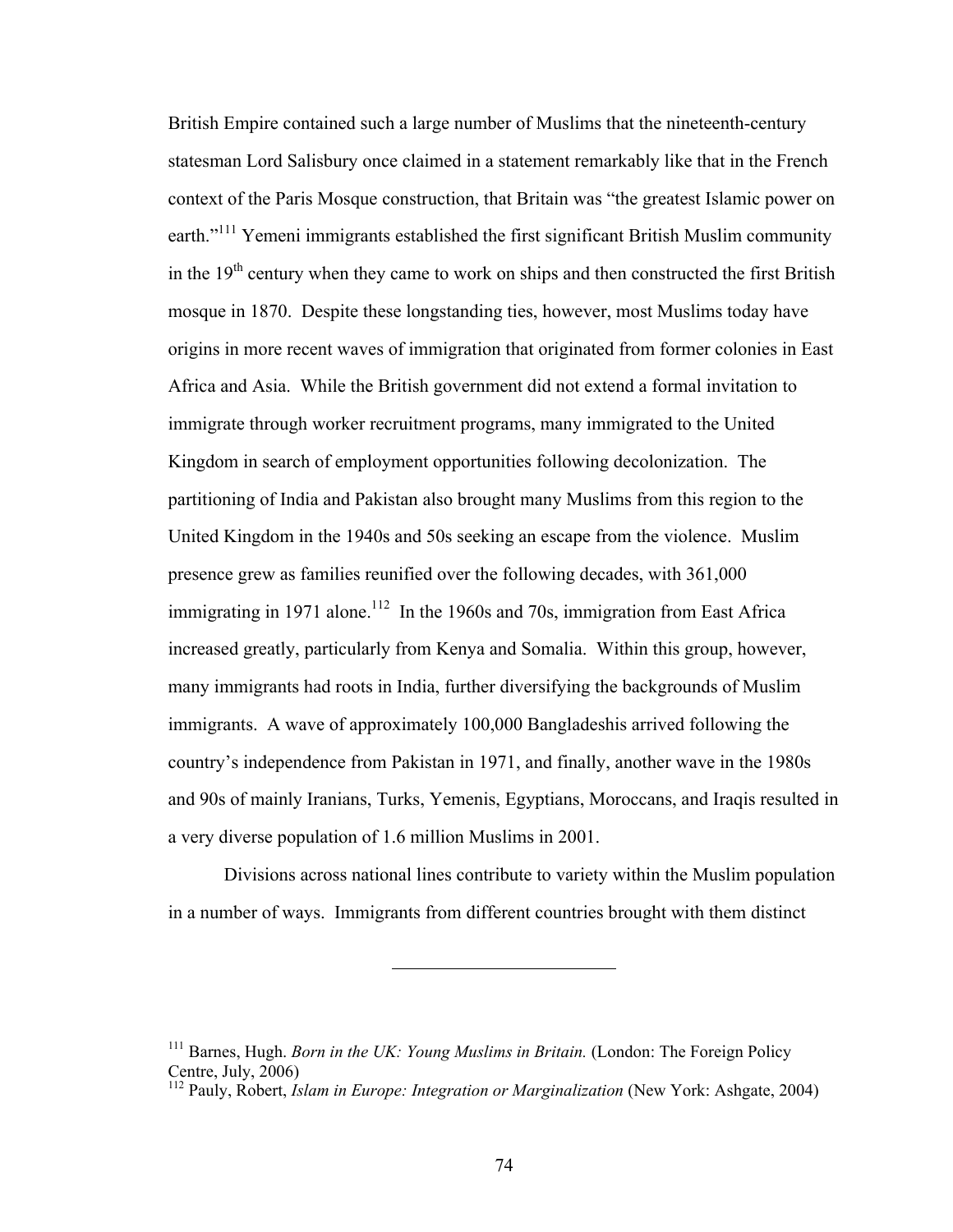cultural and linguistic characteristics, but also very different national relationships with Great Britain, which influence the way they perceive, and are perceived by, their new communities. Many immigrants come from former colonies, often implying a distinct relationship, compared to both other former colonies and countries never occupied by the British. With British Muslims' roots quite literally extending all over the globe, these differences in culture, language, and background were often quite pronounced. Robert Pauly quotes Charles Husband as he emphasizes the necessity of speaking of "Muslim communities in the plural to underscore the empirical fact that Muslims belong to a variety of linguistic, regional and sectarian groups. The making of British Islam is an ongoing, unfinished process of experimentation, diversity and debate."<sup>113</sup>

Pakistani, Bangladeshi, and Indian immigrants and their descendants make up the largest percentage of Muslims in the U.K., although there are significant populations of several groups. Using figures by Robert Pauly, who cites a number of sources, the table below represents recent figures for the origins of Muslims in Britain.<sup>114</sup> As shown, significant Muslim communities in the United Kingdom from around the world reflect diverse backgrounds.

| Place of Origin      | Population |
|----------------------|------------|
| Pakistan             | 675,000    |
| India                | 295,000    |
| Bangladesh           | 257,000    |
| Middle East/North    | 350,000    |
| Africa               |            |
| Other (esp. Nigeria, | 180,000    |
| Malaysia)            |            |

**Table 1: National Origins of Muslims in Britain**

<sup>113</sup> Pauly, Robert, *Islam in Europe: Integration or Marginalization* (New York: Ashgate, 2004) <sup>114</sup> Pauly, Robert, *Islam in Europe: Integration or Marginalization* (New York: Ashgate, 2004)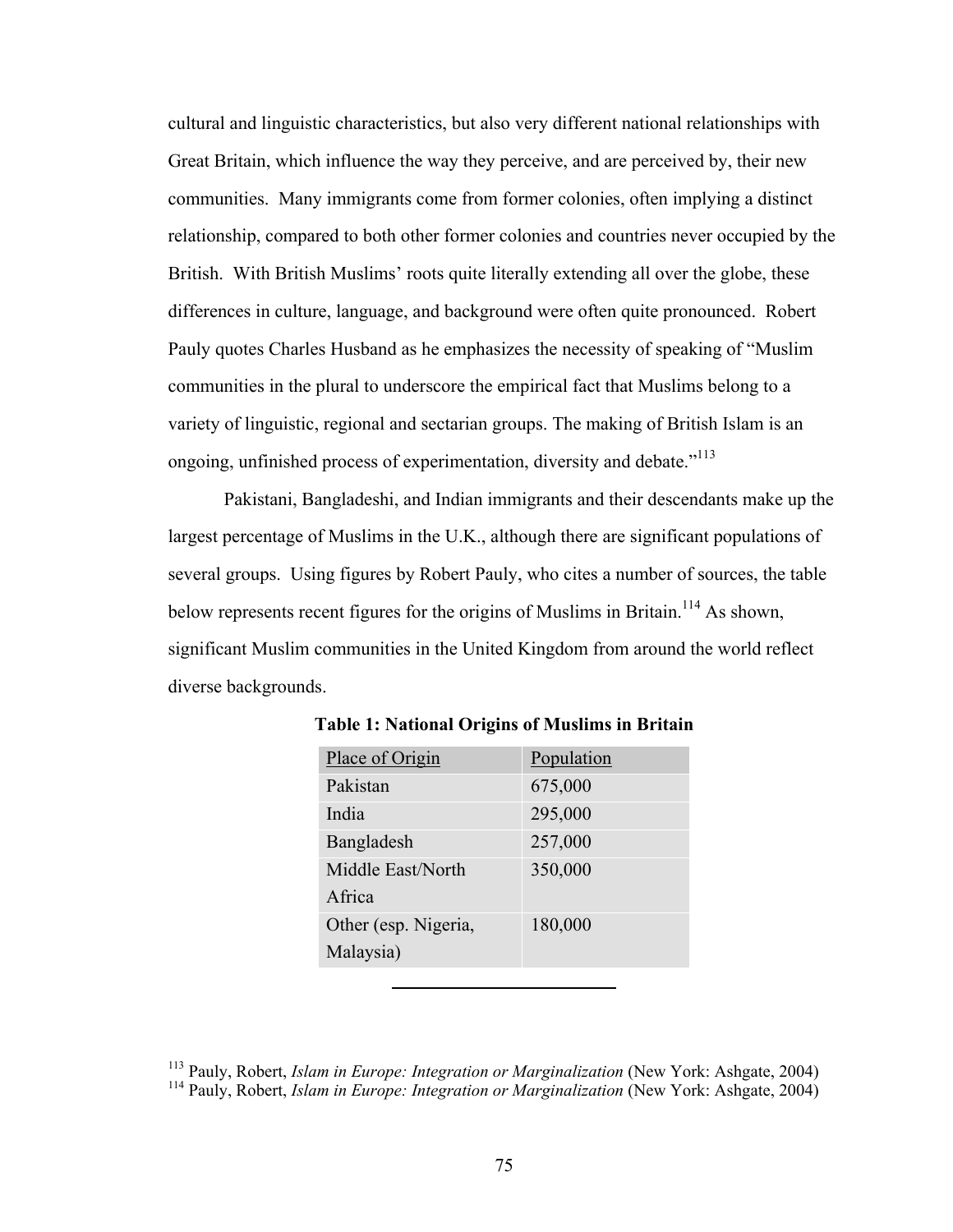These national divisions often remain quite pronounced in Britain generations after immigrants arrive, with communities of Muslims of the same national origins tending to reside in common areas. For example, nearly half of British Pakistanis reside in Greater Manchester, West Midlands and West Yorkshire, while another third lives in Birmingham (110,000) and Bradford (96,000). Nearly one half of British Bangladeshis live in London, while more than three quarters of Indian Muslims live in either London or Leicester. These communities tend to be quite culturally distinct and insular, thus contributing to the continued national divisions, despite ties through British citizenship, shared beliefs in Islam, and often common experiences of economic hardship and discrimination.

Economic depravity persists as a common theme among Muslim populations throughout Europe, and Britain is no exception, although socio-economic status does tend to vary somewhat across different populations within Britain. For instance, Indian Muslims have seen some relative economic success compared with other groups, while Pakistanis and particularly Bangladeshis experience relatively greater poverty levels, in large part due to their traditionally higher levels of work in textile industries, which have slowed during recent years. Income levels of Southeast Asians as a whole, however, differ strikingly from the majority population. A study by the British Board of Health found that 90 percent of Bangladeshis and 70 percent of Pakistanis subside on less than 10,000 pounds a year, compared to only 28 percent of the national population as a whole. Conversely, while 23 percent of British make 30,000 pounds or more, only 1 percent of Bangladeshis and 4 percent of Pakistanis earn this amount.<sup>115</sup> However, even these economic characteristics vary quite substantially by area and other factors. For example,

<sup>115</sup> Pauly, Robert, *Islam in Europe: Integration or Marginalization* (New York: Ashgate, 2004)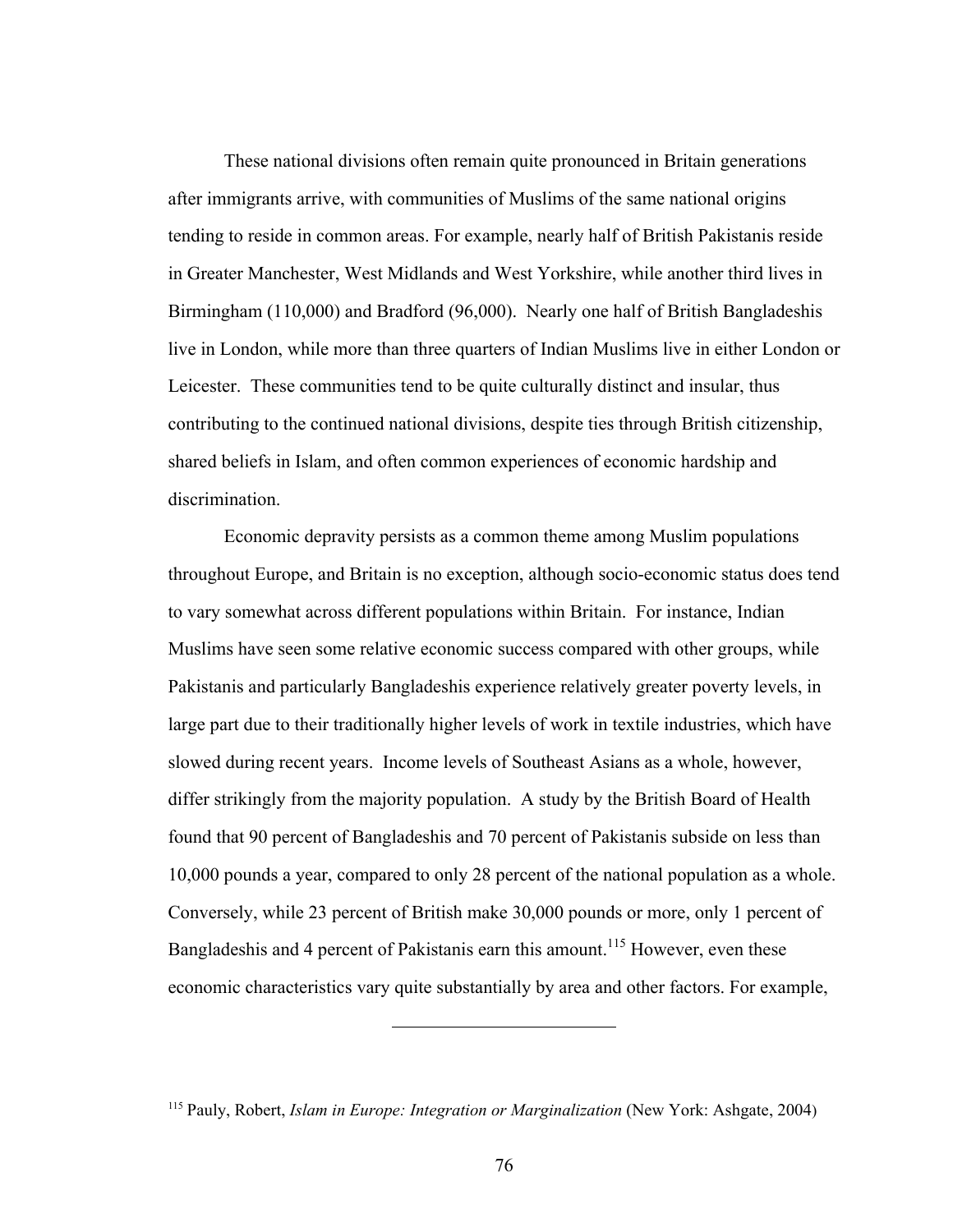in Manchester, which is home to a significant number of Pakistanis, this population fares quite well, often operating as professionals, manufacturers, and small business owners.<sup>116</sup>

Britain's Muslim population is likewise young and increasingly born in the U.K.. At least 50 percent of Muslims in Britain have been born in Britain, while one third of the population is under 16 years of age, the highest for any population group.<sup>117</sup> In some regions, Muslim children make up one third of the local youth population, predicting the demographic shift that will occur with Britain's generally ageing population. Half of Britain's Muslims are under age 25, while 92 percent are under 50 years of age.<sup>118</sup>

As in France, large differences in religious practices and traditions also cut across British Muslims. These variations, while significant, are likewise poorly understood and often unacknowledged by the wider population. Robert Pauly lists several major misconceptions about Islam in Britain that paint the religion as a more negative and uniform practice marked by violence, indulgence, and opposition to Christianity.<sup>119</sup> In actuality, religious beliefs among Muslims in Britain vary along similar lines as those in France, cutting across characteristics of national, generational, and personal difference. Given that Britain's Muslims come from such distant regions, some of these differences can be quite prominent.

Without the same controversial history of *laïcité,* religion has traditionally been given a freer reign in Britain. As a result of this, mosque construction has grown enormously, with a rate of nearly 100 new mosques per year at present. Nonetheless, this growth does not reflect a uniform presence, and indeed perhaps encourages religious plurality with more options for worship. Muslim beliefs vary considerably by ethnic

<sup>116</sup> Pauly, Robert, *Islam in Europe: Integration or Marginalization* (New York: Ashgate, 2004)

<sup>117</sup> Pauly, Robert, *Islam in Europe: Integration or Marginalization* (New York: Ashgate, 2004)

<sup>&</sup>lt;sup>118</sup> Barnes, Hugh. *Born in the UK: Young Muslims in Britain.* (London: The Foreign Policy Centre, July, 2006)

<sup>119</sup> Pauly, Robert, *Islam in Europe: Integration or Marginalization* (New York: Ashgate, 2004)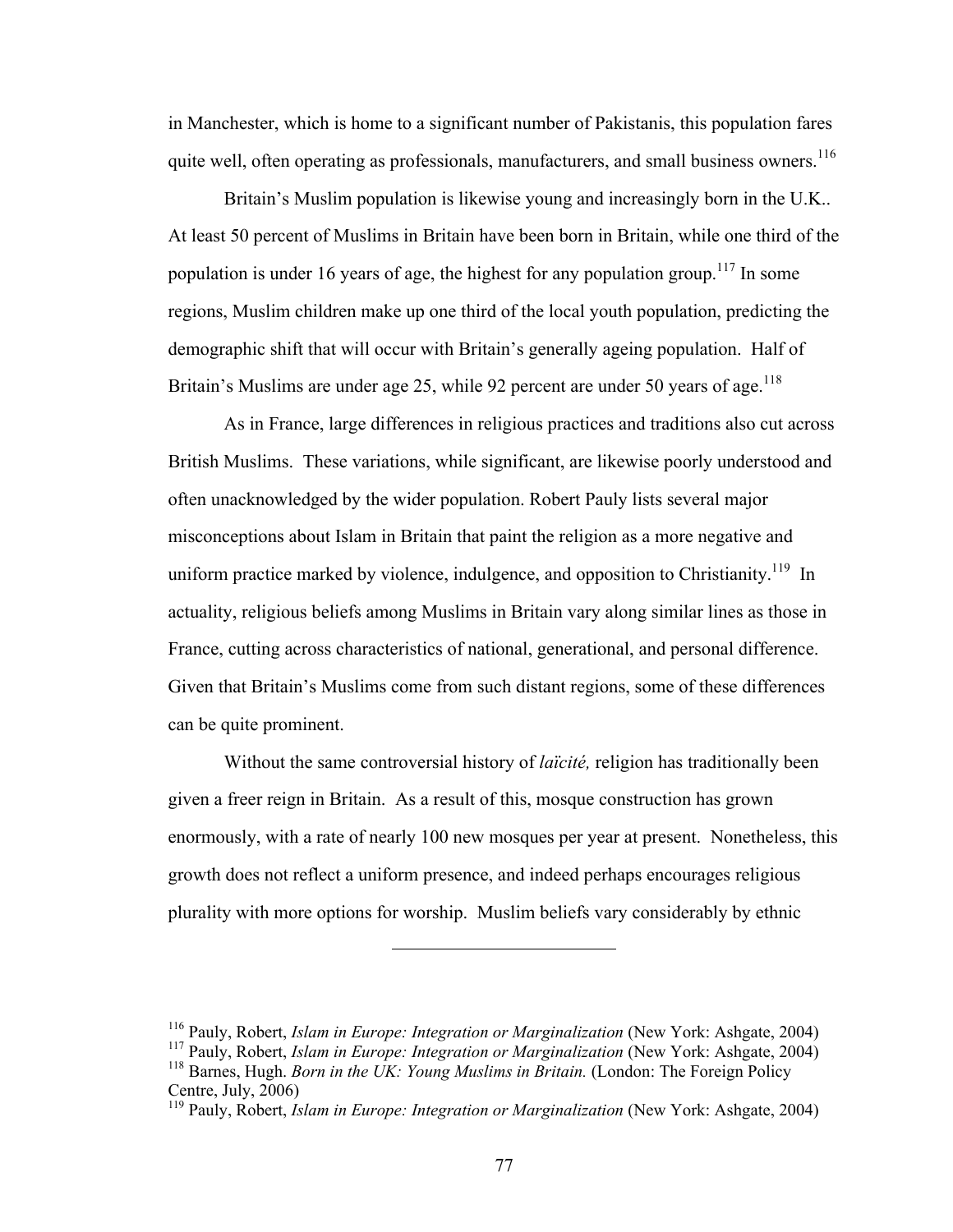group despite a societal tendency to perceive Muslims as a monolithic entity. Similar to the situation in France, divides cut between branches of Sunni and Shiite Islam as well as across national and ethnic lines and manners of practicing. For instance, even though Pakistanis and Bangladeshis tend to follow Sunni Islam and rate their religion as very important to them, they seldom worship at the same mosques.<sup>120</sup> Even within the same nationality, mosque attendance varies by region, with many imams recruited from specific villages to reflect and preserve the specific traditions of the region. These imams usually focus heavily on the specific practices and politics of the sending country and hold little regard for 'global' Islamic movements. These different interpretations of Islam and varying political views transect this group and impede cohesive action and unified representation at the national level, as they do in France. Furthermore, competition outside of religion, such as for scarce jobs, often reinforces divisions by nationality and ethnicity and thus works to prevent the development of common Muslim communities and bonds. $^{121}$ 

Only two Muslims have ever served in the British Parliament, and both instances served to divide Muslims more than to unite them behind political movement and progress. More have managed to reach levels of local representation, however, with some being able to do so under the banner of the Islamic Party of Britain, which aimed to find common ground between Muslim sects and promote shared interests. However this group suspended campaigns in 2003, citing its own internal divisions. General Secretary Dr. Sahib Mustaqim Bleher stated that "British Muslims were too busy competing with each other for acceptance by the establishment" to be able to act cohesively to alter it.<sup>122</sup>

<sup>120</sup> Pauly, Robert, *Islam in Europe: Integration or Marginalization* (New York: Ashgate, 2004)

<sup>&</sup>lt;sup>121</sup> Pauly, Robert, *Islam in Europe: Integration or Marginalization* (New York: Ashgate, 2004) <sup>122</sup> Press statement. Islamic Party of Britain. http://www.islamicparty.com/press/10062003.htm (accessed March 13, 2010)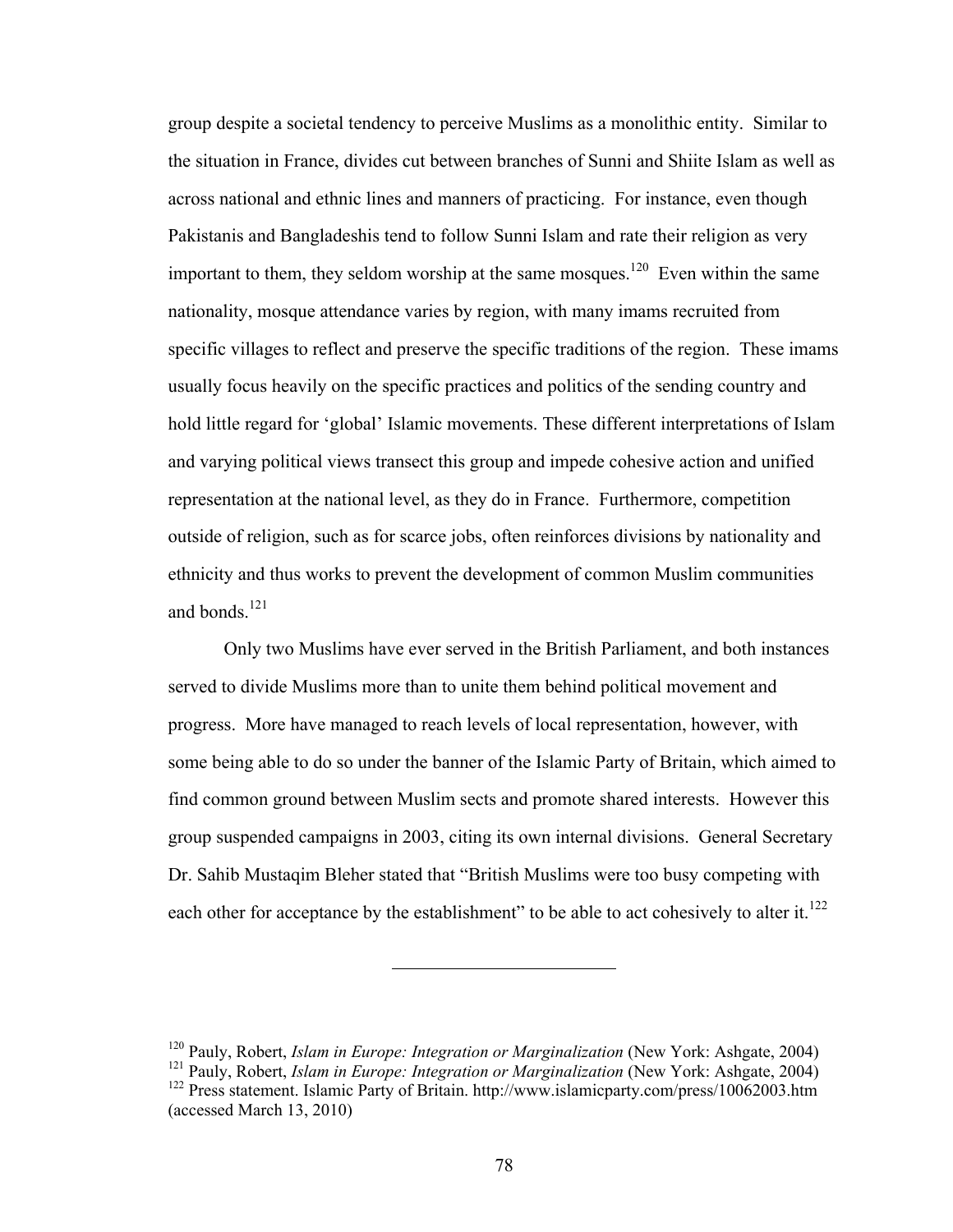A growing number of Muslim political advocacy organizations exist among the Muslim population, although most serve very specific ethnic, regional, linguistic groups of local neighborhoods or cities, convened for a variety of causes and missions.

In addition to the multitude of differences that exist between Muslims within the United Kingdom, specifics of the British approach also serve to differentiate the experience of British Muslims from others around the continent. The British approach to citizenship, and thus to integration into British society, starkly contrasts that of the French. In fact, these two countries are often portrayed as opposite ends of the integration spectrum, as they espouse diametrically opposed views of citizenship and its acquisition.<sup>123</sup> In contrast to French universalism, the United Kingdom bases its political philosophy in multiculturalism, asserting that all cultures have equal value and protection under the law. British citizenship has also been traditionally tied to birth on British soil as *jus solis,* or citizenship through birthplace rather than ethnic heritage. While this traditional multiculturalist and open approach perhaps results in a slightly more favorable and respectful view of Muslim communities among the British population compared with others it also arguably contributes to the insular nature of many minority communities, in what many have termed 'parallel societies'.<sup>124</sup> In the absence of an emphasis on immigrants to integrate fully into society, and with culturally specific communities entrenched throughout the country, many often remain isolated in communities of ethnically similar populations.

Britain has also tended to pursue its multicultural approach through a focus on race in Britain, viewing minorities through lenses of skin color or ethnicity, but not

<sup>123</sup> Favell, Adrian. *Philosophies of Integration; Immigration and the Idea of citizenship in France and Britain* (New York: Palgrave, 1998)

<sup>124</sup> Niblett, Robin. "Islamic Extremism in Europe," *CSIS: Statement Before the Senate Foreign Relations Committee, Subcommittee on European Affairs.*  http://foreign.senate.gov/testimony/2006/NiblettTestimony060405.pdf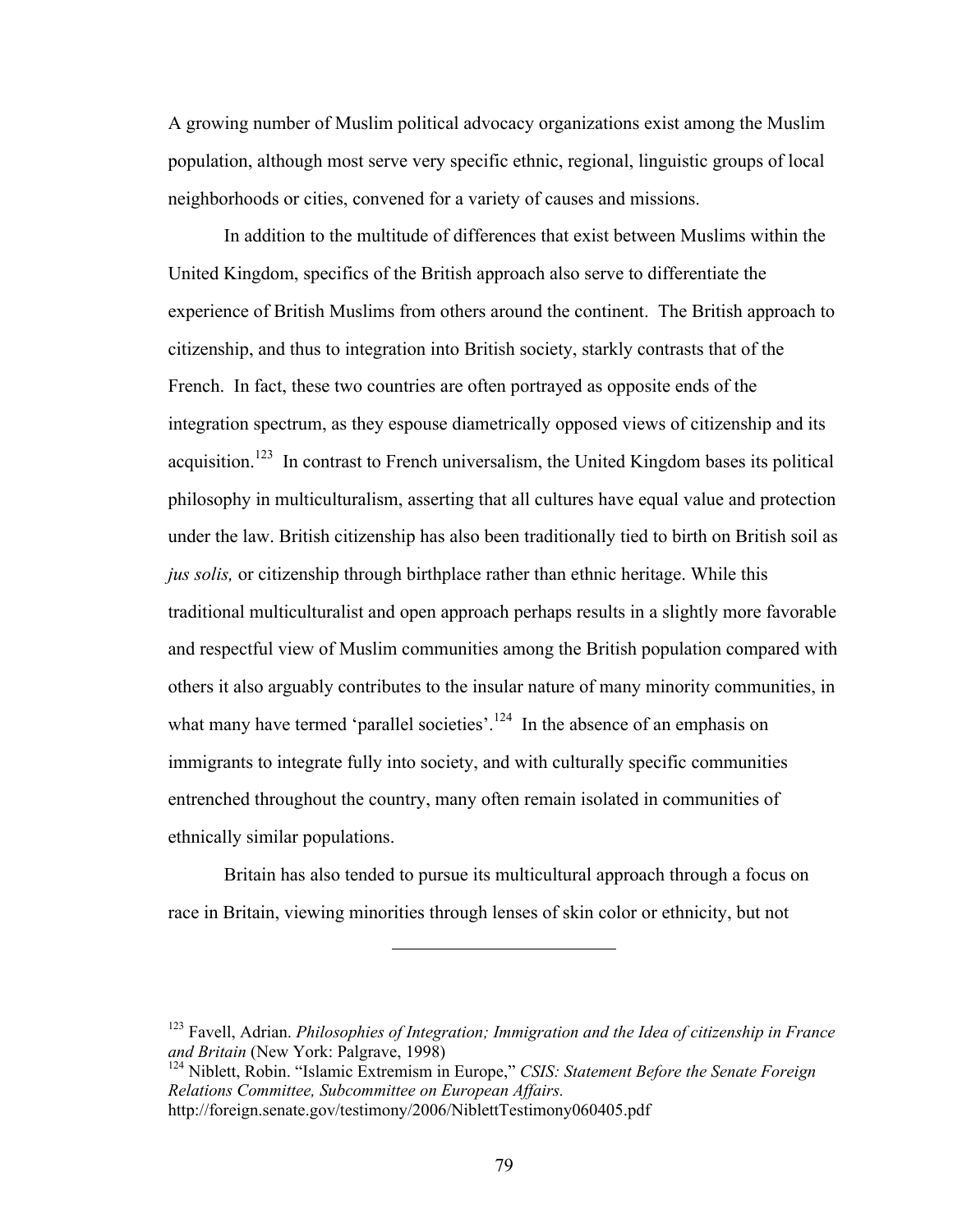religion. This complicates matters for British Muslims since they come from many different racial and ethnic backgrounds and also exacerbates national and ethnic differences that inhibit collective Muslim identity development or cohesive action. While this slightly different perception of Muslims has evolved somewhat over time, Muslims still must work within a race-based legal system. While Jews and Sikhs have been acknowledged as ethnic groups, Muslims do not receive this distinction, thus leaving them more vulnerable to religious discrimination that is technically not prohibited by British law.<sup>125</sup> Some groups receive protection through their ethnicity as Pakistani or Arab, but not all qualify for, or wish to claim, racial minority status. The absence of such legislation, which is imposed from the European level with the Treaty of Amsterdam but has not been addressed on a national level, marks a void in the British relationship with its Muslim population.

Additional distinctions of the British case lie in its slightly different colonial interactions that often preceded its relationships with its Muslim citizens. The greater physical distance between Britain and its former colonies than France and North Africa arguably had implications for colonial rule. Pauly asserts that this distance often resulted in a generally less violent transition to independence, and has led to less contemporary British influence over politics since independence.<sup>126</sup> This leaves for a much freer foreign policy, with relationships with its Muslim populations remaining a domestic policy issue rather than one tied largely to post-colonial relationships and foreign policy. This physical and relational distance may have perhaps led to a less frequent linking of

<sup>125</sup> Modood, Tariq, "Muslims and the Politics of Difference" in *The Politics of Migration, Managing Opportunity, Conflict and Change*. Ed. Sarah Spencer. (New York: Blackwell Publishing. 2003)

<sup>&</sup>lt;sup>126</sup> Pauly, Robert, *Islam in Europe: Integration or Marginalization* (New York: Ashgate, 2004)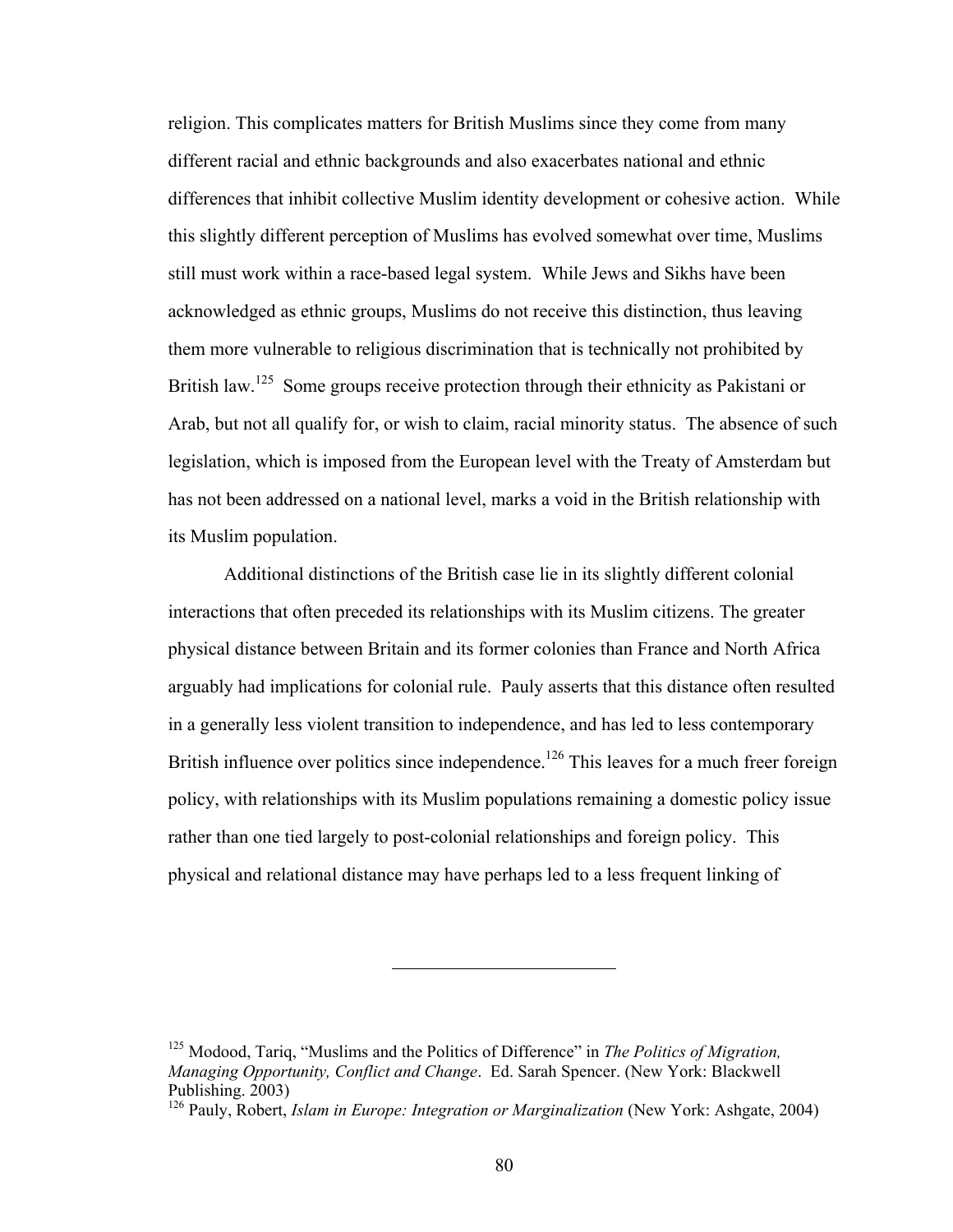domestic and foreign issues involving Muslims, although these issues still arise in the linking of European contexts which will be discussed later.

In the wake of the London bombings of 2005, as well as periods of unrest that have been attributed, rightly or not, to the failed integration of Muslims in the U.K., many have begun to question Britain's traditional multicultural approach. Some of its critics suggest that "these British bombers are a consequence of a misguided and catastrophic pursuit of multiculturalism" and that "in recent years [Britain has] focused far too much on the 'multi' and not enough on the common culture."<sup>127</sup> Many suggest that Britain has occupied a role on the far end of the integration policy spectrum for too long and that it should adopt policies demanding more integration of its minority populations. This tendency to evaluate domestic issues with an eye to contexts in other states proves typical of European countries seeking to address concerns with their own domestic integration concerns.

The headscarf issue represents one area where Britain has particularly begun to question its multicultural approach. In 2007, just three years after the French ban on headscarves in schools, British courts saw their own headscarf scandal brought forward, and they subsequently ruled that schools could forge their own codes relating to Islamic dress.128 Despite many reasons given by British Muslims for adopting Islamic clothing,<sup>129</sup> the veil is increasingly viewed as beyond the scope of British multiculturalist tolerance. In the wake of the recent French movement to place restrictions on the wearing

<sup>&</sup>lt;sup>127</sup> William Pfaff and Trevor Phillips cited in Tariq Modood's article http://www.surrey-researchpark.co.uk/Arts/CRONEM/Tariq-Modood-article.pdf

<sup>128</sup> "The Islamic Veil across Europe," *BBC.* (Jan 26, 2010)

http://news.bbc.co.uk/2/hi/europe/5414098.stm (accessed March 13, 2010)

<sup>129</sup> Perlez, Jane. "Muslims' Veils Test Limits of Britain's Tolerance," *New York Times.* (June 22, 2007) (accessed March 13, 2010)

http://www.nytimes.com/2007/06/22/world/europe/22veil.html?pagewanted=1& r=2 (accessed March 13, 2010)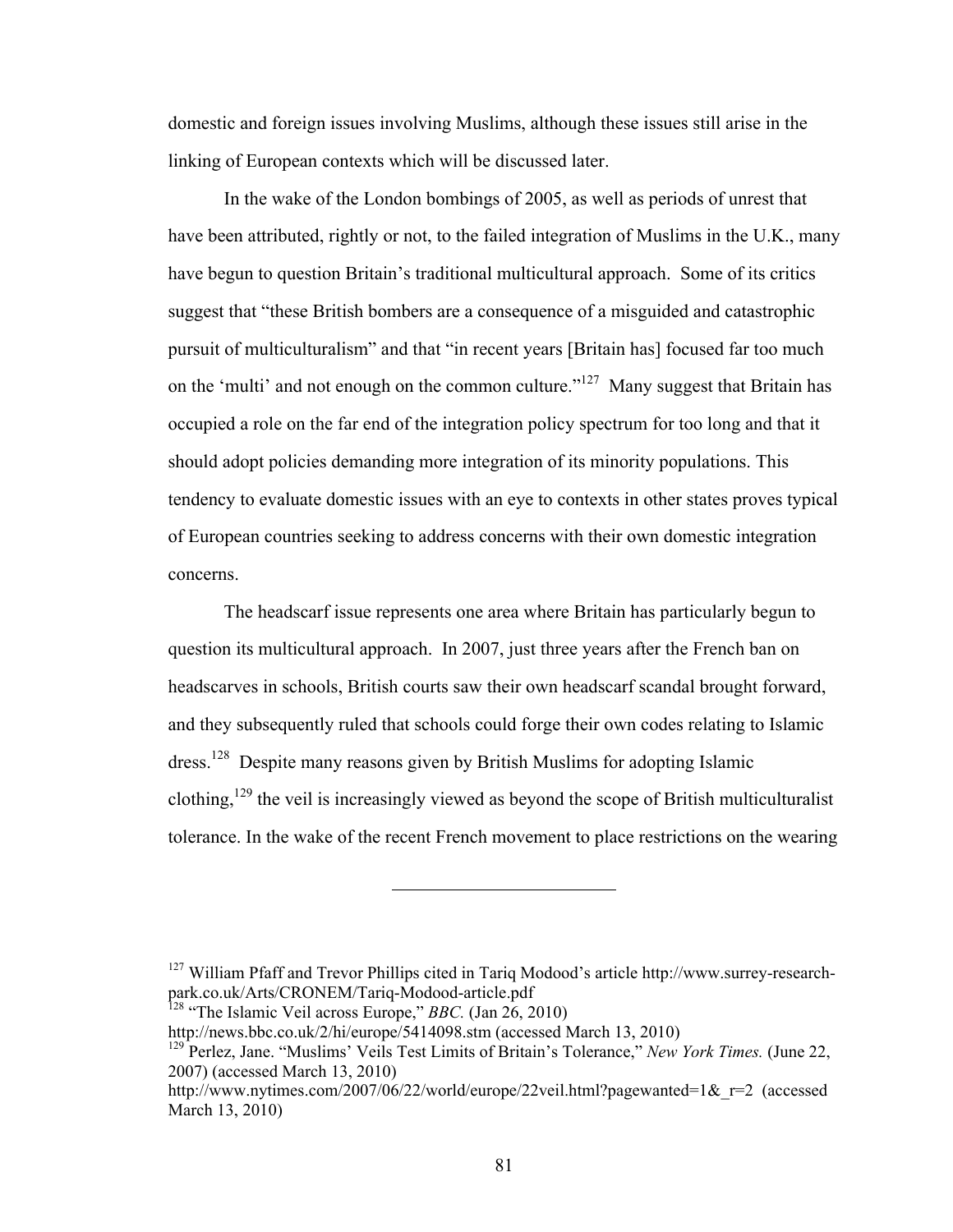of the niqab in public, similar debates have also emerged in Britain, reflecting internationalization of this debate and the questioning of traditional approaches.<sup>130</sup>

### **Germany**

Differing once more from the French and British contexts, the general German approach to integration has been influenced by a traditional notion that Germany is not a country of immigration, but one based on a sense of the nation. Contrasting the French model rooted in territoriality, political citizenship, and ideology, where one could theoretically "become" French, the German system takes as its foundation ethnic, cultural, linguistic, and racial characteristics that are less easily adopted. Thus, despite the fact foreigners have accounted for 80 percent of Germany's population growth over the last 50 years, few of them have easily transitioned to citizenship.<sup>131</sup> While the country actively recruited foreign laborers after World War II as France did, it also considered them as temporary workers, rather than the permanent residents they would become. The German case is also marked by legal entrenchment of these ideas within a historically strict interpretation of *jus sanguinis*, or citizenship through blood or ethnicity. Thus, the large populations of immigrants to Germany, and often their descendants generations later, were denied substantial legal rights and protection due to a lack of official citizenship status. Only recently in 2000 has Germany lowered barriers to citizenship to allow for the naturalization of much of its Muslim population. Within this view of citizenship marked by the sense of a German nation, however, Germany's integration approach has proved to be one of tempered balance between the extremes of the French Republican and British multicultural models. While rejecting outright assimilationism, Germany has wavered somewhat on the degree of multiculturalism it is

130 "The Islamic Veil across Europe," *BBC.* (Jan 26, 2010)

http://news.bbc.co.uk/2/hi/europe/5414098.stm (accessed March 13, 2010)

<sup>&</sup>lt;sup>131</sup> Pauly, Robert, *Islam in Europe: Integration or Marginalization* (New York: Ashgate, 2004)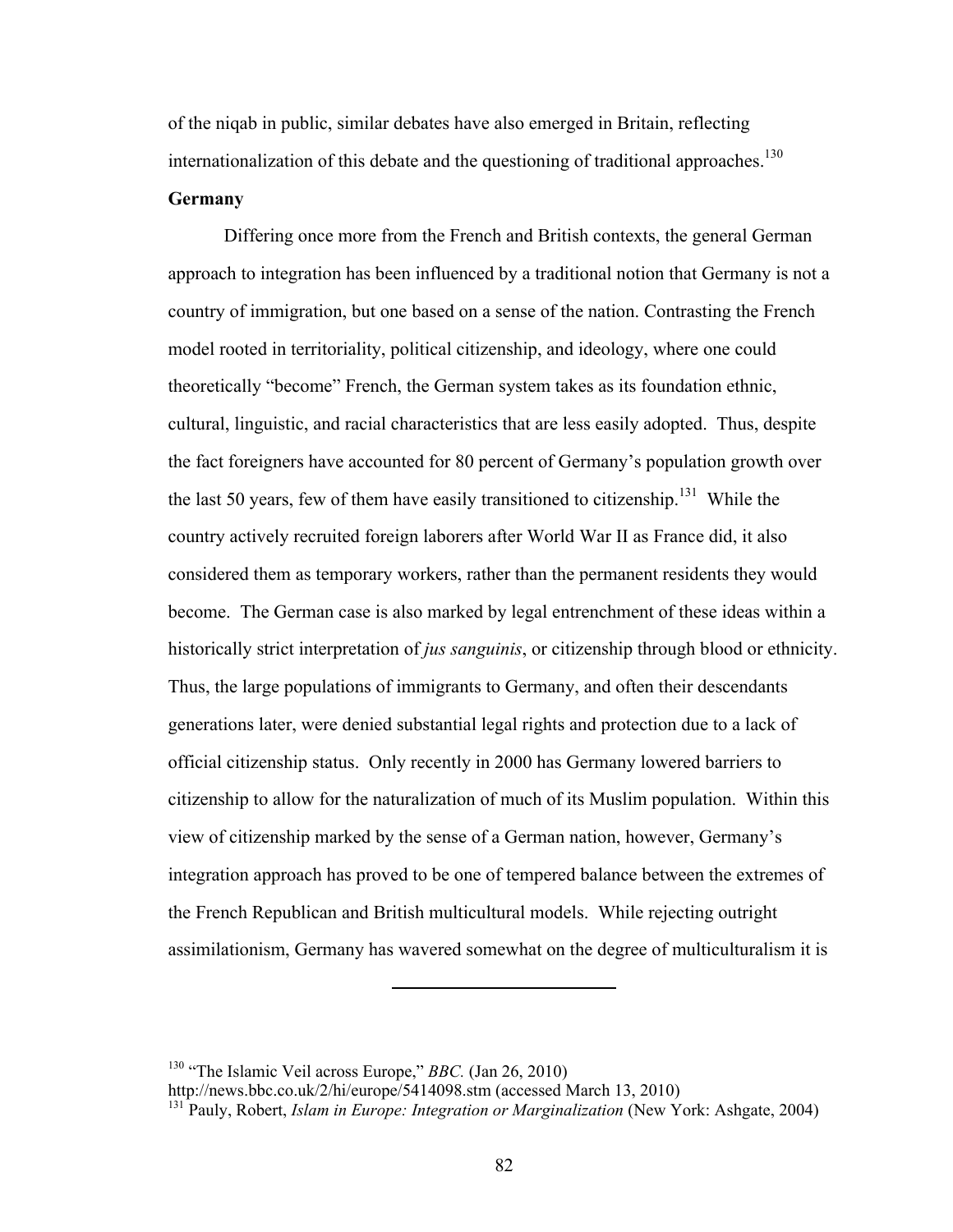willing to accept in light of its traditional self-regard as a nation of ethnically and culturally similar Germans.

Germany is home to the second largest Muslim population in Europe, with 3 million Muslims making up 3.6 percent of its population.<sup>132</sup> Unlike France and Britain, however, Germany did not have a substantial Muslim population until after World War II, when it initiated the Federal Republic's First Employment Agreement with Turkey in 1961. In an effort to spur on reconstruction and economic growth with cheap labor, the Federal Republic of Germany had previously made such agreements with Italy, Spain, and Greece, and proceeded to make others with Portugal, Tunisia and Morocco throughout the 1960s. As in the French case, this worker recruitment, intended as temporary, resulted in large, permanent communities of Muslims in Germany. The reunification of families, as well as the arrival of Kurdish Turks seeking escape from government repression enlarged this population throughout the 1960s and 70s, with Turks becoming the largest minority group in  $1981$ .<sup>133</sup> As in the French case, despite government measures aimed to encourage the return of existing immigrants and halt the flow of new ones, the Turkish population continued to grow through new generations, reaching 2.1 million by the end of the century. In addition to the Turkish community, increased immigration from the Middle East and Asia in the wake of civil unrest, for instance, in Afghanistan, Bosnia, and Iraq, brought the German Muslim population closer to the large and diverse group it is today.

The table below illustrates the demographic composition of German Muslim populations in recent years. The diversity of the group is apparent, with significant populations from 13 countries or regions. The Central Asian community consists of

<sup>132 &</sup>quot;Muslims in Europe: Country Guide" *BBC.* (Dec. 23, 2005)

http://news.bbc.co.uk/2/hi/europe/4385768.stm (accessed March 13, 2010)

<sup>&</sup>lt;sup>133</sup> Pauly, Robert, *Islam in Europe: Integration or Marginalization* (New York: Ashgate, 2004)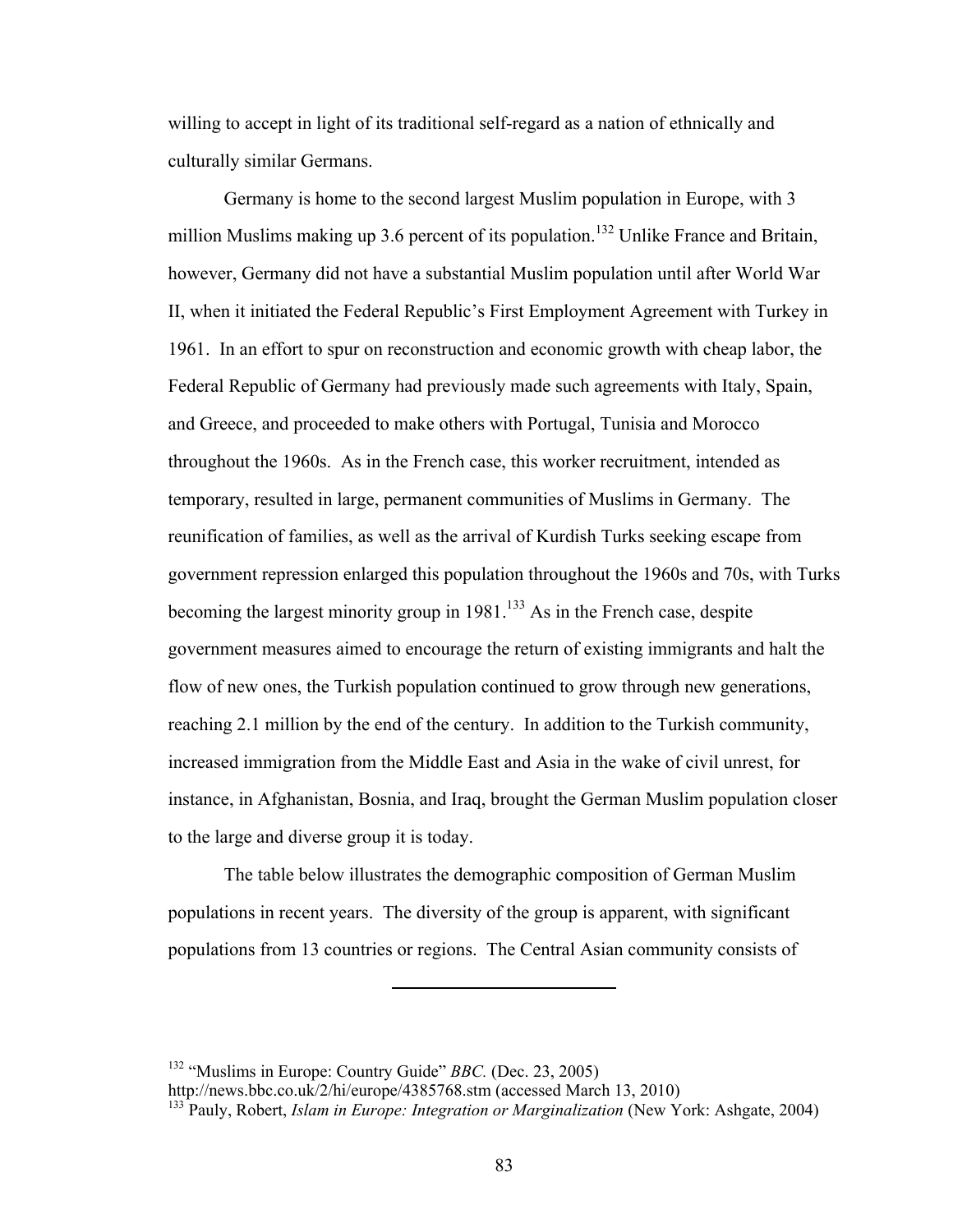Muslims with roots in Azerbaijan, Kazakstan, Kyrgystan, Tajikistan, Turkmenistan and Uzbekistan, further adding to the diversity of the mix. Additionally, while three quarters of German Muslims are of Turkish background, this population is also divided between ethnically Turkish and Kurdish communities, the latter of which numbers over 400,000.134 Most demographic information tends to focus on Muslims of Turkish origin as a whole, however, since this group does make up a large majority of the Muslim population. Because of this, most statistics in this study, taken largely from Robert Pauly's book, *Islam in Europe: Integration or Marginalization,* will refer to the Turkish population specifically, even though they cannot necessarily reflect the situation of all German Muslims.

| <b>Population</b>     |  |
|-----------------------|--|
| 2.1 million<br>Turkey |  |
| 167,690               |  |
| 116,446               |  |
| 81,450                |  |
| 71,955                |  |
| 55,600                |  |
| 54,211                |  |
| 51,211                |  |
| 38,257                |  |
| 24,260                |  |
| 17,186                |  |
| 12,107                |  |
| 8,350                 |  |
|                       |  |

**Table 2: National Origins of Muslims in Germany**

135

<sup>&</sup>lt;sup>134</sup> "Whose Fatherland? A proposal to Grant Citizenship to Members of Germany's Vast Immigrant Community Stirs Passionate Debate," *Time International* (25 January 1999) <sup>135</sup> Pauly, Robert, *Islam in Europe: Integration or Marginalization* (New York: Ashgate, 2004)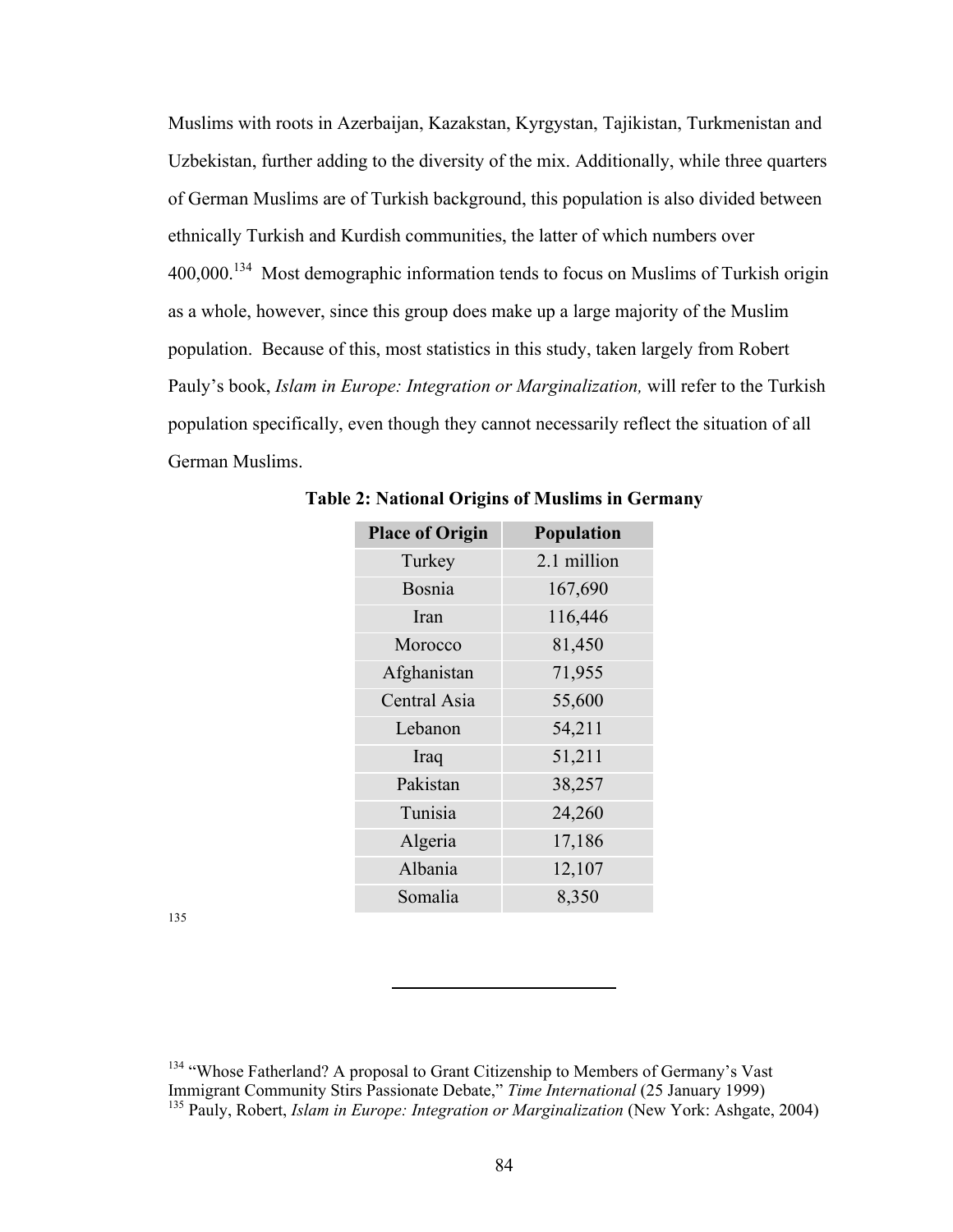Along with substantial differences existing between Turkish and Kurdish communities, several other issues divide German Muslims and prevent cohesion. For instance, while the majority of Muslims in Germany practices Sunni Islam, there are considerable populations of Iranian and Iraqi Muslims who are predominantly Shia. Most obstacles to uniting Muslims behind common issues, however, despite common need for reforms, stem once more from national and ethnic divisions. One study suggests that ethnicity and not religion is the primary motivating factor behind political organizations in Germany. According to the study, 82.5 percent of minority claims filed with the German government from 1990-95 came from groups organized around ethnicity or nationality rather than religion.<sup>136</sup> Furthermore, while the Central Council of Muslims operates on the national level much as the CFCM in France, over 2000 organizations with Islamic linkages operate on the regional level, reflecting a wide range of ethnicities, nationalities, social concerns that are often influenced by a plethora of international actors and issues abroad. Thus, despite efforts such as those in France to consolidate Muslims behind a single organization in the Council, Muslims in Germany defy generalization at this point.

Nonetheless, some trends about the population become evident. As in the French and British cases, Muslims in Germany are disproportionately young, often due to high fertility rates compared to native German populations. Studies have shown 70 percent of the Turkish population to be under the age of 30, while only five percent are 65 and older, compared with 17 percent of the overall population. <sup>137</sup> Muslims in Germany also tend to live in poor outskirts of mid to large sized cities, such as Berlin, Munich, Frankfurt, Duisberg, and Cologne. Over three quarters of the Turkish population

<sup>136</sup> Pauly, Robert, *Islam in Europe: Integration or Marginalization* (New York: Ashgate, 2004) <sup>137</sup> Pauly, Robert, *Islam in Europe: Integration or Marginalization* (New York: Ashgate, 2004)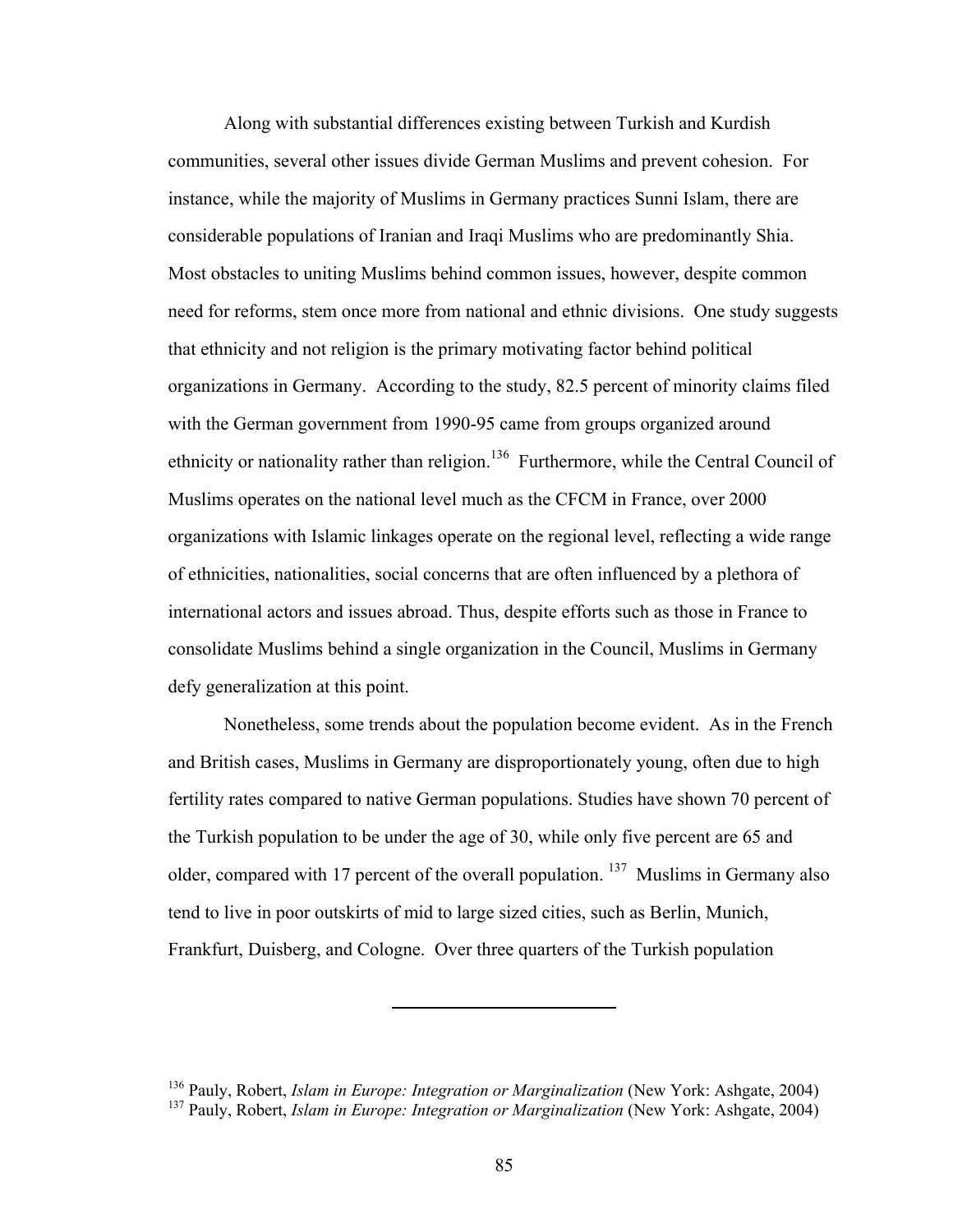specifically occupy urban areas, such as the neighborhood of Kreuzberg in Berlin, while 35 percent of this group lives in the North Rhine-Westphalia district, the site of the original industrial plants that attracted workers in the 1960s.<sup>138</sup> Other Muslim populations also tend to reside in urban areas throughout Germany and, as in Britain, exhibit tendencies towards isolation and the development of "parallel societies."

One reason for this isolation that marks a difference from the experiences of Muslims in Britain and France is a wide linguistic barrier faced by most German Muslims. Since Germany did not have as strong a colonial presence, particularly in traditionally Muslim countries from which populations have come, immigrants do not often possess the language skills to match those of, for example, many Algerians immigrating to France. Thus, with most populations arriving with low levels of German skills and subsequently living in ethnically insular communities, they experience an additional serious barrier to integration. Many third generation immigrants still lack sufficient knowledge of German, a condition which results from an early disadvantage.<sup>139</sup> One study of Turkish families in Kreuzberg found that 63 percent of preschool children in the study "spoke little or no German and thus failed to meet the linguistic requirements for primary school."140 This shortcoming in language acquisition contributes to especially low education levels among German Muslims. Whereas 30 percent of native German students qualify for university admission, one study found that only 14 percent of Turkish students were eligible, and that 40 percent of young Turks had no vocational qualifications compared to 8 percent nationally.<sup>141</sup> Insufficient language skills, educational and vocational deficiency, combined with the economic downturn and

<sup>138</sup> Pauly, Robert, *Islam in Europe: Integration or Marginalization* (New York: Ashgate, 2004)

<sup>&</sup>lt;sup>139</sup> Pauly, Robert, *Islam in Europe: Integration or Marginalization* (New York: Ashgate, 2004)

<sup>140</sup> Pauly, Robert, *Islam in Europe: Integration or Marginalization* (New York: Ashgate, 2004)

<sup>&</sup>lt;sup>141</sup> Pauly, Robert, *Islam in Europe: Integration or Marginalization* (New York: Ashgate, 2004)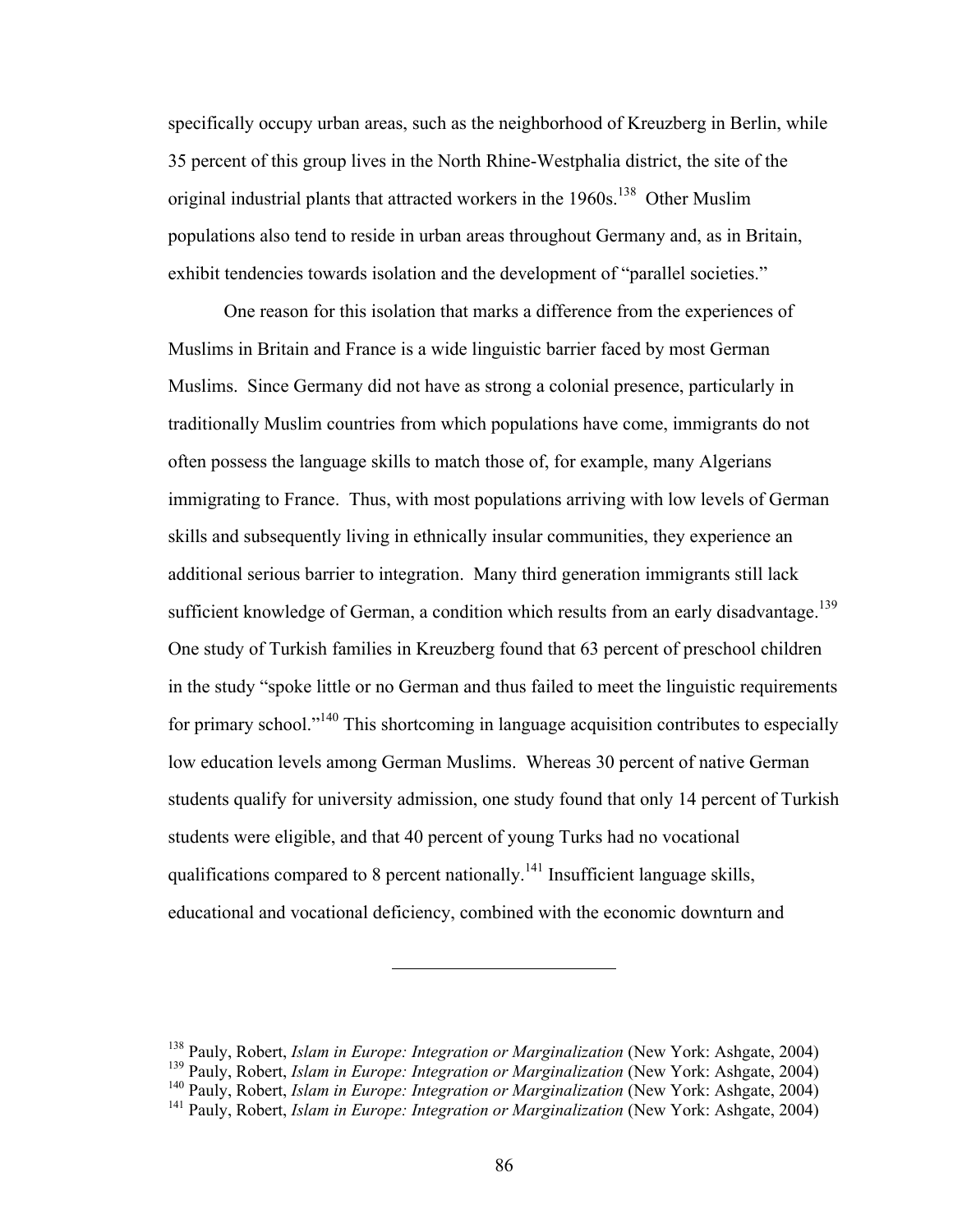widespread discrimination, contribute to low economic status that parallels the French and British situations. Many Muslim immigrants exist in Germany as blue-collar workers with little possibility for employment.

Muslims in Germany do face many similar hurdles to those encountered by Muslims elsewhere in Europe in the perceived homogeneity of followers of Islam and the tendency to link domestic and international events. One German Muslim describes this, asserting "that all Muslims are made to be responsible by the media for everything any single Muslim does at any place in the world in the name of Islam," adding that "to cut through these layers of public prejudice and misinformation is the first prerequisite to a wider discussion acceptance of Islam in Germany."<sup>142</sup>

Germany has also seen a recent questioning of its traditional integration approach. As in the British case, the country began to reexamine its stance on Islamic dress in the wake of the French headscarf ban. Several cases emerged as early as 2004 of schools banning headscarves, most often for teachers rather than students, while occasionally leaving loopholes for Christian crosses or nun's habits.<sup>143</sup> While the Constitutional Court declined to find scarves incompatible with German law, it left the issue to the states' discretion, and today half of Germany's states have restrictions on Islamic dress for teachers and other civil servants. While some German politicians have shown a reluctance to compromise what many see as a history of warm relations with religious groups, popular support has often favored bans. In 2004, then President Johannes Rau addressed the issue of the headscarf, referencing Germany's distinct history with its Christian past and respect for religion and the state, saying that Germany was neither a religious nor a non-religious state and that it would respect the religious practices of all

<sup>&</sup>lt;sup>142</sup> Pauly, Robert, *Islam in Europe: Integration or Marginalization* (New York: Ashgate, 2004) 143 "German State Backs Headscarf Ban," *BBC* (April 1, 2004) http://news.bbc.co.uk/2/hi/europe/3591043.stm (accessed March 13, 2010)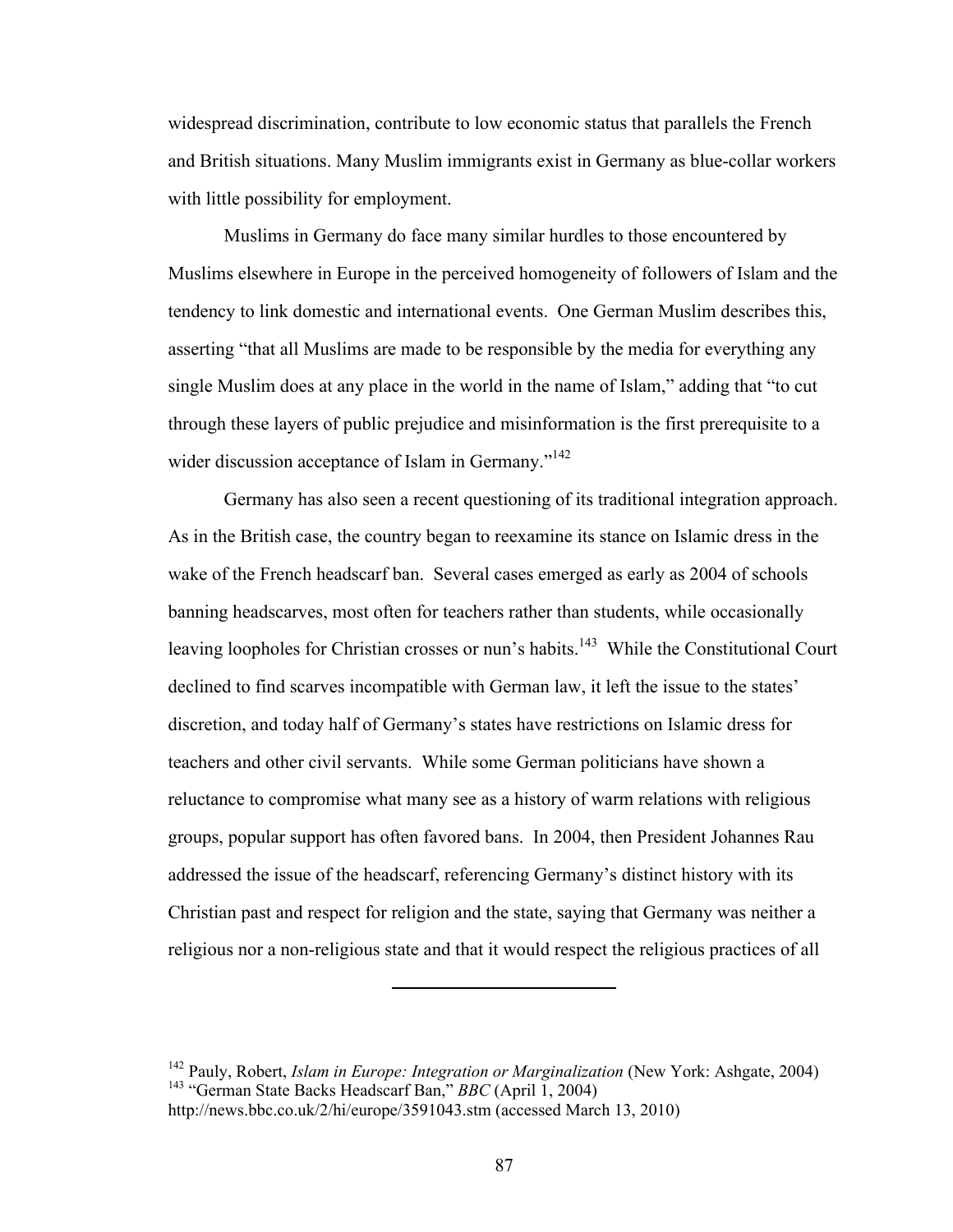citizens.144 He contrasted this history with French *laïcité,* saying that "I fear that the headscarf ban is the first step on the path to a secular state, banned religious signs and symbols from public life. This I do not want. That is not my idea of our country, for many centuries influenced by Christianity."<sup>145</sup>

#### **Implications**

From this comparison with other European countries, several conclusions can be drawn regarding the French case and the wider European context. Firstly, the French exception often asserted by scholars, if it exists, is likely not in the nature of the issues the country seeks to address, but in its approach to addressing them. This difference should not be exaggerated, however, since indeed, each country experiences some sense of exceptionalism, in that it approaches the issue of Muslim identity and citizenship from its own distinct history, philosophy, and conceptions of national identity. Specific issues and sticking points in France, Britain and Germany have emerged as a result of these countries' different histories and contexts as well as the various characteristics and concerns of the vastly diverse Muslim populations living within them. However, the essence of the question faced by each country of how to best incorporate Muslim identity in the face of great tendencies to generalize and oversimplify a complex population is shared. Muslims in each context face hurdles in overcoming a widespread negative image of Islam pervasive within the European, and perhaps Western, worldview due to a growing Islamophobia often encouraged by media and politicians. If the French case is exceptional, it is perhaps in the country's insistence on a universal national identity after

 $144$  Religionsfreiheit heute – zum Verhältnis von Staat unde Religion in Deutschland". http://www.uni-kassel.de/fb5/frieden/themen/Rassismus/rau.html . (accessed March 13, 2010)  $145$  "Religionsfreiheit heute – zum Verhältnis von Staat unde Religion in Deutschland." http://www.uni-kassel.de/fb5/frieden/themen/Rassismus/rau.html . (accessed March 13, 2010)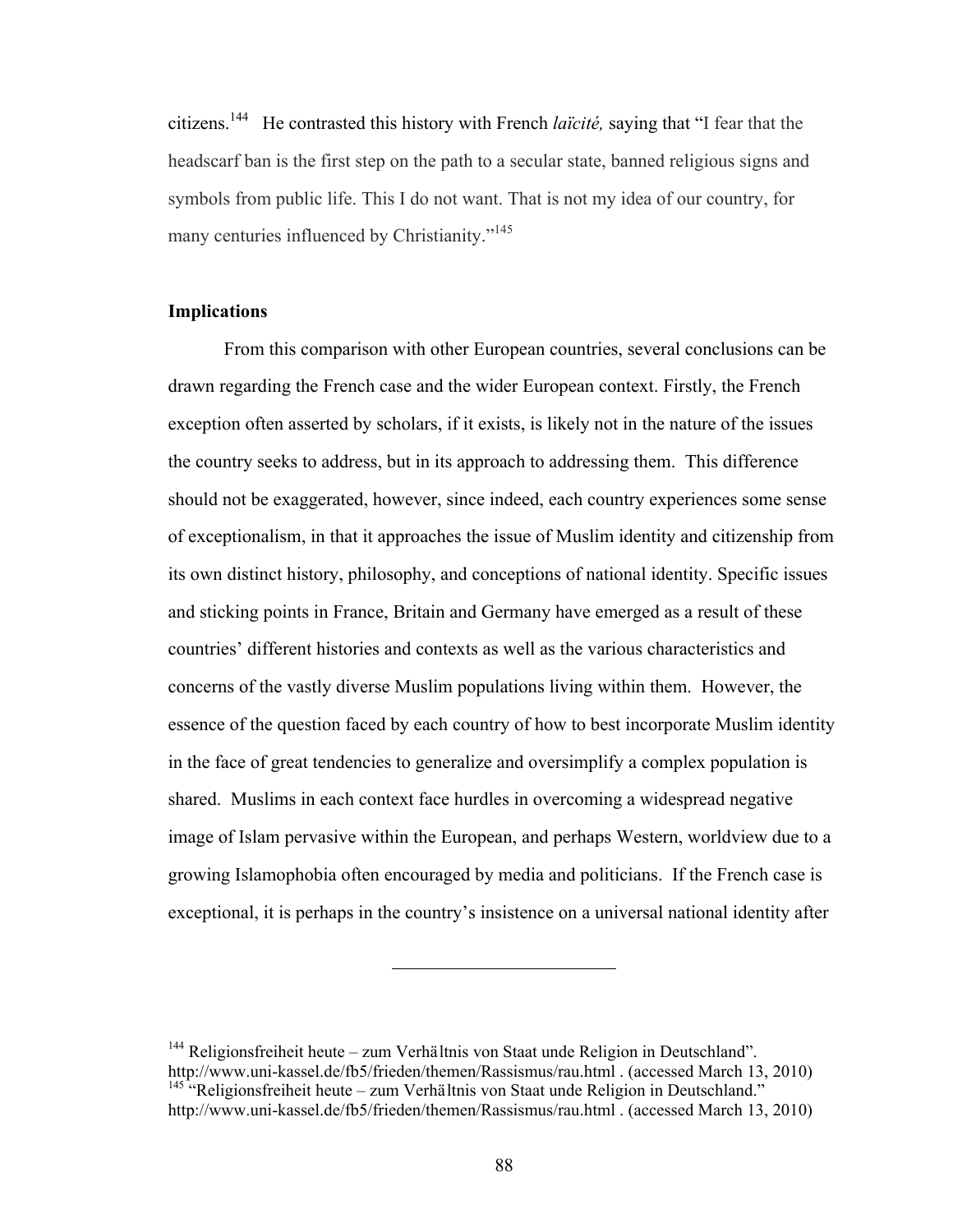decades, or arguably even centuries, of challenges from various sources, including immigration. Just as Muslims within the country are portrayed as a monolithic threat, the traditional French identity is itself promoted as singular and allows no room for compromise with other identities. This is reflected in the ongoing national identity debate, which will be addressed again later.

Secondly, if anything can be taken from comparisons with these other European countries it is the wide range of backgrounds and circumstances of European Muslims. Hailing from all regions of the world from which they bring distinct sets of values and perspectives, Muslims in Europe are a diverse group, much more so on the European level than in France. Thus, where it was difficult to pinpoint a cohesive identity amidst French Muslims, it is virtually impossible to do so on a European scale. In addition to the differences immigrants have brought with them from their range of countries of origin, they also are now functioning within the distinctive national contexts of their new countries, where they confront many specific issues and concerns. Nonetheless, the tendency remains to classify this group in a unified, and generally negative, light.

To emphasize the differences between European Muslims and the inaccuracy of any assumptions of the similarity of these populations and their situations, the table below shows the general differences between the three cases mentioned in this study. Even using gross generalizations that neglect the many differences existing within Muslim populations in a single country, the differences between the three cases are apparent.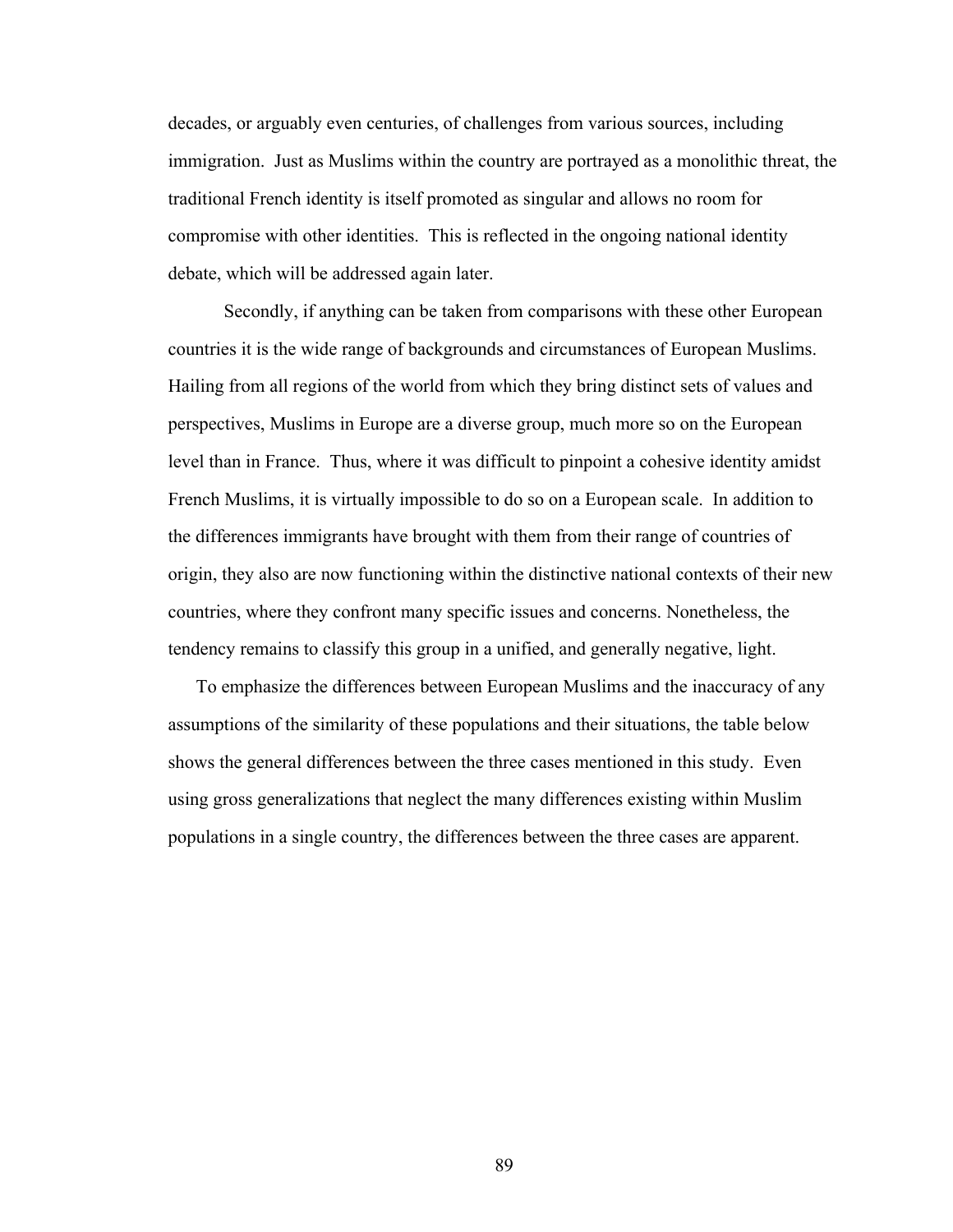|                           | France                         | <b>Great Britain</b> | Germany       |
|---------------------------|--------------------------------|----------------------|---------------|
| Percent of<br>Population  | 8%                             | 2.8%                 | 3.6%          |
| Majority<br>ethnic makeup | North African                  | South Asian          | Turkish       |
| Former<br>colonial status | <b>Yes</b>                     | Yes                  | No            |
| Integration<br>approach   | Republican/<br>assimilationist | Multicultural        | Mixed         |
| Main point of<br>tension  | Religion vs. laïcité           | Religion vs. Race    | Citizenship   |
| View of<br><b>Muslims</b> | Religion                       | Race                 | Immigrant     |
| Citizenship               | Mixed                          | Jus Solis            | Jus Sanguinis |

**Table 3: Muslims in France, Great Britain, and Germany**

Thirdly, another important tendency on the European level deserving of discussion is the proclivity of governments in Europe to view their own domestic issues through the lens of international events. This was seen in the French case, particularly during the headscarf debate, and is symptomatic of a wider tendency in Europe. However, while international circumstances in the Middle East and North Africa influenced the direction of the French headscarf debate, increasingly influence is coming from within Europe. As European countries adopt measures aimed at mitigating the integration difficulties of their own populations, oftentimes, similar policies will appear on the political agenda in other countries, despite different populations and contexts. For example, the recent Swiss referendum on the construction of minarets had rippling effects throughout Europe, as other countries began to consider their own bans. Whereas minarets had not featured as an issue in most other European countries before this point, they quickly arose as such after the Swiss vote. National polls suddenly showed that majorities in other countries favored similar bans. *Le Figaro* reported that 73.7 percent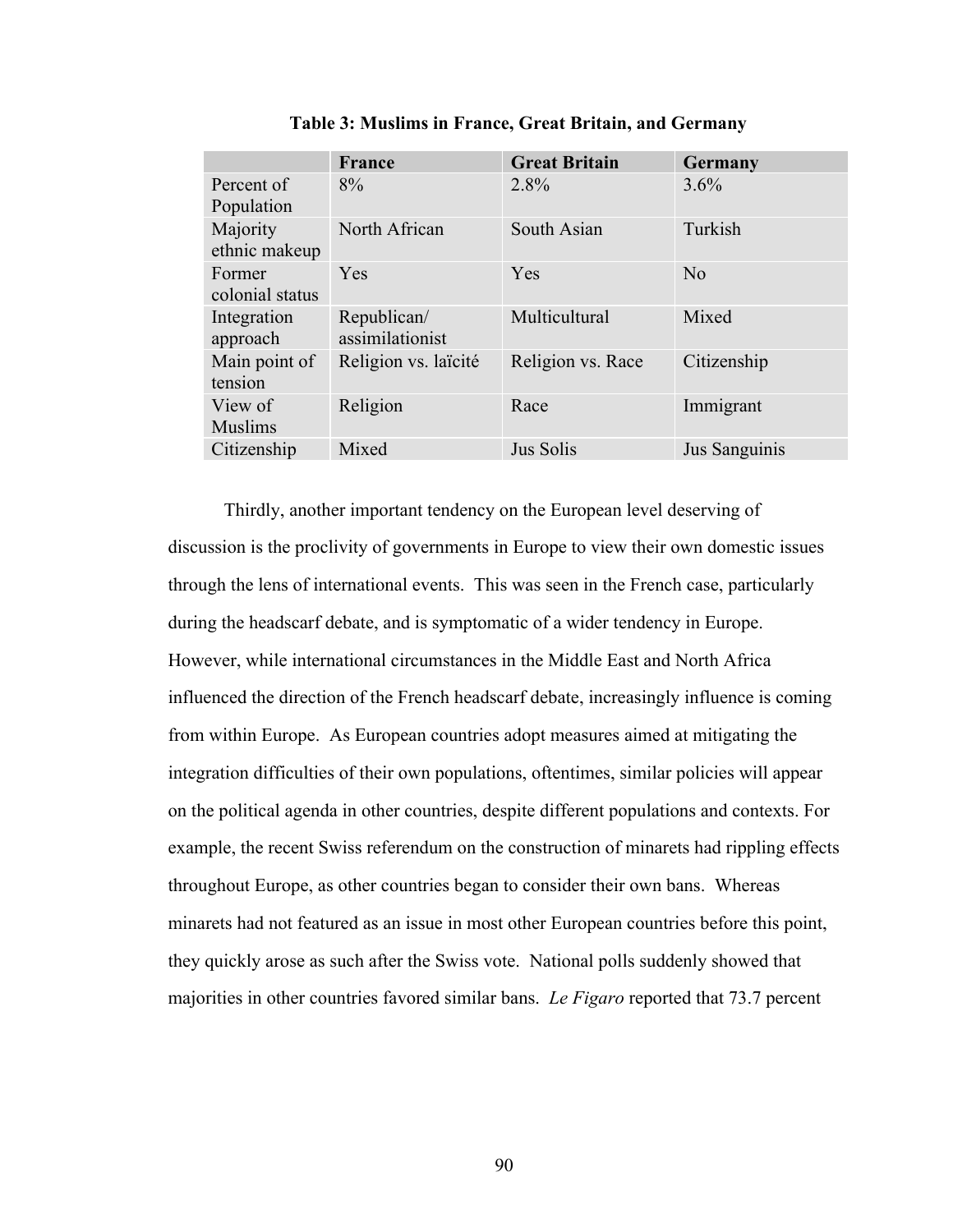polled in France supported a ban on minaret construction,  $146$  while the magazine *L'Express* put the figure even higher at 88 percent.<sup>147</sup> Similarly, 80 percent of Spaniards in an *El Mundo* poll and 86 percent of Germans surveyed by *Die Welt* supported the Swiss decision.<sup>148</sup> The issue of minarets sprouted up all over Europe in reaction to the referendum of a single country.

This support is often initially confined to popular opinion, with politicians showing more hesitance and reluctance to alienate Muslim populations. However, with widespread support to be gained, there is an incentive to mimic the popular measures taken in other countries. For example, while polls showed wide support for the minaret ban among citizens, most political leaders denounced it initially. Despite French citizens' wide support for the ban, French Foreign Minister Bernard Kouchner publically criticized the decision, saying that "[i]t is an expression of intolerance and I detest intolerance. I hope the Swiss will reverse this decision quickly."<sup>149</sup> Similar reactions occurred in Sweden, where Foreign Minister Carl Bildt stated that "[i]t's an expression of quite a bit of prejudice and maybe even fear, but it is clear that it is a negative signal in every way, there's no doubt about it,"<sup>150</sup> despite polls indicating that less than half of the respondents

<sup>&</sup>lt;sup>146</sup> "Faut-il interdire la construction de nouveaux minarets en France ? "Le Figaro. (Dec. 1, 2009) http://www.lefigaro.fr/actualite-france/2009/11/30/01016-20091130QCMWWW00619-faut-ilinterdire-la-construction-de-nouveaux-minarets-en-france-.php (accessed Mar. 13, 2010)  $147$  Fleeson, Will. The European Institute. "Swiss Minaret Ban Popular in Europe -- Controversy Points to Deeper Malaise" (Dec. 2009) http://www.europeaninstitute.org/December-2009/swissminaret-ban-popular-in-europe-controversial-measure-points-to-deeper-malaise.html (accessed Mar. 13, 2010)

<sup>&</sup>lt;sup>148</sup> Fleeson, Will. The European Institute. "Swiss Minaret Ban Popular in Europe -- Controversy Points to Deeper Malaise" (Dec. 2009) http://www.europeaninstitute.org/December-2009/swissminaret-ban-popular-in-europe-controversial-measure-points-to-deeper-malaise.html (accessed Mar. 13, 2010)

<sup>&</sup>lt;sup>149</sup> Vatican and Muslims condemn Swiss minaret ban vote . BBC. (Nov. 30, 2009) http://news.bbc.co.uk/2/hi/8385893.stm (accessed Mar. 13, 2010)

 $150$  "Bildt blasts 'prejudice' of Swiss minaret ban." The Local. (Nov 30, 2009) http://www.thelocal.se/23562/20091130/ (accessed Mar. 13, 2010)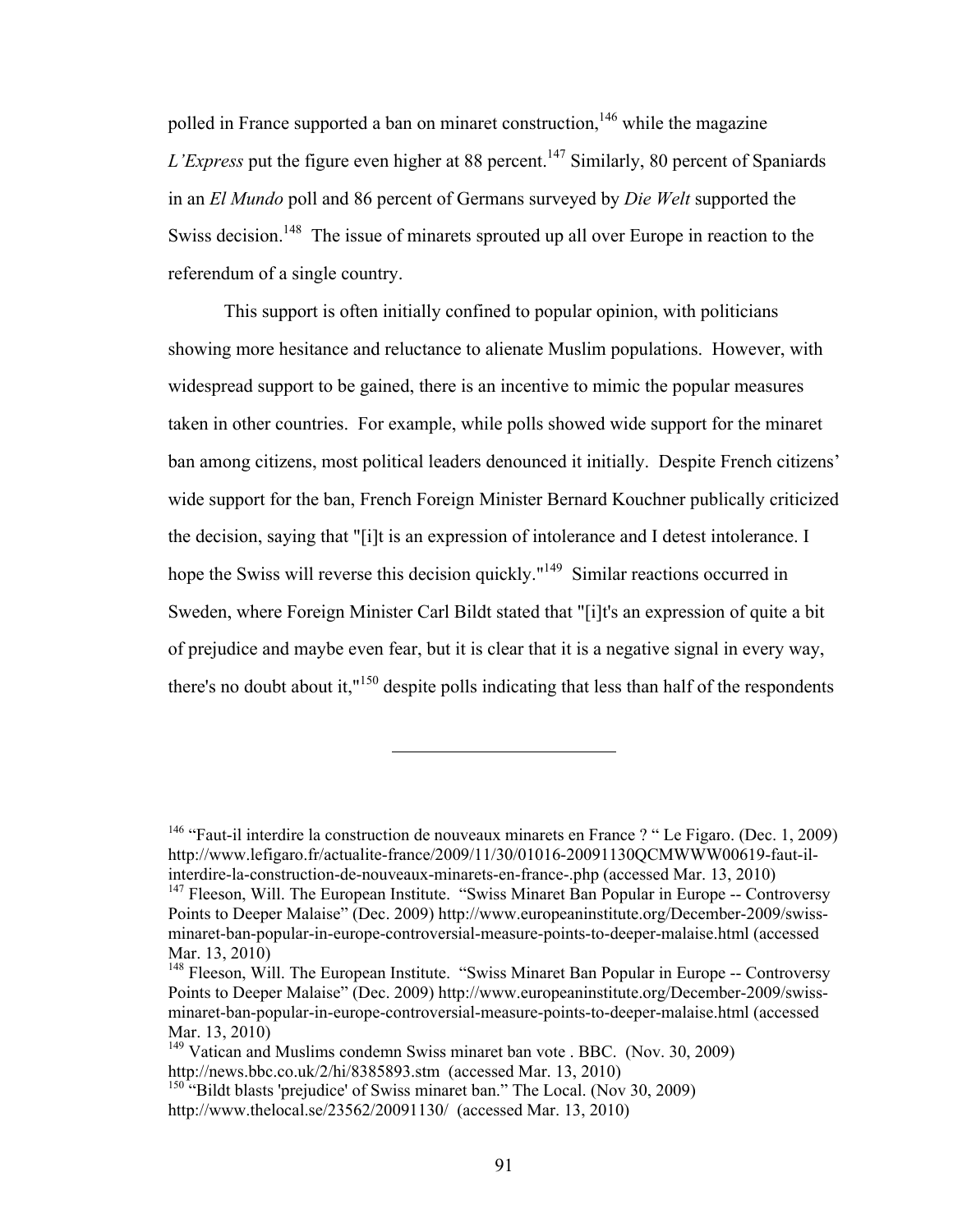in a Swedish survey were in favor of continued minaret construction in Sweden.<sup>151</sup> Other politicians, however, perhaps noting the political gains to be made given the popular support, have shown more favorable responses to the Swiss decision. French President Nicolas Sarkozy encouraged understanding of the Swiss position and took a lukewarm position, implying that France "does not necessarily need" more minarets, while another UPM minister has said publicly that "minarets symbolize the land of Islam, and France is not a land of Islam."152 Thus, while most officials elsewhere spoke of their disappointment over the Swiss decision, there is a sense that domestic votes may be gained should politicians decide to support a similar course of action. That the minaret ban has become public debate in so many countries following the Swiss decision shows the extent to which European policies have become "contagious" in today's political climate often marked by fear of Islamization.

Similar tendencies have also been seen with the French discussion on banning Islamic dress in public spaces. While the reasoning used in France in banning the headscarf in schools has been quite specific to the French context of *laïcité* and freedom from religion in the public sphere, other countries have begun to adopt the measure, as seen in Britain and Germany, contrary to the initial reactions of political leaders. A recent article from the BBC shows this tendency clearly, in expressing British reactions to the French decision to place restrictions on the wearing of the burqa in public spaces.<sup>153</sup> The article, entitled "Should the U.K. ban the Muslim face veil?" discusses the

<sup>&</sup>lt;sup>151</sup> Landes, David. Minaret ban favoured by one in four Swedes: poll. EuropeNews. (Dec. 3, 2009) http://europenews.dk/en/node/28124 (accessed Mar. 13, 2010)

<sup>&</sup>lt;sup>152</sup> Fleeson, Will. The European Institute. "Swiss Minaret Ban Popular in Europe -- Controversy Points to Deeper Malaise" (Dec. 2009) http://www.europeaninstitute.org/December-2009/swissminaret-ban-popular-in-europe-controversial-measure-points-to-deeper-malaise.html (accessed Mar. 13, 2010)

<sup>153</sup> Barford, Vanessa. "Should the UK ban the Muslim face veil?" *BBC,* (Jan 27, 2010) http://news.bbc.co.uk/2/hi/uk\_news/8481617.stm (accessed Mar. 13, 2010)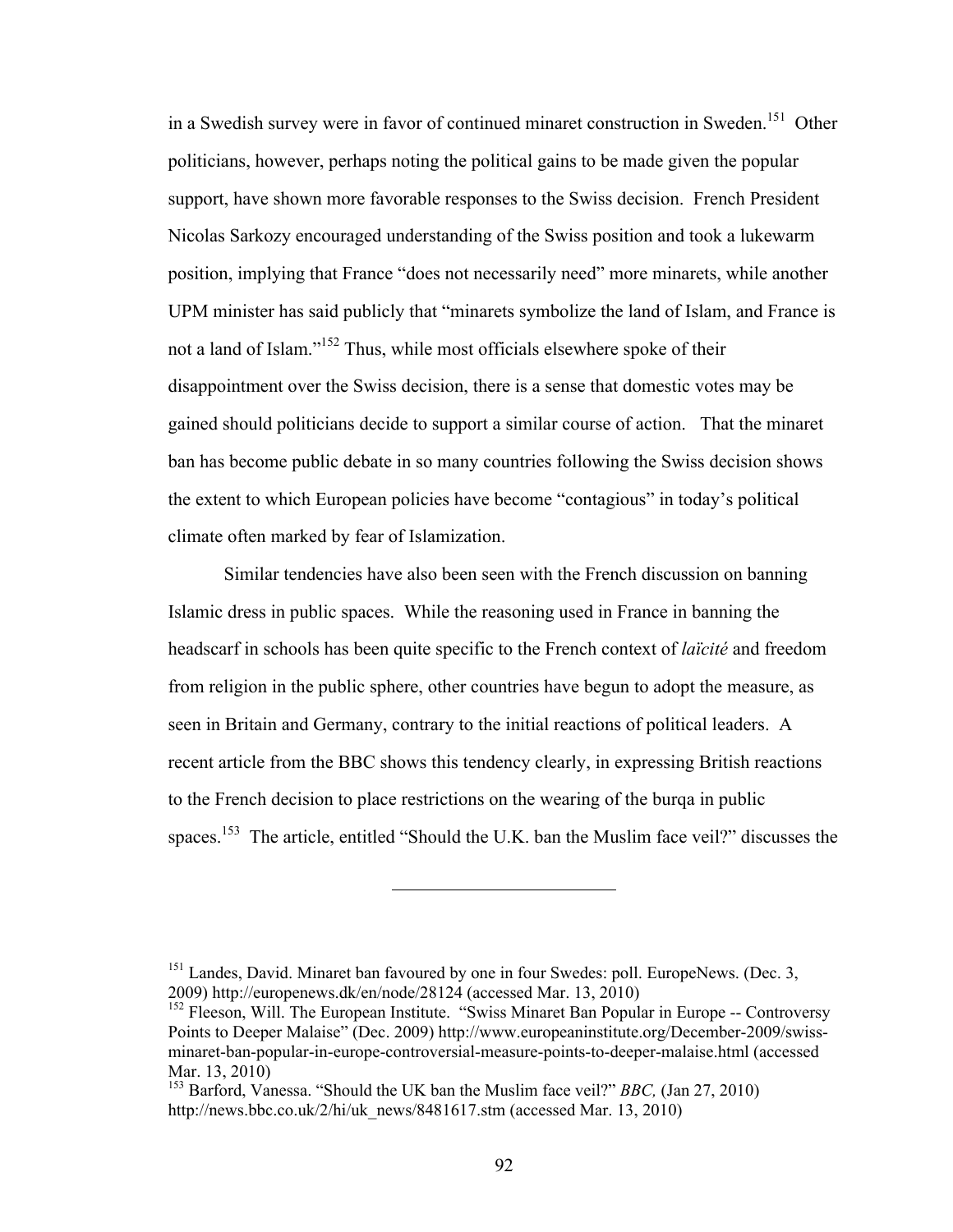possibility of a similar measure in the U.K. While Schools Secretary Ed Balls responded to the French decision by saying that it was "'not British' to tell people what to wear in the street,<sup> $154$ </sup> much popular support exists for a similar ban, with one poll claiming that two thirds of Britons support such a law.<sup>155</sup> Restrictions on the full Islamic covering have also made it onto the political agendas of Germany<sup>156</sup> and Italy.<sup>157</sup> With polling data such as this, some fear further exploitation of these issues for political gain. Under pressure to deal with public concerns, politicians likely seek to promote themselves as actively rather than passively addressing issues with Muslim populations.

President Sarkozy hinted at the pressures of such popular fears resulting from the media focus as he was quoted following the Swiss referendum as "deploring the 'excessive' French media coverage of the event."158 There is perhaps some truth in this indictment of the media in the portrayal of events involving Muslims. In stirring fears and drawing quick conclusions about such events, pressure mounts for political leaders to address similar concerns within their own domestic sphere. However, politicians are likewise guilty of stirring fears to their own advantage, as seen in the French example.

This contagion effect of policies on the European level is worrisome for several reasons. For one thing, it encourages a homogenous view of Muslims on a wide scale, which, as seen above, is wholly inaccurate. Muslims in France differ widely from

156 "Bildt blasts 'prejudice' of Swiss minaret ban." *The Local.* (Nov. 30, 2009) http://www.thelocal.se/23562/20091130/ (accessed Mar. 13, 2010)

<sup>154</sup> Barford, Vanessa. "Should the UK ban the Muslim face veil?" *BBC,* (Jan 27, 2010) http://news.bbc.co.uk/2/hi/uk\_news/8481617.stm (accessed Mar. 13, 2010)

<sup>&</sup>lt;sup>155 "</sup>Ban the Burkha" *L'Express*. (Feb 1,2010) http://www.express.co.uk/posts/view/155411/-Banthe-burkha- (accessed Mar. 13, 2010)

<sup>157</sup> Pisa, Nick. "Now Italy considers banning the burqa too" *Daily Mail.* (Oct. 7, 2009) http://www.dailymail.co.uk/news/worldnews/article-1218543/Now-Italy-considers-banningburqa-too.html (accessed Mar. 13, 2010)

<sup>158 &</sup>quot;Sarkozy wades into Swiss minaret ban debate," *Swiss Info.* (Dec 8, 2009) http://www.swissinfo.ch/eng/index/Sarkozy\_wades\_into\_Swiss\_minaret\_ban\_debate.html?cid=7 855722. (accessed 13, March, 2010)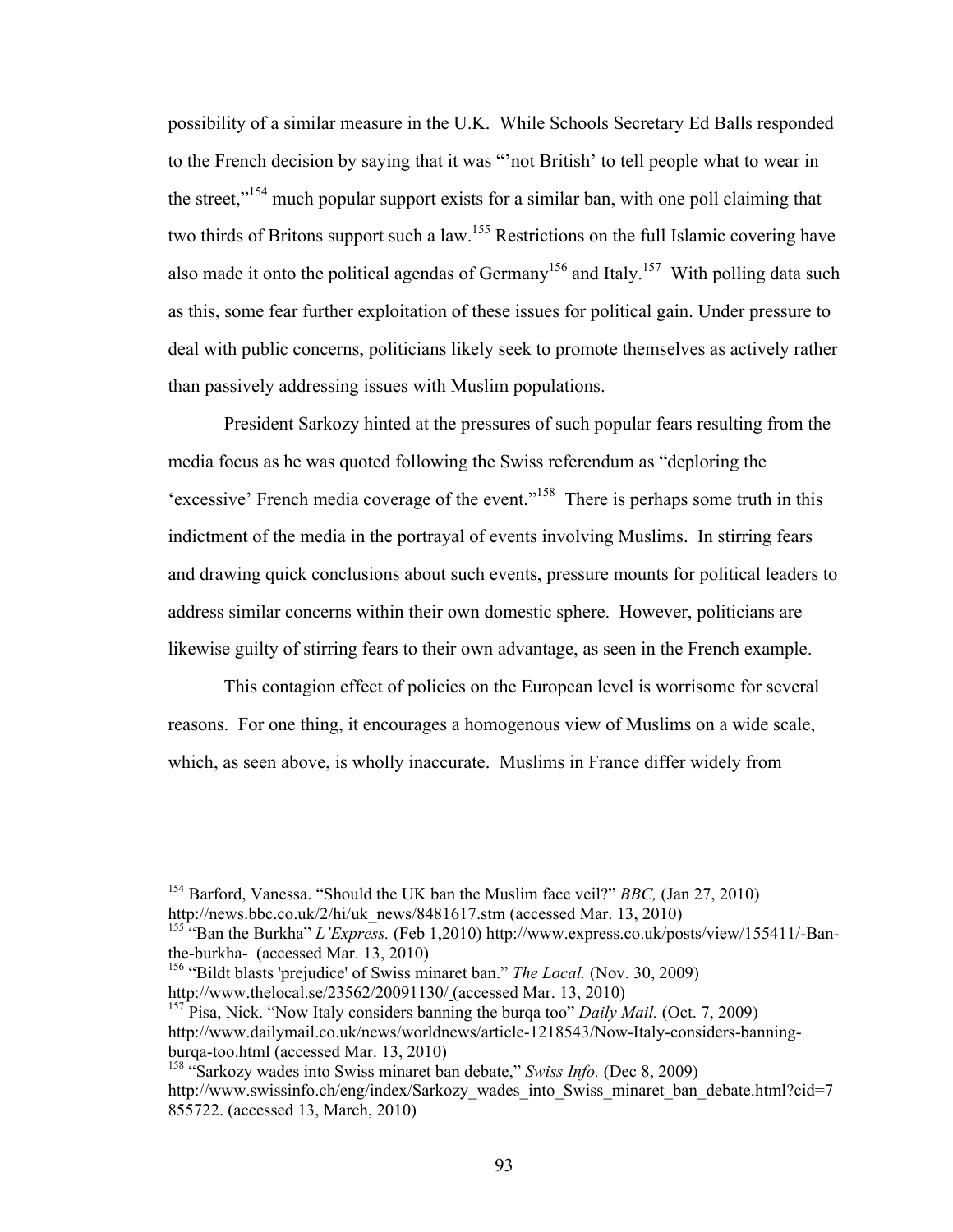Muslims in Britain, which are not similar to Muslims in Switzerland. Furthermore, this policy spreading tendency results in legislation that is reactionary rather than designed to address actual domestic concerns and thus risks being ineffectual at best and quite possibly harmful at worst. In feeding off of reactionary fears, governments promote a generally homogenous view of Muslims in encouraging the assumption that what is good for one country must be good for another. This view also generally tends to be a distinctly negative one with little understanding for the nuances of Muslim experience. As seen in the French case, with this increased negative portrayal comes often an increased identification with Islam as an identifying feature. Thus, in seeking to limit the influence of a global Islam within their borders with measures to decrease its visibility, many countries may actually be encouraging its growth.

This convergence of policy on the European level may also imply an emerging European identity and an increased value for European wide policies and approaches encouraged by the integration of the EU. With citizens increasingly looking to their European neighbors for policy solutions, there is perhaps an increased sense that policies should be shared at the European level. While the EU has passed very little legislation on the issue of integration, the common adoption of similar policies could also be interpreted as a look to Europe for a solution to a perceived common problem.

While the definition of a common European identity has arisen as a much sought after goal for European leaders and scholars alike, $159$  its development in this context could be very dangerous. Developing a common European identity around the issue of growing fears of Muslim populations would encourage the very "us versus them" mentality that many Islamophobic scholars and politicians have been describing, and

<sup>&</sup>lt;sup>159</sup> Checkel, Jeffrey T., and Anthony J. Katzenstein. *European Identity* (Cambridge: Cambridge UP, 2009)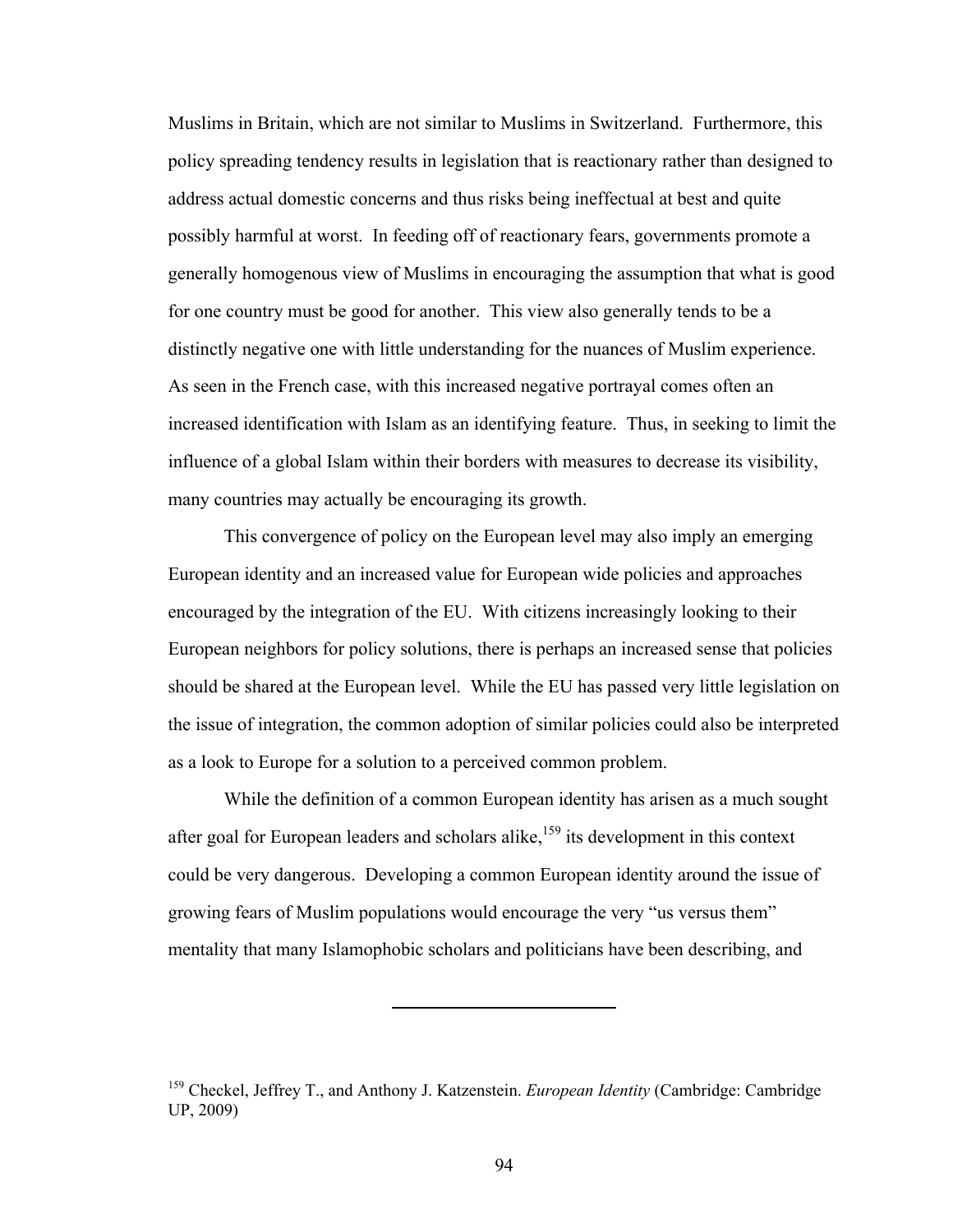would likely polarize and stigmatize Muslims rather than encourage integration. Rather, if a common stance is going to be taken, it should be one committed to increased acknowledgement of and education about the diversity of Muslims in Europe. As Amartya Sen has asserted, to prevent the emergence of identities around a single characteristic, we must view people as the multifaceted collection of identities that they represent. Perhaps with this increased willingness to look outward for solutions to the question of integration, there is room for the EU to take a greater role in the debate. However, at a time when the development of European identity is also an important and much debated issue<sup>160</sup> it would be an especially beneficial and empowering step to also involve Muslims, while recognizing their diversity and resisting the urge to generalize and oversimplify, in this process. Most Muslims in Europe are citizens and therefore should factor into the development and promotion of any European identity in the future.

<sup>160</sup> Checkel, Jeffrey T., and Anthony J. Katzenstein. *European Identity* (Cambridge: Cambridge UP, 2009)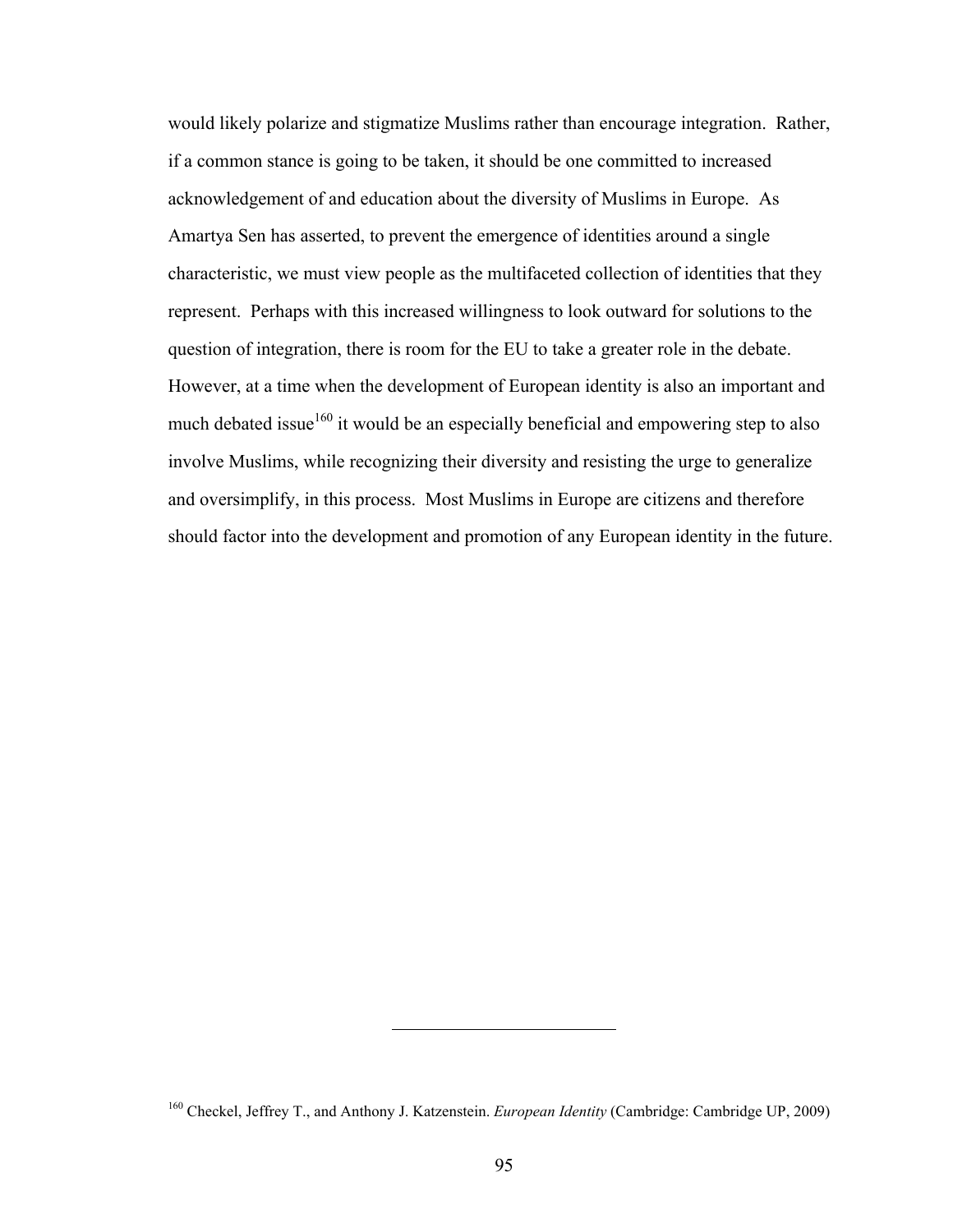# **CHAPTER 5**

# **CONCLUSION**

Having demonstrated the complexity of the Muslim population in Europe and the implications of continued misrepresentation of domestic and international political issues involving Muslims, this chapter returns to conceptions of national identity in France. I discuss the role of French national identity in recent years, including the results of the controversial French national identity debate and its implications for French Muslims before offering conclusions of this study.

#### **Debating French National Identity**

Events of recent years have confirmed the continued importance of national identity in French politics as well as the willingness of politicians to use the supposed threat of minority identities for political gain. Despite the persistence of this latter trend, however, there is perhaps some hope for progress to be found in the widespread negative reaction to the recent government-led national identity debate. Such reactions suggest a rejection of continued politicization of integration and identity issues and hint at an evolving perception of identity as multifaceted.

Issues of integration and national identity played an important role in the 2007 French presidential elections, signifying the enduring relevance of these issues to voters and politicians. Both second round candidates in the elections devoted considerable amounts of time to discussions of these topics. Nicolas Sarkozy, with a long history of involvement in integration issues, balanced commitment to a strict law and order approach in dealing with immigrants with a demonstrated willingness to negotiate some principles of *laïcité* through government dialogue with religious groups. He pledged to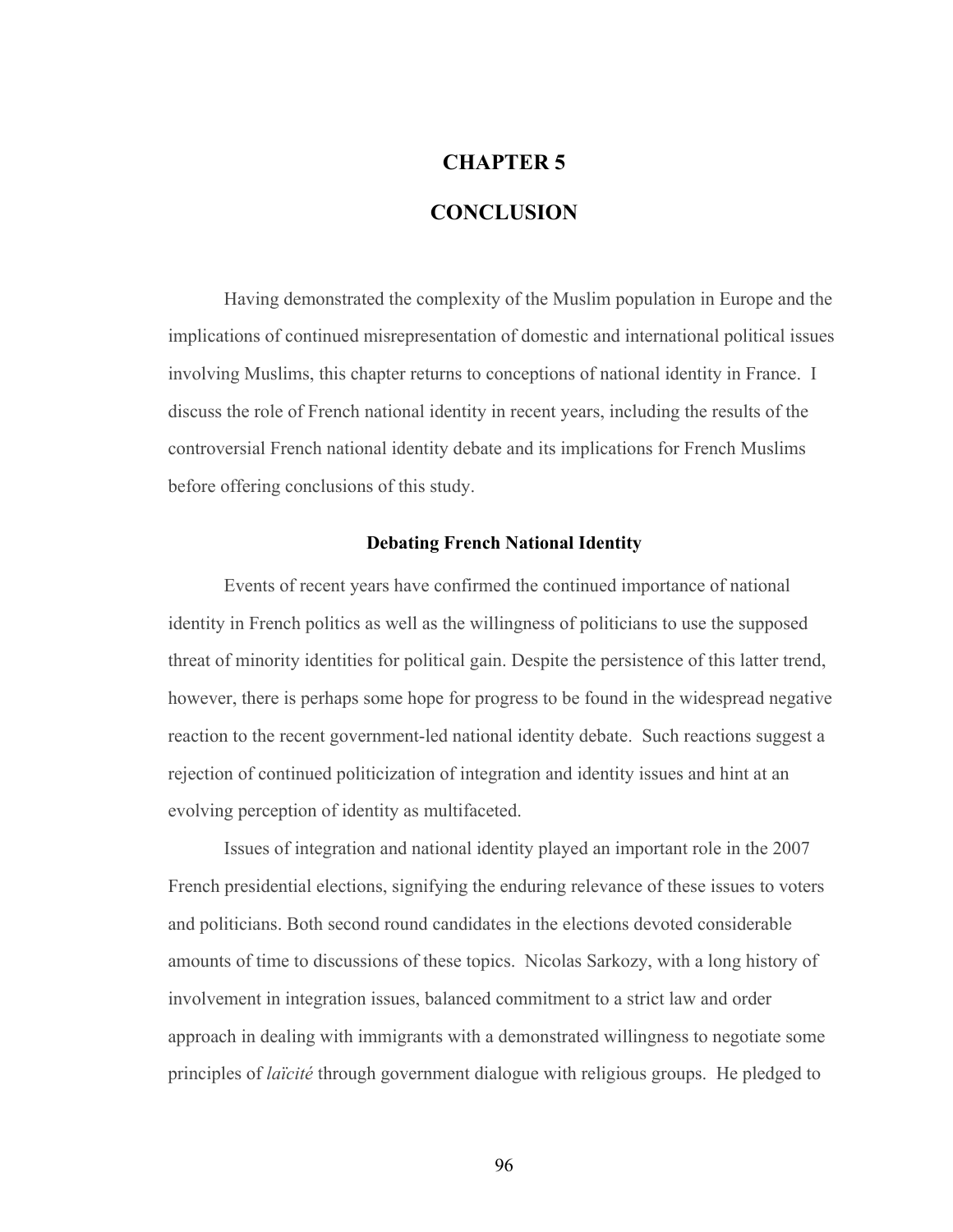link identity and integration with the creation of a new cabinet ministry position for integration, immigration and national identity, as well as to bring the French people closer to the national identity and immigration issues through public debate. Even his opponent, Ségolène Royal, known for her more moderate stance on integration issues, attempted to gain political ground in the first round by emphasizing the importance of national identity in alluding to a duty for all homes to own a French flag and sing "La Marseillaise" on Bastille Day. After Sarkozy's victory, he quickly fulfilled his campaign promise in establishing the Ministry of Immigration, Integration, National Identity, and Solidarity Development, which has since become the topic of some controversy.

With Integration Minister Eric Besson, President Sarkozy launched a widely publicized debate on French national identity in November of 2009. Presented as a dialogue at the local and national levels to consider French national identity and its role today, the debate presented questions to be discussed by students, teachers, workers, unions, and officials. The main questions explored the basis of French identity and the effects of immigration, with other more specific prompts also featuring in the discussion. The administration created a government website where the public could respond to questions by posting ideas concerning French identity and expressing personal opinions. As the conversation unfolded it triggered discussion of many of the anticipated traditional ideas about *liberté, égalité*, and *fraternité*, as well as *laïcité*, gender equality, and much of the usual rhetoric from politicians.

The launching of the national identity debate and the creation of ministerial position itself also sparked controversy, however, and drew pointed criticism from scholars, politicians, and citizens, who accused the government of using these as tools in an attempt to score easy political points. Many claimed that the national identity debate was deliberately timed to redirect attention from more serious issues, such as the suffering economy and the effects of the global financial crisis, in the months leading up to regional elections. With Sarkozy's Union for a Popular Movement (UMP) struggling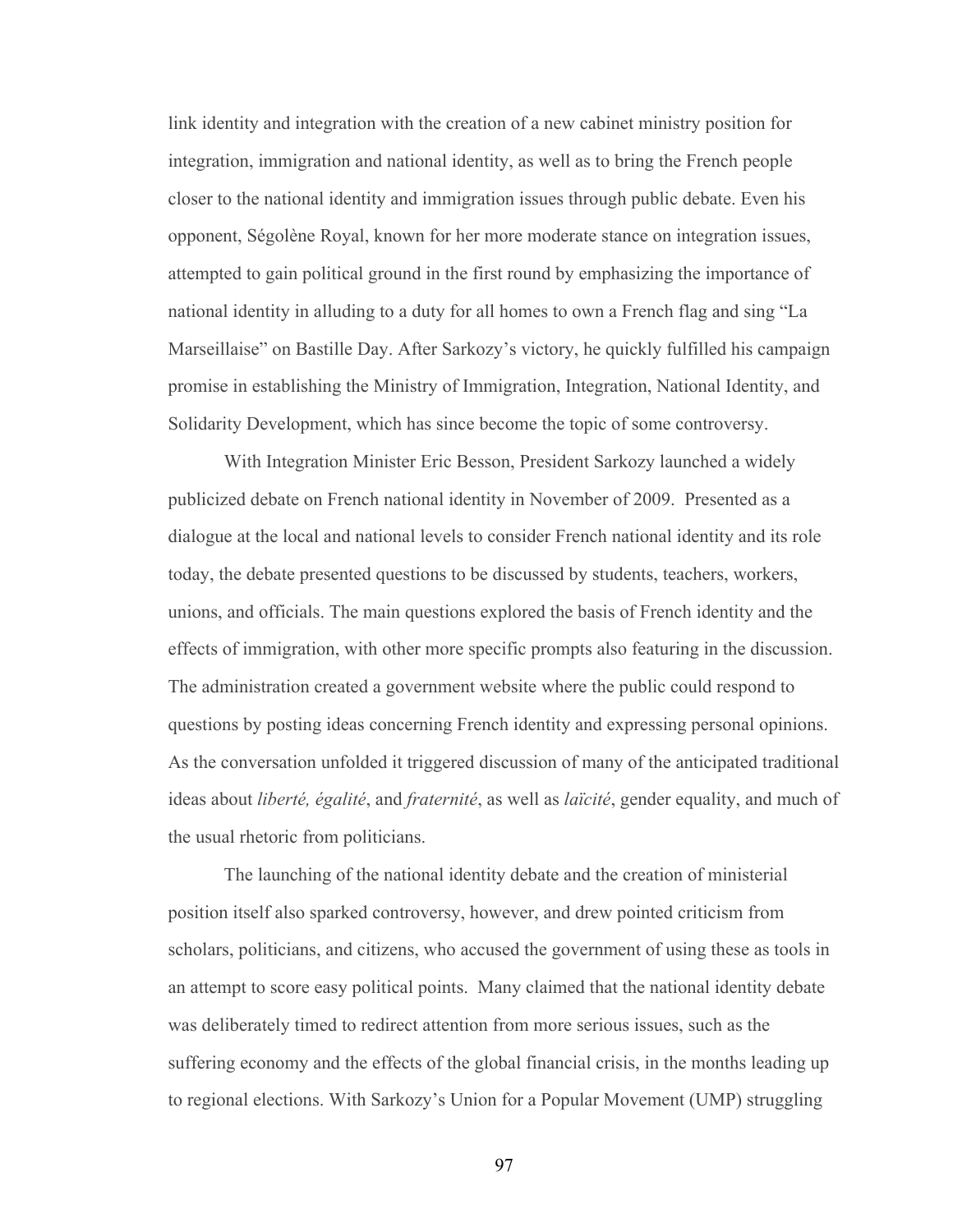as well against a crisis of public image due to internal problems, such as former President Chirac's trial for corruption charges, many protested the identity debates as a political stunt. Additional criticism came from others who claimed that the identity debate would only serve to further stigmatize and alienate immigrants, since it left little room for their experiences in the focus on traditional institutions of French identity.<sup>161</sup> Criticism also focused on the timing of the debate in light of other domestic and international issues concerning Muslims, such as the Swiss minaret ban and the French debate over the burqa, and suggested that these links would misguide a debate and further distance French Muslims. In response to the debate, the antiracism group, SOS Racisme, presented a petition signed by over 200 influential thinkers and public figures, which was published by the journal *Liberation*. Signatories claimed that the national identity debate was "at best stigmatizing, at worst racist" and should be ended.<sup>162</sup>

Thus, despite a favorable view at the outset, support for the national identity debate dwindled as criticism mounted over the reasons behind the debate and the implications of the way it was being carried out. By the end, half of those surveyed thought the debate should be suspended or stopped altogether, with many of these citing that they found it to be unhelpful or offensive. Only one in three viewed the debate favorably by the end, compared with the 60 percent who approved of it at the outset.

Due to such large amounts of criticism and controversy, the debate concluded with very little attention, in contrast to the wide promotion it received from the government when it was initiated. On February 8, 2010, Prime Minister Fillon announced

161 "Débat sur l'identité nationale: ça commence curieusement," *TF1 News* (Nov. 25, 2009) http://lci.tf1.fr/france/societe/2009-11/debat-sur-l-identite-nationale-ca-commence-curieusement-5560851.html (accessed March 29, 2010)

<sup>162 &</sup>quot;Arrêtez ce débat, monsieur le Président," *Libération* (Dec. 12, 2009) http://www.liberation.fr/societe/0101609703-arretez-ce-debat-monsieur-le-president (accessed March 29, 2010)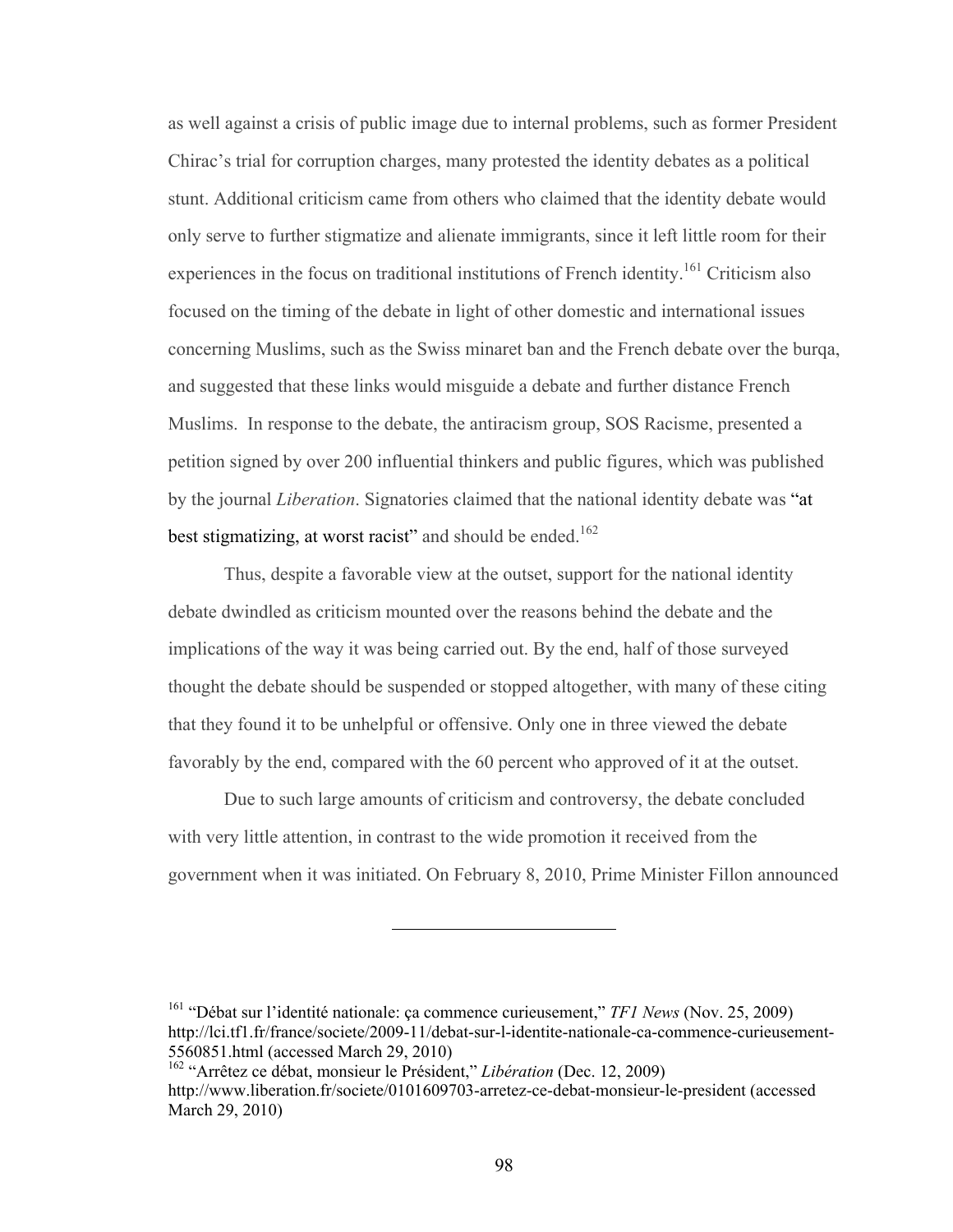the results and recommendations, which were viewed as mostly slight and symbolic gestures needed to extract the government from the debates and related criticism. Recommendations included emblematic requirements for schools to fly the French flag and to display the Universal Declaration of Human Rights in classrooms, both of which are regularly performed by many schools already, and for students to keep "Young Citizen's Logs" in which to record their civic actions. Recommended measures also included increased, although vague and unspecified, linguistic and integration requirements for naturalized foreigners.<sup>163</sup>

While the recommendations yielded few concrete outcomes, results of a survey by the Office of the Minister of Integration did present some interesting information concerning notions of national identity in France. Responses to the survey suggested that an overwhelming 82 percent of citizens continue to believe that a French identity does indeed exist, with 75 percent claiming they are proud to be French. Thus, despite the negative reactions provoked by the politicization of the identity debate, most French citizens questioned appeared to find the subject to be of some importance. Interesting as well are the responses to questions concerning identities other than national. Of those surveyed, 39 percent claimed to feel French only, while 32 percent said they think of themselves to be both French and European citizens, suggesting that European supranational identity is also gaining importance. Another 13 percent described themselves as citizens of the world, while only 1 percent said they consider themselves to be a citizen of another country only.<sup>164</sup> However, 74 percent of those surveyed agreed that French national identity had been weakened, with 30 percent of these attributing this

<sup>163 &</sup>quot;French 'Identity' Debate Leaves Public Forum," *The New York Times* (Feb. 8, 2010) http://www.nytimes.com/2010/02/09/world/europe/09france.html (accessed March 29, 2010) <sup>164 "</sup>L'identité nationale française existe pour 82% de sondés," *l'Express* (Feb. 5, 2010) http://www.lexpress.fr/actualite/politique/l-identite-nationale-francaise-existe-pour-82-pourcentde-sondes\_846941.html (accessed March 29, 2010)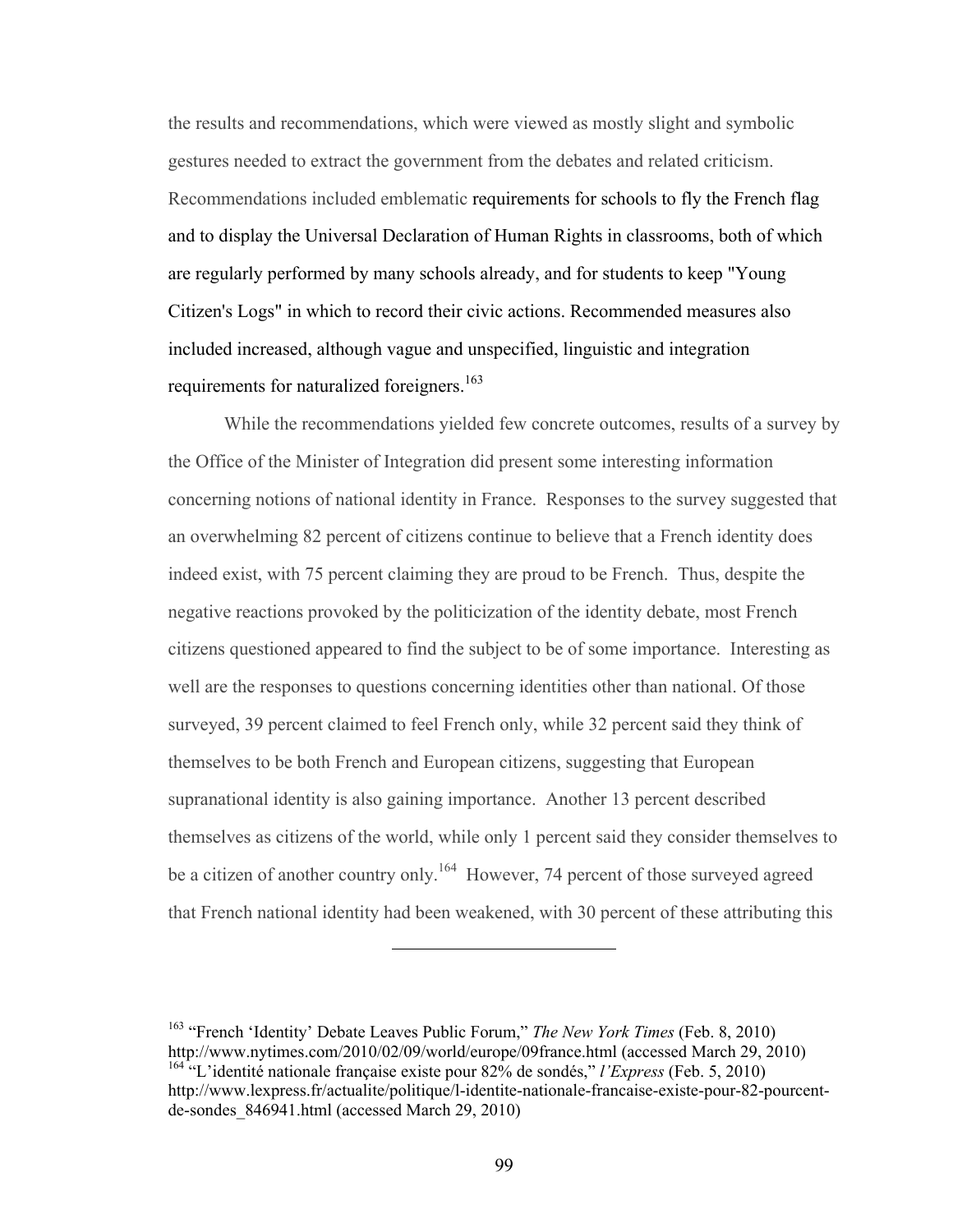decline to immigration, 20 percent to the loss of values, 18 percent to ethnic and cultural diversity, 13 percent to religion, and 11 percent to politics.<sup>165</sup> These results suggest that, while the public may not have approved of the way in which the national identity debate was conducted, national identity and immigration remain issues of importance and concern. However, in the criticism there is perhaps hint of a movement towards demanding a more deliberate and respectful dialogue on these subjects.

#### **Implications of the Debate: Moving towards Complex Identity?**

The conduct of the national identity debate and the resulting controversy concerning the discussions and the role of the minister suggest several implications for political identity in France. The focus of the French presidential candidates, and subsequently of President Sarkozy during his term, on subjects of integration and identity, as well as French citizens' agreement on the importance of national identity, shows the weight that these topics continue to carry in France. Their discussion at strategic moments during campaigns also demonstrates an ongoing willingness on the part of French politicians to capitalize on such concerns for political gain. At first glance, the national identity debate seems to follow the same patterns as seen in previous discussions by perpetuating stereotypes and exploiting fears. Issues of national identity appear again complicated by other international and domestic concerns such as the Swiss minaret ban and the controversy over the banning of the burqa, and French Muslims once more portrayed as a threat to national identity that must be guarded against by a ministerial position and further reinforced by a stigmatizing national debate.

There is also, however, perhaps reason to hope for the evolution of a more nuanced identity interpretation in the wake of this latest debate. The rejection by many

<sup>165 &</sup>quot;L'identité nationale française existe pour 82% de sondés," *l'Express* (Feb. 5, 2010) http://www.lexpress.fr/actualite/politique/l-identite-nationale-francaise-existe-pour-82-pourcentde-sondes\_846941.html (accessed March 29, 2010)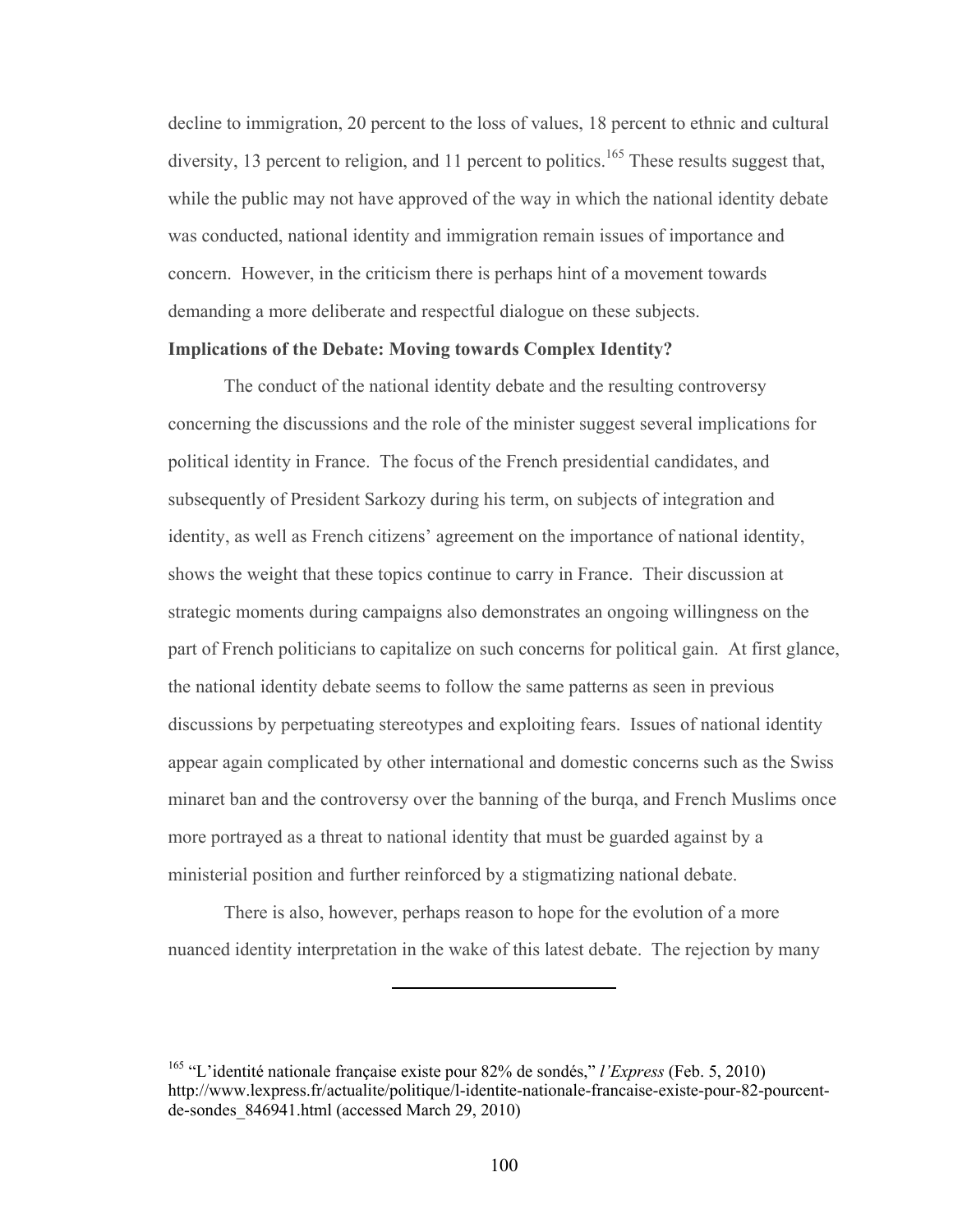French citizens of the politicization of the national identity debate, as shown by opinion polls and then in the success of the opposition party in regional elections, in which Sarkozy's UMP party received only 35 percent of the vote to the Socialists' 54 percent, suggests that the French public may be tiring of the continued use of national identity as a political tool.<sup>166</sup> The results of the survey by Minister Besson are also encouraging in implying that traditionally exclusive notions of national identity may be evolving towards more multifaceted interpretations. That only about a third of the French surveyed thought of themselves as exclusively French suggests that many are beginning to view identity as more than national citizenship. Recognition of European and global sources of identity even amidst a national identity debate and widespread acknowledgment of the importance of French nationalism imply that many are coming to view their own identity as more nuanced and complex.

One posting from the government-sponsored website for the debate exemplifies this rejection of singular identity and manipulative political tactics. This contributor responds to the question "what is French identity?" by saying that: "être français ... c'est être européen et ouvert sur les autres. C'est ne pas mettre au sein d'un même ministère immigration [et] identité nationale."<sup>167</sup> This quote, and others like it throughout the protest against the identity debates, hints at an acknowledgement of the limitations of universalism and perhaps a demand for a shift towards a more comprehensive and pluralist interpretation of French identity. That so many French citizens believe national identity to still be an important part of their country suggests that this form of identity is

<sup>&</sup>lt;sup>166</sup> The UMP currently retains control over only one of France's 26 regions.

<sup>&</sup>quot;French Left Beats Sarkozy's Party in Regional Vote," *The Washington Post* (Mar. 22, 2010) http://www.washingtonpost.com/wp-dyn/content/article/2010/03/21/AR2010032100366.html (accessed March 29, 2010)

 $167$  Author's translation: "to be French... is to be European and open to others. It is not putting immigration [and] national identity at the heart of the same ministry."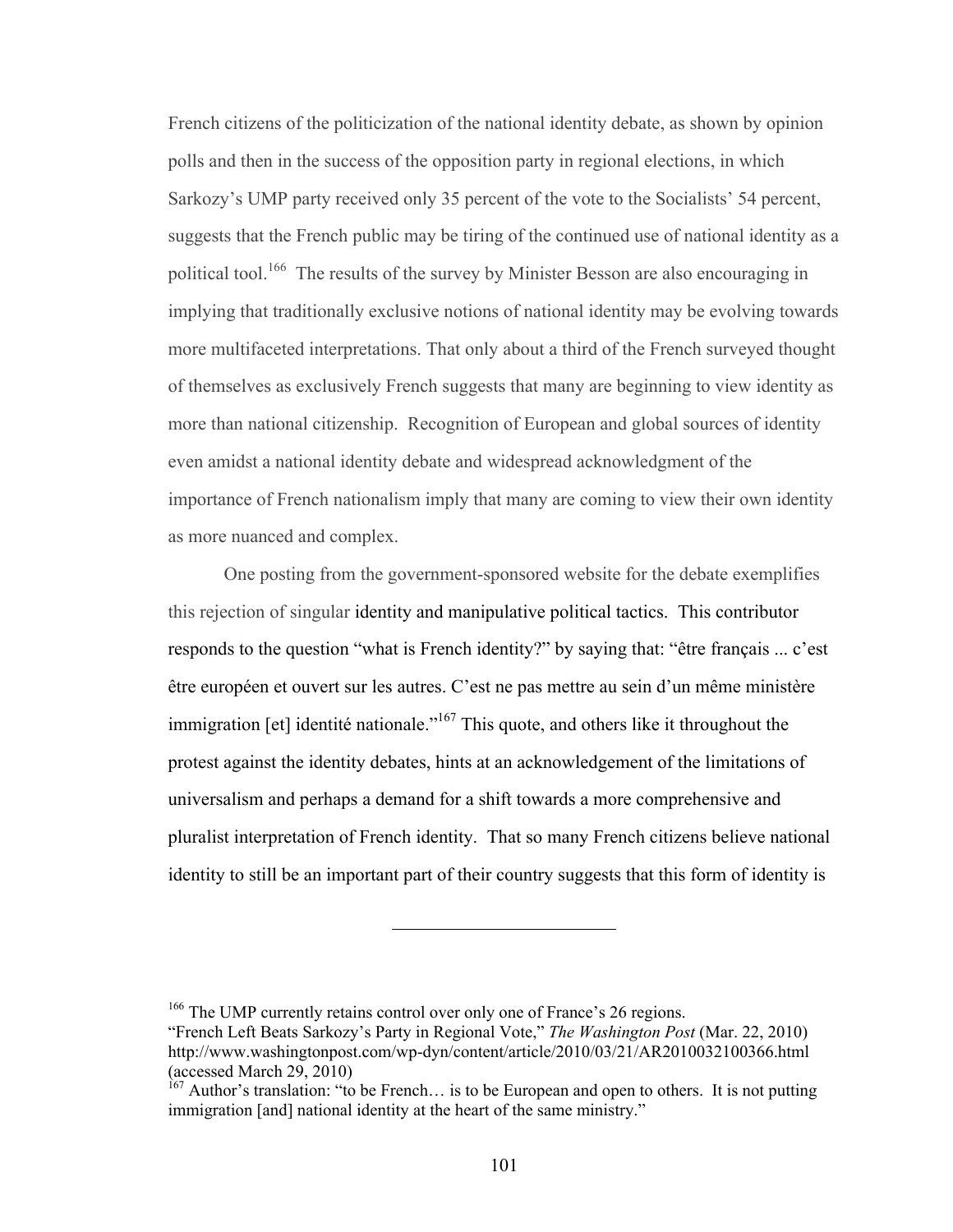not fading as an integral part of French conceptions of citizenship, but the hostility displayed towards the manner in which the debate has been steered by the government reveals a certain contestation of the politicization of the subject and the need for more critical, self-reflexive and even individualized interpretations.

Another encouraging step towards appreciation of complex political identities was seen in the European Union's Year of Intercultural Dialogue. This initiative by the European Commission funded projects throughout 2008 aimed at promoting exchange and understanding between various countries as well as subnational, and transnational communities. The program highlighted the evolving sense of identity within Europe, encouraging the expression of the many ways in which to be "European." Of particular interest was the focus on religious and cultural minorities in several sponsored events, such as a week of Christian-Muslim dialogue designed to move participants beyond "simplistic view[s] of each other due to centuries of rejection and conflict" and an internet project for children created to combat racism and ethnic stereotypes.<sup>168</sup> Another project empirically examined "how differences within European societies can be taken into account without creating conflict or exclusion" by speaking with youths in schools across Europe in hopes of establishing a European perspective on openness and "mutual respect across religious and cultural differences."<sup>169</sup> That respectful dialogue concerning such subjects is being encouraged on a European level also bodes well for the future of identity politics in Europe.

## **Conclusions**

Despite these hints at evolution in identity perceptions, much progress remains to be made concerning the status of Muslims in France and broader Europe. Real issues

<sup>&</sup>lt;sup>168</sup> http://www.interculturaldialogue2008.eu/1227.0.html?&L=0 (accessed March 29, 2010) <sup>169</sup> http://www.interculturaldialogue2008.eu/1275.0.html?&L=0 (accessed March 29, 2010)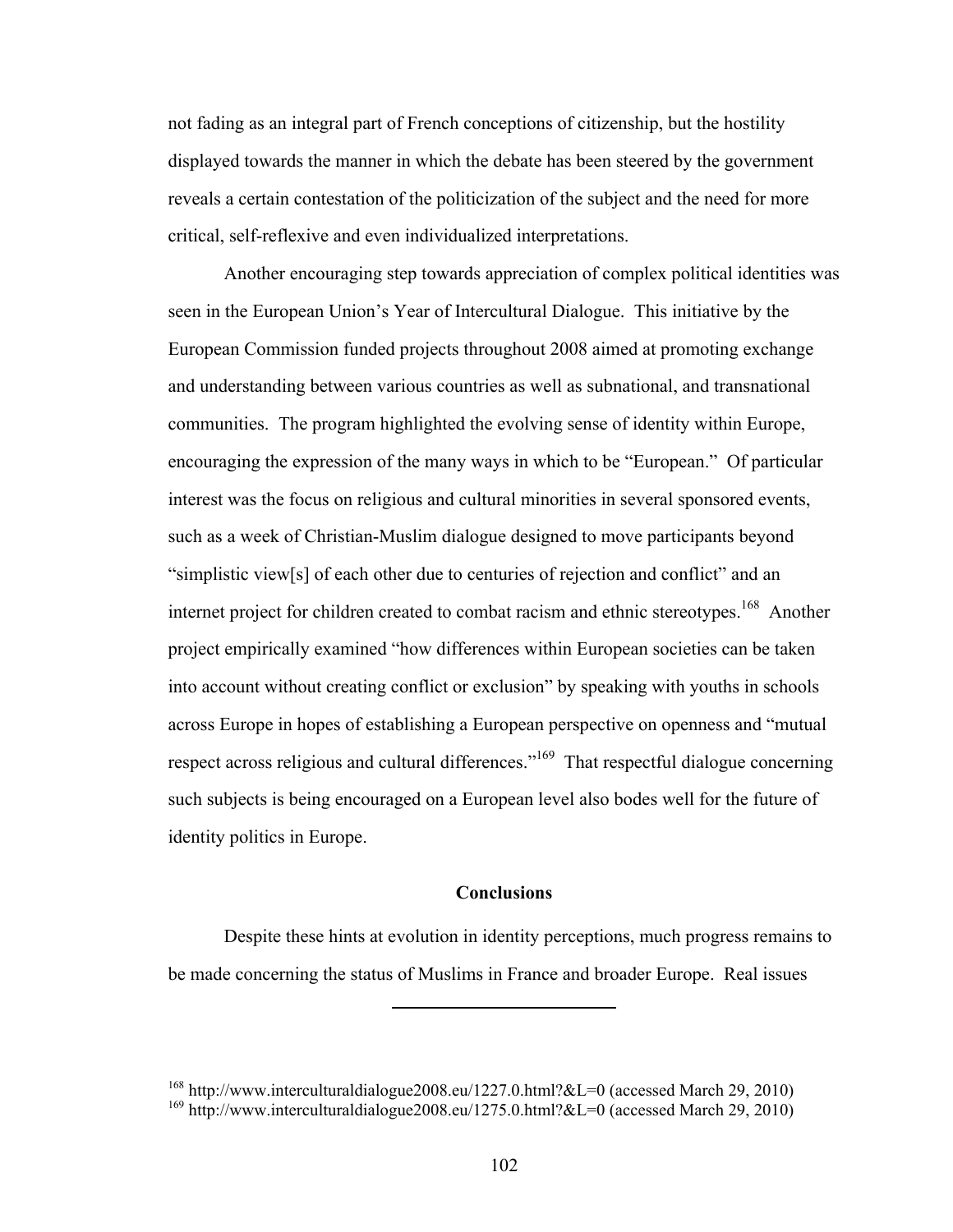persist among this population that limit prospects for the future. Poverty and unemployment levels among European Muslims remain chronically high, and problems such as discrimination, marginalization, and violence continue. However, the first step to confronting these issues must be the recognition of the diversity of experience and complexity of the Muslim population, lest the "solutions" serve to contribute to the problems. In approaching dialogues and debates concerning Muslims in Europe, more deliberate attention towards the portrayal of this population is needed in order to avoid falling into the same patterns of stigmatizing Muslim identity throughout Europe. European Muslims embody a wide range of ethnic, political, national, and religious identities, and their continued classification as unified based on one shared characteristic ignores these differences and contributes to a misrepresentation of a more complex reality. Furthermore, greater care must be taken to avoid stereotyping Muslims according to international circumstances and events, which tend to contribute to the negative perceptions of European Muslims. The continued portrayal of this population as a homogenous, radical community and the implementation of reactionary policies based on international events risks contributing to the formation of an oppositional identity among Muslims in Europe. Given the harmful effects of such portrayals and reactions, it is imperative that more nuanced conceptions of identity be promoted by scholars, politicians, and citizens alike.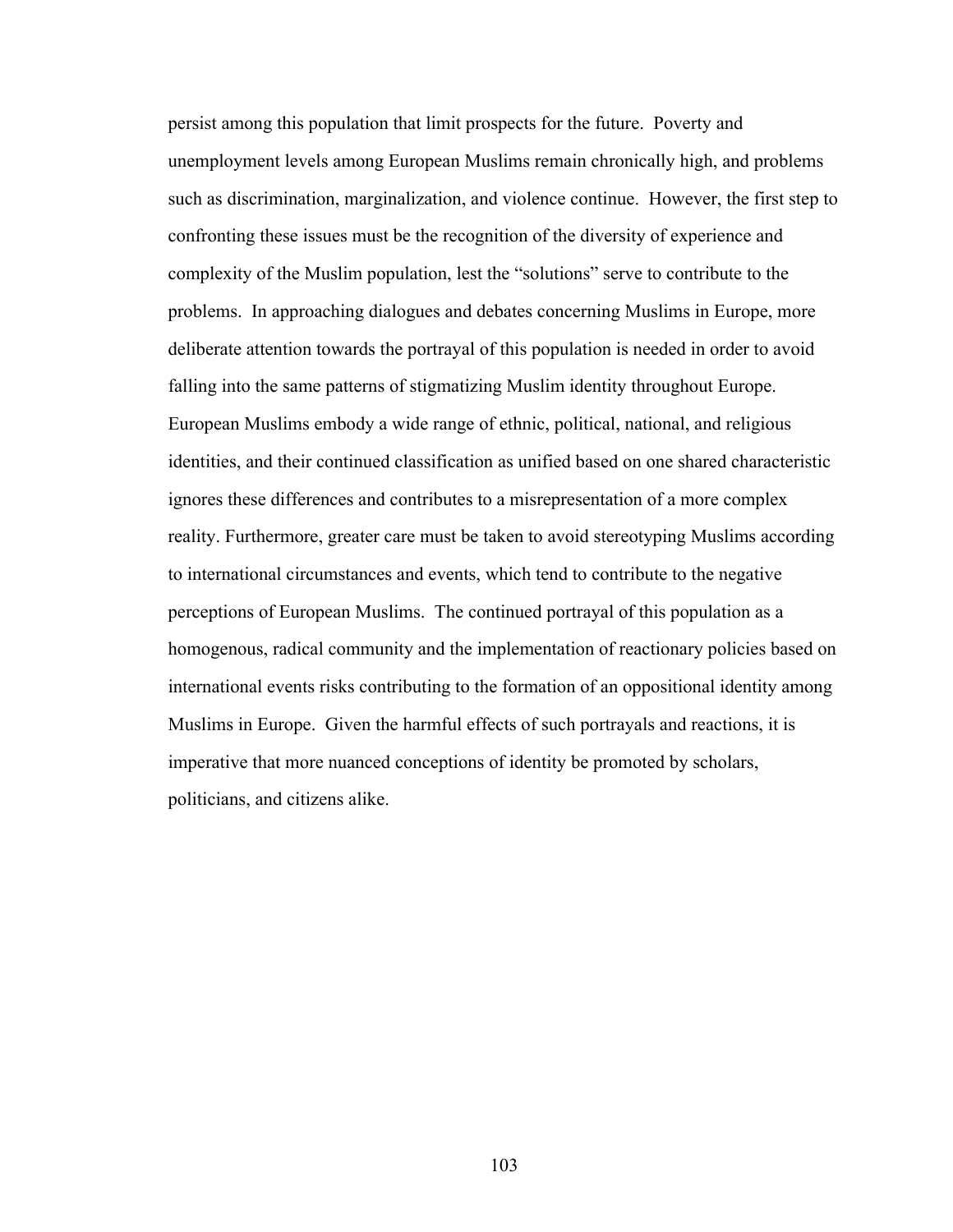## **REFERENCES**

- Anderson, Benedict R, *Imagined Communities: Reflections on the Origin and Spread of Nationalism*. (London: Verso, 2006)
- Anon., "Arrêtez ce débat, monsieur le Président," *Libération* (Dec. 12, 2009) http://www.liberation.fr/societe/0101609703-arretez-ce-debat-monsieur-lepresident (accessed March 29, 2010)
- Anon., "Ban the Burkha" *L'Express.* (Feb 1,2010) http://www.express.co.uk/posts/view/155411/-Ban-the-burkha- (accessed Mar. 13, 2010)
- Anon., "Bildt blasts 'prejudice' of Swiss minaret ban." *The Local.* (Nov. 30, 2009) http://www.thelocal.se/23562/20091130/ (accessed Mar. 13, 2010)
- Anon., "Débat sur l'identité nationale: ça commence curieusement," *TF1 News* (Nov. 25, 2009) http://lci.tf1.fr/france/societe/2009-11/debat-sur-l-identite-nationale-cacommence-curieusement-5560851.html (accessed March 29, 2010)
- Anon., "Faut-il interdire la construction de nouveaux minarets en France ? " Le Figaro. (Dec. 1, 2009) http://www.lefigaro.fr/actualite-france/2009/11/30/01016- 20091130QCMWWW00619-faut-il-interdire-la-construction-de-nouveauxminarets-en-france-.php (accessed Mar. 13, 2010)
- Anon., "French 'Identity' Debate Leaves Public Forum," *The New York Times* (Feb. 8, 2010) http://www.nytimes.com/2010/02/09/world/europe/09france.html (accessed March 29, 2010)
- Anon., "French Left Beats Sarkozy's Party in Regional Vote," *The Washington Post* (Mar. 22, 2010) http://www.washingtonpost.com/wpdyn/content/article/2010/03/21/AR2010032100366.html (accessed March 29, 2010)
- Anon., "German State Backs Headscarf Ban," *BBC* (April 1, 2004) http://news.bbc.co.uk/2/hi/europe/3591043.stm (accessed March 13, 2010)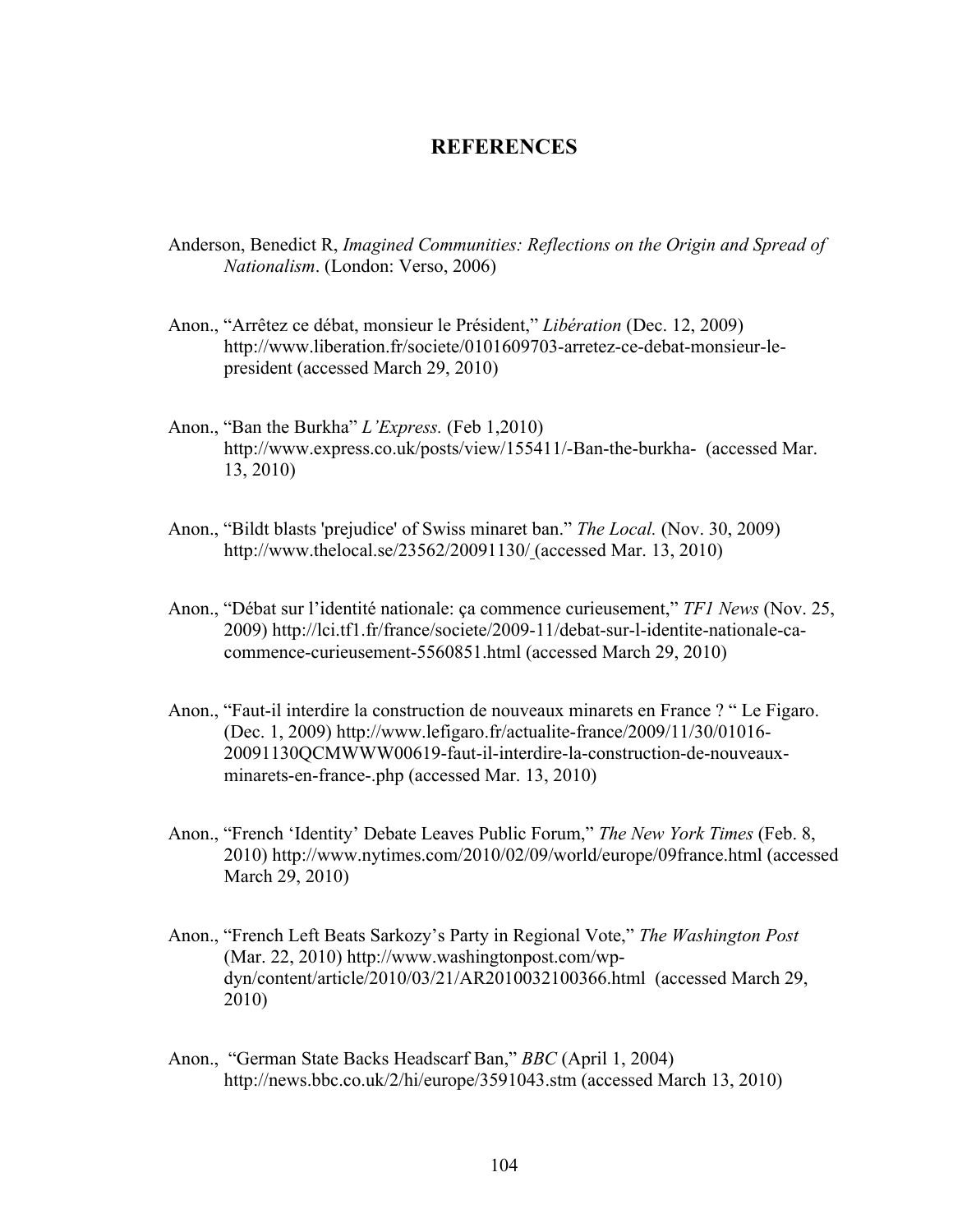- Anon.,"L'identité nationale française existe pour 82% de sondés," *l'Express* (Feb. 5, 2010) http://www.lexpress.fr/actualite/politique/l-identite-nationale-francaiseexiste-pour-82-pourcent-de-sondes\_846941.html (accessed March 29, 2010)
- Anon., http://www.interculturaldialogue2008.eu/1227.0.html?&L=0 (accessed March 29, 2010)
- Anon., The Islamic Veil across Europe," *BBC.* (Jan 26, 2010) http://news.bbc.co.uk/2/hi/europe/5414098.stm (accessed March 13, 2010)
- Anon., "Muslims in Europe: Country Guide" *BBC.* (Dec. 23, 2005) http://news.bbc.co.uk/2/hi/europe/4385768.stm (accessed March 13, 2010)
- Anon., "Muslims in the European Union: Discrimination and Islamophobia" European Monitoring Centre on Racism and Xenophobia. (EUMC, 2006).
- Anon., "Muslims' Veils Test Limits of Britain's Tolerance," *The New York Times.* (Jun. 22, 2007) http://www.nytimes.com/2007/06/22/world/europe/22veil.html?pagewanted=1&\_  $r=2$  (accessed March 13, 2010)
- Anon., Religionsfreiheit heute zum Verhältnis von Staat unde Religion in Deutschland." http://www.uni-kassel.de/fb5/frieden/themen/Rassismus/rau.html . (accessed March 13, 2010)
- Anon., "Sarkozy wades into Swiss minaret ban debate," *Swiss Info.* (Dec 8, 2009) http://www.swissinfo.ch/eng/index/Sarkozy\_wades\_into\_Swiss\_minaret\_ban\_deb ate.html?cid=7855722. (accessed 13, March, 2010)
- Anon., Vatican and Muslims condemn Swiss minaret ban vote . BBC. (Nov. 30, 2009) http://news.bbc.co.uk/2/hi/8385893.stm (accessed Mar. 13, 2010)
- Anon., "Whose Fatherland? A proposal to Grant Citizenship to Members of Germany's Vast Immigrant Community Stirs Passionate Debate," *Time International* (25 January 1999)
- Barford, Vanessa. "Should the UK ban the Muslim face veil?" *BBC,* (Jan 27, 2010) http://news.bbc.co.uk/2/hi/uk\_news/8481617.stm (accessed Mar. 13, 2010)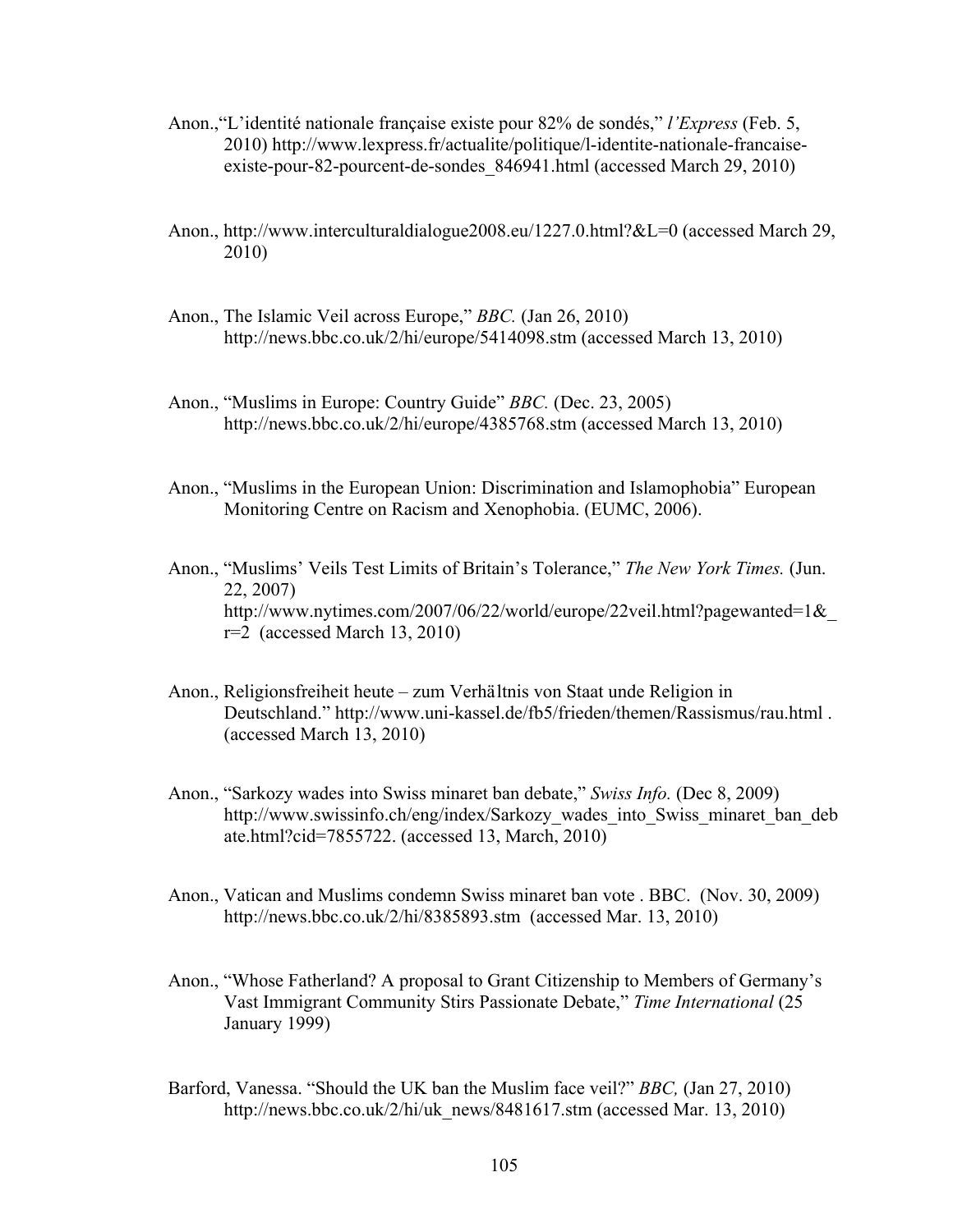- Barnes, Hugh. *Born in the UK: Young Muslims in Britain.* (London: The Foreign Policy Centre, July, 2006)
- Barth, Fredrik, Editor. *Ethnic Groups and Boundaries: The Social Organization of Culture Difference* (Boston: Little, Brown and Company, 1969)
- Bawer, Bruce. *Surrender: Appeasing Islam, Sacrificing Freedom* (New York: Random House, 2009)
- Berlinski, Claire, *Menace in Europe: Why the Continent's Crisis is America's, Too* (New York: Random House, 2006)
- Berman, Paul. *Terror and Liberalism* (New York:W.W. Norton, 2003)
- Bilefsky, Dan and Ian Fisher, "Doubts on Muslim Integration Rise in Europe," http://www.nytimes.com/2006/10/11/world/europe/11iht-muslims.3121591.html (accessed Mar. 25, 2010)
- Bourne, Randolpe, Randolpe Silliman Bourne, and Olaf Hansen. *The Radical Will: Selected Writings, 1911-1918* (Los Angeles: University of California Press, 1992)
- Bowen, John R. *Why the French Don't Like Headscarves; Islam, the State, and Public Space.* (Princeton: Princeton University Press, 2007)
- Bowen, John R. "Islam in/of France: Dilemmas of Translocality." (read at the  $13<sup>th</sup>$ International Conference of Europeanists, Chicago, Mar, 14, 2002) www.cerisciencespo.com/archive/mai02/artjrb.pdf
- Caldwell, Christopher, *Reflections on the Revolution in Europe: Immigration, Islam and the West* (New York: Random House, 2009)
- Checkel, Jeffrey T., and Anthony J. Katzenstein. *European Identity* (Cambridge: Cambridge, 2009)

Dickey, Christopher "Europe's Time Bomb." *Newsweek.* Vol. 146 (2005) 42

Eriksen, Thomas Hylland. *Ethnicity and Nationalism* (London: Pluto Press. 2002)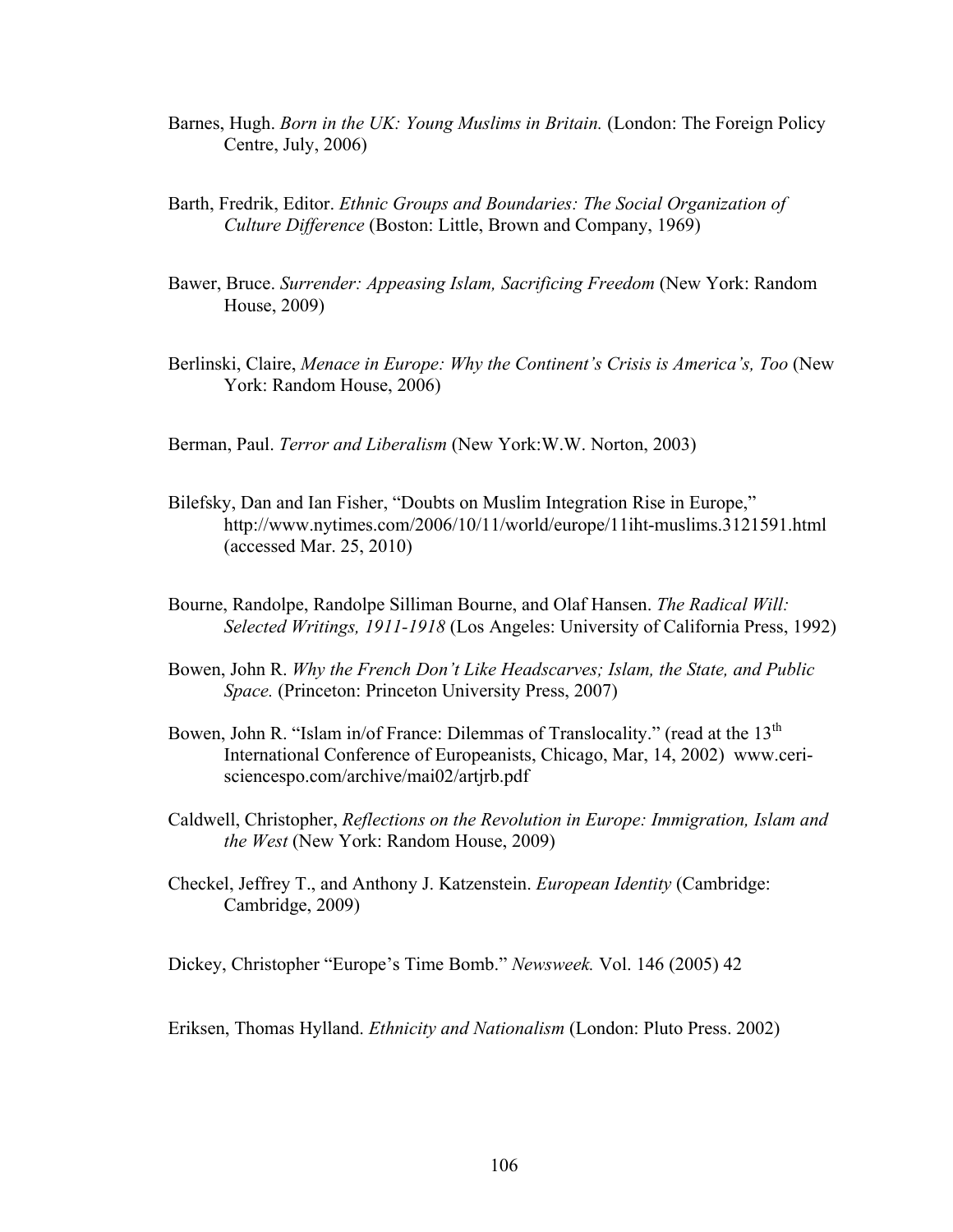- Feldblum, Miriam. *Reconstructing Citizenship: the Politics of Nationality Reform and Immigration in Contemporary France* (Albany: State University of New York, 1999)
- Favell, Adrian. *Philosophies of Integration; Immigration and the Idea of citizenship in France and Britain* (New York: Palgrave, 1998)
- Fleeson, Will. The European Institute. "Swiss Minaret Ban Popular in Europe -- Controversy Points to Deeper Malaise" (Dec. 2009) http://www.europeaninstitute.org/December-2009/swiss-minaret-ban-popular-ineurope-controversial-measure-points-to-deeper-malaise.html (accessed Mar. 13, 2010)
- Foster, Darren, "Paris Riots: Voices from the Ghetto" (Nov. 17, 2005) http://www.pbs.org/frontlineworld/blog/2005/11/voices\_from\_the.html
- Geertz, Clifford *The Interpretation of Cultures: Selected Essays* (New York: Basic Books, 1973)
- Gellner, Ernest. *Nations and Nationalism* (Malden: Blackwell, 2006)
- Glick Schiller, N., L. Basch and C. Blanc Szanton. "From Immigrant to Transmigrant: Theorizing Transnational Migration." *Anthropology Quarterly.* 68 (1995): 48
- Godin, Emmanuel and Tony Chafer, *The French Exception* (New York: Berghahn Books. 2005)
- Gordon, Philip H. "Last Days of Europe: Epitaph for an Old Continent," *Foreign Affairs*  (Sep/Oct, 2007) http://www.foreignaffairs.com/articles/62736/philip-hgordon/the-last-days-of-europe-epitaph-for-an-old-continent
- Hobsbawm, E. J, *Nations and Nationalism since 1780: Programme, Myth, Reality*. (Cambridge Cambridge, 1992)
- Huntington, Samuel. "The Clash of Civilizations and the Remaking of World Order," *Foreign Affairs* (Summer, 1993)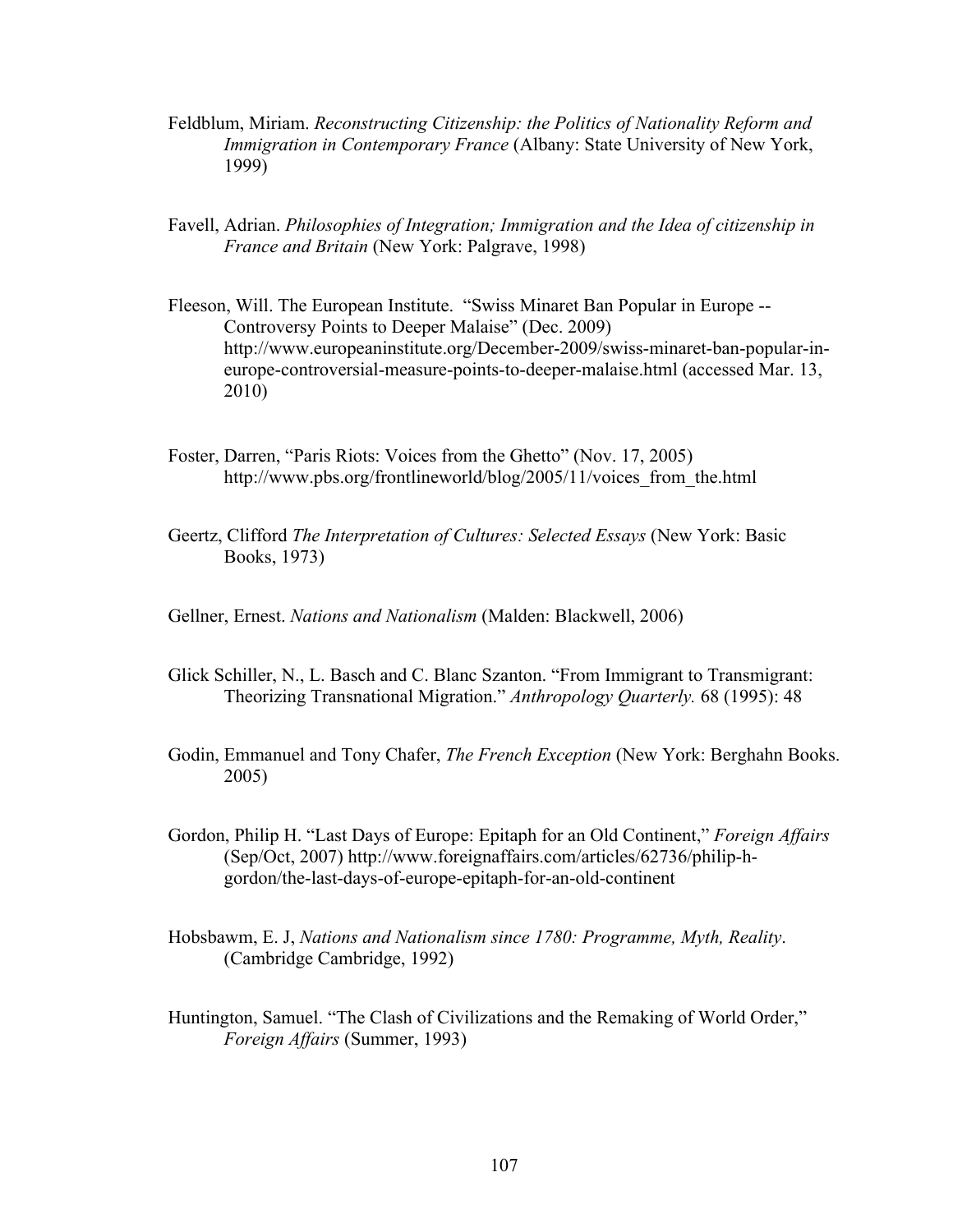- Klausen, Jytte, *The Islamic Challenge: Politics and Religion in Western Europe,* (New York: Oxford University Press, 2005)
- Krueger, Alan B. and Jitka Meleckova. "Education, Poverty and Terrorism: Is There a Causal Connection?" *Journal of Economic Perspectives.* Vol.17. No. 4. Fall, 2003. Pages 119-114.
- Landes, David. Minaret ban favoured by one in four Swedes: poll. EuropeNews. (Dec. 3, 2009) http://europenews.dk/en/node/28124 (accessed Mar. 13, 2010)
- Laurence, Jonathan and Justin Vaisse. *Integrating Islam; Political and Religious Challenges in Contemporary France (*Washington, D.C.: Brookings, 2006)
- Leiken, Robert S. "Europe's Angry Muslims," *Foreign Affairs* (Jul/Aug. 2005) http://www.cfr.org/publication/8218/
- Modood, Tariq, "Muslims and the Politics of Difference" in *The Politics of Migration, Managing Opportunity, Conflict and Change*. Ed. Sarah Spencer. (New York: Blackwell Publishing. 2003)
- Nachmani, Amikam. *Europe and Its Muslim Minorities; Aspect of Conflict, Attempts at Accord.* (Portland, Oregon: Sussex Academic Press, 2009)
- Niblett, Robin. "Islamic Extremism in Europe," *CSIS: Statement Before the Senate Foreign Relations Committee, Subcommittee on European Affairs.*
- Pauly, Robert, *Islam in Europe: Integration or Marginalization* (New York: Ashgate, 2004)
- Perlez, Jane. "Muslims' Veils Test Limits of Britain's Tolerance," *New York Times.* (June 22, 2007) (accessed March 13, 2010)
- Pfaff, William and Trevor Phillips cited in Tariq Modood's article http://www.surreyresearch-park.co.uk/Arts/CRONEM/Tariq-Modood-article.pdf

Phillips, Melanie, Londonistan (New York: Encounter Books, 2006)